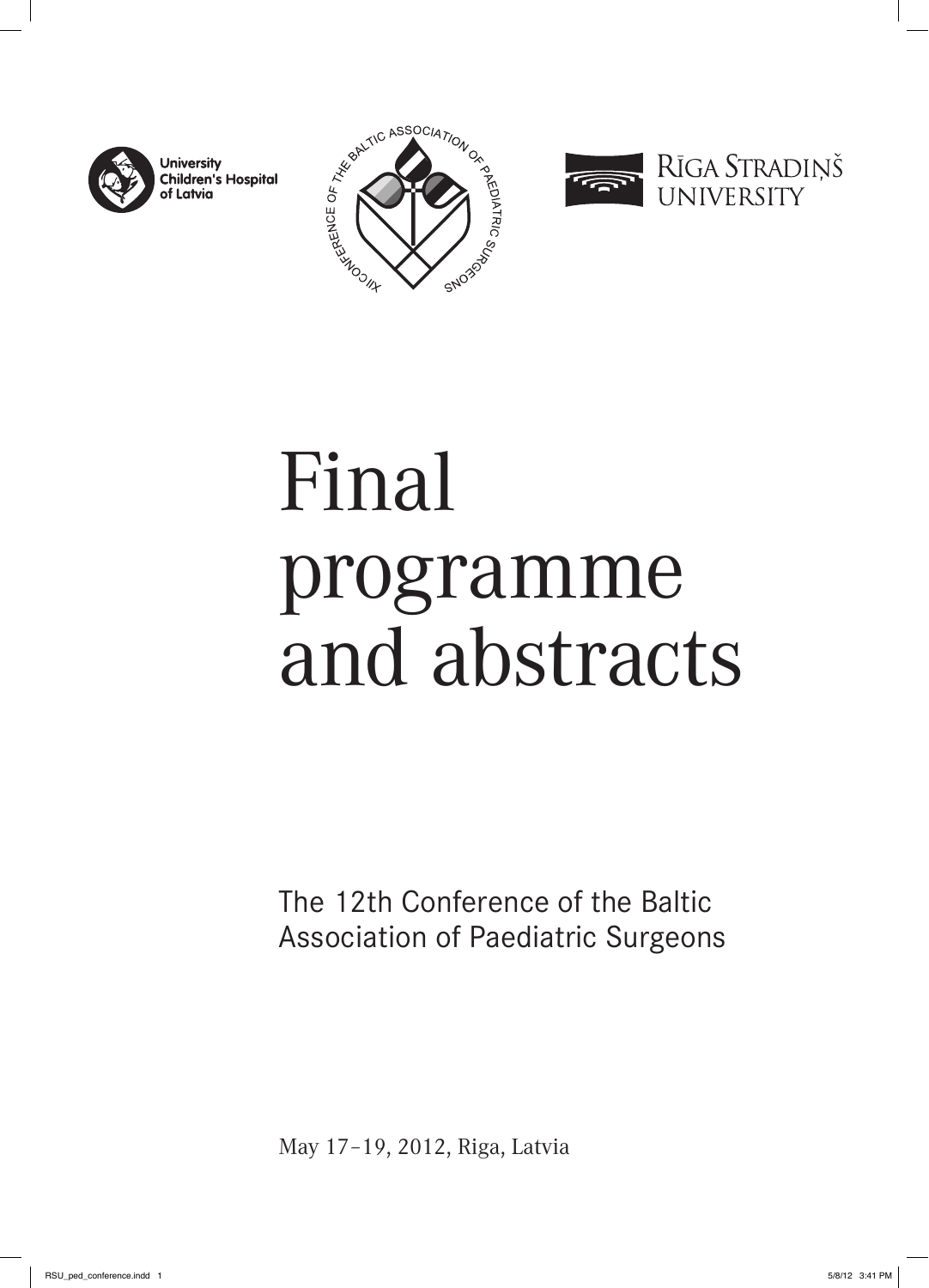#### UDK 616

The 12th Conference of the Baltic Association of Paediatric Surgeons: Conference [Riga, May 17–19, 2012]. – Riga : Rīga Stradiņš University, 2012 – 136 p.

Organizers: Baltic Association of Paediatric Surgeons (BAOPS) Rīga Stradiņš University Latvian Association of Paediatric Surgeons Lithuanian Association of Paediatric Surgeons Estonian Association of Paediatric Surgeons University Children's Hospital

Brochure funded by the ERDF Project "Promotion of International Cooperation Activities of Riga Stradiņš University in Science and Technologies", agreement No. 2010/0200/2DP/2.1.1.2.0/10/APIA/VIAA/006

International Organizing Committee: Aigars Petersons (Latvia) Vidmantas Barauskas (Lithuania) Matis Martson (Estonia)

Editor: Maija Treilona Layout: Pēteris Gricenko Design: Iveta Bambere

In case of re-publishing permission RSU is required

© Rīga Stradiņš University, 2012 Dzirciema 16, Rīga, LV 1007, Latvia

ISBN: 978-9984-793-03-0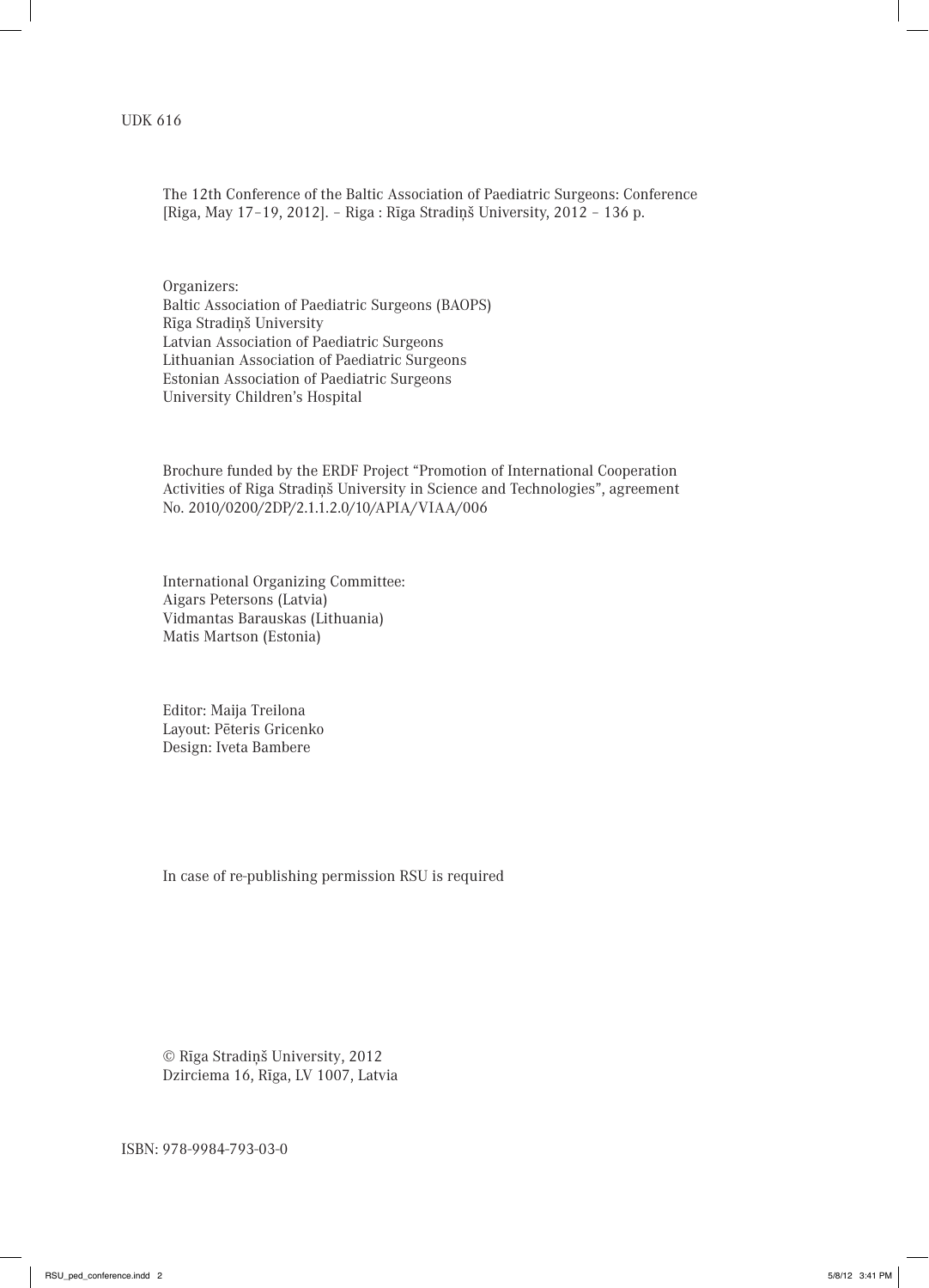#### *Dear Colleagues and Friends,*

*We are here for the 12th Conference of the Baltic Association of Paediatric Surgeons. It is a great pleasure to welcome all of you in Riga.*

*Riga, the capital of Latvia and the geographical centre of the Baltic region, is situated on the crossroads between Eastern and Western Europe, Russia and Scandinavia. Its favourable position has fostered the development of the city.*

*Since ancient times the name of Riga has been well known because Riga was a member of the Hanseatic League. From a small Liv village Riga grew into a famous export port of Eastern Europe. Foreign invaders have always been tempted to conquer Riga, yet, the city quickly recovered after the destructive wars.*

Riga is named after the Ridzene or Riga River, which once flew through the town and dis*charged into the Daugava River. In the year 2001 Riga celebrated its 800 year anniversary.*

*The city is famous for its architecture and culture, its skilled labour force and well-developed infrastructure. Riga is not only the backbone of economy of Latvia, but also the centre*  of science and education. Various cultural events, international exhibitions, scientific confer*ences and seminars held in Riga every year serve as good evidence of this.*

*We hope you will enjoy Riga and get better acquainted with its history, architecture and culture.*

*We wish you all a highly productive meeting as well as a memorable stay in Riga.*

*Aigars Petersons*

*President of BAOPS, Chairman of the Organizing Committee*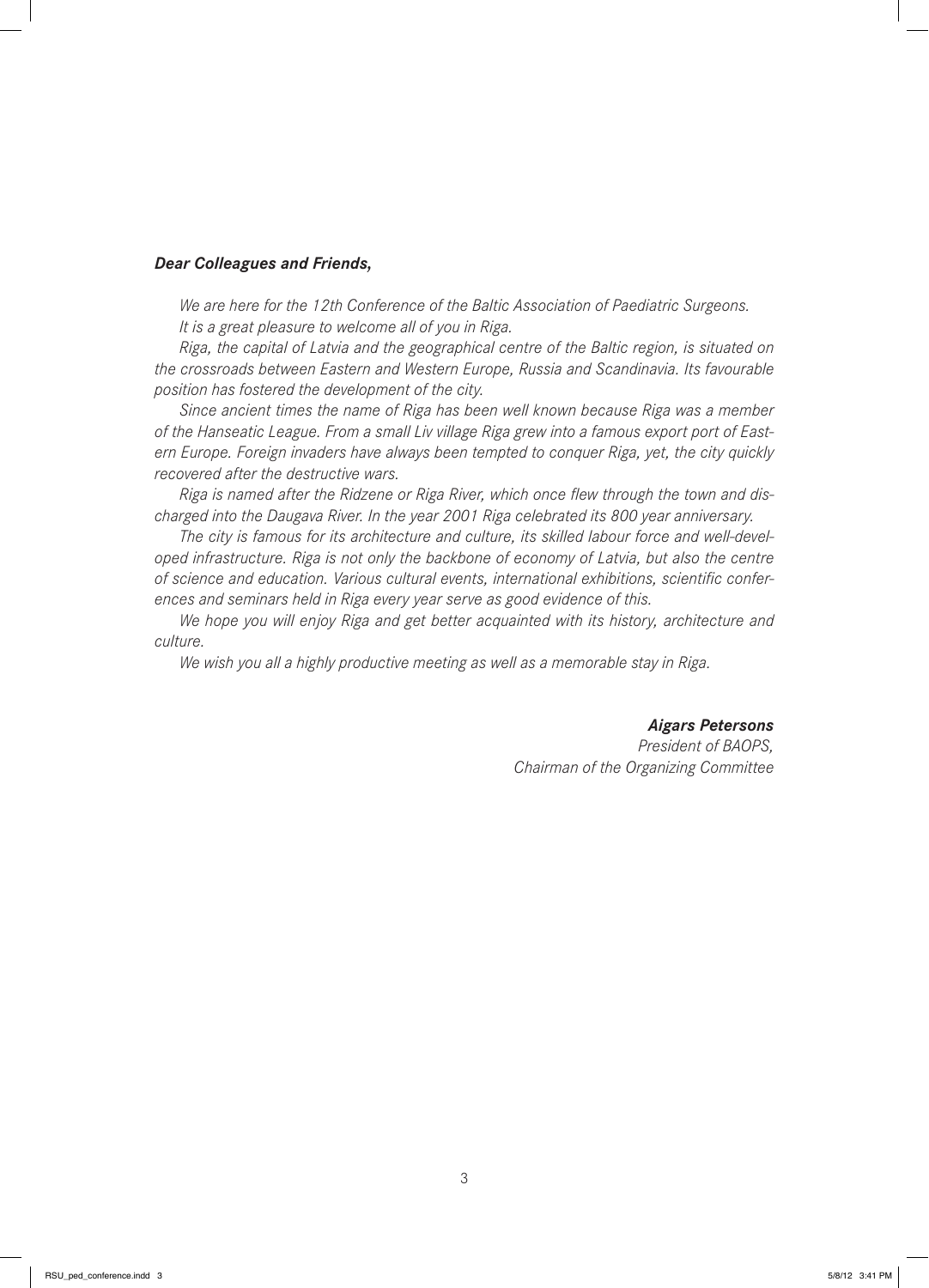#### **Organizers**

Baltic Association of Paediatric Surgeons (BAOPS) Riga Stradiņš University Latvian Association of Paediatric Surgeons Lithuanian Association of Paediatric Surgeons Estonian Association of Paediatric Surgeons University Children's Hospital

# **International Organizing Committee**

Aigars Petersons, Riga, Latvia Vidmantas Barauskas, Kaunas, Lithuania Matis Martson, Tallinn, Estonia

# **Local Organizing Committee**

Aigars Petersons, Chairman Arnis Engelis, Vice-Chairman Aleksandrs Zakis Janis Dobelis Zane Abola Inese Svekle Inguna Stirbovica Janis Upenieks Valts Ozolins Mohit Kakar Ilona Berzina

#### **Conference Venue**

The Conference Venue is Radisson Blu Daugava Hotel, Riga (Kuģu str. 24, Riga)

# **Invited Lecturers**

Devendra Gupta (India) Michael Hollwarth (Austria) Pascal de Lagausie (France) Goran Lackgren (Sweden) Andrew Pinter (Hungary) Risto Rintala (Finland) Klaus Schaarschmidt (Germany) Jurgen Schleef (Italy) Juan Tovar (Spain) Zacharias Zachariou (Switzerland)

## **Conference Language**

The language of the conference is English. Translation into Russian is provided at request.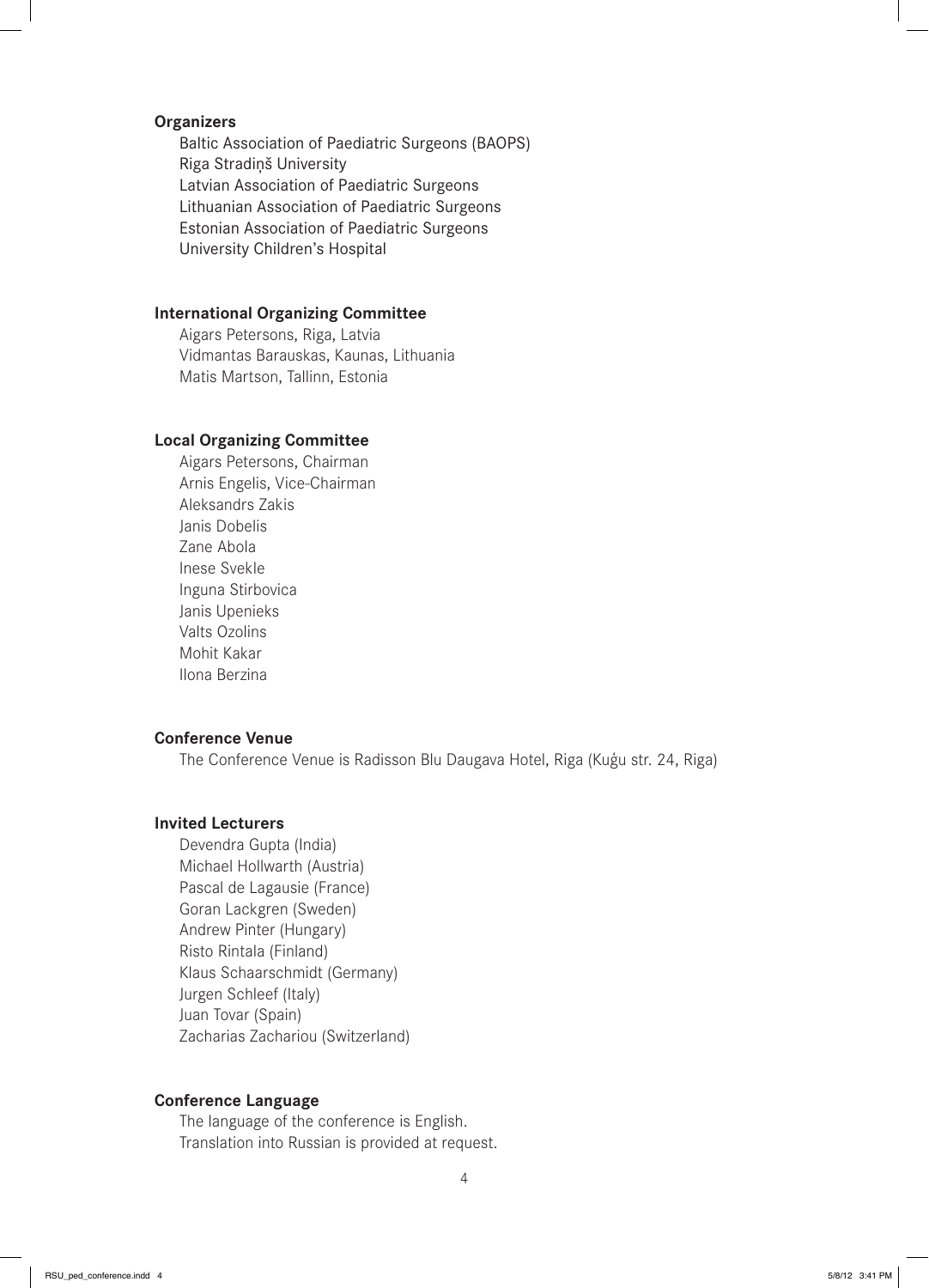## **Oral Presentations**

The time for oral presentation is 6 minutes and 4 minutes for discussion. Slides, overhead and multimedia projectors are available. If specific programmes are needed for demonstrating certain applications (sound applications, video applications), information should be provided in advance. Each presentation will be installed locally on our server. The deadline for handing in the presentation disc is one hour before the session. Laptops are not accepted in the congress rooms. Please, download your presentation to USB memory stick or CD.

#### **Poster Presentations**

Posters will be displayed during all the conference time. They can be mounted May 18, 09.00 and dismounted May 19, 12.00.

Poster size: 0.90 m x 1.20 m.

## **Exhibition**

An exhibition of pharmaceutical products and surgical equipment will be arranged. It will be held in the entrance hall of the conference centre.

#### **Name Badge**

All registered delegates are requested to wear their name badge when attending sessions, meals and social events. In case of emergency, please, call Dr. Kakar Mohit, Secretary of the Congress (+371 28769660).

#### **Coff ee Breaks and Lunch**

Refreshments and coffee will be served in the exhibition area during breaks. Lunch will be served on the 1st floor of the Radisson Blu Daugava Hotel.

#### **Programme for Accompanying Persons**

Excursion for Accompanying Persons – May 18th, 2012 10.00–12.00 Bus excursion to **Art Nouveau architecture** and **Old Riga** (departure from the **Radisson Blu Daugava Hotel**) 12.30–13.30 Lunch in **Restaurant "LIDO"**

13.30 Departure for **Rundale Palace**

14.30–16.00 Excursion in **Rundale Palace**

16.30 Departure for the **Radisson Blu Daugava Hotel**

Price for other interested persons – EUR 100.

#### **Registration Fees (EUR)**

| Participants         | 250 |
|----------------------|-----|
| <b>BAOPS Members</b> | 200 |
| Residents            | 100 |
| <i>Nurses</i>        | 100 |
| Accompanying Persons | 150 |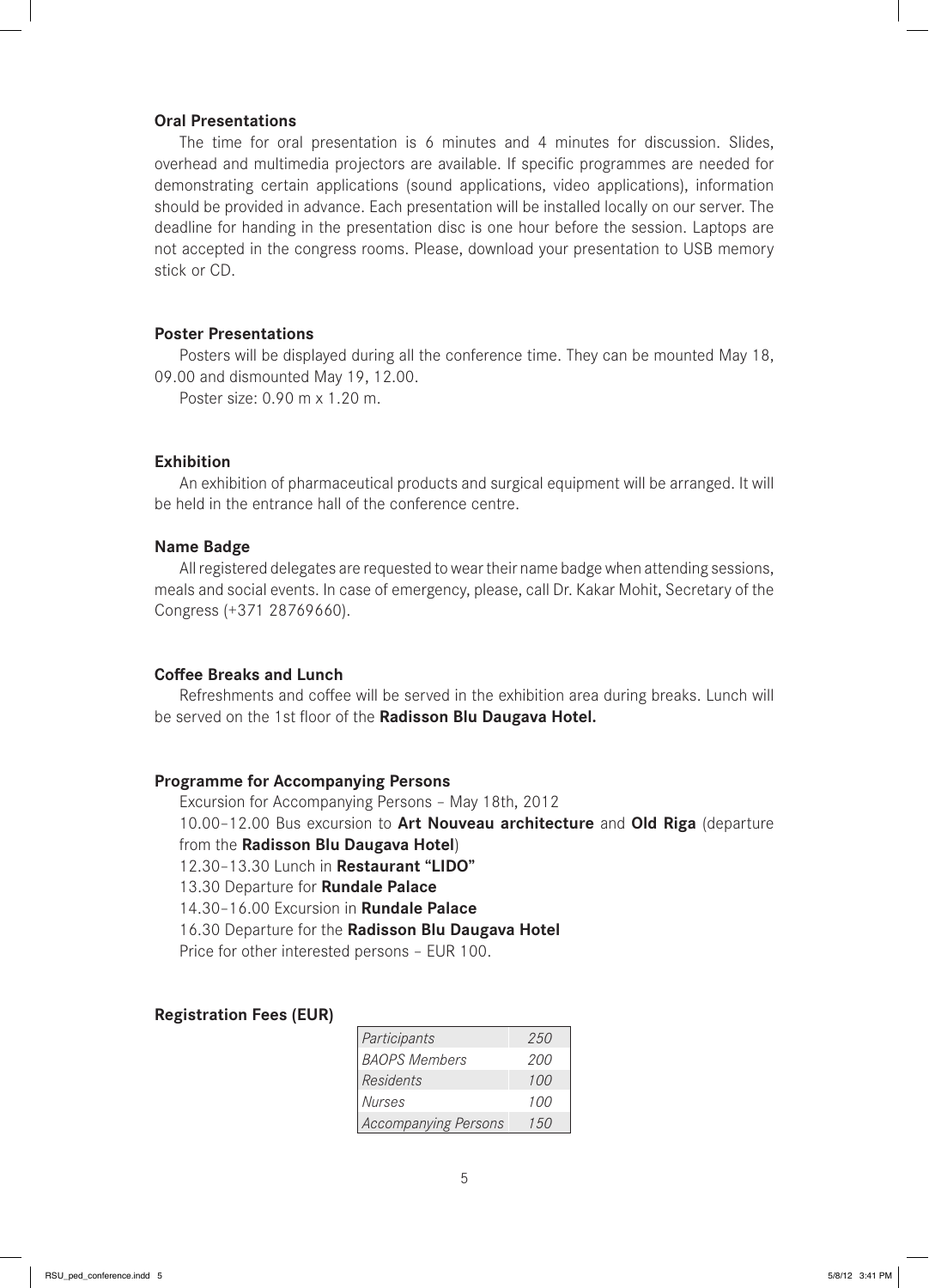#### **The Fee cover**

For participants, residents and nurses: participation in the sessions, the conference welcome reception and gala dinner. For accompanying persons: the sightseeing tour including lunch, the conference welcome reception and gala dinner.

#### **Acknowledgement**

The Conference organization is supported by the ERDF Project "Promotion of International Cooperation Activities of Riga Stradiņš University in Science and Technologies", agreement No. 2010/0200/2DP/2.1.1.2.0/10/APIA/VIAA/006: programme/abstracts, certificates, coffee-tea breaks, lunch, conference venue.

#### **Payments**

All payments should be made in Euro (EUR) or in Latvian Lats (LVL). 1 EUR = 0.7028 LVL. Payment can be made at the time of registration.

## **Cancellation Policy**

Registration fees are not refundable.

#### **Insurance**

Please, make your own insurance arrangement in respect of health, travel, cancellation and damage or loss of property.

# **Conference Secretariat**

Department of Paediatric Surgery University Children's Hospital Vienibas Gatve 45, LV-1004 Riga, Latvia

Phone: +371 28769660 (Dr. Kakar Mohit) Fax: +371 67064473 E-mail: baops@baops12.lv www. baops12.lv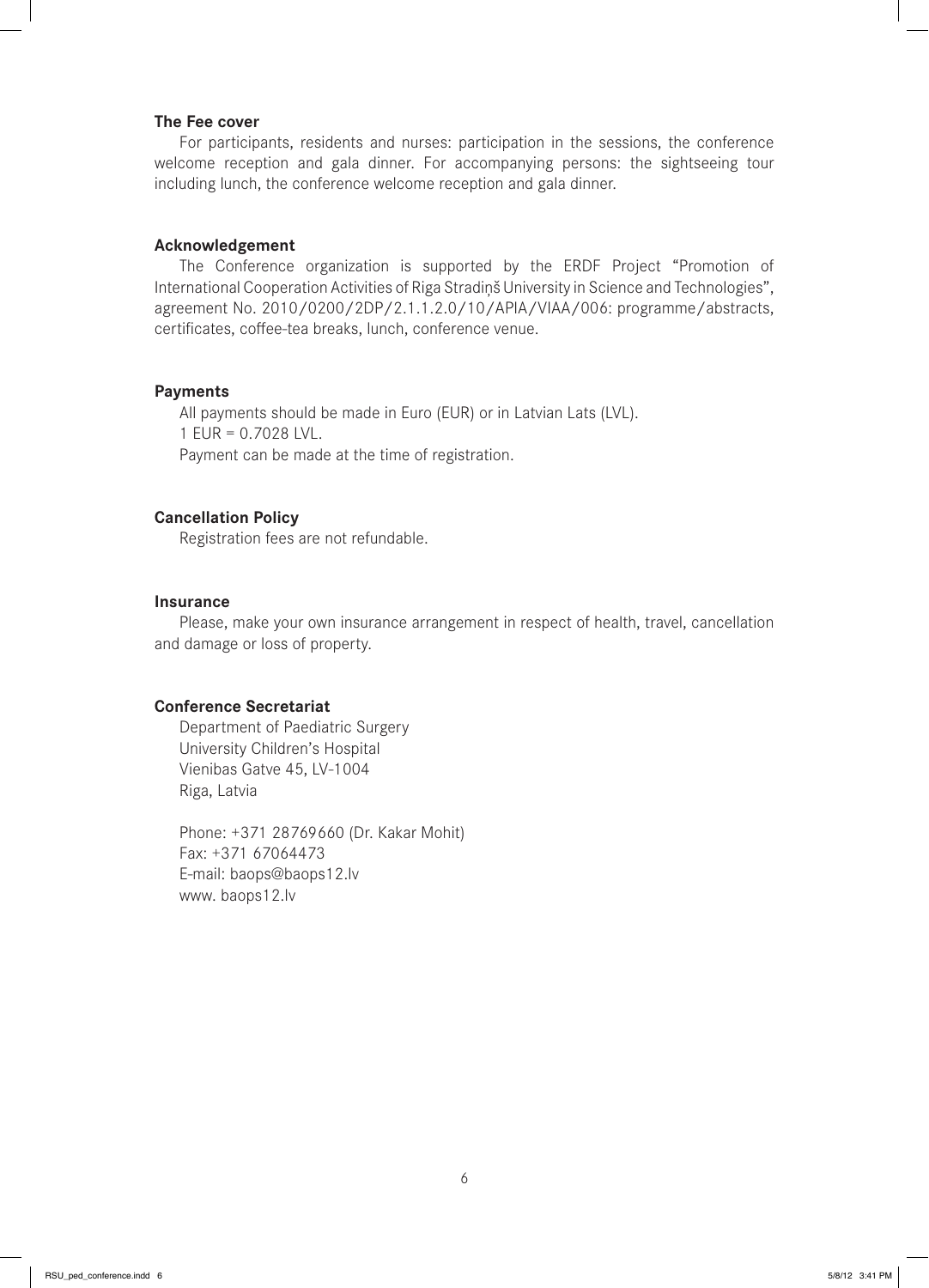# **PROGRAMME FOR PAEDIATRIC SURGEONS**

**May 17, 2012 – Thursday**

# 14.00–18.30

# **REGISTRATION**

*(In the Radisson Blu Daugava Hotel, Kuģu str. 24, Riga)*

#### 20.00–22.00

### **WELCOME RECEPTION**

*(In the Museum of the History of Riga and Navigation, Old Riga, Riga Dom ensemble, Palasta Street 4, Riga) Dress code: informal*

#### **May 18, 2012 – Friday**

# 08.00–17.00

#### **REGISTRATION**

*(In the Radisson Blu Daugava Hotel, Kuģu str. 24, Riga)*

#### 08.30–09.00

#### **OPENING OF THE CONFERENCE**

*WOFAPS President-Elect Gupta D.K. (India) EUPSA President-Elect Zachariou Z. (Switzerland) BAOPS President Petersons A. (Latvia)*

#### 09.00–11.00

#### **NEONATAL SURGERY**

*Chair persons: Gupta D.K. (India), Nemilova T. (Russia)*

#### 09.00–09.30

ESOPHAGEAL REPLACEMENT IN CHILDREN *Gupta D.K. (India)*

09.30–10.00

LUNG SURGERY IN CHILDREN – THE MINIMAL INVASIVE APPROACH (INDICATIONS, TECHNIQUE, LIMITS) *Schleef J. (Italy)*

#### 10.00–10.10

O.1. TREATMENT OF LIVER MASSES IN NEWBORNS AND INFANTS *Nemilova T., Karavaeva S, Kotin A., Borisova N., Golubeva M.. (Russia)*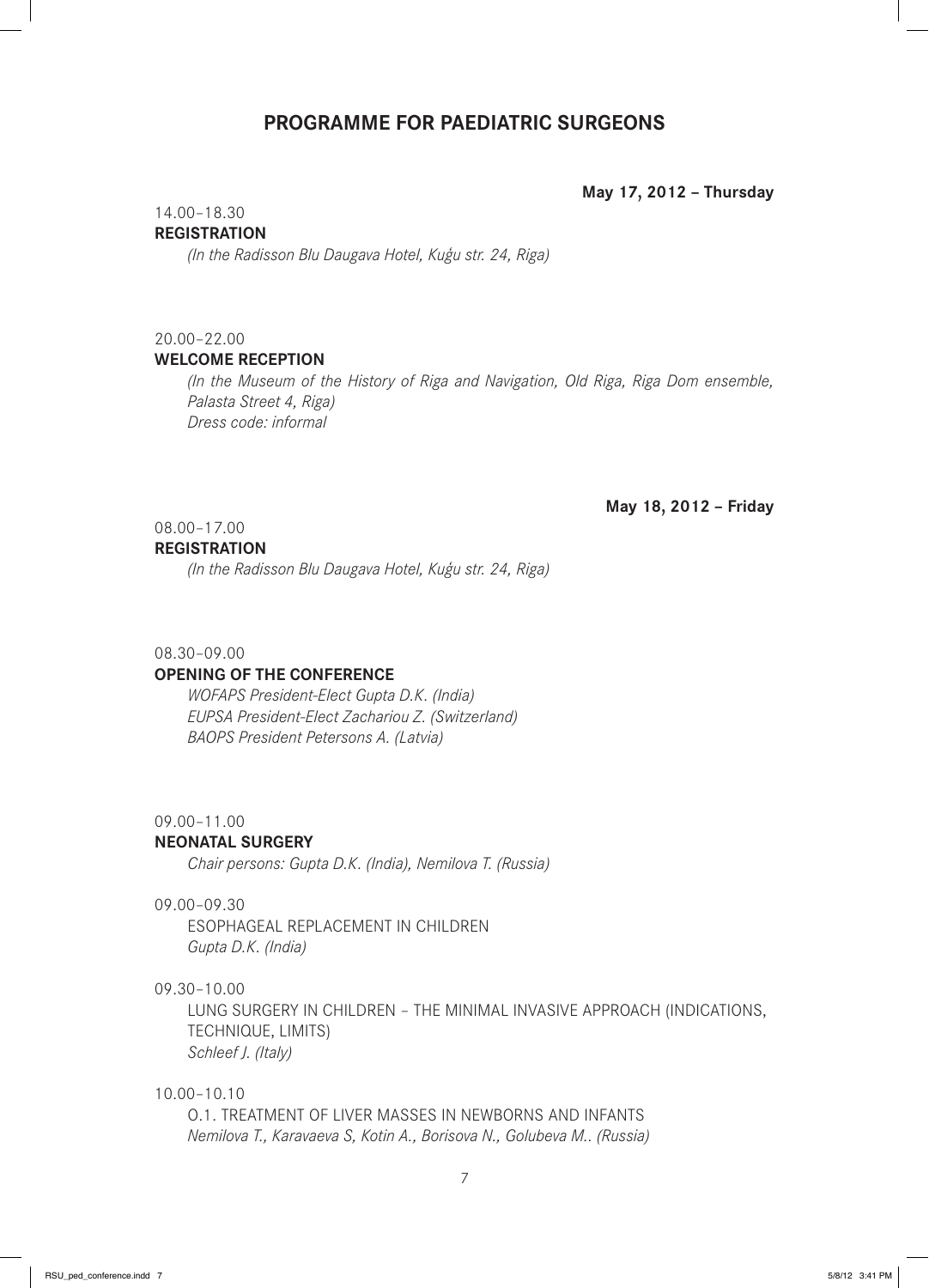#### 10.10–10.20

O.2. TREATMENT AND POSTNATAL OUTCOME IN NEONATES WITH GASTROSCHISIS: INFLUENCE OF ANATOMICAL TYPES *Canarelli J.P., Borrego P., Haraux E., Mercier A., Leke A. (France)*

## 10.20–10.30

O.3. PARENT ASSESMENT OF THEIR CHILDREN'S STATE OF HEALTH AND COSMETIC EFFECT AFTER CORRECTION OF GASTROSCHISIS *Varik K., Mannik P., Varik I., Kirsimagi U. (Estonia)* 

# 10.30–10.40

O.4. PLATELETS COUNT IN NEWBORNS WITH NECROTIZING ENTEROCOLITIS *Shakhov K., Pereyaslov A., Kolivoshka Y., Sheremeta O., Mandzyuk R. (Ukraine)*

#### 10.40–10.50

O.5. ROLE OF INFLAMMATORY MEDIATORS IN DIAGNOSIS OF NEC *Meldere I., Abola Z., Tretjakovs P., Petersons A. (Latvia)*

#### 10.50–11.00

O.6. TREATMENT OF TRACHEOESOPHAGEAL FISTULA *Gudavicute M., Gurskas P., Trainavicus K., Strupas S., Mickeviciene L. (Lithuania)*

#### 11.00–11.30

COFFEE BREAK

#### 11. 30–13.00

#### **THORACIC AND MINIMAL ACCESS SURGERY**

*Chair persons: Schaarschmidt K. (Germany), Engelis A. (Latvia)*

#### 11.30–12.00

PECTUS EXCAVATUM: THE NUSS PROCEDURE (COMPLICATIONS AND RESULTS) *Hollwarth M. (Austria)*

#### 12.00–12.30

20 YEARS OF ENDOSCOPIC PAEDIATRIC SURGERY IN BERLIN BUCH (1991–2011) *Schaarschmidt K. (Germany)*

# 12.30–12.40

O.7. MINIMALLY INVASIVE METHOD OF SURGICAL TREATMENT OF FUNNEL CHEST DEFORMATION IN CHILDREN *Yakimova S., Kirghizov I., Alexandrov A., Dudarev V. (Russia)*

#### 12.40–12.50

O.8. VIDEOTHORACOSCOPIC TREATMENT OF PURULENT PLEURITIS IN CHILDREN *Vakulchyk V. (Belarus)*

## 12.50–13.00

O.9. SURGICAL OUTCOME AFTER CORRECTION OF THE AORTIC COARCTATION IN NEONATES AND INFANTS *Ozolins V., Ligere E., Lacis A., Smits L., Lubaua I. (Latvia)*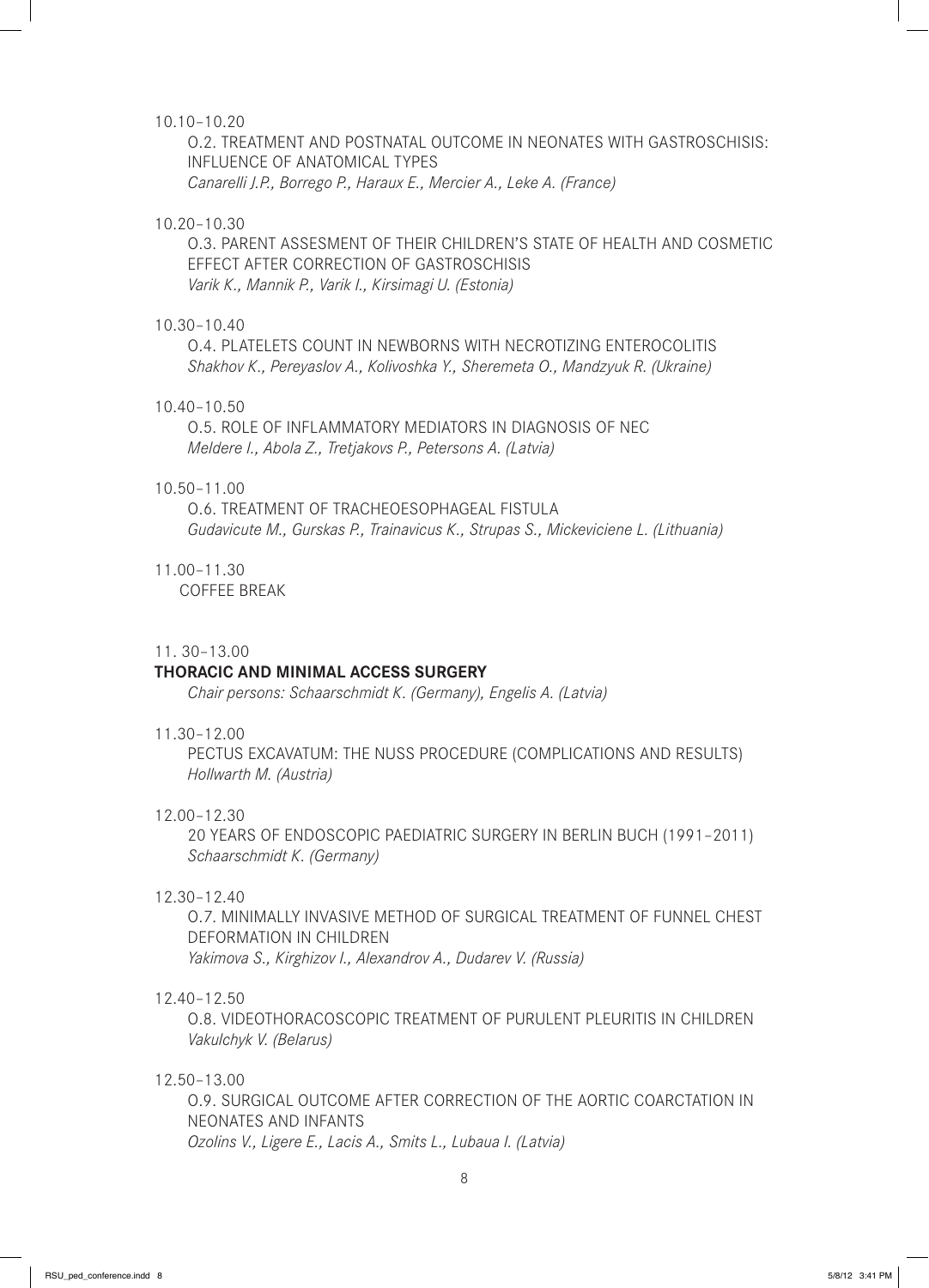# 13.00–14.00

LUNCH *(In the Radisson Blu Daugava Hotel, Kuģu str. 24, Riga)*

#### 14.00–15.30

#### **ABDOMINAL SURGERY AND COLOPROCTOLOGY**

*Chair persons: Rintala R., (Finland), Barauskas V. (Lithuania)*

## 14.00–14.30

SURGERY OF BILIARY TRACT IN CHILDREN *De Lagausie P. (France)*

# 14.30–14.40

O.10. EXPERIENCE OF SURGICAL TREATMENT IN CHILDREN WITH GERD COMPLICATED BY CHRONIC ASPIRATION SYNDROME *Dzilavyan M., Kirghizov I., Shishkin I, Alexandrov A. (Russia)*

#### 14.40–14.50

O.11. CLINICAL FACTORS PREDICTING UNSUCCESSFUL CONSERVATIVE TREATMENT AND INDICATING ANATOMIC REASON OF INTUSSUSCEPTION IN CHILDREN

*Malcius D., Kurlaviciute S., Pankratjevaite L., Barauskas V. (Lithuania)*

#### 14.50–15.00

O.12. TERMINAL ILEUM ANASTOMOSIS: HOW CLOSE TO THE ILEOCAECAL VALVE IS TOO CLOSE? *Baglaj M., Rysiakiewicz K., Patkowski D. (Poland)*

#### 15.00–15.10

O.13. ONE – TROCAR TRANSUMBILICAL LAPAROSCOPIC ASSISTED APPENDECTOMY (TULAA) IN CHILDREN *Polivavicius J., Gemanaite L., Trainavicius K., Strumila A., Jatkauskas E. (Lithuania)*

### 15.10–15.20

O.14. OPEN AND LAPAROSCOPIC APPENDECTOMY IN CHILDREN WITH COMPLICATED APPENDICITIS: WHAT IS BETTER? *Troshkov O., Pereyaslov A., Bobak A., Dvorakevych A. (Ukraine)*

#### 15.20–15.30

O.15. IS DETERMINATION OF CRP NECESSARY IN DIAGNOSTIC OF ACUTE APPENDICITIS? *Azarau Y., Vakulchyk V., Rachkouskaya I. (Belarus)*

15.30–15.45

COFFEE BREAK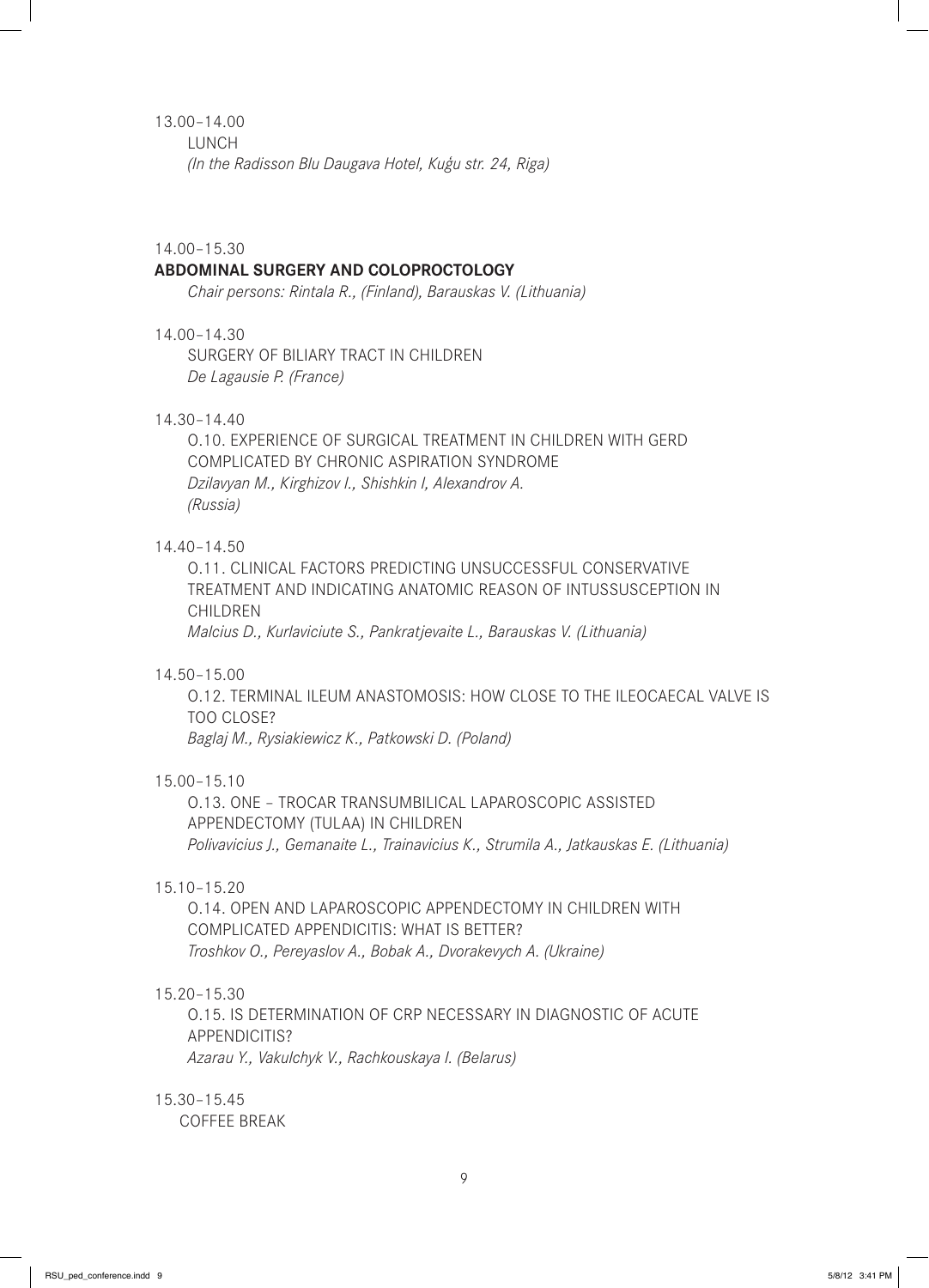#### 15.45–17.15

#### **UROLOGY AND COLOPROCTOLOGY**

*Chair persons: Lackgren G. (Sweden), Pinter A. (Hungary)*

#### 15.45–16.15

19-YEARS EXPERIENCE WITH THE ENDOSCOPIC TREATMENT WITH *DEFLUX* OF CHILDREN WITH HIGH GRADE VESICOURETERAL REFLUX. SAFETY AND EFFICACY IN THE LONG-TERM *Lackgren G. (Sweden)*

#### 16.15–16.45

LONG TERM OUTCOMES OF HIRSCHSPRUNG'S DISEASE IN ADULTS *Rintala R. (Finland)*

#### 16.45–16.55

O.16. RESULTS AFTER CORRECTION OF DISTAL HYPOSPADIAS *Ardelean M.A., Kubarsepp V., Schimke C., Varik K. (Austria, Estonia)*

## 16.55–17.05

O.17. INFERTILITY INDICATORS IN THE BIOPSIES FROM UNDESCENDENT TESTES IN BOYS OF DIFFERENT AGES *Kutanovaite O., Bilius V., Verkauskas G., Puzinas A., Dasevicius D. (Lithuania)*

#### 17.05–17.15

O.18. ACUTE SCROTUM SYNDROME IN CHILDREN: TREATMENT AND RESULTS *Kakar M., Zviedre A., Engelis A., Sveklis J., Laizans P., Petersons A. (Latvia)*

#### 19.30–23.30

#### **CONFERENCE GALA DINNER**

*(House of the Blackheads, Old Riga, Ratslaukums 7, Riga) Dress code: formal*

#### **May 19, 2012 – Saturday**

09.00–10.30

#### **PAEDIATRIC TRAUMA**

*Chair persons: Zachariou Z. (Switzerland), Hollwarth M. (Austria)*

# 09.00–09.30

LIVER INJURIES AND EMBOLIZATION *Zachariou Z. (Switzerland)*

# 09.30–09.40

O.19. PAEDIATRIC VASCULAR INJURIES: OUR EXPERIENCE IN AMIENS *Ricard J., Haraux E., Gouron R., Borrego P., Buisson P. (France)*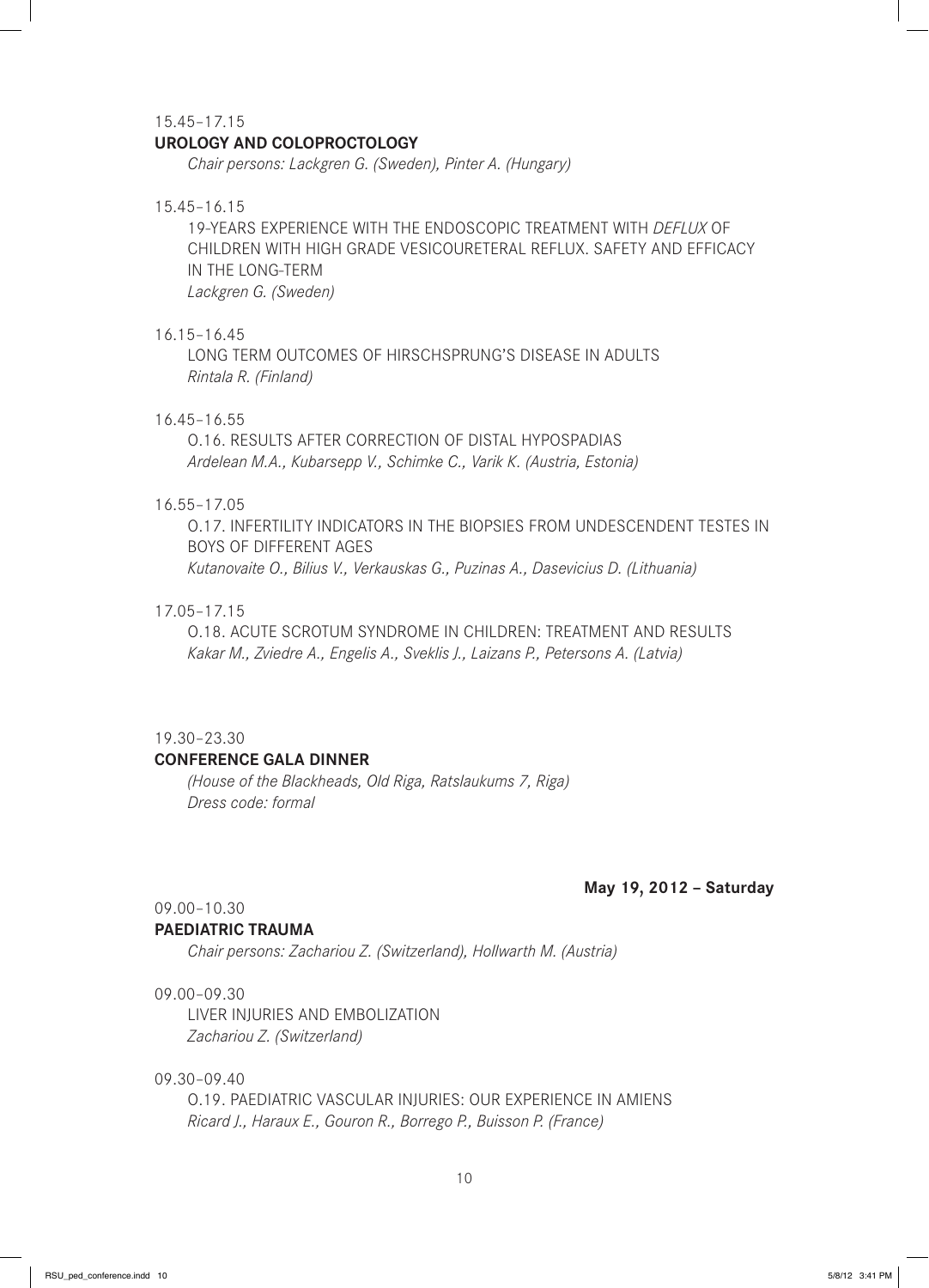#### 09.40–09.50

O.20. MANAGEMENT OF PAEDIATRIC BURNS IN SOUTH-EAST ENGLAND: AN EVIDENCE BASED APPROACH BASED ON HEALING TIME *Smith M., Kishikova L., Cubison T. (UK)*

#### 09.50–10.00

O.21. EVALUATION OF FUNCTIONAL AND VISCOELASTIC PARAMETERS IN CHILDREN AFTER DIAPHYSEAL FOREARM FRACTURES *Upenieks J., Petersons A., Villerusa A., Kurmina E. (Latvia)*

# 10.00–10.10

O.22. THE ROLE OF THE *MRI* IN THE DIAGNOSIS AND TREATMENT OF THE PELVIC **OSTEOMYELITIS** *Martson M., Rebane I. (Estonia)*

## 10.10–10.40

COFFEE BREAK

#### 10.40–12.10

#### **ONCOLOGY**

*Chair persons: Tovar J. (Spain), Schleef J. (Italy)*

# 10.40–11.10

SURGICAL TREATMENT OF NEUROBLASTOMA *Tovar J. (Spain)*

#### 11.10–11.20

O.23. THYREOIDECTOMY IN CHILDREN: 18 YEARS SINGLE INSTITUTION EXPERIENCE *Baglaj M., Gerus S., Dorobisz U., Wlkiera B. (Poland)*

## 11.20–11.30

O.24. PHEOCHROMACYTOMA IN CHILDREN: SINGLE CENTRE EXPERIENCE *Pereyaslov A., Dvorakevich A. (Ukraine)*

# 11.30–11.40

O.25. ADRENOCORTICAL CARCINOMA IN CHILDREN: THREE CASES *Simanauskiene E., Posiunas G., Verkauskas G. (Lithuania)*

#### 11.40–11.50

O.26. OCCURRENCE OF MALIGNANT TUMOURS OF THE ABDOMINAL CAVITY IN TARTU UNIVERSITY HOSPITAL *Varik K., Dmitrieva N., Mikkel S. (Estonia)*

# 11.50–12.00

O.27. IS LITTORAL CELL ANGIOMA OF THE SPLEEN REALLY SO RARE IN PAEDIATRIC POPULATION? *Matuszczak E., Chyczewski L*. *(Poland)*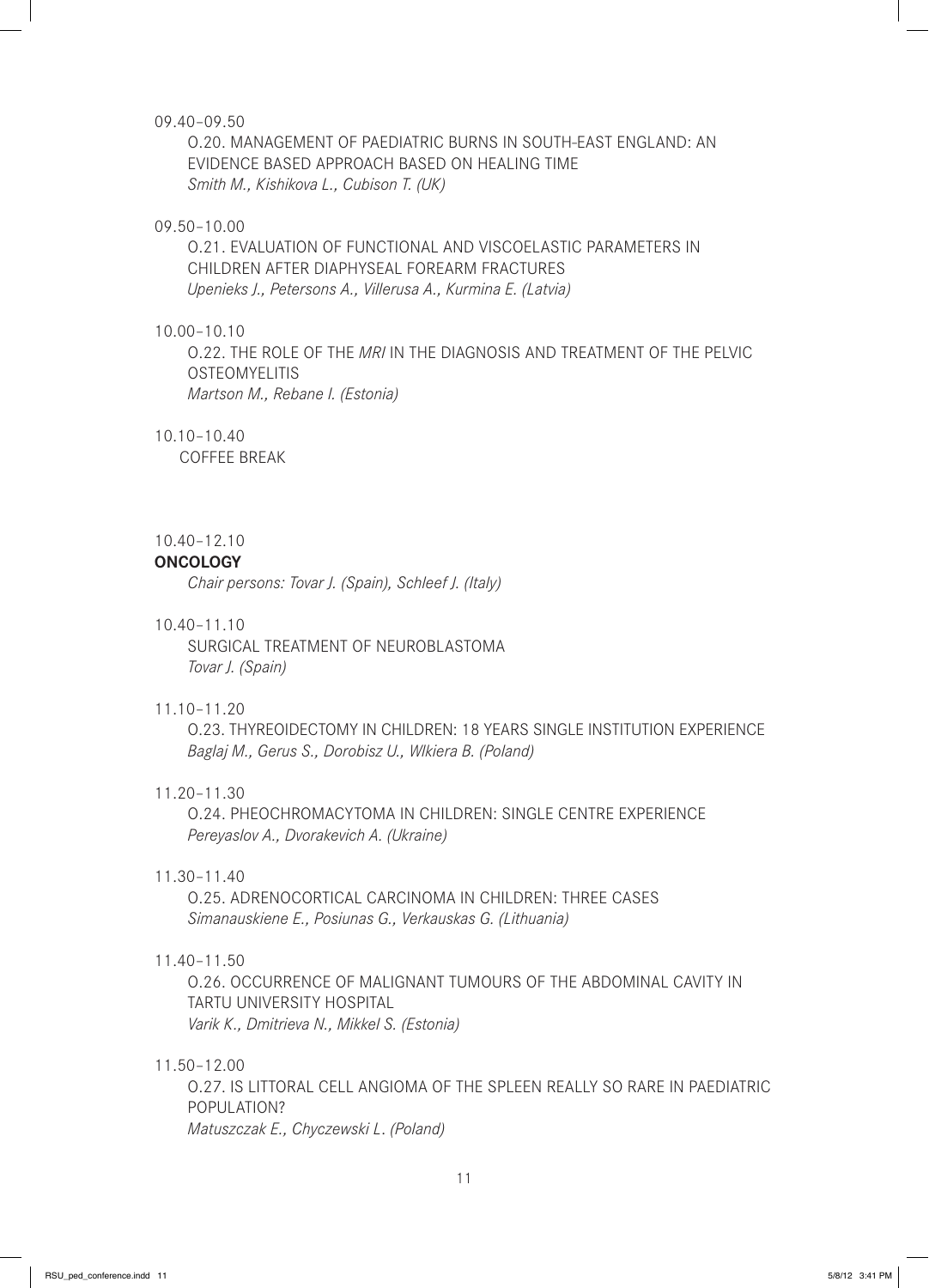#### 12.00–12.10

O.28. SURGICAL TREATMENT OF BONE CYSTS WITH OSTEOGENESIS STIMULATION IN CHILDHOOD *Sinyuk V., Dudarev A., Sinyuk I. (Russia)*

#### 12.10–12.30

COFFEE BREAK

## 12.30–13.30

# **VARIES**

*Chair persons: Ardelean M.A. (Austria), Martson M. (Estonia)*

#### 12.30–13.00

PERSPECTIVES ON PAEDIATRIC SURGERY IN EUROPE IN THE 21th CENTURY – A PERSONAL VIEW *Pinter A. (Hungary)*

#### 13.00–13.10

O.29. TWO CENTER EXPERIENCE IN MULTIDISCIPLINARY TREATMENT OF DANDY-WALKER SYNDROME *Posiunas G., Lukosevicius E., Drukteiniene A., Daugelavicius V., Barauskas V. (Lithuania)*

## 13.10–13.20

O.30. RECONSTRUCTION OF THUMB HYPOPLASIA *Ozols Dz. (Latvia)*

# 13.20–13.30

O.31. FACTORS INFLUENCING PORTAL VEIN FLOW IN PRETERM INFANTS IN THE EARLY NEONATAL PERIOD *Lukosiute A., Palepaitis A., Uktveris R., Barauskas V., Visciulyte J. (Lithuania)*

#### 13.30–13.40

#### **CLOSING OF THE CONFERENCE**

*BAOPS President Petersons A. (Latvia)*

13.50 **BAOPS MEMBERS MEETING**

14.30–16.00

#### **VISIT TO THE UNIVERSITY CHILDREN'S HOSPITAL OF LATVIA**

 *(Vienibas Gatve 45, Riga)*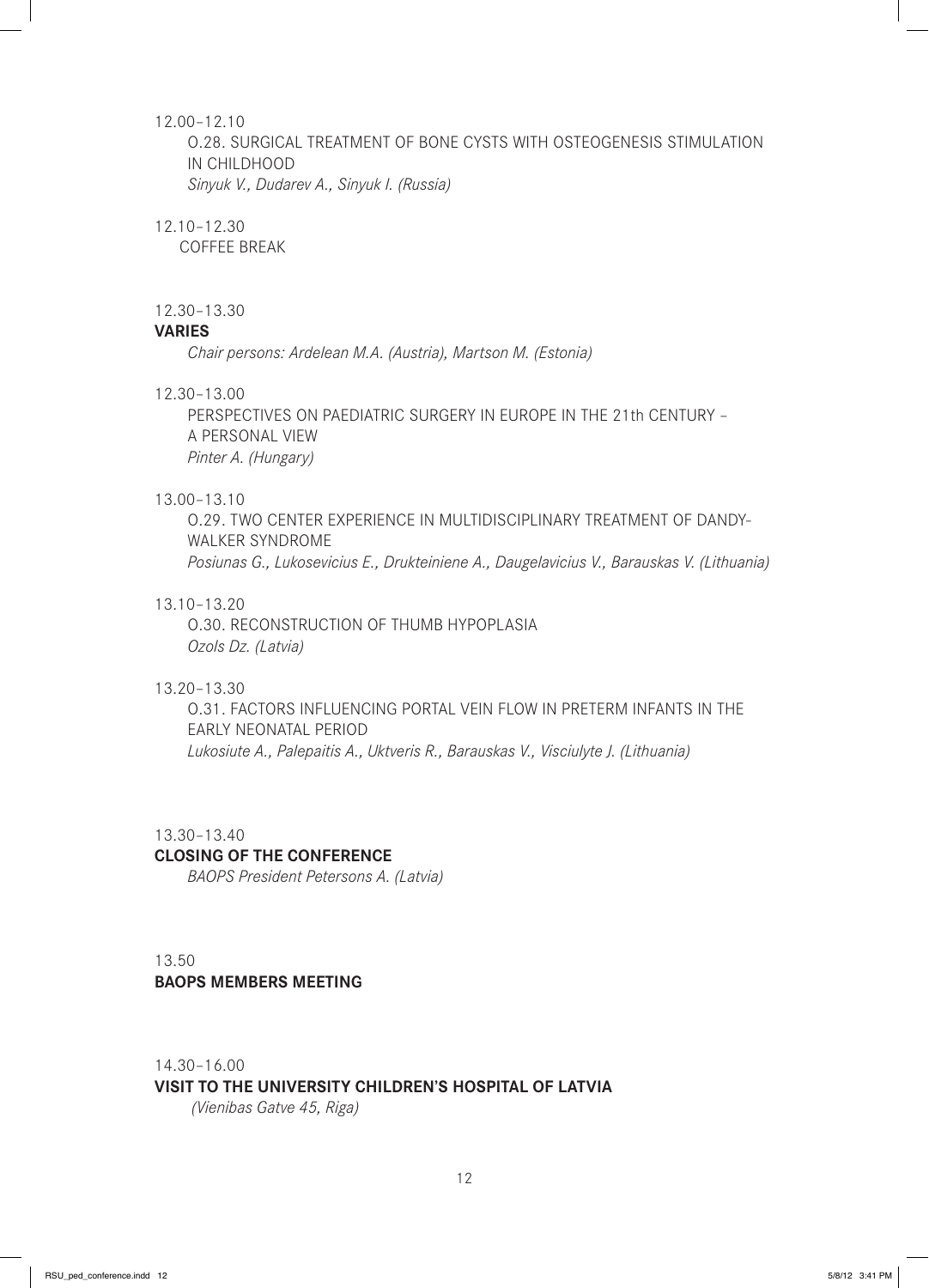# **PROGRAMME FOR NURSES**

#### **May 17, 2012 – Thursday**

#### 14.00–18.30

#### **REGISTRATION**

*(In the Radisson Blu Daugava Hotel, Kuģu str. 24, Riga)*

# 20.00–22.00

#### **WELCOME RECEPTION**

*(In the Museum of the History of Riga and Navigation, Old Riga, Riga Dom ensemble, Palasta Street 4, Riga) Dress code: informal*

#### **May 18, 2012 – Friday**

# 08.00–13.00

#### **REGISTRATION**

*(In the Radisson Blu Daugava Hotel, Kuģu str. 24, Riga)*

#### 08.30–09.00

#### **OPENING OF THE CONFERENCE**

*WOFAPS President-Elect Gupta D.K. (India) EUPSA President-Elect Zachariou Z. (Switzerland) BAOPS President Petersons A. (Latvia)*

# 09.00–11.00

#### **SCIENTIFIC SESSION I**

*Chair persons: Dita Raiska (Latvia), Tatjana Oolo (Estonia)*

#### 09.00–09.10

OPENING OF THE NURSES PROGRAMME *Dita Raiska (Latvia)*

# 09.10–09.30

IMPLEMENTATION OF CLINICAL INFORMATION SYSTEM IN THE PAEDIATRIC INTENSIVE CARE

*Alita Kuzuma, Inita Sture-Sturina (Latvia)*

#### 09.30–9.50

PREPARATION OF THE PATIENT AND FAMILY FOR OPERATION *Triin Kaldoja (Estonia)*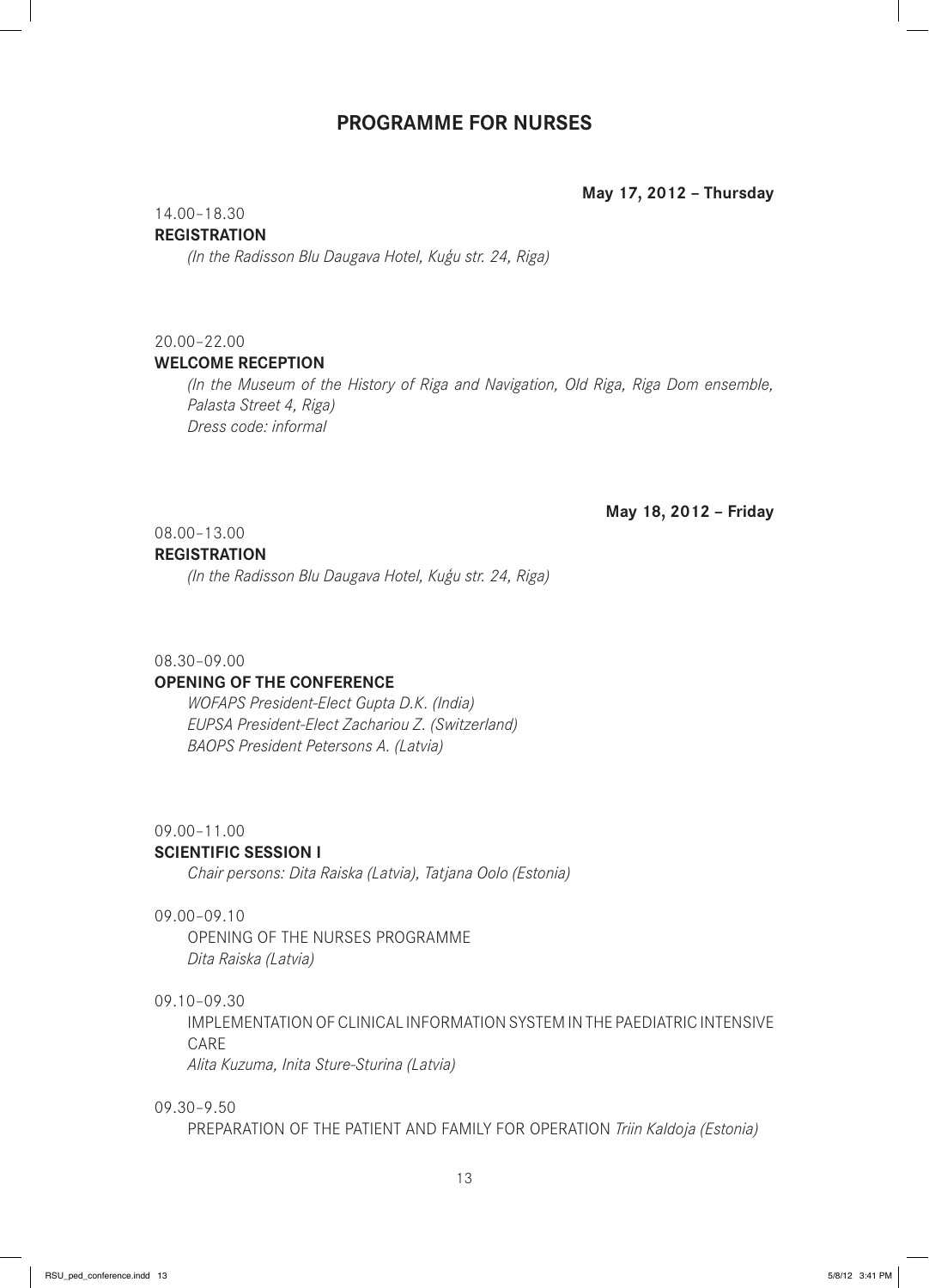#### 9.50–10.10

SPECIFIC ASPECTS OF PERIOPERATIVE CARE FOR DELAYED ANASTOMOSIS IN ESOPHAGEAL ATRESIA *Kristina Zarina (Latvia)*

#### 10.10–10.30

AWARENESS ABOUT ACID AND FOLIC ACID PROPHYLAXIS IN ESTONIA *Sire – Liis Haljaste, Kristi Soovik, Natalia Pavlova, Anna Paal (Estonia)*

#### *10.30–10.45*

TRAUMA PATIENTS ATTENDANCE IN THE EMERGENCY DEPARTMENT AND THE NATURE OF THEIR CARE *Laila Kudrjavceva (Latvia)*

#### 10.45–11.00

THE ROLE OF PARENTS KNOWLEDGE OF ESOPHAGEAL BURNS CAUSING HAZARDS FOR CHILDREN *Indra Subača (Latvia)*

#### 11.00–11.30

COFFEE BREAK

#### 11.30–13.00

#### **SCIENTIFIC SESSION II**

*Chair persons: Dita Raiska (Latvia), Tatjana Oolo (Estonia)*

#### 11.30–11.50

ELECTRONIC CASE RECORD IN NURSING *Larissa Jaguson (Estonia)*

## 11.50–12.10

IMPORTANCE OF NURSES AND PARENTS COOPERATION IN THE CARE OF PATIENTS BEFORE AND AFTER HYPOSPADIA SURGERY *Agnese Starka (Latvia)*

## 12.10–12.30

CARE OF BURN TRAUMA INJURIES IN CHILDREN *Aija Lielnora (Latvia)*

#### 12.30–12.45

NEONATAL NECROTIZING ENTEROCOLITIS *Olita Lase (Latvia)*

# 12.45–13.00

PRECULIARITIES OF PATIENT CARE IN CHILDREN'S NURSING PRACTICE AFTER EXTREMITY BONE FRACTURES *Inese Gredzena (Latvia)*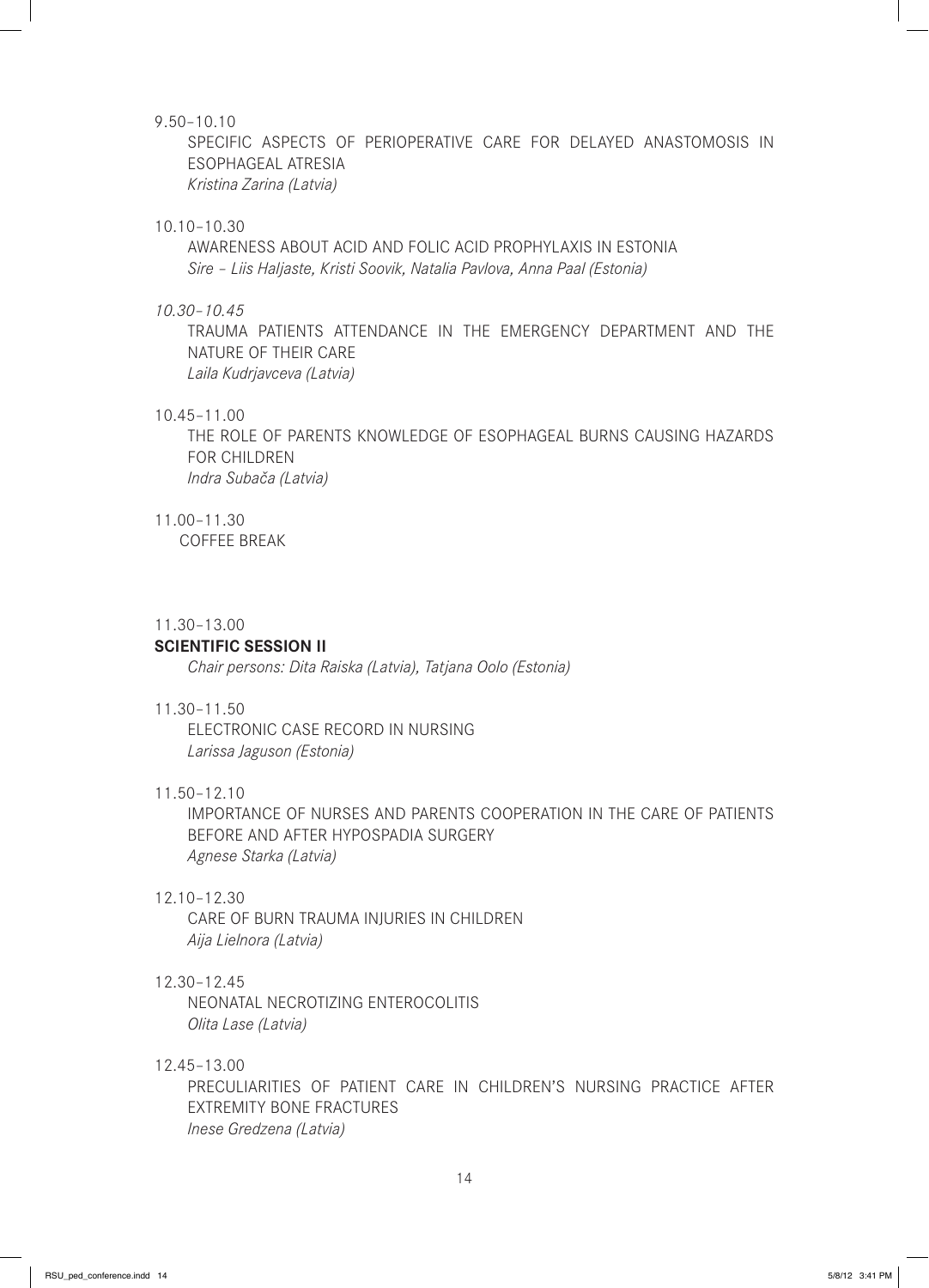# 13.00–14.00

LUNCH

*(In the Radisson Blu Daugava Hotel, Kuģu str. 24, Riga)*

#### 14.00–15.45

# **SCIENTIFIC SESSION III**

*Chair persons: Dita Raiska (Latvia), Tatjana Oolo (Estonia)*

# 14.00–14.15

NURSING CARE ON A PATIENT WITH GASTROSTOMA *Julia Potkina, Lydia Epelbaum (Estonia)*

# 14.15–14.30

SPECIFIC CARE OF CHILDREN AFTER TRAUMATIC PANCREATIC INJURY *Sandra Narnicka (Latvia)*

# 14.30–14.45

NURSING OF THE HYDROCEPHALUS PATIENT WITH EXTERNAL LIQUOR DRAINAGE *Lydia Epelbaum, Kristi Soovik, Erge Ois, Ann Paal (Estonia)*

#### 14.45–15.00

TRANSCULTURAL CONCEPT IN NURSING CARE *Sanita Krankale (Latvia)*

# 15.00–15.15

Wound care documentation *Marina Fenin (Estonia)*

# 15.15–15.30

TWO METHODS OF TREATMENT OF SEVERE HEAD TRAUMA *Arta Barzdiņa, Arnita Tomina, Inita Sture – Sturina (Latvia)*

# 15.30–15.45

THE ROLE OF THE NURSING MANAGER IN ENSURING QUALITY NURSING CARE *Tatjana Oolo (Estonia)*

#### 19.30–23.30

#### **CONFERENCE GALA DINNER**

*(House of the Blackheads, Old Riga, Ratslaukums 7, Riga) Dress code: formal*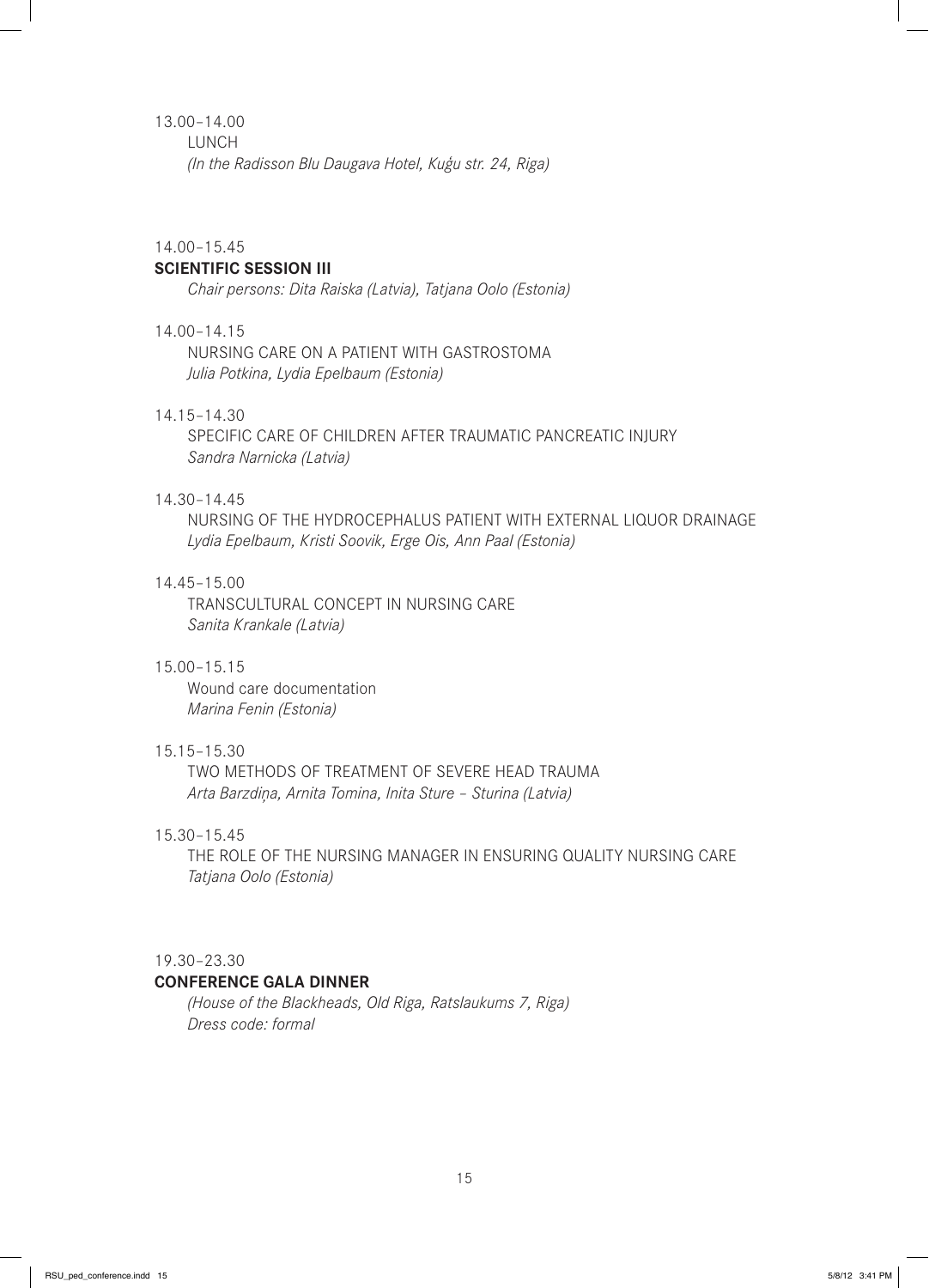11.30–13.30 **VISIT TO THE UNIVERSITY CHILDREN'S HOSPITAL OF LATVIA (NURSES PROGRAMME)**

*(Vienibas Gatve 45, Riga)*

# 13.30–13.40 **CLOSING OF THE CONFERENCE**

*BAOPS President Petersons A. (Latvia)*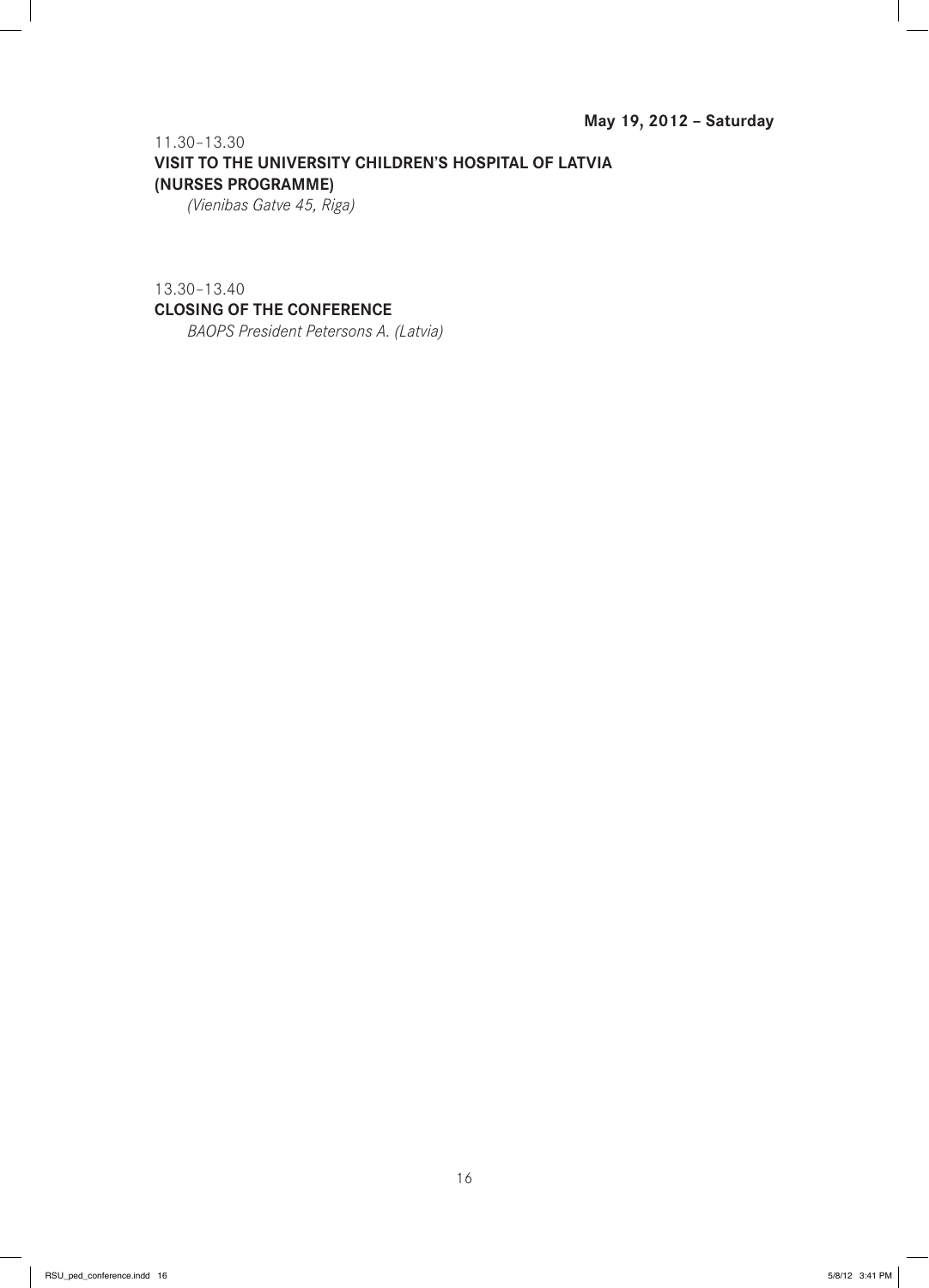# **POSTER SESSION**

# **From May 18, 09.00 till May 19, 12.00**

- PO.1. PREVALENCE OF SURGICAL CONGENITAL ANOMALIES OF NEWBORNS IN LATVIA (2000–2010) *Zile I., Kviluna D., Villerusa A. (Latvia)*
- PO.2. RESULTS OF SURGICAL TREATMENT OF ESOPHAGEAL ATRESIA IN CHILDREN *Navasad V., Kovalchuk V., Navasad K. (Belarus)*
- PO.3. TREATMENT OF THE TRACHEOESOPHAGEAL FISTULA IN CHILDREN *Troyan V., Grinevich Y. (Belarus)*
- PO.4. NEONATAL GASTRIC PERFORATION: REVIEW OF 10 YEARS EXPERIENCE *Bagdzevicius R, Vadlugiene D. (Lithuania)*
- PO.5. OUR EXPERIENCE IN TREATMENT OF NECROTIZING ENTEROCOLITIS IN INFANTS *Hmelenko A., Kovalchuk V., Hmelenko M., Kovalchuk T. (Belarus)*
- PO.6. CONGENITAL HIGH INTESTINAL OBSTRUCTION AND EXTRAORDINARY INTRAOPERATIVE FIND. TWO CASES *Navasad V., Navasad K. (Belarus)*
- PO.7. INTESTINAL DYSBACTERIOSIS IN CHILDREN WITH CONGENITAL OBSTRUCTION OF ESOPHAGUS, STOMACH AND DUODENUM *Navasad V., Navasad K. (Belarus)*
- PO.8. PURULENT PERICARDITIS IN CHILDREN *Vakulchyk V., Chesnov Y. (Belarus)*
- PO.9. TREATMENT OF PLEURAL EMPYEMA IN CHILDREN *Govorukhina O., Makhlin A., Svirsky A. (Belarus)*
- PO.10. MORPHOLOGICALLY BASED APPROACH TO THE SURGICAL TREATMENT IN CHILDREN WITH FUNNEL CHEST DEFORMATION *Yakimova Y., Kirgizov I., Talalaev A., Shahtarin A. (Russia)*
- PO.11. TWO FATAL CASES OF SPONTANEOUS GASTRIC PERFORATION IN CHILDREN *Malcius D., Trumpulyte G., Barauskas V. (Lithuania)*
- PO.12. LAPAROSCOPIC NISSEN FUNDOPLICATION WITH GASTROSTOMY IN NEUROLOGICAL IMPAIRED CHILDREN WITH GERD *Kakar M., Engelis A., Laizans P., Zviedre A., Sveklis J., Petersons A. (Latvia)*
- PO.13. RESULTS OF LAPAROSCOPIC REPAIR OF HERNIA IN CHILDREN *Dvorakevich A., Pereyaslov A. (Ukraine)*
- PO.14. ONE-PORT LAPAROSCOPIC TREATMENT OF INGUINAL HERNIA IN CHILDREN *Troyan V., Nikulenkov A. (Belarus)*
- PO.15. LAPAROSCOPIC UNROOFING PROCEDURE OF HEPATIC CYST (CASE REPORT) *Posiunas G., Strumila A. (Lithuania)*
- PO.16. DIAGNOSTIC AND THERAPEUTIC ASPECTS OF PAEDIATRIC PATIENTS WITH ACUTE GASTRIC DILATATION *Aleksejevs G., Petersons A. (Latvia)*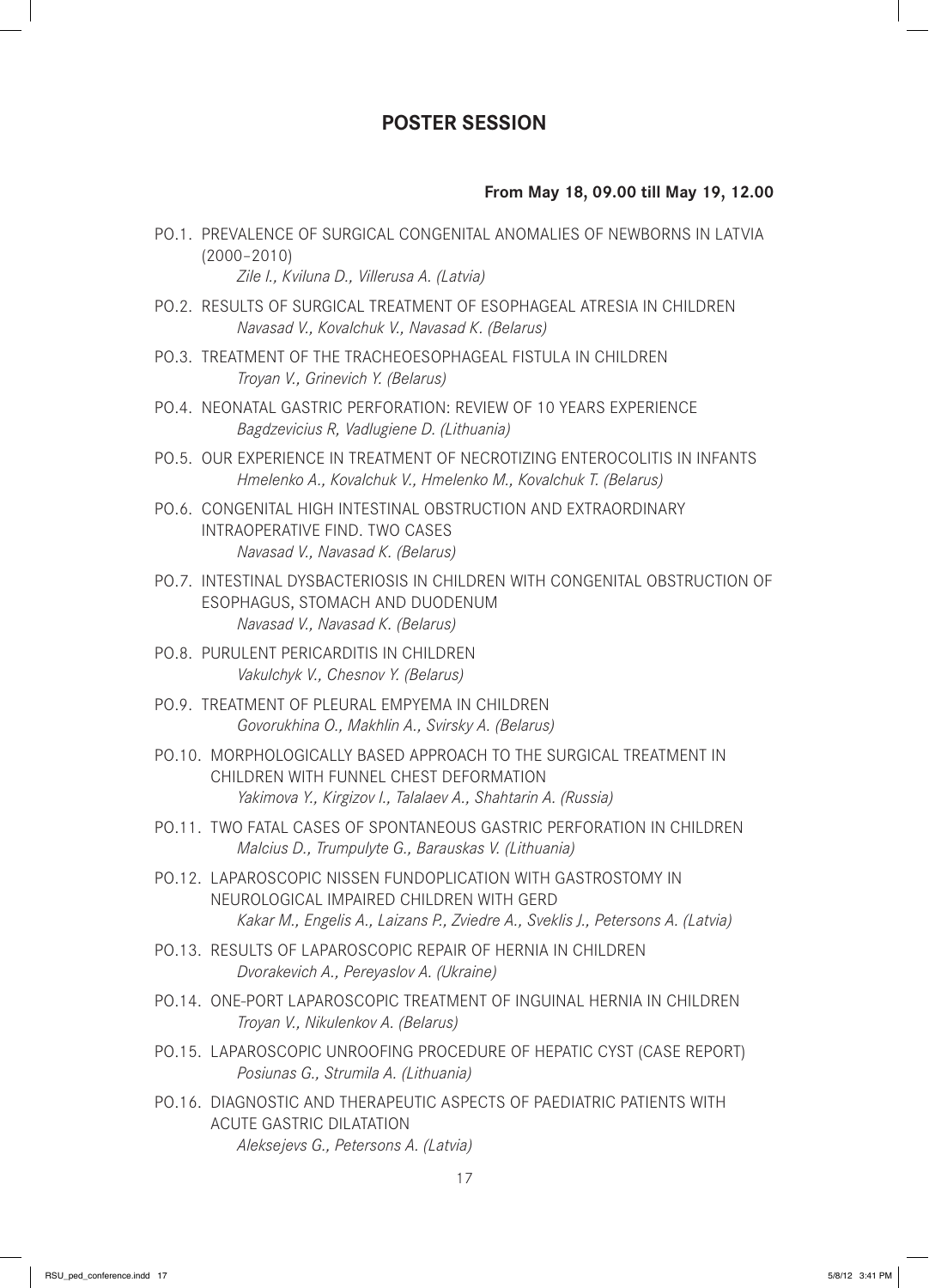- PO.17. ACUTE APPENDICITIS IN EARLY AND PRESCHOOL AGE CHILDREN IN CLINICAL UNIVERSITY CHILDREN'S HOSPITAL OF LATVIA DURING 2000–2009 *Shurna D., Engelis A., Petersons A. (Latvia)*
- PO.18. CANDIDA RARE AND DANGEROUS PATHOGEN IN CHILDREN'S PERITONITIS *Malcius D., Barauskas V. (Lithuania)*
- PO.19. CHRONIC CALCULOUS CHOLECYSTITIS IN CHILDREN *Vakulchyk V., Hryn A. (Belarus)*
- PO.20. MODERN APPROACH TO THE SURGICAL TREATMENT OF PORTAL HYPERTENSION IN CHILDREN *Prudnikova T., Kirgizov I., Senyakovich V. (Russia)*

- PO.21. DIFFERENT SURGICAL OVARIAN MASSES IN CHILDREN *Sonmez K., Turkyilmaz Z., Karabulut R., Can B., Kose F., Basaklar A.C. (Turkey)*
- PO.22. OVARIAN TORSION *Geimanaite L., Trainavicius K. (Lithuania)*
- PO.23. OMENTAL INCARCERATION MAY CAUSE HYDROCELE AND THIS HYDROCELE CONFUSED SIMPLE OR SCROTAL HYDROCELE *Basaklar A.C., Kaya C., Karabulut Z., Sonmez K., Turkyilmaz Z., Alparslan K. (Turkey)*
- PO.24. OPERATIVE TREATMENT OF RARE PENIL MALFORMATIONS IN CHILDREN *Iodkovskij K., Kovalchuk V., Hmelenko A. (Belarus)*
- PO.25. CAUDAL REGRESSION SYNDROME IN PATIENTS WITH HIGH ANORECTAL MALFORMATIONS

*Lobaceva J., Mezale O., Kakar M., Platkajis A., Engelis A., Petersons A. (Latvia)*

- PO.26. METHOD IN REHABILITATION OF CHILDREN WITH ANORECTAL PATHOLOGY *Novitskaya S., Dzehtsiarou Y. (Belarus)*
- PO.27. DIAGNOSIS OF CONGENITAL MALFORMATIONS OF GENITOURINARY SYSTEM AND MEDICAL TACTICS IN THE POSTNATAL PERIOD *Kovalchuk V., Iodkovskij K., Rakevich M., Motjuk I., Hmelenko A. (Belarus)*
- PO.28. COMPLEX UROGENITAL SINUS ANOMALIES: SURGICAL REPAIR *Varik K., Kubarsepp., Tica C., Ardelean M.A. (Estonia, Austria, Romania)*
- PO.29. CLOACAL MALFORMATIONS: EXPERIENCE OF SURGICAL TREATMENT *Shahtarin A., Kirgizov I., Shishkin I. (Russia)*
- PO.30. REPEATED RECONSTRUCTIV REPARATIVE OPERATIONS IN 16-YEARS OLD GIRL WITH PERSISTENT CLOACA *Shishkin I., Kirgizov I., Prudnikova T., Shahtarin A. (Russia)*
- PO.31. MINIMALLY INVASIVE TREATMENT OF URETERAL CALCULI IN CHILDREN *Karaoglan U., Tan M.O., Sozen S., Biri H., Bozkirli I. (Turkey)*
- PO.32. INFUNDIBULOPELVIC INDEX: A MORE POWERFULL PREDICTOR FOR THE LOWER POLE STONE CLEARANCE AFTER SHOCKWAVE LITOTRIPSY IN PAEDIATRIC STONE PATIENTS

*Kupeli B., Gurocak S., Ure I., Karaoglan U., Bozkirli I. (Turkey)*

PO.33. MODIFIED BRACKA'S TWO STAGE REPAIR OF PROXIMAL HYPOSPADIAS – OUR FIRST EXPERIENCE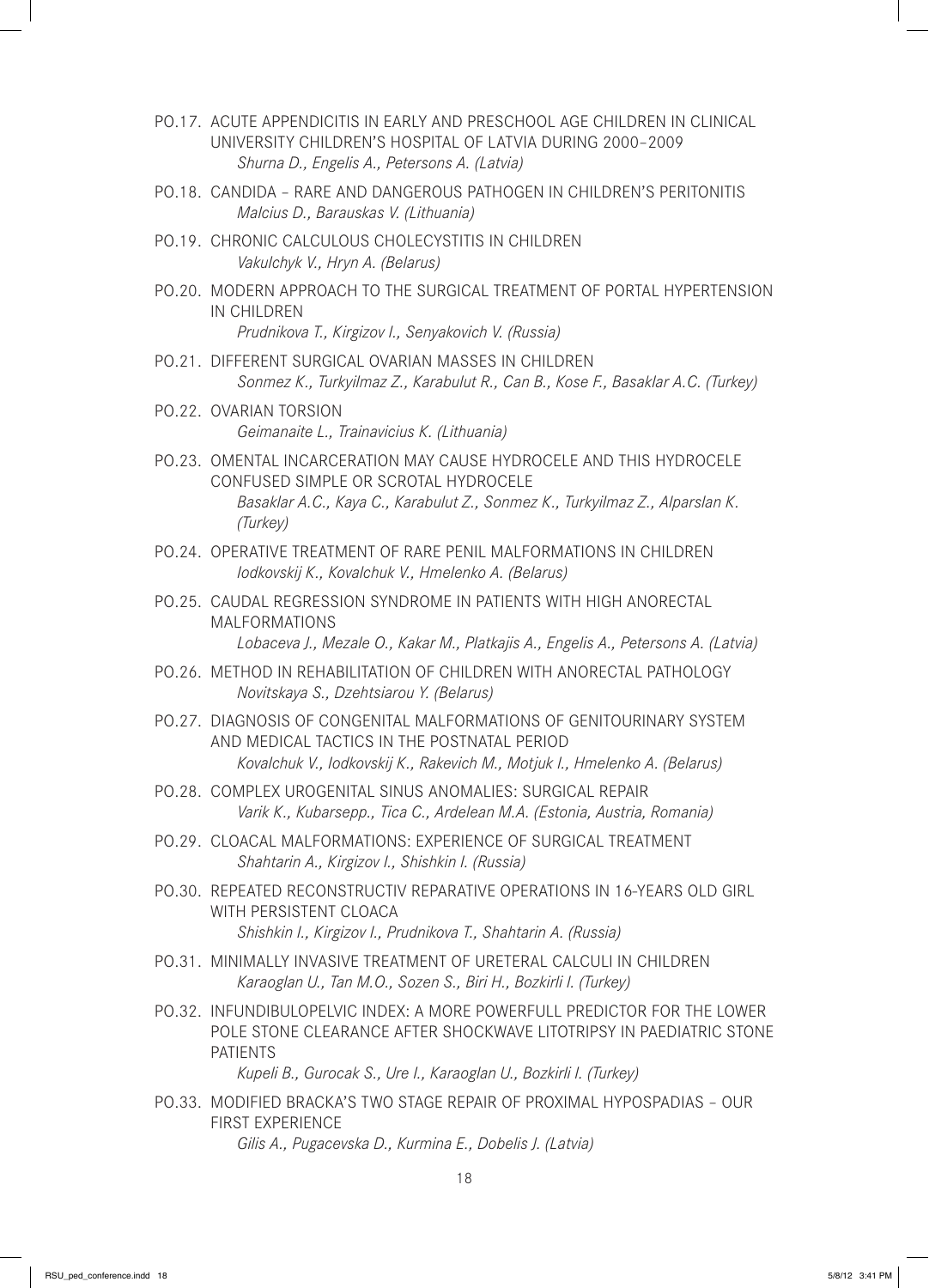- PO.34. TREATMENT OF THE HYPOSPADIAS IN CHILDREN *Kovalchuk V., Iodkovskij K., Hmelenko A. (Belarus)*
- PO.35. CHANGING RATES OF COMPLICATIONS IN HYPOSPADIAS SURGERY DURING THE LAST TWO DECADES
	- *Valentinaite V., Gricius K., Puzinas A., Bilius V., Verkauskas G. (Lithuania)*
- PO.36. BIOMECHANICAL PARAMETERS OF PYELOURETERAL SEGMENT IN NEWBORNS FIRST RESULTS

*Pugacevska D., Petersons A., Kasjanovs V., Dobelis J., Gilis A. (Latvia)*

- PO.37. VIOLENCE RELATED CHILDREN INJURIES IN LATVIA *Springe L., Villerusa A., Zile I. (Latvia)*
- PO.38. RELATIONSHIP BETWEEN FOREIGN BODY INGESTIONS AND CULTURE *Karabulut R., Sonmez K., Turkyilmaz Z., Demirogullari B., Ozen I.O., Guclu M., Basaklar A.C., Kale N. (Turkey)*
- PO.39. GASTROINTESTINAL INJURIES FROM MAGNET INGESTION IN CHILDREN CASE REPORT *Taal M. (Estonia)*
- PO.40. INGESTION OF MULTIPLE MAGNETS A RARE BUT SERIOUS CONDITION IN PAEDIATRIC TRAUMA *Kakar M., Sveklis J., Zviedre A., Barauskas V., Engelis A., Petersons A. (Latvia, Lithuania)*
- PO.41. SPLENIC INJURY IN CHILDREN *Chooklin S., Pereyaslov A. (Ukraine)*
- PO.42. ANORECTAL INJURIES IN CHILDREN: TREATMENT GUIDELINES *Kakar M., Lobaceva J., Mezale O., Canarelli J.P., Engelis A., Petersons A. (Latvia, France)*
- PO.43. MANAGEMENT OF CHILDREN WITH BURNS IN THE DEPARTMENT OF PAEDIATRIC SURGERY OF TARTU UNIVERSITY HOSPITAL (2002–2008) *Varimae E.A., Eller M. (Estonia)*
- PO.44. LASER ASSESSMENT OF PAEDIATRIC BURNS (MOOR LD12-BI) *Geleauskas D., Misevicius V., Vencius J. (Lithuania)*
- PO.45. EXPRESSION OF CYTOKINES IN VENOUS BLOOD IN CHILDREN YOUNGER THAN 7 YEARS WITH HEAD TRAUMA OF DIFFERENT SEVERITY *Barzdina A., Pilmane M., Tretjakovs P., Petersons A. (Latvia)*
- PO.46. PULMONARY INVOLVEMENT IN PAEDIATRIC MULTISYSTEM LANGERHANS CELL HISTIOCYTOSIS: A CASE REPORT *Lacis A., Kovalova Z., Medne G., Abola Z. (Latvia)*
- PO.47. THE FIRST CASE OF EXTRASCELETAL EWING'S SARCOMA OF THE MESOCOLON IN A CHILD *Turkyilmaz Z., Sen M.C., Sonmez K., Karabulut R., Poyraz A., Oguz A., Basaklar A.C. (Turkey)*
- PO.48. RARE MIXED TYPE GERM CELL TUMOUR IN A 5 MONTH OLD GIRL *Auzina I., Medne G., Kovalova Z. (Latvia)*
- PO.49. PROPHYLACTIC HEALTH INSPECTIONS IN SCHOOLS IN DETECTABILITY OF THE SURGICAL PATHOLOGY IN CHILDREN *Iodkovsky K., Bondareva O., Pysh V., Hmelenko A. (Belarus)*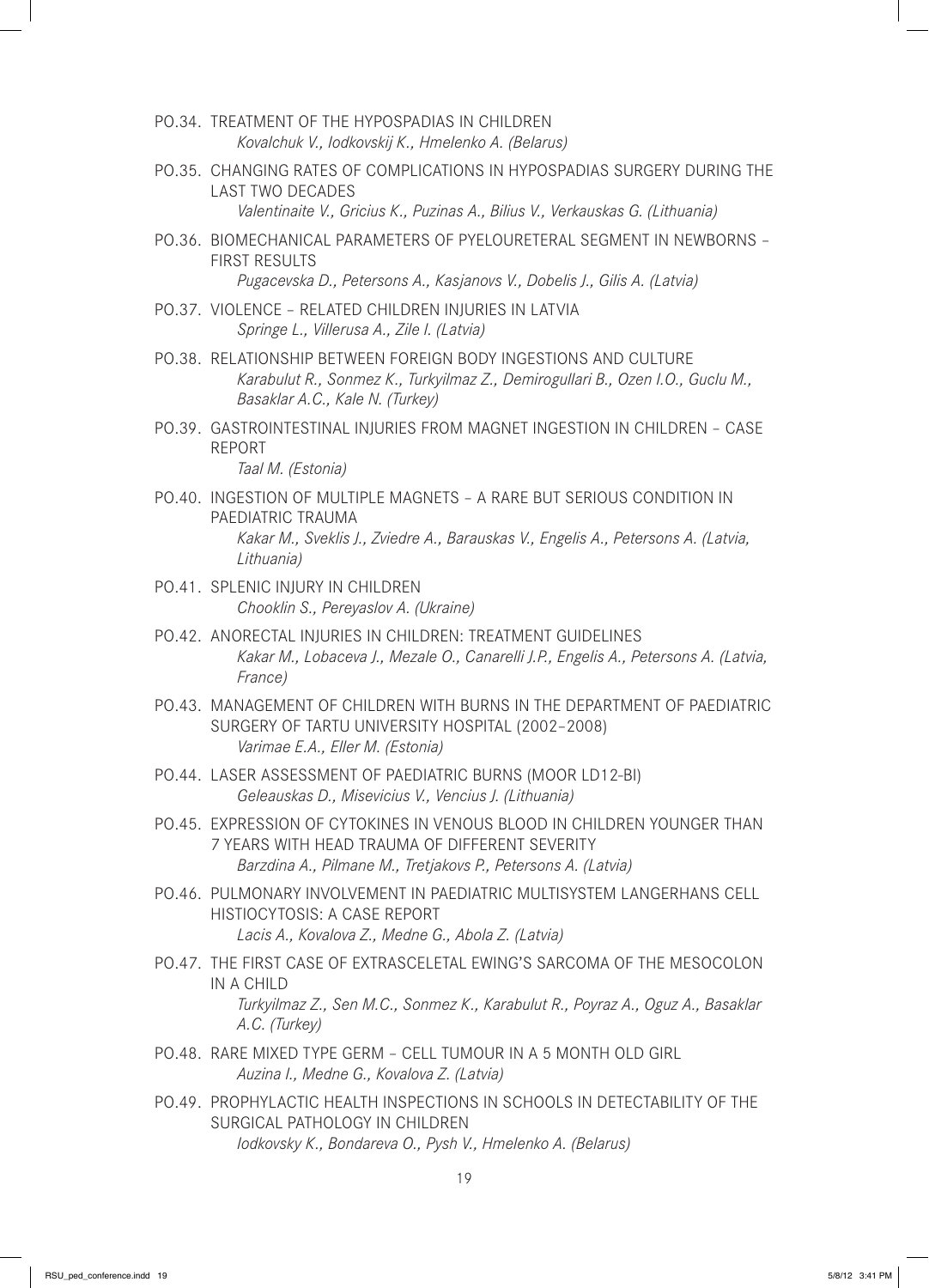- PO.50. CAUSES OF ABORTION DURING CONGENITAL FETAL MALFORMATIONS *Iodkovsky K., Matsyuk I., Ysubova E., Kovalchuk K., Hmelenko A. (Belarus)*
- PO.51. ANATOMIC BASED APPROACH TO THE SURGICAL TREATMENT IN CHILDREN WITH THE CONGENITAL CLEFT OF PALATE *Nelyubina O., Mamedov A, Kirgizov I., Prudnikova T. (Russia)*
- PO.52. PERIOPERATIVE DYNAMICS OF CREATININE CLEARANCE IN CHILDREN WITH CONGENITAL HEART DISEASE *Krastins J., Straume Z., Auzins J. (Latvia)*
- PO.53. CORRECTION OF THE HEMOSTASIS SYSTEM CHANGES IN CHILDREN BEFORE CARRYING OUT ENDOVASCULAR RESEARCHES *Petrov E., Poljaev J., Kirgizov I., Garbuzov R., Filinov I. (Russia)*
- PO.54. COMPARATIVE ANALYSIS OF SURGICAL TREATMENT FOR LOWER LIMB LENGTH CORRECTION IN CHILDREN *Bergmanis U., Upenieks J., Faustovs I., Stekels E., Salmins G. (Latvia)*
- PO.55. CLINICAL COMPARISON OF PELVIC OSTEOTOMIES IN TREATMENT OF DEVELOPMENTAL DYSPLASIA OF THE HIP *Salmins G., Bergmanis U., Stekels E., Upenieks J., Kurmina E. (Latvia)*
- PO.56. ACUTE HEMATOGENOUS OSTEOMYELITIS IN CHILDREN (1972–2011) *Eller M., Varimae E.A. (Estonia)*
- PO.57. THE PROPER DELIVERY PRESSURE FOR CARDIOPLEGIC SOLUTION IN NEONATAL CARDIAC SURGERY – AN INVESTIGATION OF BIOMECHANICAL AND STRUCTURAL PROPERTIES OF NEONATAL CORONARY ARTERIES *Sikora N., Lacis A., Ozolins V., Kasjanovs V, Groma G. (Latvia)*
- PO.58. PERIPHERAL LYMPHADENOPATHY IN CHILDREN: DIFFERENTIAL DIAGNOSIS *Lacis A., Meiksans R. (Latvia)*
- PO.59. ADEVERSE EFFECTS OF BCG (SSI) VACCINATION IN LATVIA *Kakar M., Zviedre A., Liepina M., Petersons A., Engelis A. (Latvia)*
- PO.60. SPLENIC ROLE IN THE HOST DEFENSE PROCESS AFTER THE CHALLENGE WITH *STREPTOCOCCUS PNEUMONIAE* IN RATS *Volrats O., Pilmane M., Petersons A. (Latvia)*
- PO.61. A METHOD FOR EXPERIMENTAL MODELLING OF PANCREAS TRAUMAS FOR WISTAR RATS

*Zarembo E., Mikitins A., Antonovica L., Petla J., Petersons A. (Latvia)*

PO.62. UNILATERAL IN-PLEURAL ANALGESIA AFTER HYDRONEPHROSIS SURGERY IN CHILDREN *Albokrinov A., Pereyaslov A. (Ukraine)*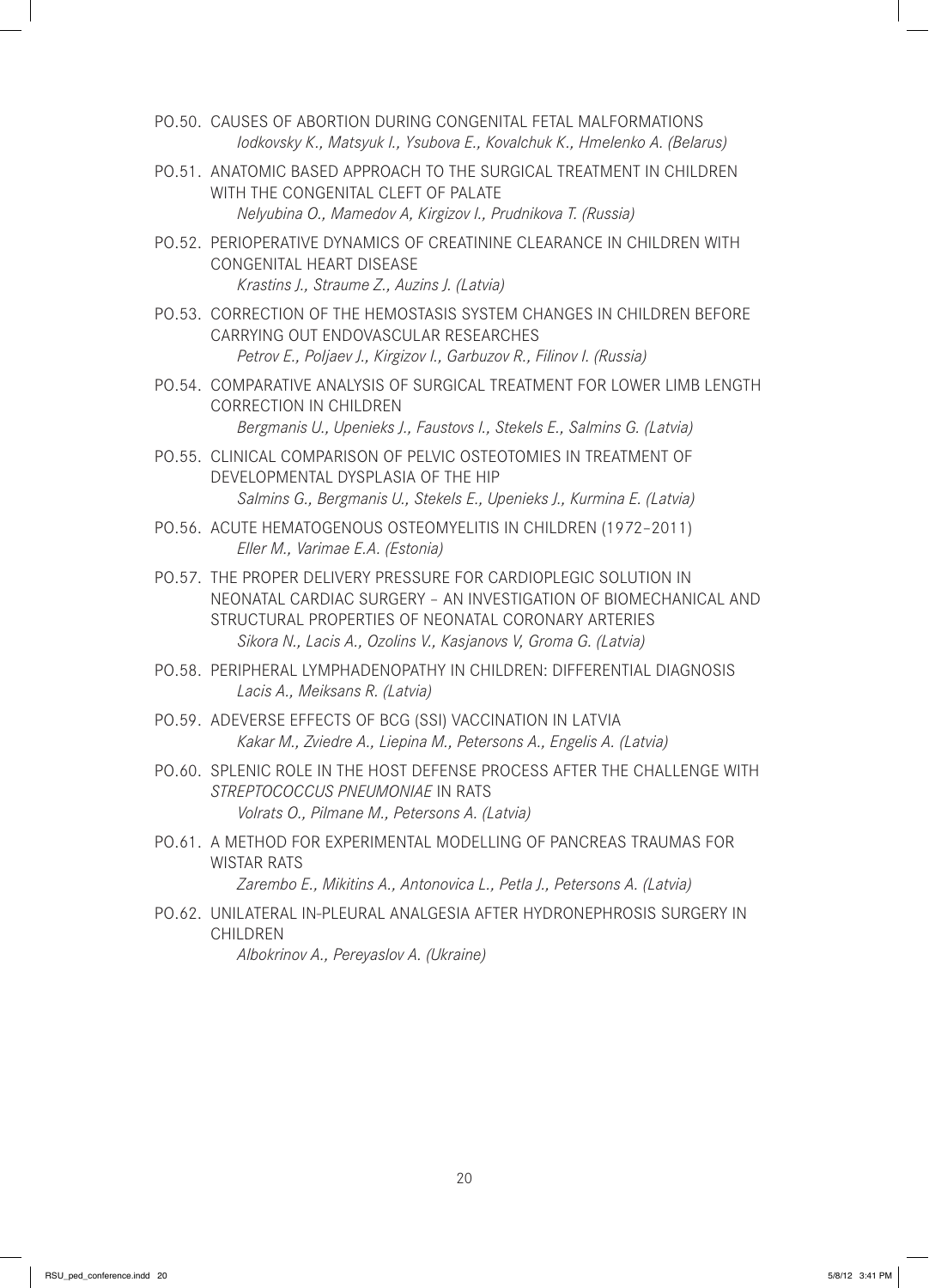# **ABSTRACTS**

# **O.1. TREATMENT OF LIVER MASSES IN NEWBORNS AND INFANTS**

*Nemilova T., Karavaeva S., Kotin A., Borisova N., Golubeva M. (Russia)*

#### **OBJECTIVE**

To generalize experience in diagnosis and treatment of newborns and infants with liver masses.

#### **MATERIALS AND METHODS**

In 2009–2011 there were treated 8 patients (age group: newborns till 9 months) with the following liver masses: hamartoma (2 pts), cavernous haemangioma (1), haemangioendothelioma (2), hepatoblastoma (2), non-parasitic cyst (1). All patients had timely birth. In 6 cases the masses were revealed by prenatal ultrasound in the 2nd–3rd trimesters. These babies were transferred to a surgical unit immediately after birth. In 2 cases there was no prenatal diagnosis and the babies were admitted with clinical manifestation of the pathology. Investigation included ultrasonography, contrast-enhanced multispiral CT, angiography (when needed), serum oncomarker tests, biopsy (when malignant mass was suspected). In several cases the final diagnosis was established on surgery. The type and volume of surgery was chosen according to the diagnosis and spreading of hepatic lesion. An endosurgical selective embolization of feeding vessels appeared to be effective in the patient with cavernous haemangioma. In one case of hepatoblastoma the surgery was limited by biopsy followed by chemotherapy, whereas in the other case a resection of hepatic lobe was performed. We performed selective vessels embolization with a following hepatic lobe resection for patients with haemangioendothelioma. The most "favorable" group of patients included babies with non-parasitic cysts and hamartomas, requiring only removal of masses.

## **RESULTS**

There were no lethal outcomes. All children had a 3-year follow-up period. There was no recurrence of masses.

# **CONCLUSIONS**

Types of liver masses in newborns and infants differ remarkably. Thus, such babies require an individual approach in diagnosis and treatment.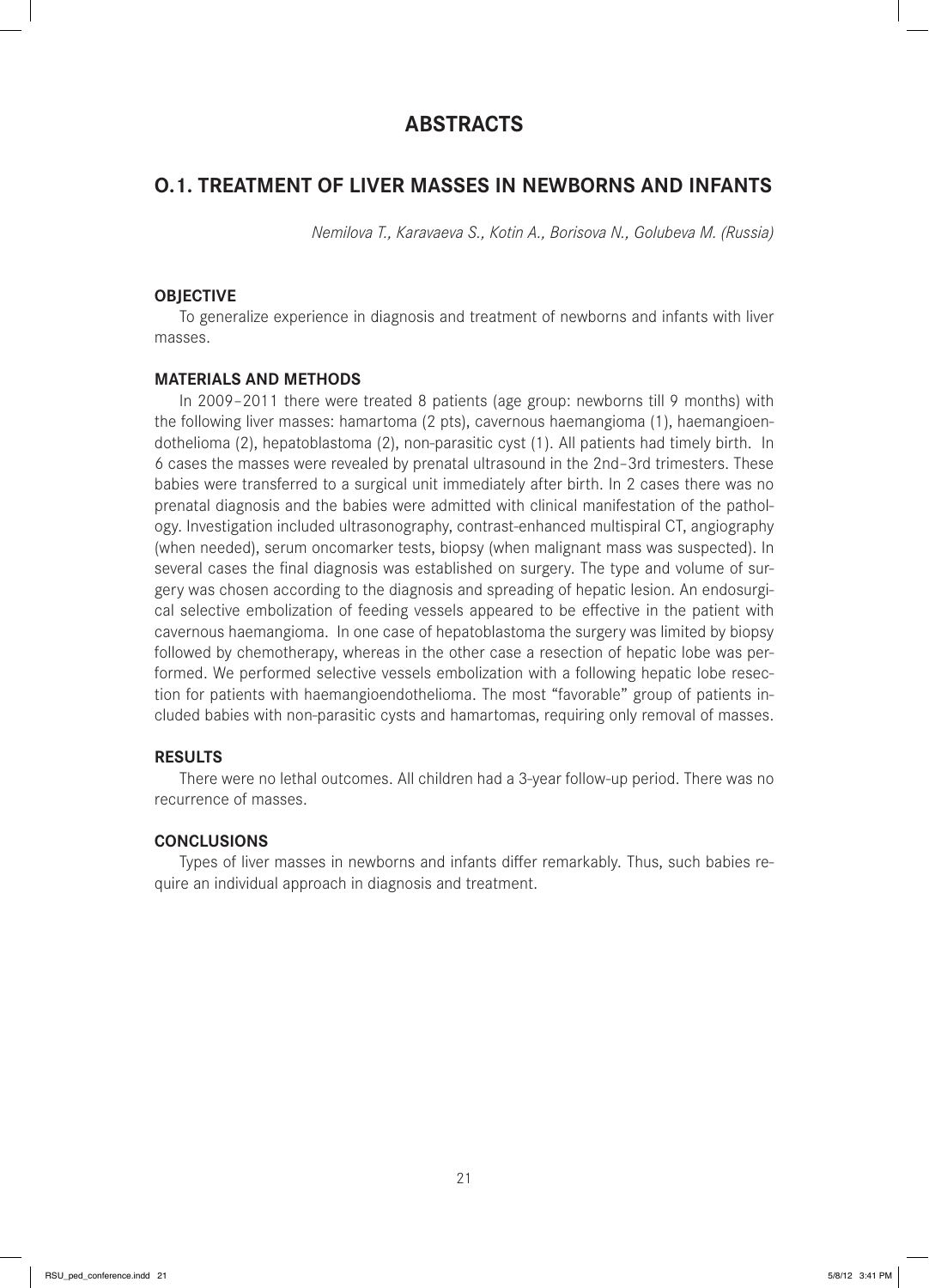# **O.2. TREATMENT AND POSTNATAL OUTCOME IN NEONATES WITH GASTROSCHISIS: INFLUENCE OF ANATOMICAL TYPES**

*Canarelli J.P., Borrego P., Haraux E., Mercier A., Leke A. (France)*

# **OBJECTIVE**

Optimal management of neonates with gastroschisis is unclear but prognostic seems to be primarily determined by the degree of bowel injury. We evaluated our experience to determine predictive factors between anatomical types and treatment.

## **MATERIALS AND METHODS**

From 2001 to 2011, we treated 20 neonates with gastroschisis in our center. We retrospectively reviewed outcome measures based on anatomical type, surgical procedure, length of hospital stay (LOS), days of parenteral nutrition (PN).

#### **RESULTS**

There was no death in our series. Mean gestational age and birth weight were respectively 35.7 weeks and 2 424g. Eighteen (90%) patients had an antenatal diagnosis, 8 (40%) had few intestinal coating, 10 (50%) moderate coating and bowel dilatation and 2 (10%) major coating and intestinal atresia. The anatomical type was not significantly correlated to the surgical procedure for closure (80% has a primary closure). Median LOS was 45 days and median duration on PN 20 days with no significant difference between the surgical procedure and thus with the anatomical types.

#### **CONCLUSIONS**

Outcome in our patients was favorable whatever the anatomical type. Primary repairs should be used whenever possible since it does not increase intra abdominal pressure.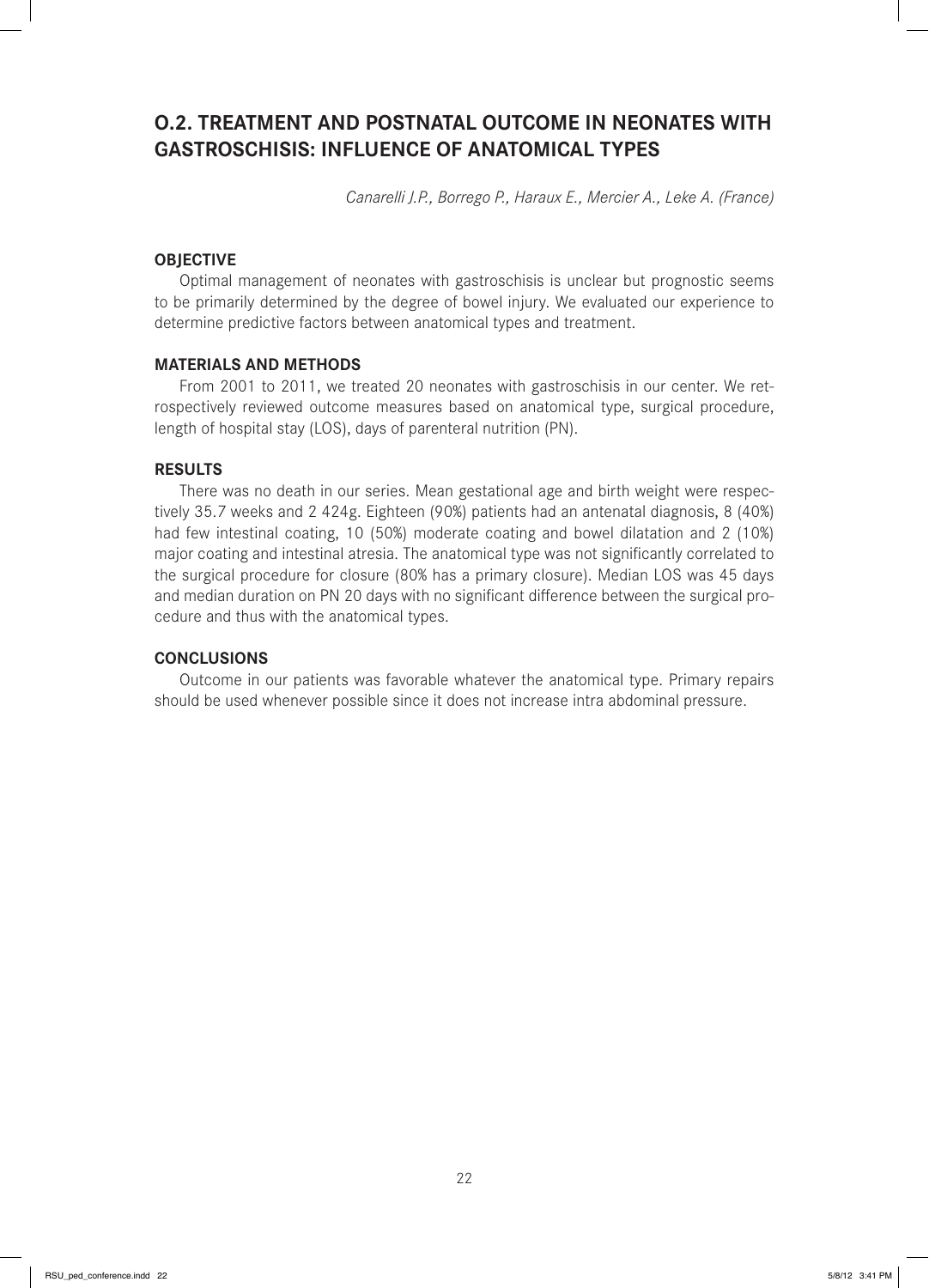# **O.3. PARENT ASSESMENT OF THEIR CHILDREN'S STATE OF HEALTH AND COSMETIC EFFECT AFTER CORRECTION OF GASTROSCHISIS**

*Varik K., Mannik P., Varik I., Kirsimagi U. (Estonia)* 

## **OBJECTIVE**

Based on parent assessment, to analyse children's state of health, cosmetic result and complaints after correction of gastroschisis, and to compare the results obtained with primary closure and with two-stage closure of the abdominal cavity.

#### **MATERIALS AND METHODS**

In the period 1991–2009, 65 children were operated for gastroschisis in Estonia (8 case records were inadequate for completing the questionnaire and 17 children had died). In January 2011, 40 questionnaires were sent to the parents of the children treated for gastroschisis, of which 32 (80%) were returned. The follow-up period was 2–15.6 years (median 5.8 yrs). Among the analysed cases, the abdominal cavity was closed primarily in 21 (65.6%) cases.

#### **RESULTS**

According to the parents' assessment, the state of their children was good or very good in 28 (87.5%) cases. The cosmetic effect was good or very good in 16 (50.0%) cases. In later life digestive tract complaints were reported in 15 (46.9%) cases, mostly moderate abdominal pain (8 cases). Nine children were operated later. The development of the children corresponds to age according to BMI. The assessment of the general state of health was significantly better in the case of primary closure compared to two-stage closure of the abdominal cavity, 100% and 63.6% of the cases, respectively (p=0.0046). The cosmetic effect was good or very good in 62% of the cases after the primary closure of the abdominal cavity and 27.8% (p=0.0792) after the two-stage closure of the abdominal cavity. Regarding digestive tract complaints, there was no difference between primary and two-stage closure, 42.9% and 54.5% of the cases, respectively (p=0.7891).

#### **CONCLUSIONS**

Based on the parents' assessment, the state of health of the children was good or very good in 50% of the cases. In later life almost half the children had digestive tract complaints. The state of health of the children and the cosmetic effect were better after primary closure of the abdominal cavity.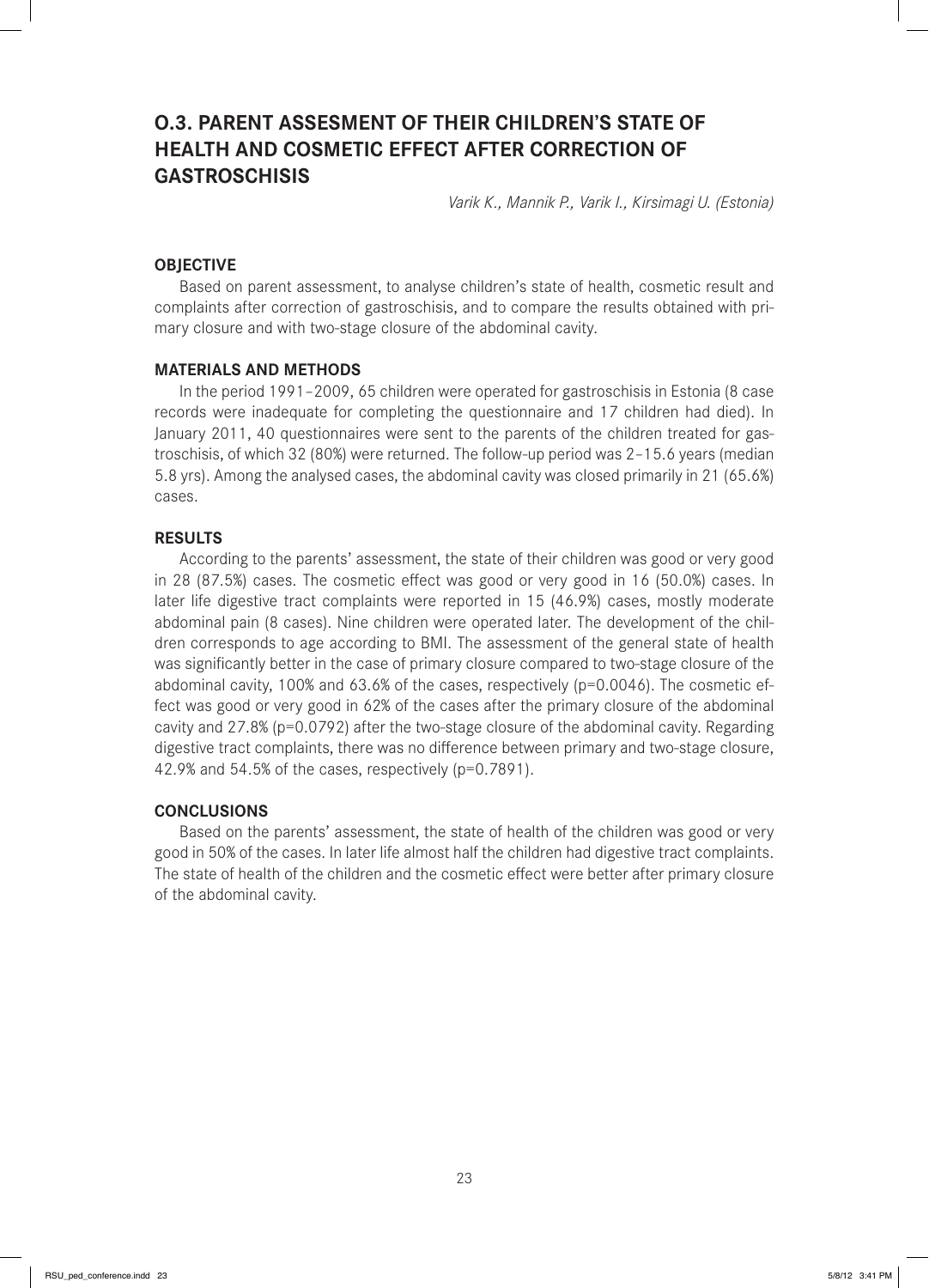# **O.4. PLATELETS COUNT IN NEWBORNS WITH NECROTIZING ENTEROCOLITIS**

*Shakhov K., Pereyaslov A., Kolivoshka Y., Sheremeta O., Mandzyuk R. (Ukraine)*

# **OBJECTIVE**

Improvement of diagnostics and results of treatment of newborns with NEC with different stages of severity.

#### **MATERIALS AND METHODS**

The object of our study were 47 infants with NEC. Medium term of gestation was 33+- 1.4 weeks, medium body weight  $1670 \pm 325$  gr. 23 patients had I-IIa stage NEC, 24 patients had IIb-III stage (classification by Walsh and Kleigman). 24 infants were operated, all with perforated bowl and peritonitis. 5 patients died. All patients had laboratory tests, platelets count was monitored when an infant was admitted to hospital and during different stages of conservative or postoperative treatment. We used as a control group (7) patients with obstructive colitis of different etiology (stenosis or dysganglionoses of large bowl).

#### **RESULTS**

Patients with I–IIa stage NEC when admitted to hospital had platelets count at 235  $\pm$ 44×109/l. During conservative treatment on the 3rd–4th day platelets count elevated to 248  $\pm$  47×109/I and reached a normal level on the 8-9th day. For patients with IIb-III stage NEC, bowl perforation, platelets count at admission was  $187 \pm 38 \times 109$ /l, it continued to lower to  $166 \pm 34 \times 109$ /l by the 2nd-3rd postoperative day, and only by the 5-6th day we noticed a moderate constant elevation of platelets (up to  $225 \pm 41 \times 109 / I$ ), a normal level was reached by the 13–15th postoperative day. In the case of deceased patients the level of platelets did not elevate or the elevation was statistically not accurate, irrespective of the treatment.

# **CONCLUSIONS**

Platelets count in peripheral blood could serve as an additional diagnostic criterion for evaluation of the severity of patient's condition, degree of NEC, prognosis of morbidity and evaluation of the treatment effectiveness.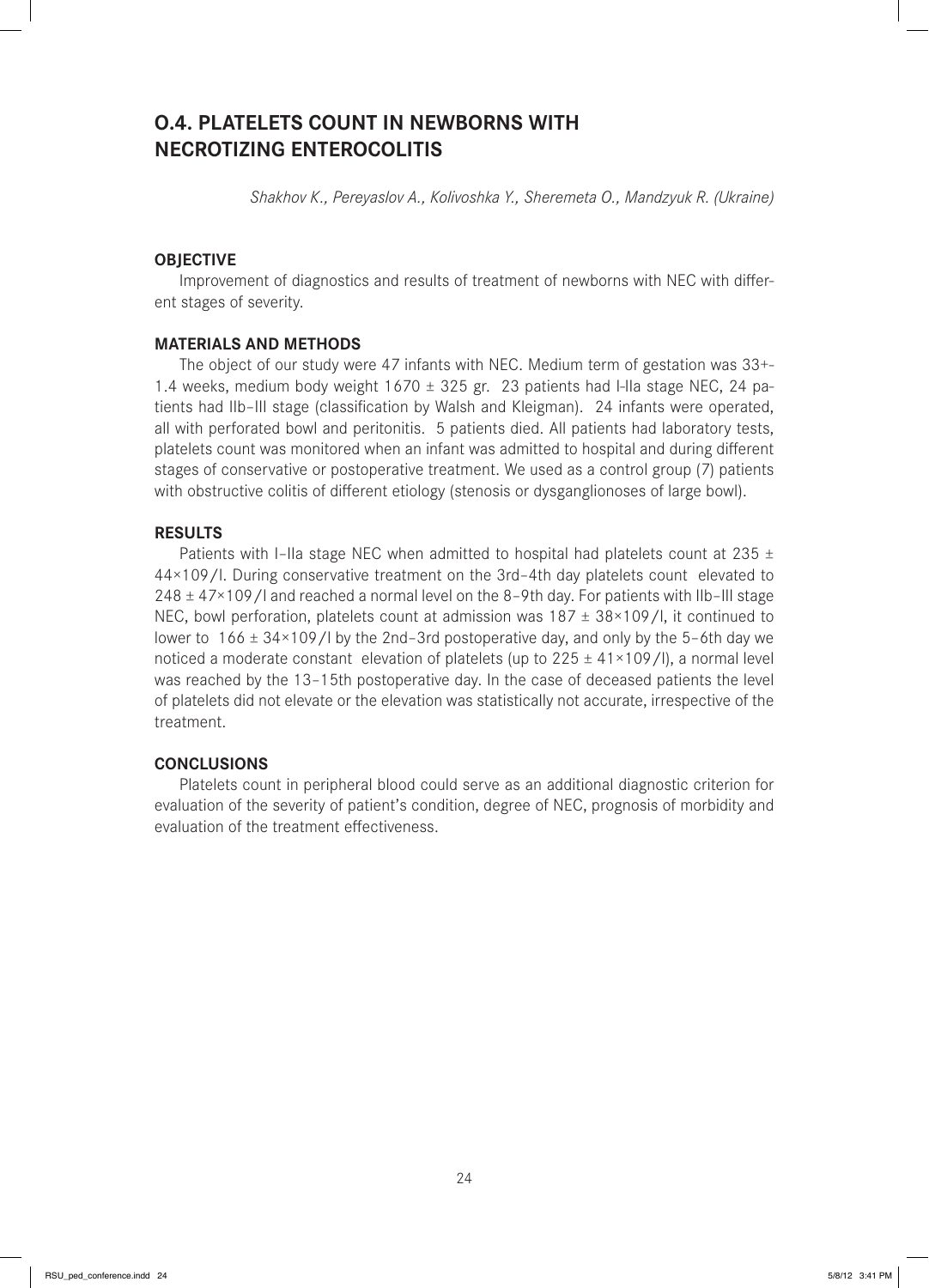# **O.5. ROLE OF INFLAMMATORY MEDIATORS IN DIAGNOSIS OF NEC**

*Meldere I., Abola Z., Tretjakovs P., Petersons A. (Latvia)*

# **INTRODUCTION**

Necrotizing enterocolitis (NEC) is among the most common and devastating inflammatory bowel diseases in neonates. Predisposing factors include prematurity, enteral feeding, infection. Pathogenesis of NEC is still obscure. Cytokine pathway plays an important role in the development of NEC. Various pro-inflammatory cytokines are present in the serum and intestine of infants with NEC, including tumor necrosis factor α; (TNF-α;), interleukin (IL)-l, IL-6, IL-8, IL-10, IL-11, platelet-activating factor (PAF), and nitric oxide (NO).

# **OBJECTIVE**

The aim of the study was to investigate the panel of inflammatory mediators in neonates with NEC.

## **MATERIALS AND METHODS**

It is a prospective study in the Neonatal Intensive Care Unit of the Children's Clinical University Hospital of Latvia. Level of epidermal growth factor (EGF), interleukin (IL)-1β;, IL-6, IL-8, monocyte chemo attractant protein 1 (MCP-1), interferon-alpha (INF-α;) were analyzed in the serum of neonates with severe stages of NEC (group  $I$ ,  $n=6$ ) and in the control group neonates without NEC (group II, n=8). In group I cytokines were analyzed 4 times: 24 hours after onset of NEC, 48 hours after onset of NEC, 72 hours after onset of NEC and 30 days after onset of NEC. The data were processed using Microsoft Excel 2010 and SPSS for Windows release 19. T-test, Spearman correlation analysis were used as well.

# **RESULTS**

- 1. In group I (n=6) 20 samples of serum were analyzed; 30% (6) were obtained in NEC stage I, 40% (8) – in NEC stage II, 20% (4) – in NEC stage III. 2 samples of patients with 30 day anamnesis of NEC were collected.
- 2. Significant rise of inflammatory level in group I IL-6 and IL-8
- 3. There were correlations of cytokine levels among NEC stages of IL-6 (rs=0.632, p=0.003), IL-8 (rs=0.712, p<0.001) and IL-10 (rs=0.717, p<0.001).

|                 | Group $(n=6)$   |                 |                 | Group II $(n=8)$ |               |               |         |
|-----------------|-----------------|-----------------|-----------------|------------------|---------------|---------------|---------|
| <b>Cytokine</b> | Mean<br>(pg/ml) | Min.<br>(pg/ml) | Max.<br>(Pg/ml) | Mean<br>pg/ml    | Min.<br>pg/ml | Max.<br>pg/ml | P value |
| $IL-6$          | 1069,58         | 1.06            | 6204,65         | 1.91             | 1,60          | 4,12          | 0,035   |
| $IL-8$          | 830,52          | 27,56           | 4119,15         | 22.63            | 10.02         | 41.10         | 0,007   |

#### **CONCLUSIONS**

- IL-1 $\beta$ ; and IL-6 showed statistically reliable changes in NEC patients
- Level of IL-6, IL-8 un IL-10 rise accordingly the NEC stage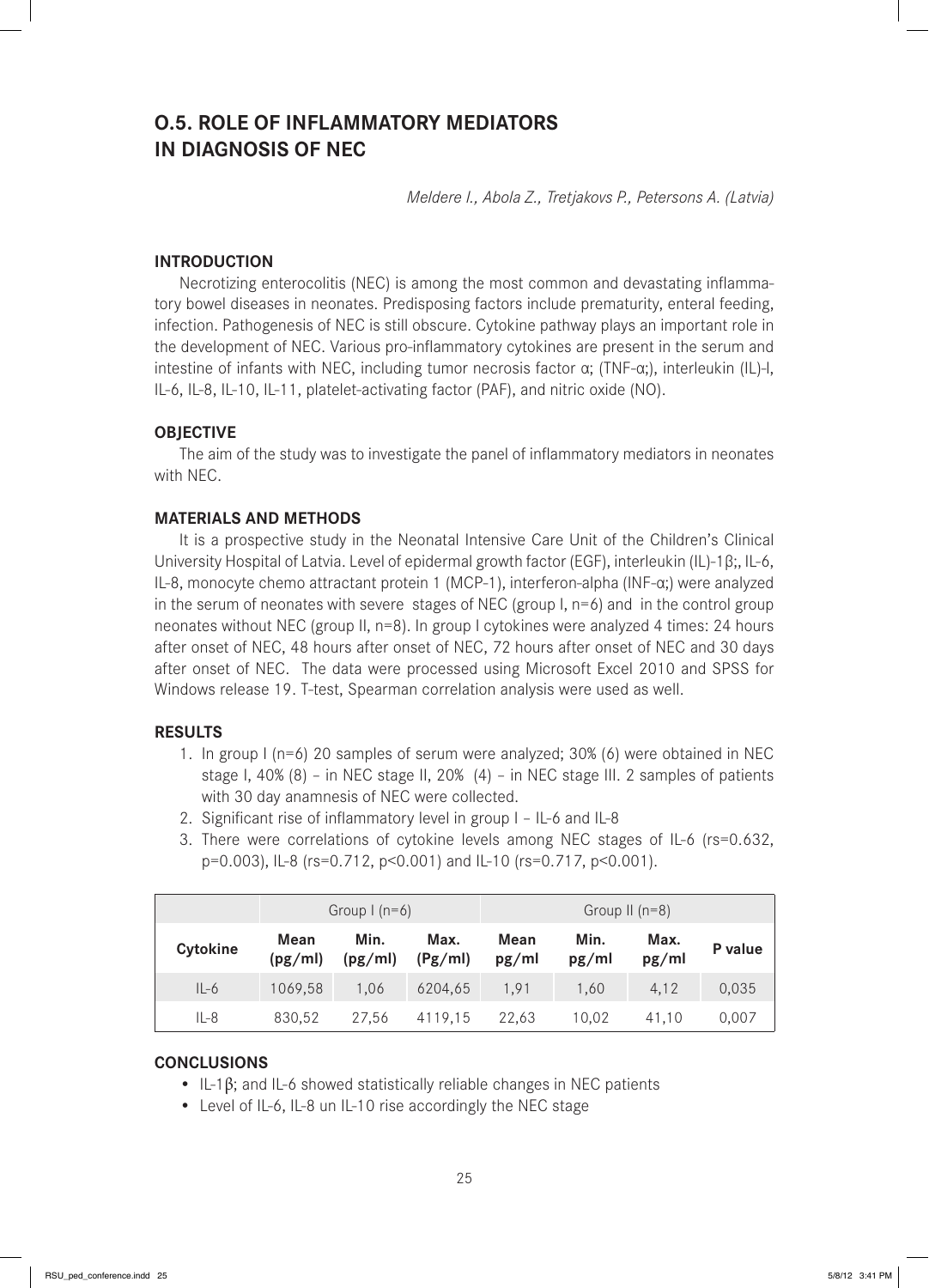- The cause of poor reliability of statistical data on the levels of other inflammatory mediators is due to the small groups of patients
- Inclusion of patients in the study should be continued, thus enlarging the study group

# **ACKNOWLEDGEMENT**

This study was supported by the national research programme in medicine "Development of New Preventive, Treatment, Diagnostic Means and Methods, Biomedical Technologies for Improvement of Public Health".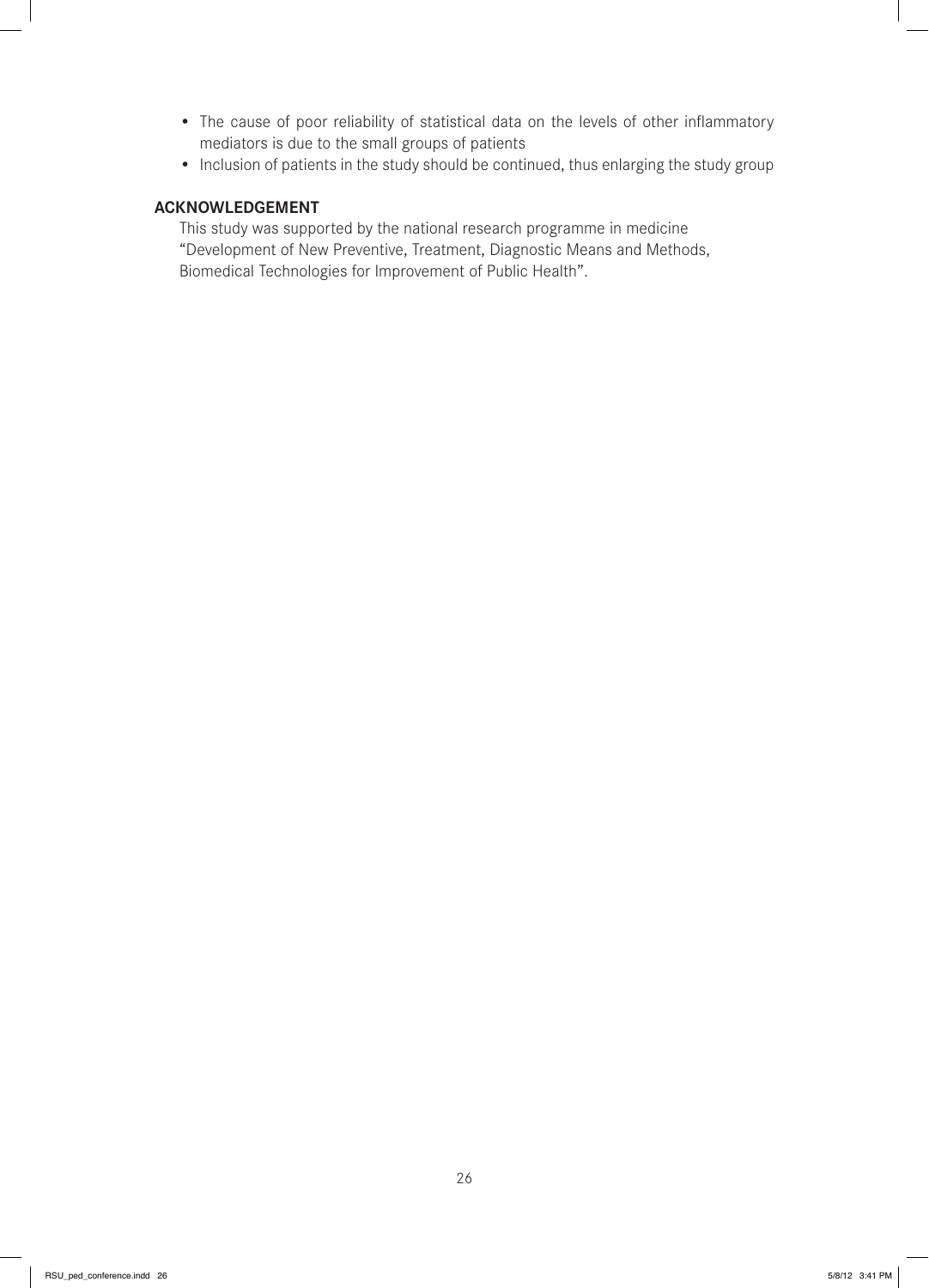# **O.6. TREATMENT OF TRACHEOESOPHAGEAL FISTULA**

*Gudavicute M., Gurskas P., Trainavicus K., Strupas S., Mickeviciene L. (Lithuania)*

#### **INTRODUCTION**

Tracheoesophageal fistula (TEF) is a congenital or acquired fistula between the trachea and the esophagus. This condition usually leads to severe and fatal complications.

Isolated H-Type tracheoesophageal fistula (H-Type TEF) represents less than 5% of congenital esophageal anomalies. Recurrent fistula after primary repair of esophageal atresia is more common – it appears between 5 and 15%.

#### **OBJECTIVE**

To report the experience during the 16-year period of TEF diagnosis and treatment performed at the Children's Hospital, Affiliate of Vilnius University Hospital Santariskiu Klinikos.

# **MATERIALS AND METHODS**

During the 16-year period 5 children with TEF have been managed, 2 of them with H-Type tracheoesophageal fistula and 3 with recurrent fistula after primary repair of esophageal atresia.

# **RESULTS**

The symptoms that appeared were repeated cyanosis during feeding and pneumonia. The diagnosis was established by endoscopy, X-ray with contrast and CT.

All patients were operated: TEF was repaired by separating the trachea from the esophagus by placing muscle between the suture lines by an open cervical approach. For one patient TEF was managed endoscopically using laser, but after recurrence of the fistula one month later, it was also managed by open operation.

#### **CONCLUSIONS**

Irrespective of the fact that all children got better, TEF diagnosis and treatment still remains a great problem. One of the most severe complications after TEF plastic suture incontinence is recurrent TEF. It is necessary to place Fogarty catheter across the fistula during endoscopy before operation. In order to prevent recurrent TEF, it is necessary to separate the trachea from the esophagus by placing some type of tissue (pleura, pericardium, a muscle flap) between the suture lines.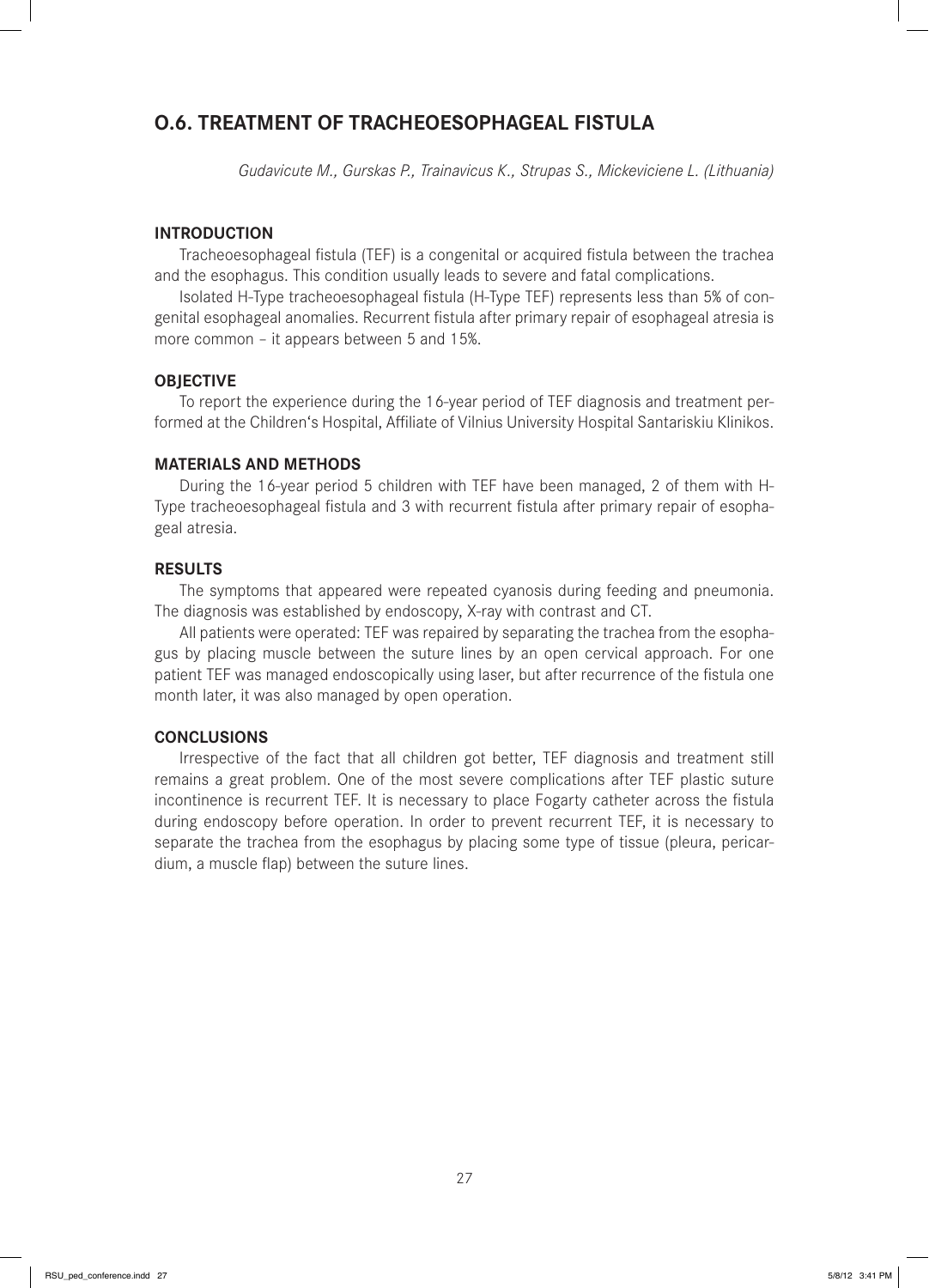# **O.7. MINIMALLY INVASIVE METHOD OF SURGICAL TREATMENT OF FUNNEL CHEST DEFORMATION IN CHILDREN**

*Yakimova S., Kirghizov I., Alexandrov A., Dudarev V. (Russia)*

# **OBJECTIVE**

Operations performed to patients with funnel chest deformation (FCD) are traumatic and demand long postoperative rehabilitation. The aim of the study was optimization of surgical treatment of FCD in children and teenagers, development of a new miniinvasive way of surgical treatment of FCD.

#### **MATERIALS AND METHODS**

Investigation and treatment of 28 children, aged from 3 till 17 years, with FCD of the II–III degree was carried out. Previously for the purpose of surgical correction of FCD there was used the Nuss method, or opened thoracoplasty with installation of nikelid-titanic plates with a self-regulated compression (metal with memory) in children aged 3–10 years, or titanic plates in children over the age of 10.

#### **RESULTS**

The offered procedure represents updating of the above-stated methods. Operational access is carried out by the Nuss technique. Two vertical cuts of skin 3–5 cm in size on a frontaxillary line on the left and on the right at the level of maximum chest retraction are performed with a subsequent formation of a retrosternal tunnel in the obtuse angle through which the metal string at first is installed, which serves as a conductor and to which the nikelid-titanic plate is attached to later. Further on the plate goes hrough the retrosternal tunnel. In the described modification there is no moment of the plate rotation that considerably reduces traumatisation and the risk of damage of an internal and an intercostal neurovascular bunch. The plate is left for 2–3 years.

#### **CONCLUSIONS**

The described modification refers to miniinvasive and minitraumatic surgical methods of FCD correction. This method reduces blood loss during operation and traumatisation risk of mediastinal organs and intercostal vessels. It allows to reduce the bed rest time and to begin rehabilitation actions for 3–4 days earlier, reducing hospitalisation time. The plate does not limit the growth of thorax. Relapses have not been observed.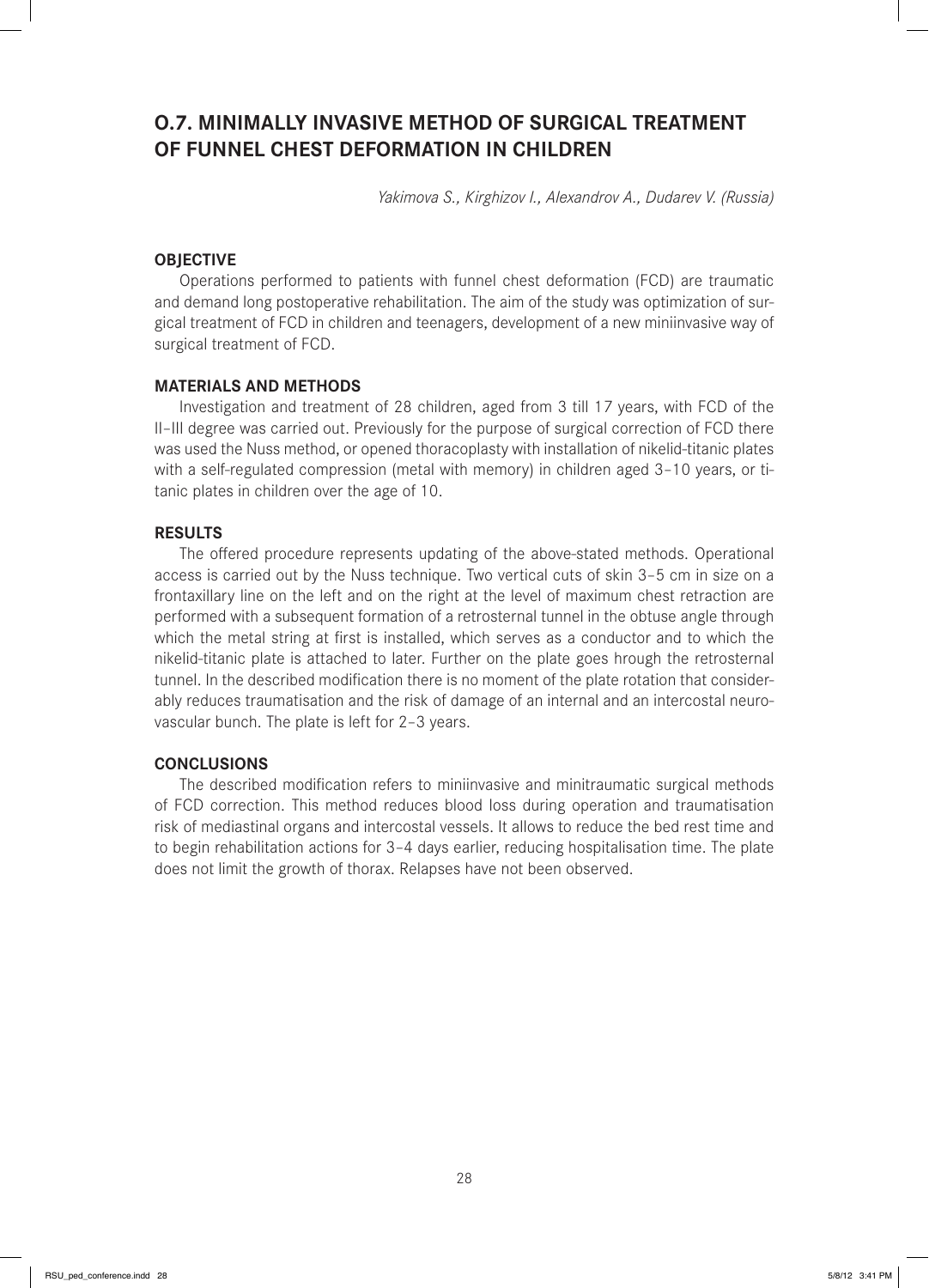# **O.8. VIDEOTHORACOSCOPIC TREATMENT OF PURULENT PLEURITIS IN CHILDREN**

*Vakulchyk V. (Belarus)*

# **INTRODUCTION**

Purulent pleuritis has been a well-known disease for quite a long time. It became especially topical in the 1960s, when the growth in the number of patients with pleural complications of staphylococcal pneumonia was identified.

# **OBJECTIVE**

To demonstrate the results of thoracoscopic decortications of lungs as a way of treatment of purulent para- and postpneumonic pleutitis in children.

# **MATERIALS AND METHODS**

Within the period 2009–2011 we performed thoracoscopic interventions to 9 children (4 of them were male). The age of the patients was from 22 months to 12 years (mean age 4 years). Duration of illness prior to admission of the child to hospital was 1–10 days (Me = 4.0). The diagnosis of pleuritis was established on the basis of physical data, chest xray, USI. The reasons for pleuritis were the following: pneumonia in 8 children, penetrating wound in bronchus in one case. Localized pleuritis was diagnosed in one child, total – in 8 patients. Further tactic was based on the results of the pleural puncture and analysis of received aspirate. Ph, glucose concentration, activity of lactate dehydrogenase were determined, also a bacterioscopy of Gram stained samples was performed. To clarify the extent and complexity of pleuritis a spiral computer tomography was performed.

# **RESULTS**

All the children underwent surgery. During the operation all the adhesions between visceral and parietal pleura were dissected, all abscesses were drained, and interlobular sulci freed. A great amount of fibrin was removed mechanically. In 18-24 hours after the operation instillation of streptokinase solution into the chest cavity was started. Dose of streptokinase was from 32600 up to 100,000 IU/kg of body weight (median Me = 68000).

# **CONCLUSIONS**

The first experience of application of thoracoscopic decortications of lungs in treatment of purulent pleuritis allows recommending it as a method of choice.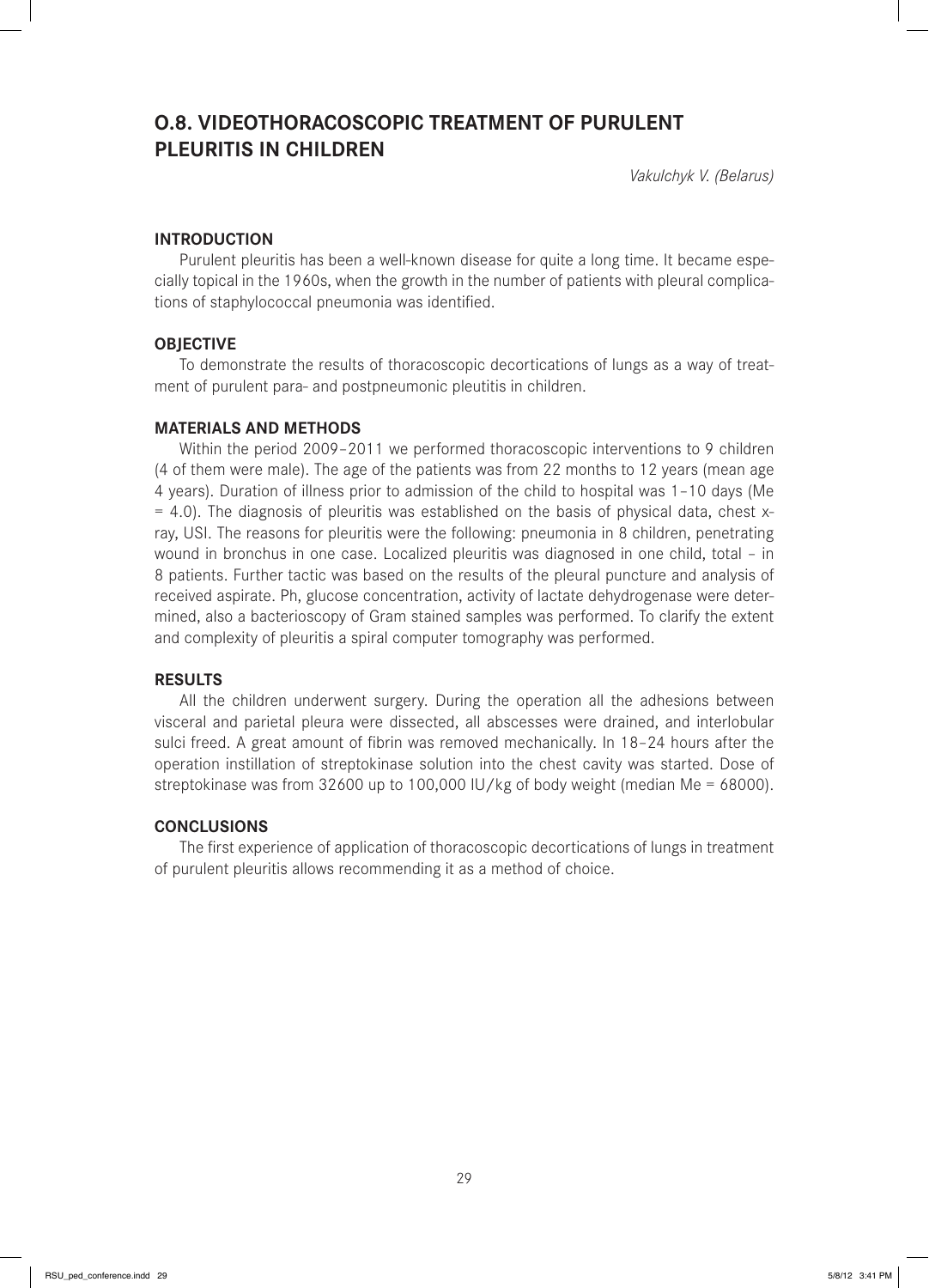# **O.9. SURGICAL OUTCOME AFTER CORRECTION OF THE AORTIC COARCTATION IN NEONATES AND INFANTS**

*Ozolins V., Ligere E., Lacis A., Smits L., Lubaua I. (Latvia)*

# **OBJECTIVE**

To evaluate the short and long term surgical results of the aortic coarctation (AoCo) repair within the first year of life.

#### **MATERIALS AND METHODS**

Analysis of the results after primary AoCo repair in our department within the first year of life during the years 2000–2005 and 2006–2011 and the follow-up data in short and long term (3–140 months follow-up) were done.

#### **RESULTS**

In total 82 patients (46 boys, 36 girls) underwent AoCo repair, out of them 62% at neonatal age n=51. 2000–2005 53% neonates (n=15), 2006–2011 67% neonates (n=36) (p=0,004). Diagnosed antenataly in 24%: 2000–2005 11%, but 2000–2011 31% (p=0,032). In both groups – infantile coarctation 82%, hypoplastic transverse arch 16%. AoCo as an isolated pathology in 57 % (n=47), AoCo+VSD 25% (n=20), complex pathology 18% (n=15). The weight at the time of procedure was  $4.124+/-1.6$ kg, the mean age 2000–2005:  $63.18+/-$ 64.3days, 2006–2011: 39.69+/–52.4 days, p=0,038. The methods of the correction: anastomosis end-to-end 26% ( $n=21$ ), subclavian flap aortoplasty (SFA) 61% ( $n=50$ ), extended anastomosis end-to end 12% ( $n=10$ ), balloon angioplasty 1% ( $n=1$ ). There were 6 cases of early postoperative death: 10.7% in the years 2000–2005, 5.5% in the years 2006–2011, 10 cases of late death in both groups. Recoarctation occurred in 15 (22.7% at all ages, and 57% during the first year after the repair), no correlation observed between the methods of correction and later all underwent successful transvascular treatment. There is a correlation between lethal cases and concomitant intracardiac pathology (p=0.002). Arterial hypertension observed in 15% in long term follow-up.

# **CONCLUSIONS**

 Infantile aortic coarctation still carries high morbidity and mortality, but early mortality gradually decreases and surgery was performed at an earlier age after the year 2005. Long term mortality is mainly connected with concomitant pathologies. Surgical correction is a treatment of choice in the first year of life.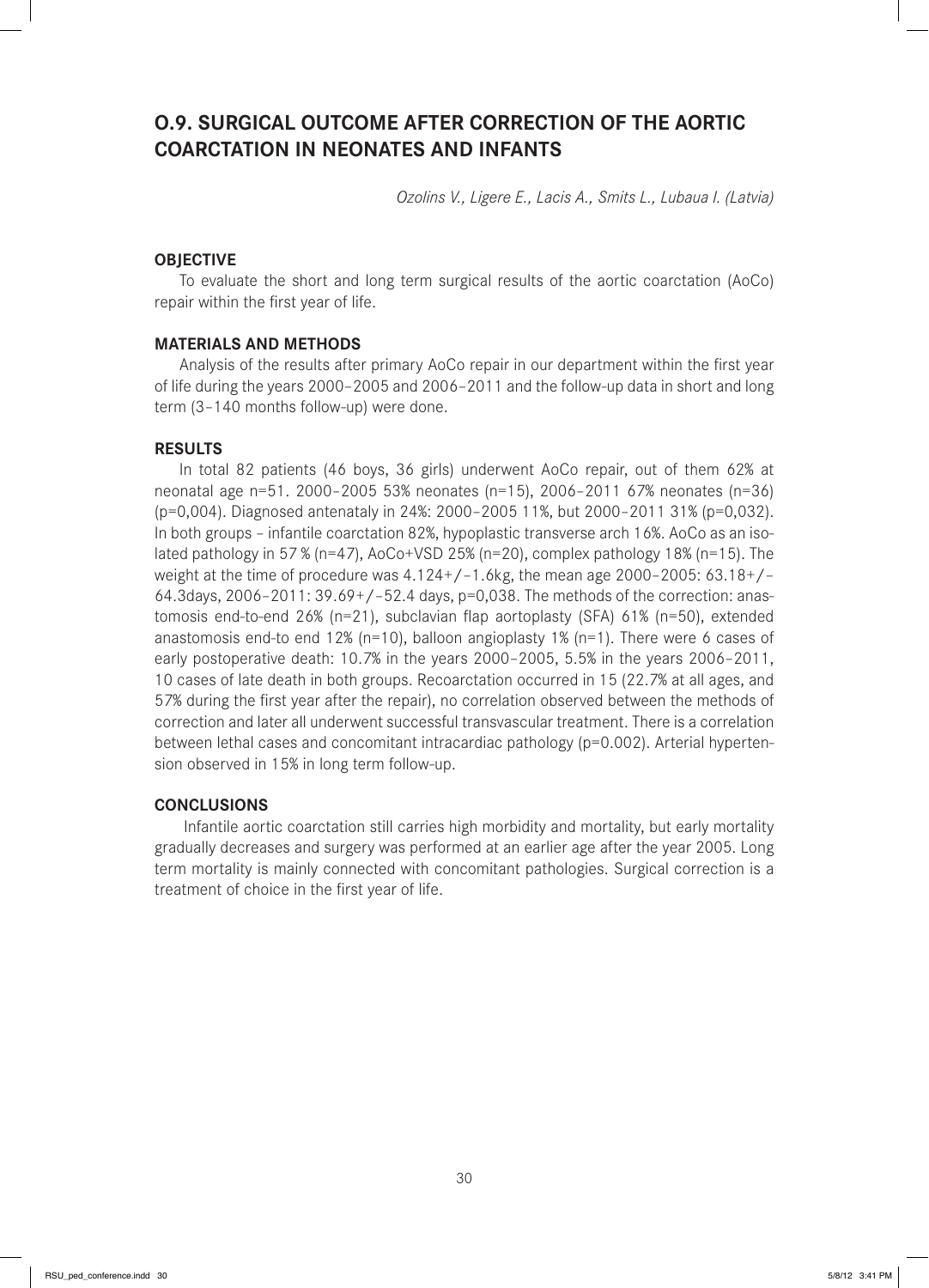# **O.10. EXPERIENCE OF SURGICAL TREATMENT IN CHILDREN WITH GERD COMPLICATED BY CHRONIC ASPIRATION SYNDROME**

*Dzilavyan M., Kirghizov I., Shishkin I, Alexandrov A. (Russia)*

# **OBJECTIVE**

To analyse our experience of surgical treatment for children with GERD, with chronic aspiration syndrome

#### **MATERIALS AND METHODS**

We studied 37 children from 0 to 8 years with organic disorders of CNS, causing disphagia. All children were fed through nasogastral probe before our treatment. 33 children had episodes of aspiration pneumonia 2–3 times a year in spite of the basic treatment. Our main methods of research were: 24 hour pH monitoring, esophagography, esophagogastroduodenoscopy (EGDS).

#### **RESULTS**

In 11 cases we had classic signs of GERD on esophagogram. In 30 cases the signs of GER were found out by 24 hour pH monitoring with frequency of refluxes up to  $4-56 - 69$ times during 24 hours. 7 children had sliding hiatal hernia, EGDS revealed reflux-esophagitis in 19 children.

In 31 cases conservative treatment was not effective. Expressed disorders of CNS required gastrostomy in 35 cases. In 25 cases we also performed laparoscopic fundoplication by Nissen for those children. Analysing the results of operative treatment we had 4 cases of pneumonia and 6 cases of recurrent endobronchitis in 2 years.

# **CONCLUSIONS**

Surgical treatment for children with GERD, with chronic aspiration syndrome, was effective in 73 %. In 27% there were different complications because of the hypodynamia and hypoventilation in children with organic disorders of CNS.

31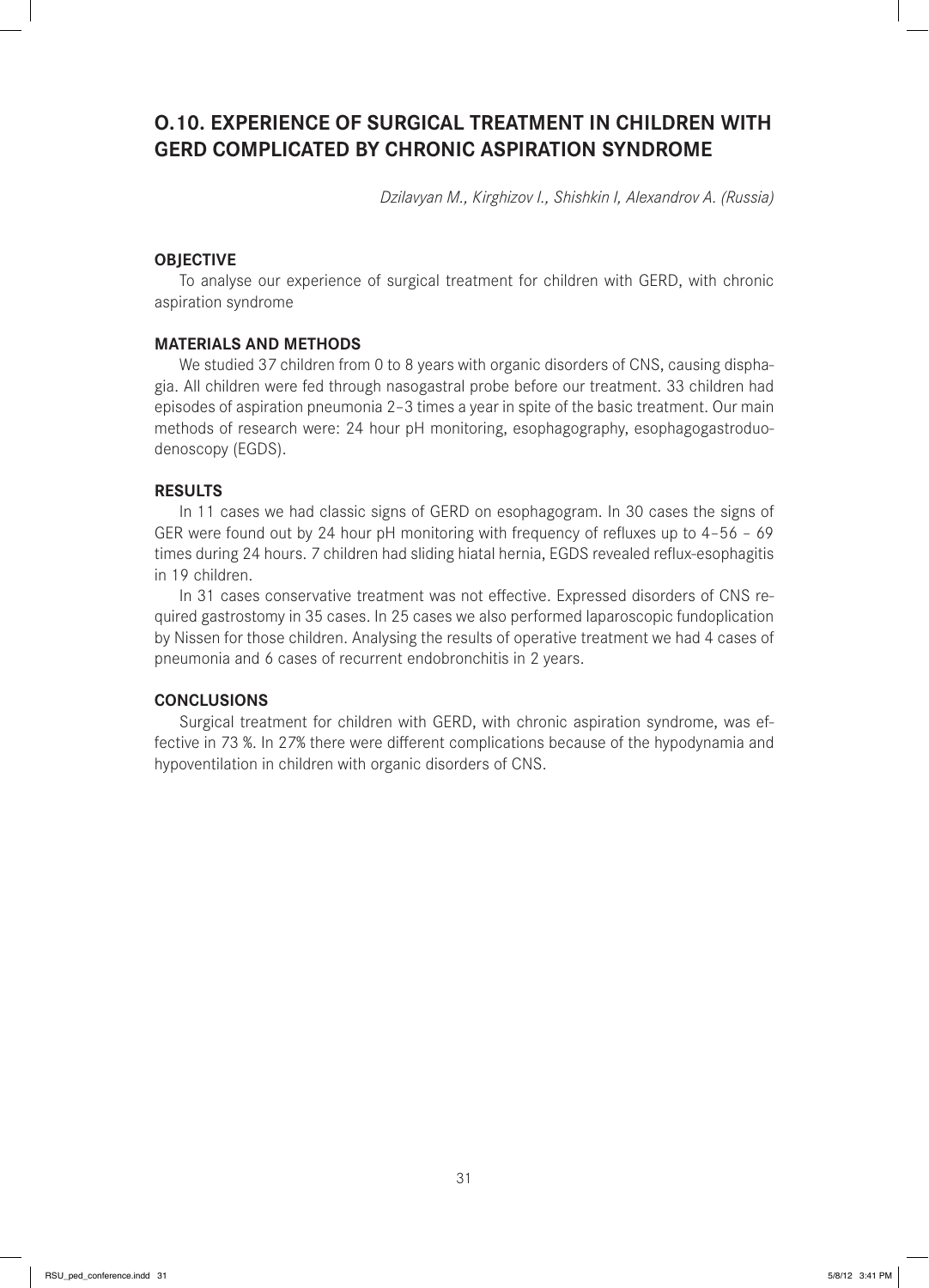# **O.11. CLINICAL FACTORS PREDICTING UNSUCCESSFUL CONSERVATIVE TREATMENT AND INDICATING ANATOMIC REASON OF INTUSSUSCEPTION IN CHILDREN**

*Malcius D., Kurlaviciute S., Pankratjevaite L., Barauskas V. (Lithuania)*

# **INTRODUCTION**

Intussusception is one of the most common emergencies of pediatric surgery. Pneumatic reduction under x-ray control ("air enema") is a treatment of choice in our department, in case of failure surgical treatment is required. In some of the cases there is an anatomical reason of intussusception and surgery is unavoidable.

#### **OBJECTIVE**

The aim is to detect clinical factors which can predict unsuccessful conservative treatment and the presence of anatomical reason of intussusception.

## **MATERIALS AND METHODS**

Retrospective analysis of medical records of the patients with confirmed intussusception during last 9 years in the Department of Paediatric Surgery was carried out. Age, gender, hospitalization time and clinical symptoms were compared between two groups – those treated conservatively and operated on. The proportional difference was evaluated by chisquare criterion. Logistic regression method was used calculating odds ratios. Values of p<0.05 were considered as significant.

#### **RESULTS**

188 patients were treated in the Department of Paediatric Surgery due to intussusception. Median age was 2 years and 3 months. 64% were boys, 36% – girls, median time before hospitalization – 12 hours. 91% of them had abdominal pain, 48% – vomiting, 26% – palpable tumor, 14% – "currant jelly" stool. 79% were successfully treated conservatively and 21% were operated when conservative reduction was unsuccessful. In 28% of operated patients (6% of total number of patients) the anatomic reason was found – polyp, Meckel's diverticulum or tumor. "Currant jelly" stool is statistically significant factor for unsuccessful conservative treatment (odds ratio is 3.39 (95% CI 1.19–9.7)). When there was the palpable mass, the odds ratio for the presence of anatomic reason was 3.91 (95% CI 1.05–14.53).

#### **CONCLUSIONS**

According to our data, blood in the stool is a predicting factor of unsuccessful conservative reduction and the palpable mass is a predicting factor for the presence of anatomical reason of intussusception.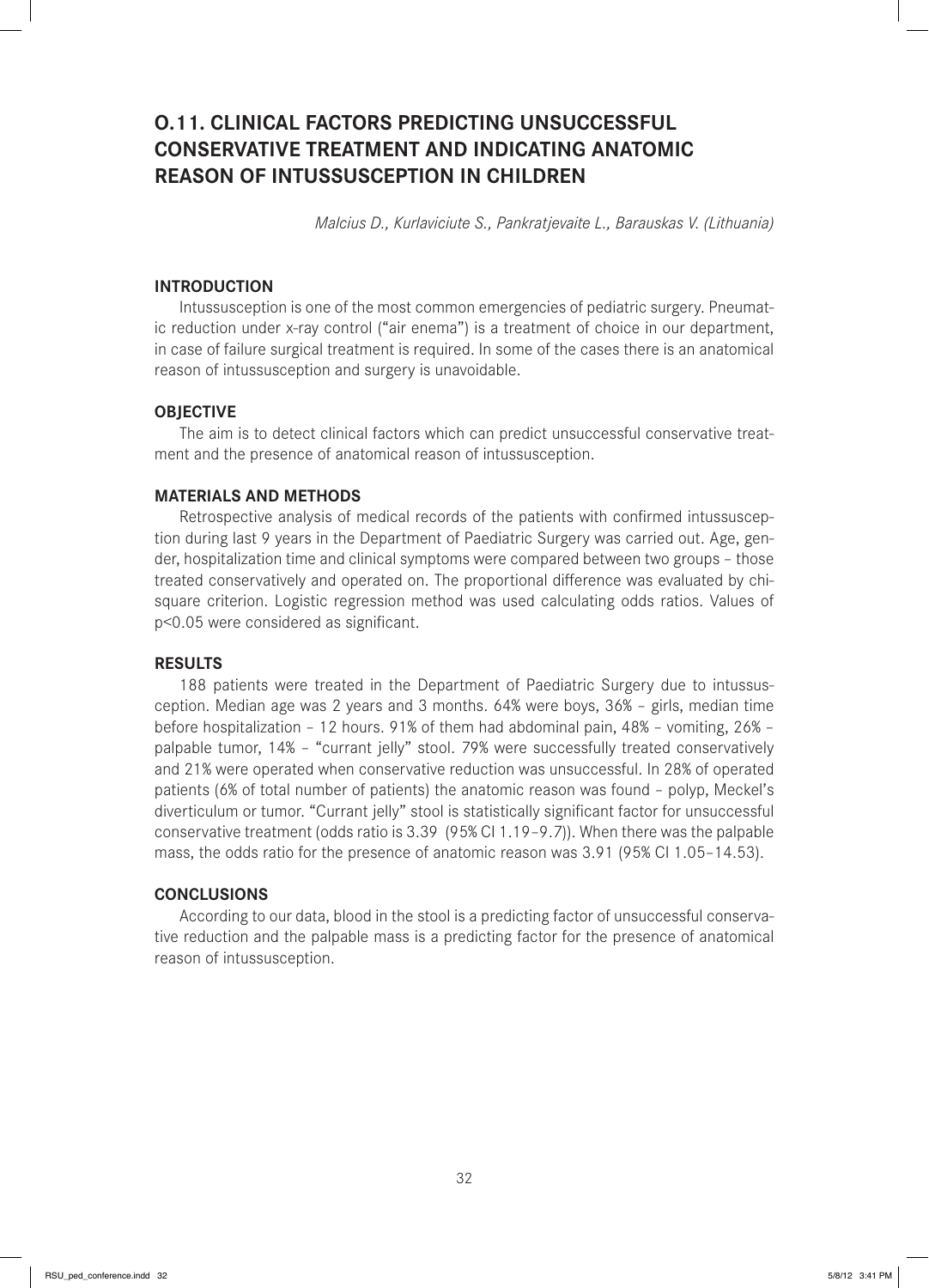# **O.12. TERMINAL ILEUM ANASTOMOSIS: HOW CLOSE TO THE ILEOCAECAL VALVE IS TOO CLOSE?**

*Baglaj M., Rysiakiewicz K., Patkowski D. (Poland)*

# **OBJECTIVE**

Intestinal anastomosis is an integral part of surgical management of terminal ileum pathology. When the distal ileal stump is very short, a surgeon faces a dilemma whether to proceed with a high-risk anastomosis or to perform ileo-colonic anastomosis. A retrospective analysis of results of terminal ileum anastomosis was undertaken in order to evaluate the safety of such procedure in children.

#### **MATERIALS AND METHODS**

A review of all children treated between 2000–2011 and requiring terminal ileum anastomosis was undertaken. The patients with extremely short stump of terminal ileum of length less than 4 cm were identified and their clinical data analysed.

#### **RESULTS**

Among 22 children included into the study group intestinal atresia, necrotizing enterocolitis, and meconium ileus were the most common pathology. Age of the patients ranged from 2 days to 12 years. Eighteen of them were less than one year of age at final surgical operation. It was performed as emergency procedure in 10 children. Fourteen patients had history of previous intraabdominal operations, including 12 with ileostomy. In 6 children segmental resection of the distal ileum was performed immediately prior to intestinal anastomosis. In 8 patients enteroplasty of the dilated proximal portion of the ileum was carried out. Eight patients underwent elective closure of ileal stomy. The distance between the line of intestinal anastomosis and the ileocaecal valve range from 0.5 cm to 4 cm, being less than 2.5 cm in 10 patients. In all but one patients the postoperative course was uneventful.

#### **CONCLUSIONS**

Terminal ileum anastomosis, even in cases of a very short distal intestinal stump, seems to be a safe operative procedure allowing for preservation of the ileo-caecal valve. We suggest that in babies with complicated terminal ileum pathology single end-stomy or Santulli stomy should be considered as a preferable option because of the lowest risk of subsequent ileo-caecal sacrifice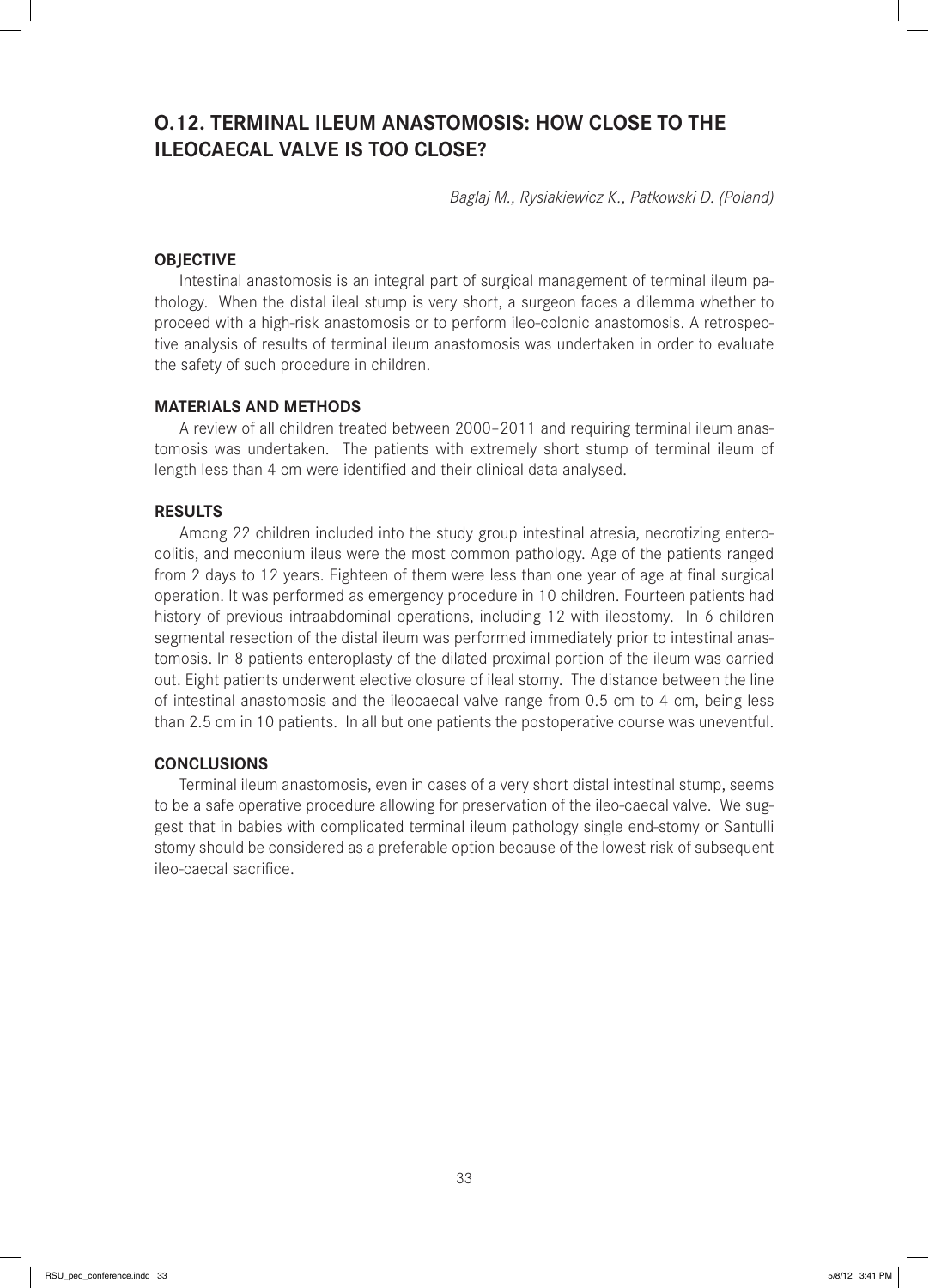# **O.13. ONE – TROCAR TRANSUMBILICAL LAPAROSCOPIC ASSISTED APPENDECTOMY (TULAA) IN CHILDREN**

*Polivavicius J., Gemanaite L., Trainavicius K., Strumila A., Jatkauskas E. (Lithuania)*

# **INTRODUCTION**

Appendectomy is one of the most commonly performed surgical procedures in pediatric surgery. We present the transumbilical laparoscopic assisted "one-trocar" appendectomy (TULAA) as an alternative procedure for appendectomy and our experiences with this technique.

# **OBJECTIVE**

To review complications of TULAA within the period 2009–2011. To evaluate the rate of open and laparoscopic appendectomies performed during 2009–2011. To evaluate the rate of one and more than one troacar laparoscopic appendectomies.

## **MATERIALS AND METHODS**

A retrospective review of all pediatric patients surgically treated for appendicitis over a 3 year period was performed.

# **RESULTS**

987 appendectomies were performed in 2009–2011. 294 (29.78%) were laparoscopic appendectomies. 111 (37.75%) out of the 294 laparoscopic appendectomies were performed using TULAA technique. Appendicitis acuta phlegmonosa was the most common form in TULAA group (88 cases). In 96 cases of TULAA the age interval was 8–18 years. The most common complications were: rupture or appendix and wound infection.

# **CONCLUSIONS**

Laparoscopic appendectomy was performed in 1/3 of children. 37.75% of alllaparoscopic appendectomies were performed using TULAA technique. TULAA is safe and "esthetic" operation and it can be performed in all children age groups.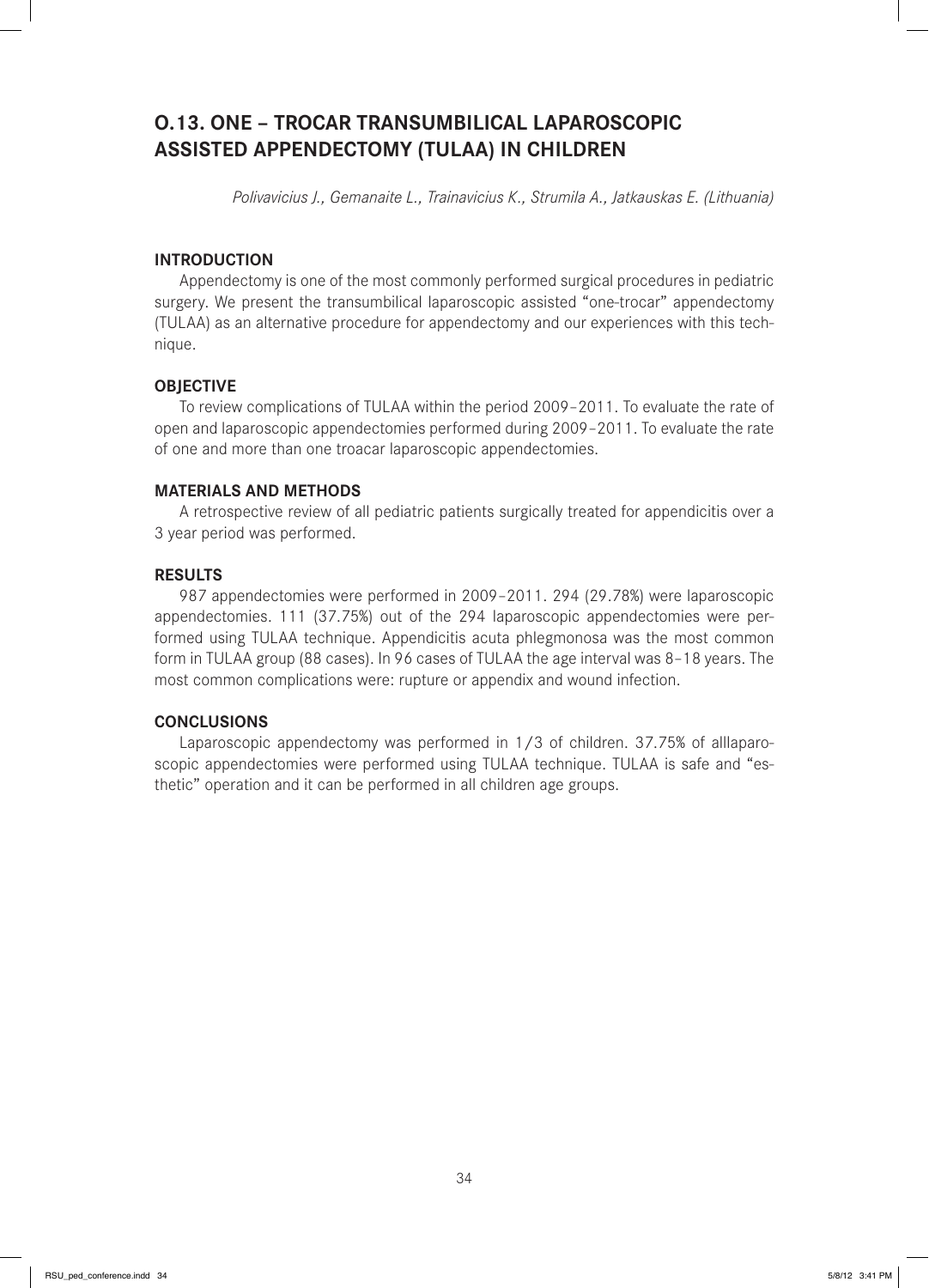# **O.14. OPEN AND LAPAROSCOPIC APPENDECTOMY IN CHILDREN WITH COMPLICATED APPENDICITIS: WHAT IS BETTER?**

*Troshkov O., Pereyaslov A., Bobak A., Dvorakevych A. (Ukraine)*

# **INTRODUCTION**

Mini-invasive surgery has become the gold standard in the management of various surgical pathologies. Irrespective of that, the benefits of laparoscopic appendectomy (LA) remain unclear. LA is not generally recommended as a method of choice for complicated appendicitis.

## **OBJECTIVE**

The goal of this work was to compare the results of open appendectomy (OA) and LA in children with complicated appendicitis.

# **MATERIALS AND METHODS**

823 children with acute appendicitis were operated during the years 2009–2011. Among these patients complicated appendicitis was established in 201 (24.4%) children.

## **RESULTS**

OA was performed in 123 (61.2%) and LA – in 78 (38.8%) children. Duration of OA was 41.6±4.2 min and LA – 48.9±6.7 min (p>0.05). Conversion rate was 10.2% (8 patients). Presence of the dense mass in ileo-cecal zone in 6 patients and retroperitoneal localization of inflamed appendix in 2 children determined the conversion. Postoperative antibiotic treatment was applied in all patients. Intra-abdominal abscesses were noted in 12 (9.8%) patients of the OA group and in 4 (5.1%) patients of the LA group ( $p$ <0.05). The wound infection was in 7 (5.7%) of the OA group. The length of hospital stay was shorter in the LA  $(10.2\pm2.1$  days) than in the OA group  $(17.3\pm3.6$  days).

# **CONCLUSIONS**

Thus, LA is feasible in children with complicated appendicitis and accompanied by lower frequency of intra-abdominal abscesses formation and wound infection.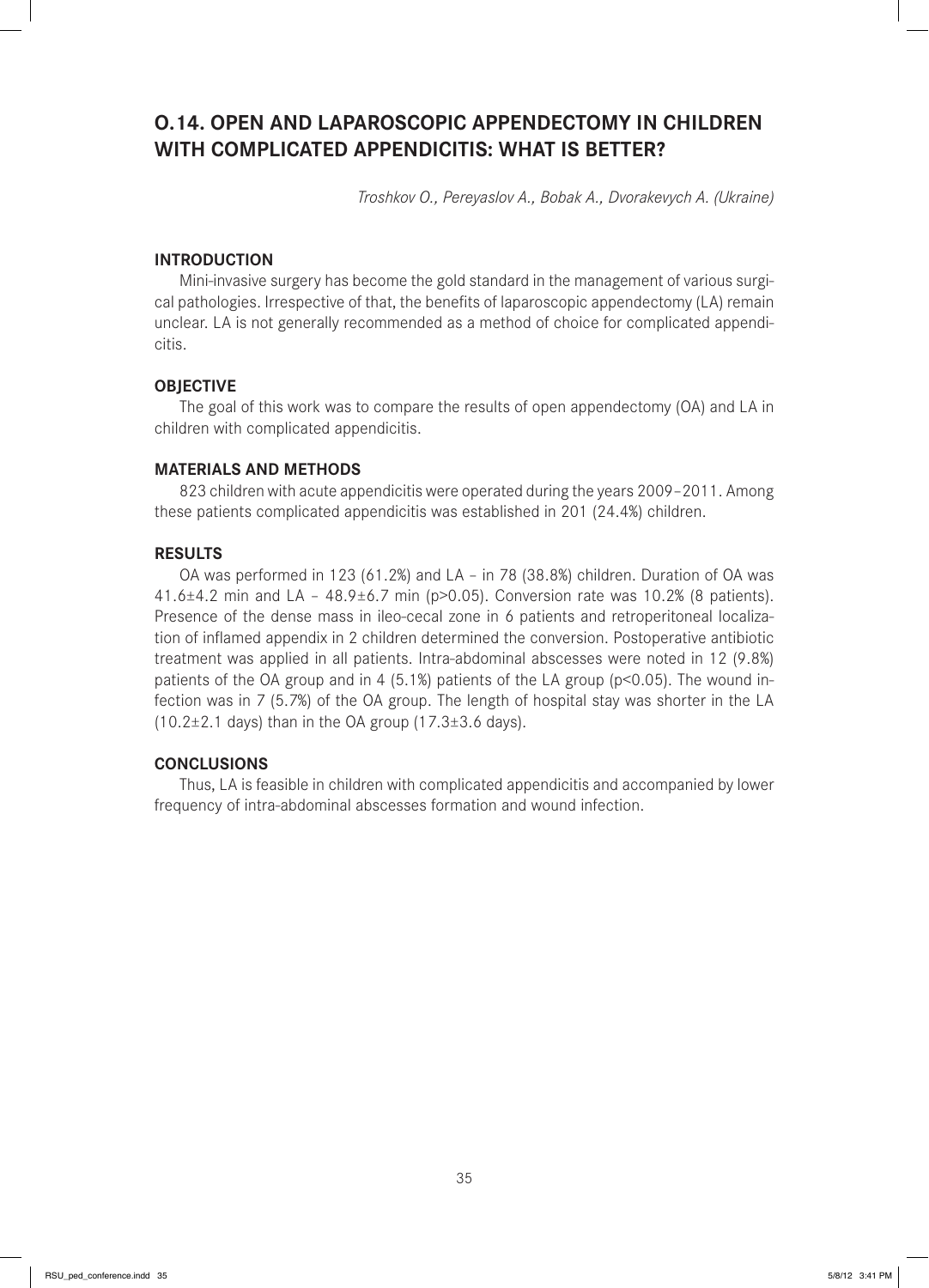# **O.15. IS DETERMINATION OF CRP NECESSARY IN DIAGNOSTIC OF ACUTE APPENDICITIS?**

*Azarau Y., Vakulchyk V., Rachkouskaya I. (Belarus)*

# **OBJECTIVE**

To determine the diagnostic significance of CRP in acute appendicitis in children.

## **MATERIALS AND METHODS**

Prospective randomized controlled, double-blind clinical study. Inclusion criteria: children with pain in the right lower quadrant of the abdomen. Exclusion criteria: children with obesity. 92 patients (22 male) of the age from 4 to 16 years were examined and divided into 2 groups: the 1st group – the diagnosis of acute appendicitis was excluded (60 children) as a result of dynamic observation (40) or diagnostic laparoscopy (18), in one case appendix was not found at laparoscopy and typical appendectomy was performed (histologically – superficial appendicitis), in one case simultaneous appendectomy was made; the 2nd group histologically verified diagnosis of destructive appendicitis (32). CRP was determined by turbodimetric method using "SPINREACT" reagents. Statistical processing: nonparametric statistics (median, 25th and 75th percentiles, Mann-Whitney criteria). The diagnostic significance: sensitivity (Se); specificity (Sp); predictive value of negative result (-Pv); predictive value of positive result (+Pv) and other.

#### **RESULTS**

A statistically significant difference in the levels of CRP between the children of the 1st and 2nd group was observed. Taking into account the results of the control group, the concentration of CRP 0.006  $g/l$  was taken as the dividing point in the analysis. Se = 0.84;  $Sp = 0.45$ ; (-Pv) = 0.156; (+Pv) = 0.45. If we accept the concentration of CRP 0.012 g/l as the dividing point, than Se =  $0.47$ ; Sp =  $0.7$ ; (-Pv) =  $0.29$ ; (+Pv) =  $0.45$  accordingly.

## **CONCLUSIONS**

CRP may not be used as a stand-alone test in the differential diagnosis of acute appendicitis in children.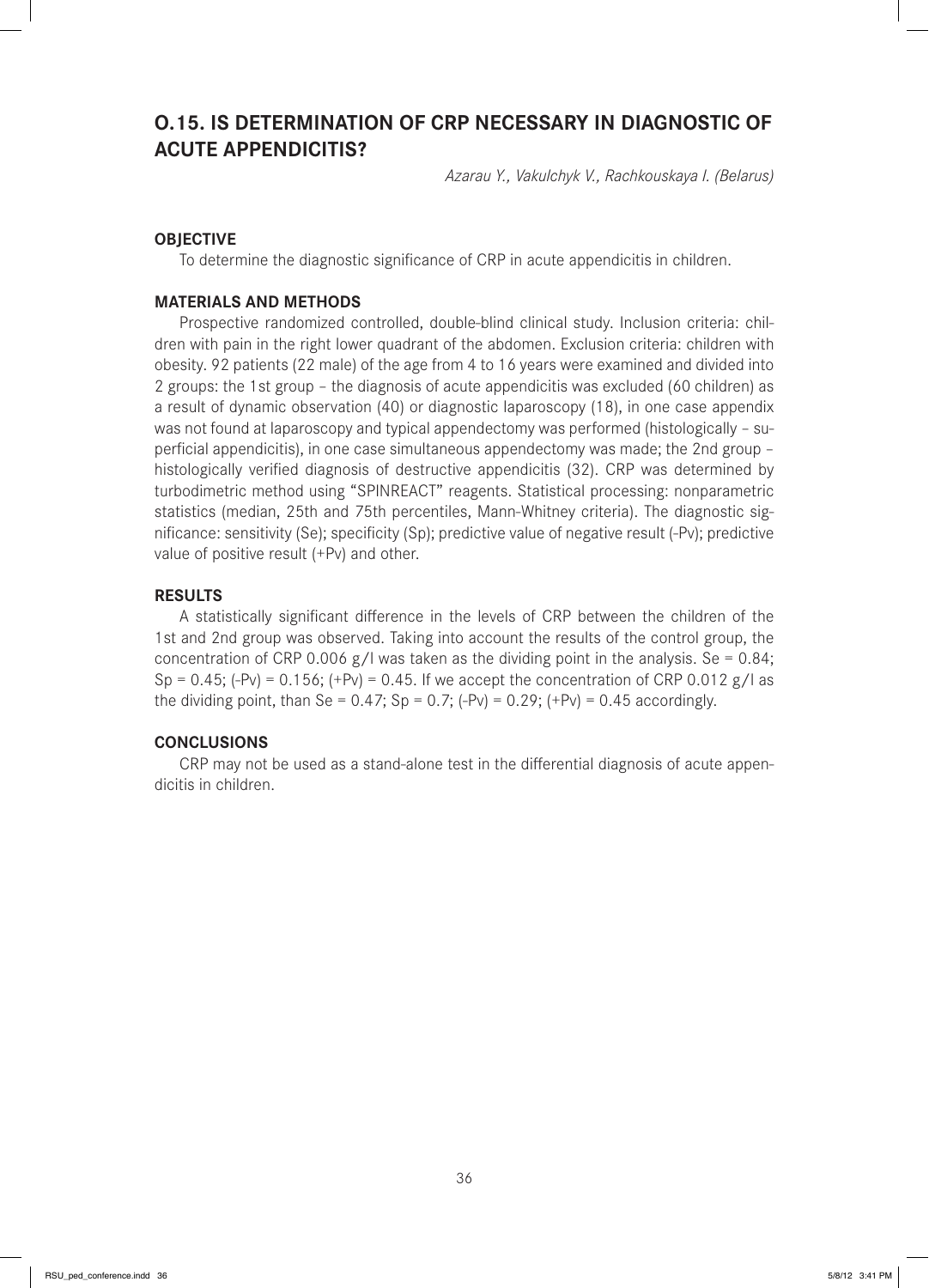## **O.16. RESULTS AFTER CORRECTION OF DISTAL HYPOSPADIAS**

*Ardelean M.A., Kubarsepp V., Schimke C., Varik K. (Austria, Estonia)*

#### **INTRODUCTION**

The aim is to evaluate the outcome after correction of distal hypospadias by tubularisation of the urethral plate (TUP).

#### **MATERIALS AND METHODS**

166 patients with hypospadias (18 glandular, 101 coronal, 47 penile) corrected by TUP are included in this study. Incision/dissection were started 1–3 cm proximal to the meatus. Dorsal plication was necessary in 15 cases. Reconstruction of the urethra was performed after preserving or obtaining of a wide urethral plate: by Tiersch-Duplay- (TDT) in 24, by Orkiszewski-Snodgrass- in 118 and by "Snodgraft"-technique in 24 patients. In coronal and penile forms the neourethra was covered with a dartos flap. The foreskin was reconstructed in 42 patients.

#### **RESULTS**

Fistulas, meatal stenosis, glandular dehiscence and persistent curvature occurred in 9/166 (5.4%) patients. In 11/42 (26%) patients the foreskin was too narrow in 2/42 (4.6%) or dehiscent in 9/42 (21.4%). There were no complications in the TDT group.

The complications were corrected by a second intervention in 16 patients (9 foreskin complications). All patients were followed-up by clinical examination one to 5 years and 38 patients by uroflowmetry and sonography 4 to 5 years postoperatively.

Cosmesis is good in 160 (96%) patients. The maximal flow rates are very good in 15/38 (39.4%) patients with 15–18ml/s, good in 22/38 (57.8%) with 8–15ml/s, poor in 1/38 (2.6%) with 7ml/s. No patient has post-void residual.

#### **CONCLUSIONS**

A tension-free closure of a wide and good vascularised urethral plate and a good vascularised dartos flap are the mainstays of successful reconstruction of the urethra. The foreskin reconstruction in hypospadias is demanding.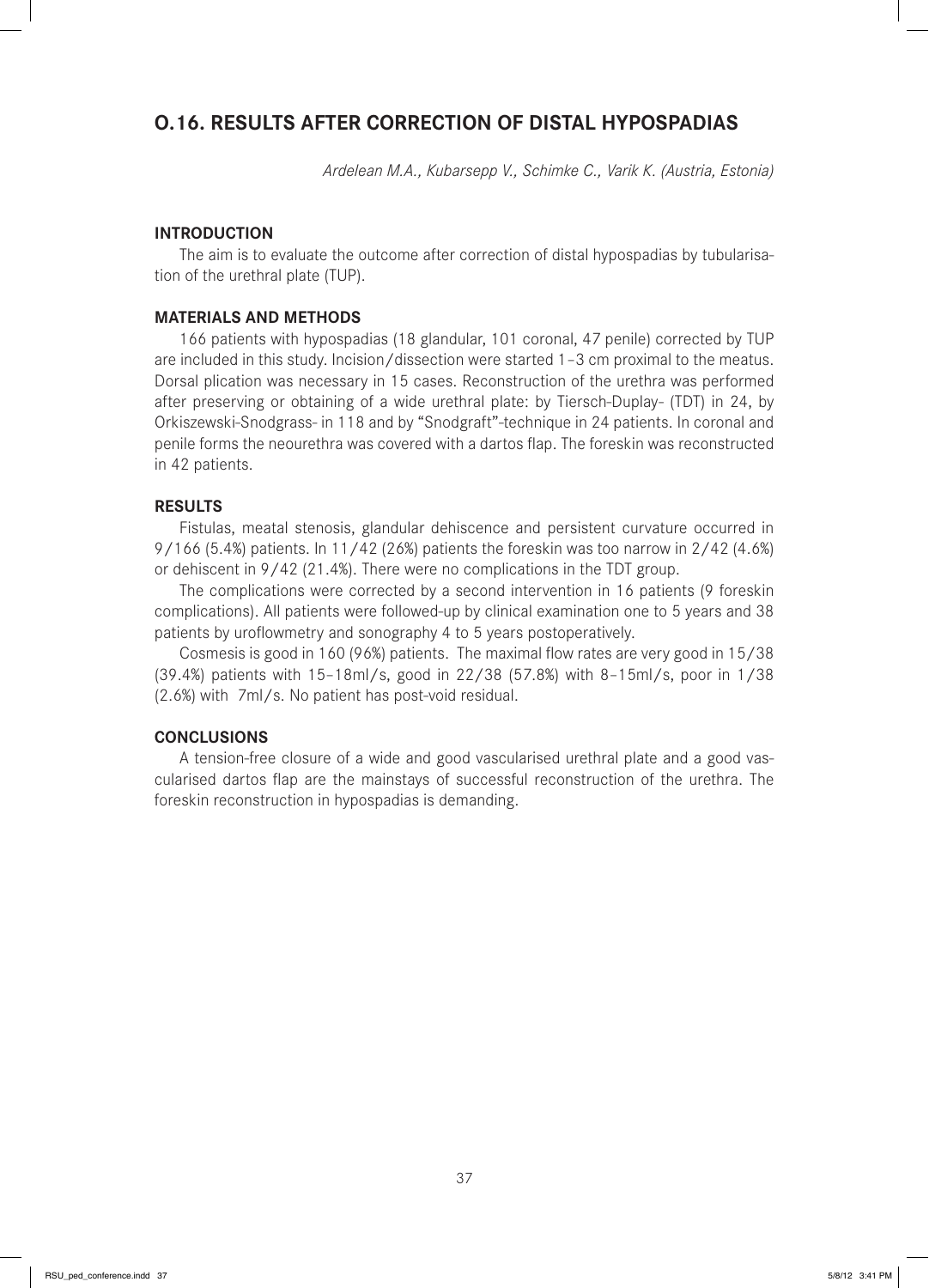# **O.17. INFERTILITY INDICATORS IN THE BIOPSIES FROM UNDESCENDENT TESTES IN BOYS OF DIFFERENT AGES**

*Kutanovaite O., Bilius V., Verkauskas G., Puzinas A., Dasevicius D. (Lithuania)*

## **OBJECTIVES**

To compare the risk of infertility in boys operated for cryptorchidism at different ages.

## **MATERIALS AND METHODS**

24 patients underwent orchidopexy and were subjected to unilateral testicular biopsy in the years 2010-2012. Biopsies were fixed in 2% glutaraldehyde, stained with toluidine blue, sectioned and analyzed by light microscopy at 400× magnification. The number of Ad spermatogonia was assessed. Patients were classified into 3 groups according to their age:  $I - 2$  years of age,  $II - 2-5$  years of age,  $III - 5$  years of age.

## **RESULTS**

There were 9 boys in group I, 7 boys in group II, and 8 boys in group III. 19 of the 24 patients had unilateral cryptorchidism and 5 had bilateral cryptorchidism. In the biopsies of 11 (45.8%) patients we found Ad spermatogonia with a count 0.09–0.86 Ad spermatogonia per tubule. Ad spermatogonia were absent in 13 (54.2%) biopsies of cryptorchid boys: 3 boys in group I, 4 boys in group II and 6 boys in group III. Patients with no Ad spermatogonia had a lower tubular density.

## **CONCLUSIONS**

The best results of testicular histology were in group I. These boys had the lowest risk of infertility. The majority of group III were the boys with poor testicular histology and the highest risk of infertility. Earlier detection of patients with increased risk of infertility could prevent irreversible damage of spermatogenesis.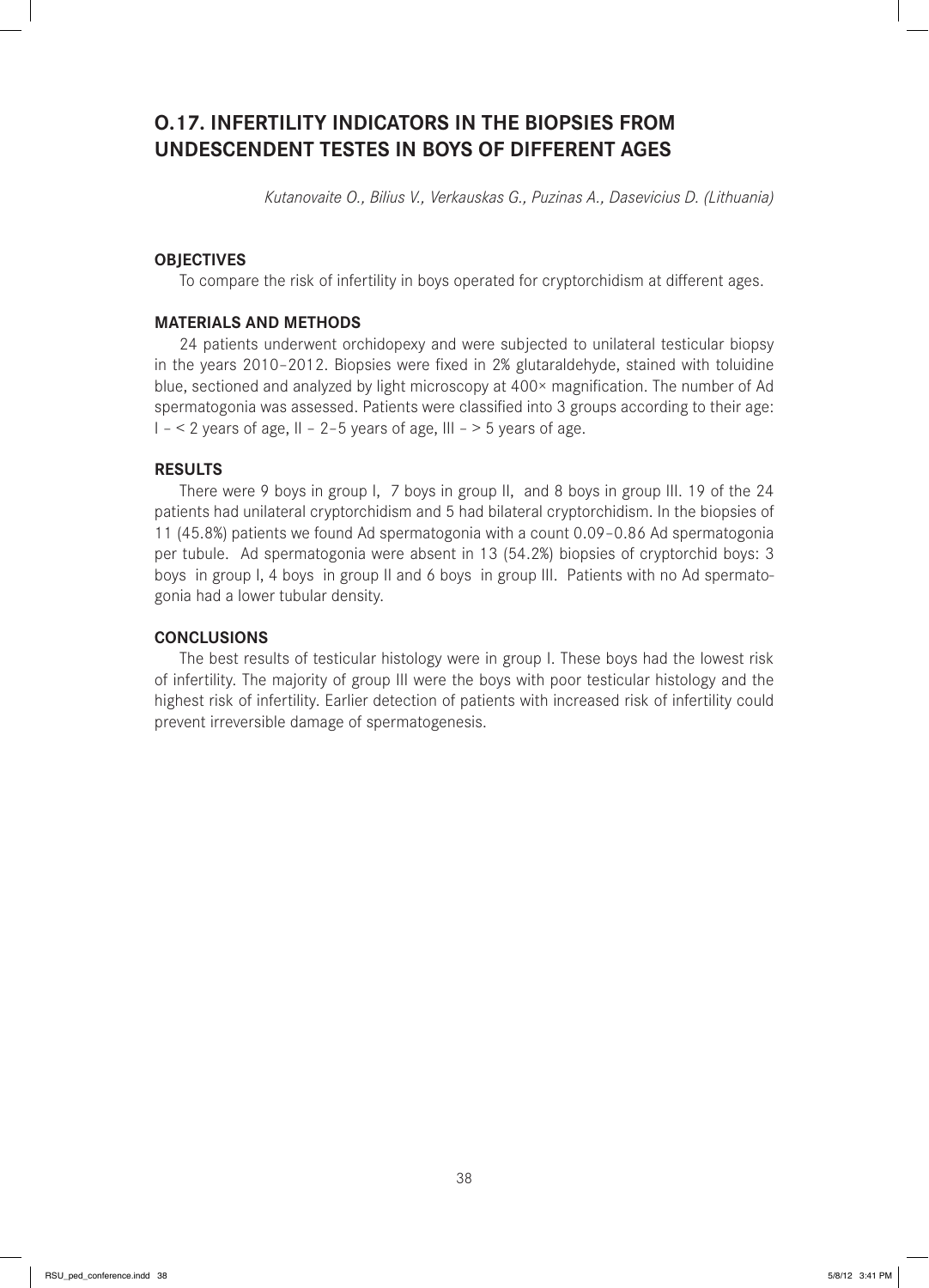## **O.18. ACUTE SCROTUM SYNDROME IN CHILDREN: TREATMENT AND RESULTS**

*Kakar M., Zviedre A., Meiksans R., Engelis A., Sveklis J., Laizans P., Petersons A. (Latvia)*

## **OBJECTIVE**

The aim of the study was to evaluate the incidence of acute scrotal syndrome in children of all age groups, diagnosis, new treatment algorithms and outcomes.

### **MATERIALS AND METHODS**

This paper compares retrospective results from 2004 to 2009 with preliminary results from the ongoing prospective study since 2011. Data concerning the diagnosis, clinical symptoms and treatment were reviewed and analyzed using confidence interval (CI) analysis and standard deviation method.

## **RESULTS**

The retrospective group included 377 patients. 285 had torsion of a testicular appendage, 92 patients had torsion of testis. 249 or 66% (CI=61.1-70.6%) had undergone operative therapy. 31 or 8% (CI=5.8–11.4%) patients had testis torsion with necrosis with prehospital anamnesis of 12 to 168 hours and had undergone orchectomy. The prospective group included 46 patients. Out of 46 patients 41 or 89% (CI=76.9–95.2%) were operated. 34 had torsion of testicular appendage and 12 patients had testicular torsion. 2 or 4% (CI=1.2–14.5%) patients had testicular necrosis with pre-hospital anamnesis of 12 to 46 hours and orchectomy.

## **CONCLUSIONS**

Our preliminary results reveal that although by increasing the total number of operations in boys with acute scrotal syndrome the incidence of testicular necrosis did not change. In our opinion the focus should be on awareness raising among the public and doctors about this problem with a view to shortening the pre-hospital period and improving the patients' quality of life.

39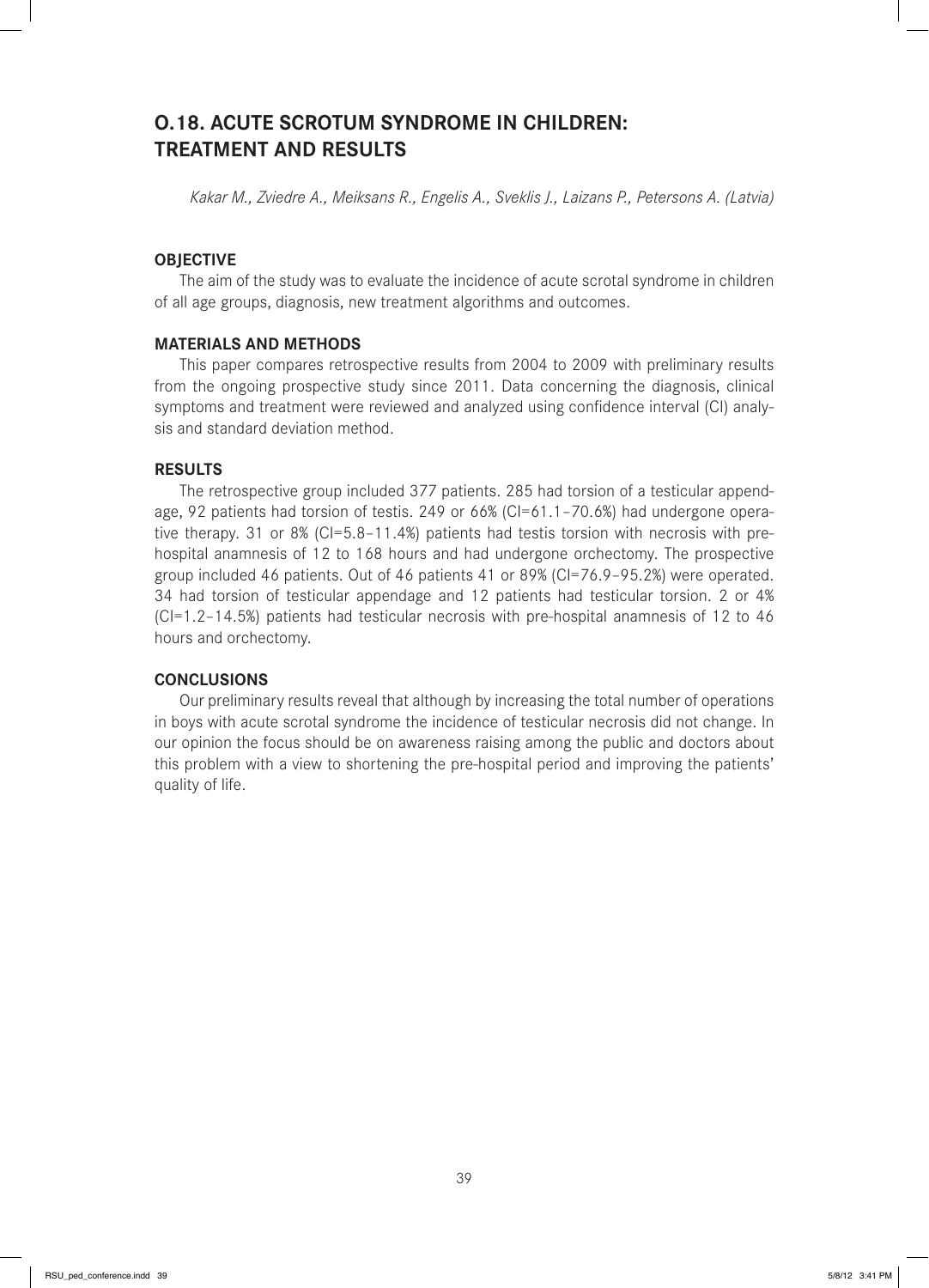## **O.19. PAEDIATRIC VASCULAR INJURIES: OUR EXPERIENCE IN AMIENS**

*Ricard J., Haraux E., Gouron R., Borrego P., Buisson P. (France)*

## **OBJECTIVE**

This study evaluated vascular injuries in a paediatric trauma population. The aim of the present project was to investigate the epidemiology, diagnosis and therapeutics modalities used.

## **MATERIALS AND METHODS**

A retrospective review of children treated in our center between 1980 and 2010 for peripherical, truncal vascular and cardiac injuries, included iatrogenic vascular injuries.

## **RESULTS**

During this study period there were 47 vascular injuries identified. The average age was 7.1 years with 68% in males. The mechanism was distributed between catetherism 6/47 (14.8 %), blunt trauma 20/47 (42.5 %), penetrating trauma 3/47 (6. 3%), humeral supra condylar fractures 2/47 (4. 2%), elbow luxation 1/47 (2. 1 %), deep wound 14/47 (29.7 %).

Overall 21.2 % of patient underwent artériography. The most common were peripheric vascular injuries 59.5 %, abdominal vessels 27.6 %, thoracic vessels 10.6 % and cardiac injuries 4.2%. Amputation was required in 3 patients with peripherical injuries and crush lesion (10.7%)

14.8 % were managed by vascular or thoracic surgeon and 85. 2 % by paediatric surgeons.

#### **CONCLUSIONS**

Traumatic paediatric vascular injuries are rare. The most common situation of vascular lesions in our experience was blunt trauma. Actually we use color Doppler scan and CT angio scan loss invasive in children.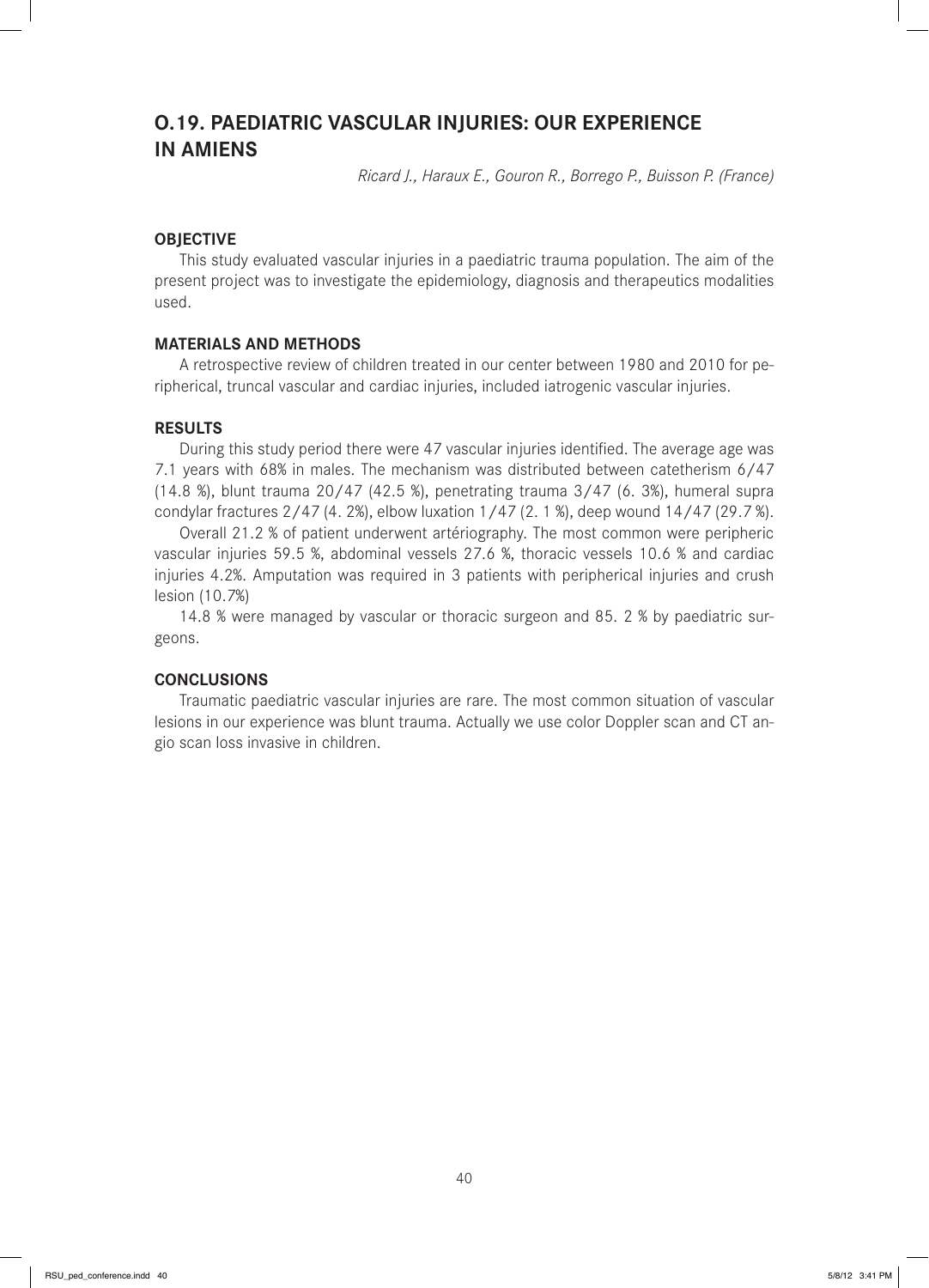# **O.20. MANAGEMENT OF PAEDIATRIC BURNS IN SOUTH-EAST ENGLAND: AN EVIDENCE BASED APPROACH BASED ON HEALING TIME**

*Smith M., Kishikova L., Cubison T. (U.K.)*

### **INTRODUCTION**

Burn injuries are capable of inflicting serious harm upon the developing child, with longterm physical and psychological consequences. Evidence shows that healing times of less than 21 days is associated with a lower risk of hypertrophic scarring. Therefore, our current treatment approach is based upon maximising wound healing potential and involves a secondary assessment of burns at 48 hours and implements recent technologies such as LDI scanning and biological dressings. With healing time as a marker of outcome, we attempted to see whether paediatric burn injury outcomes have improved since adoption of this approach.

#### **MATERIALS AND METHODS**

We undertook a retrospective cross-sectional case note study examining recent paediatric burn injuries over a recent 6-month period. Information on demographics, treatment and outcome was collected, and compared to a cohort from 2006 published by the senior author.

### **RESULTS**

181 paediatric burn injuries of all aetiologies were examined from the recent cohort (mean age 54 months), in comparison to a cohort of 337 scald injuries from 2006 (mean age 27 months). The proportion of patients developing hypertrophic scarring at set time points after date of injury was higher than previously, likely reflecting the inclusion of burn types other than scalds. However, healing time was reduced compared to the previous cohort, with 75.1% of burns healing in less than 21 days, (vs. 62.0% previously). This was particularly evident at the 10 day point, with 28.2% of patients healing by this time (vs. 16.3% previously). Far less patients had protracted healing times of more than 30 days (11.6% compared to 24.9% previously).

## **CONCLUSIONS**

Implementing a structured approach to paediatric burn management utilising modalities such as LDI and secondary review of burn depth to ascertain most effective treatment can lead to improved healing times, giving a better outcome in terms of hypertrophic scarring.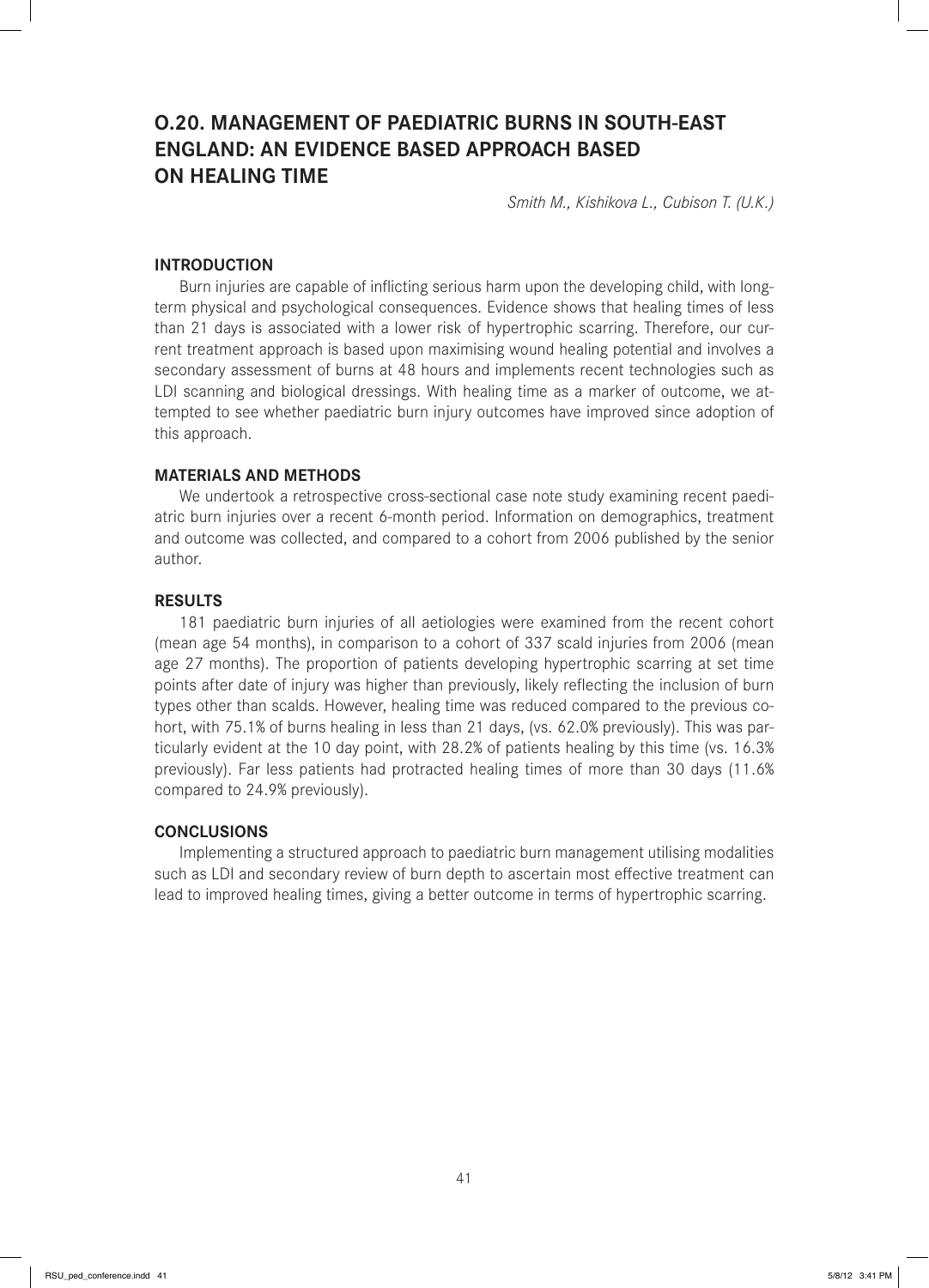# **O.21. EVALUATION OF FUNCTIONAL AND VISCOELASTIC PARAMETERS IN CHILDREN AFTER DIAPHYSEAL FOREARM FRACTURES**

*Upenieks J., Petersons A., Villerusa A., Kurmina E. (Latvia)*

## **INTRODUCTION**

Changes in range of motion (ROM) of elbow and wrist joints after diaphyseal forearm fractures in children reflect the efficiency of treatment. ROM depends on viscoelastic parameters of muscles - tone frequency, elasticity and stiffness.

#### **OBJECTIVE**

Evaluation of viscoelastic parameters of muscle, responsible for motion in elbow and wrist joints in children after diaphyseal forearm fractures.

#### **MATERIALS AND METHODS**

Two groups of 30 children were selected, aged 7 to 15 years, treated from 2009 to 2010 due to diaphyseal fractures of one or both forearm bones. The first group consisted of 18 boys and 12 girls treated conservatively with closed reduction and plaster immobilization. The second group consisted of 17 boys and 13 girls treated by elastic stable intramedullary nailing (ESIN). The patients were analyzed  $6±1$  month after the trauma. ROM in elbow and wrist joints was measured using goniometer. Myotonometer Myoton-3 was used for assessment of viscoelastic parameters of 6 muscles in both hands.

## **RESULTS**

In the conservative group >100 reduction of flexion-extension in injured side wrist joint was documented in 15 children, in elbow joint – in 7 children, but 2 children complained of reduced pronation-supination. In the operated children group these numbers were 7; 3 and 1, respectively. No difference in muscle tone frequency was documented in the conservative and surgical patient groups (mean 12.8±3.2 and 13.2±2.7 Hz relaxed, and 14.6±2.1 and  $15.1\pm1.9$  Hz contracted, respectively). A similar pattern was displayed of elastic decrement – (mean  $1.5\pm0.1$  and  $1.6\pm0.1$  relaxed, and  $1.7\pm0.1$  and  $1.8\pm0.1$  contracted, respectively). Comparing muscle stiffness, mean rates were higher in the operated patients  $(256±14$  and  $325±16$  N/m relaxed, and  $322±24$  and  $412±21$  N/m contracted, respectively).

### **CONCLUSIONS**

Reduction of ROM >100 affects mainly flexion-extension and is significantly higher in non-operated children. Increased muscle stiffness in operated children correlates with less reduction in ROM.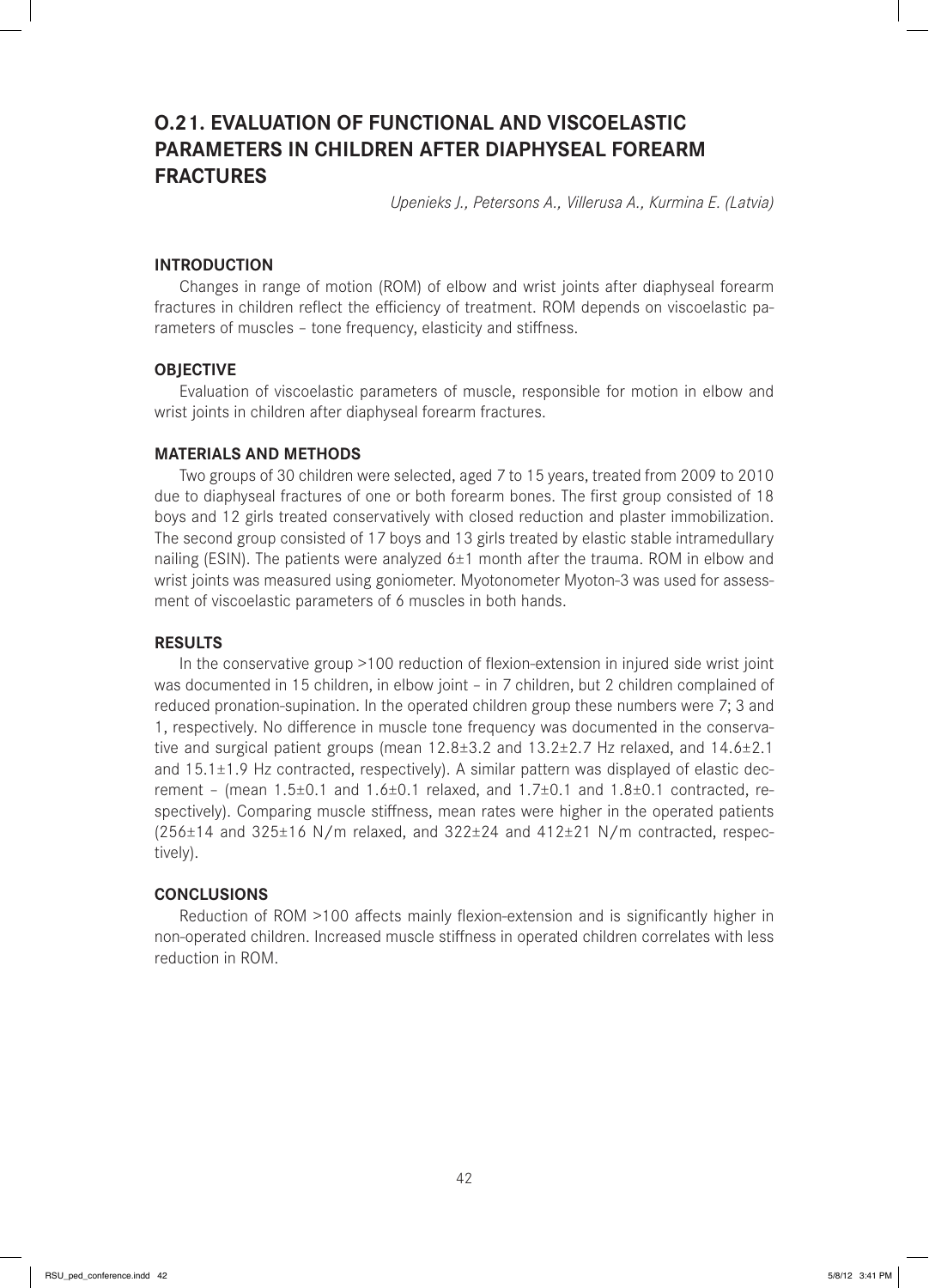## **O.22. THE ROLE OF THE** *MRI* **IN THE DIAGNOSIS AND TREATMENT OF THE PELVIC OSTEOMYELITIS**

*Martson M., Rebane I. (Estonia)*

#### **INTRODUCTION**

MRI is stated as the best modality for detection of acute osteomyelitis, particularly of the pelvic bones. MRI is available in Tallinn, but not in our hospital. The difficulties of arrangement of the MRI investigations, particularly on emergency basis, sometimes cause hesitation concerning its necessity.

#### **OBJECTIVE**

The aim of the current study is to evaluate the role of MRI in diagnosis of the pelvic osteomyelitis in our hospital.

#### **MATERIALS AND METHODS**

Retrospective analysis of paediatric patients with pelvic osteomyelitis treated in our hospital 2004–2011.

#### **RESULTS**

10 patients (age 3–15 years) were found in medical records. In 9 of 10 cases MRI investigation was performed. In 5 cases the right diagnosis was confirmed. Two patients (3 and 6 year old) were investigated repeatedly in sedation due to movement artefacts and wrong negative diagnosis at first MRI. Two patients had intrapelvical fluid collections (abscesses?) without bone focuses. The bone involvement was detected at repeated MRI in one case and suspected by findings at surgery in the other case. 4 of 10 patients were treated surgically because of detection of the intrapelvical abscesses at MRI (3 pt) or clinically obvious soft tissue abscess outside the pelvic ring (1 pt). The hospital stay was shorter (14  $\pm$  5 days) in the group of patients treated surgically compared to the group of patients treated conservatively (23  $\pm$  7 days). 4 patients were followed up to 6 months with repeated MRI. Despite the pathological findings on the MRI scan, any changes in the treatment scheme or restriction of the physical activity were not commenced.

#### **CONCLUSIONS**

The MRI is valuable for diagnosing pelvic osteomyelitis and planning of surgical treatment, which can lead to rapid improvement and shorter hospital stay. For avoiding the wrong-negative results, the investigation in younger patients must be done in sedation. The role of the MRI in follow up of these patients is doubtful.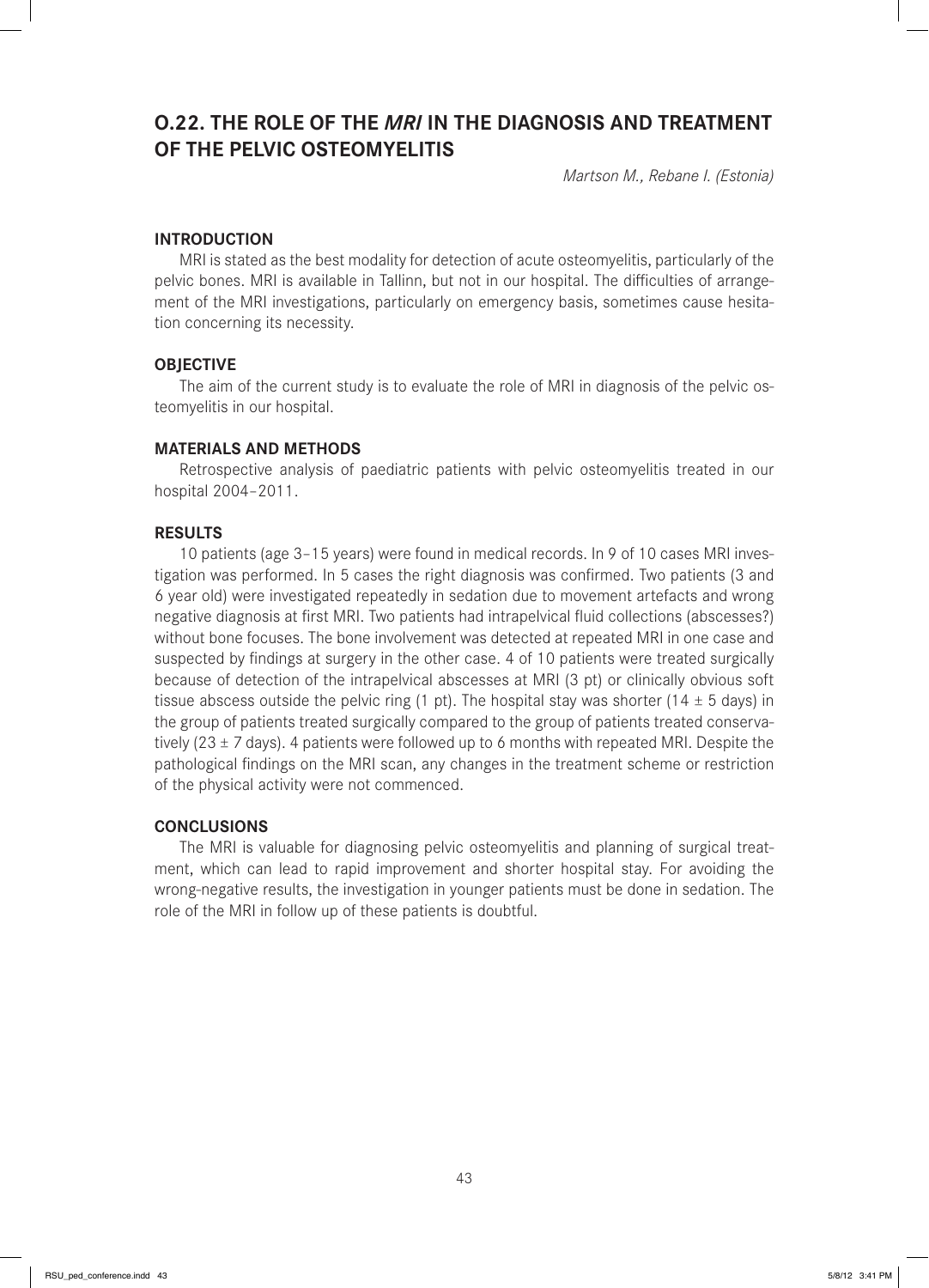# **O.23. THYREOIDECTOMY IN CHILDREN: 18 YEARS SINGLE INSTITUTION EXPERIENCE**

*Baglaj M., Gerus S., Dorobisz U., Wlkiera B. (Poland)*

### **OBJECTIVE**

Until the mid-1990s Lower Silesia had been regarded as a region of endemic goiter, but since then a better system of iodine prophylaxis has been introduced. The objective was to assess the changing trends in epidemiology of surgical thyroid diseases in children and to examine whether they have influenced potential alterations of the operative strategies during the study period.

#### **MATERIALS AND METHODS**

The medical records of all children operated on for thyroid disease between 1993–2010 were retrospectively reviewed. The data regarding the indications for thyreoidectomy, details of surgical management and outcome were collected and analysed in three time periods 1993–1998, 1999–2004 and 2005–2010.

#### **RESULTS**

There were 46, 63 and 41 children operated on in the analysed time periods respectively. Preoperative thyroid US showed nodular lesions within the thyroid gland in 145 children (94.7%). The frequency of unilateral and bilateral nodular lesions was basically similar throughout the whole study. There has been a significant decrease of subtotal resections from around 45 % in the first period to less than 10 % in the other two research periods. The reverse trend can be clearly seen with regard to unilateral total lobectomy. Since 1999 total lobectomy or total thyreoidectomy was performed in more than 80% children. Nodular goiter was the most common indication for surgical operation followed by follicular adenoma. When analysed in the selected periods, incidence of nodular goiter and follicular adrenoma were 39.1%, 39.1% and 51.1%, and 28.2%, 31.3% and 25.52%. Malignant disease was recorded in 7 children (4.6%).

### **CONCLUSIONS**

A gradual decrease in the number of children with surgical pathology of the thyroid gland seems to result from effective iodine prophylaxis. Depending on the extent of thyroid disease, unilateral lobectomy, either alone or coupled with partial or total resection of the contralateral lobe, should be a standard surgical procedure in children.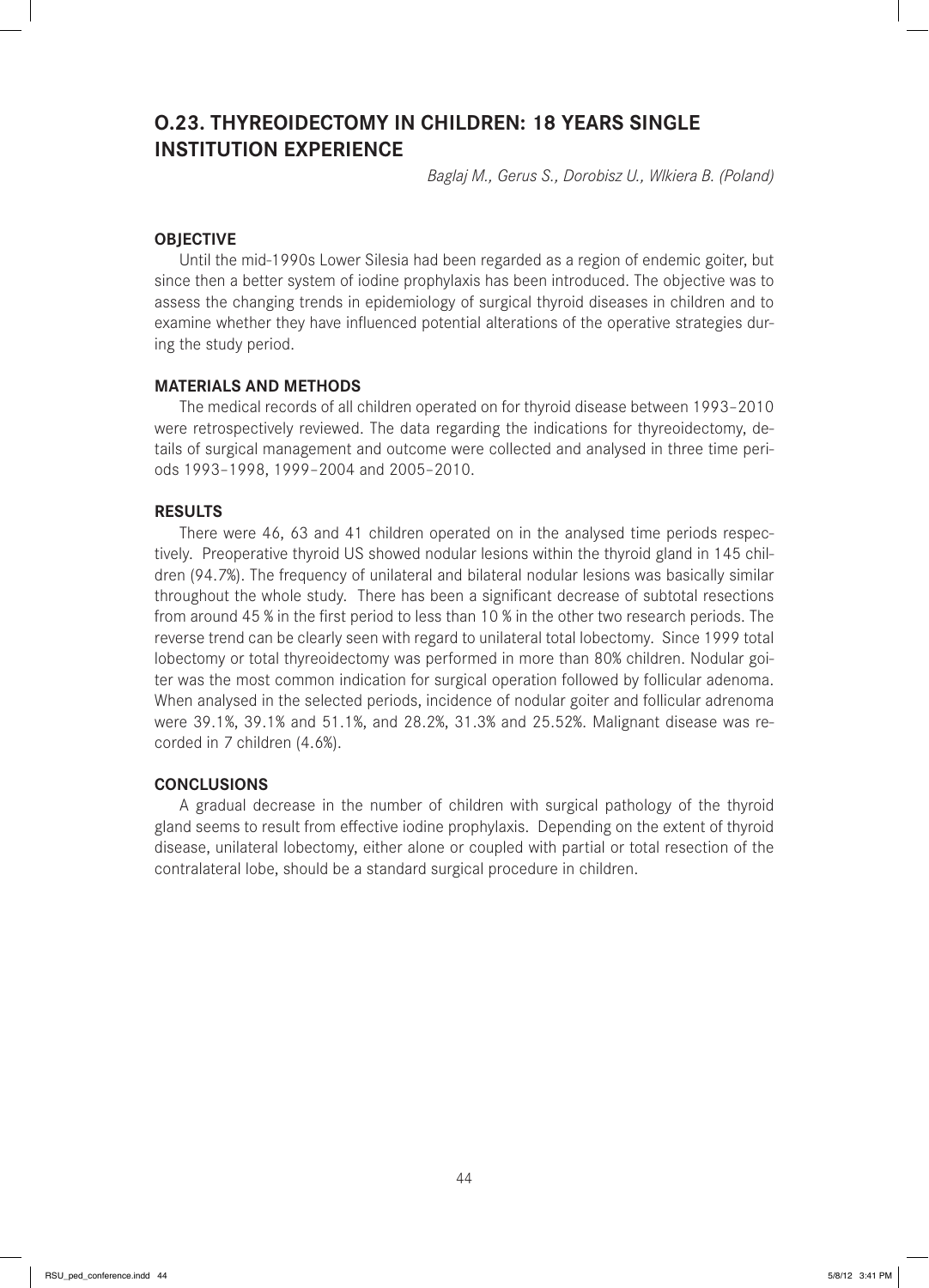# **O.24. PHEOCHROMACYTOMA IN CHILDREN: SINGLE CENTRE EXPERIENCE**

*Pereyaslov A., Dvorakevich A. (Ukraine)*

### **ABSTRACT**

Among various adrenal tumors, pheocromocytoma caused hazardous arterial hypertension. Attempts to treat arterial hypertension without clear establishing of its etiology lead to the development of serious changes in cardiovascular system with high lethality risk.

This study summarized the results of treatment of 11 children with pheochromocytoma. Unilateral localization of pheochromocytoma was in 10 patients and one patient had extraadrenal localization. All patients were operated: in 4 (36.4%) patients conventional adrenalectomy was performed and in 7 (63.6%) – laparoscopic adrenalectomy.

Except of arterial hypertension, headache (72.7%), palpitation (63.6%), and polyuria (45.5%) were the common symptoms of pheochromocytoma. The hypertensive retinopathy and cardiomyopathy was noted in 3 patients. Elevated level of urinary metanephrine was noted in 9 patients (28.37–59.24 mg/24h) and in the cases of normotensive pheochromocytoma this test had a normal value. Despite the medication, the intraoperative hypertension was noted in 3 patients that required the infusion of sodium nitroprusside. The conventional adrenalectomy was performed through lumbotomy in 3 patients and in one patient with the extraadrenal localization of pheochromocytoma – through transabdominal approach. The laparoscopic adrenalectomy in all patients was performed through retroperitoneal approach. Pathologic features suggestive of benign character of tumor were noted in all patients.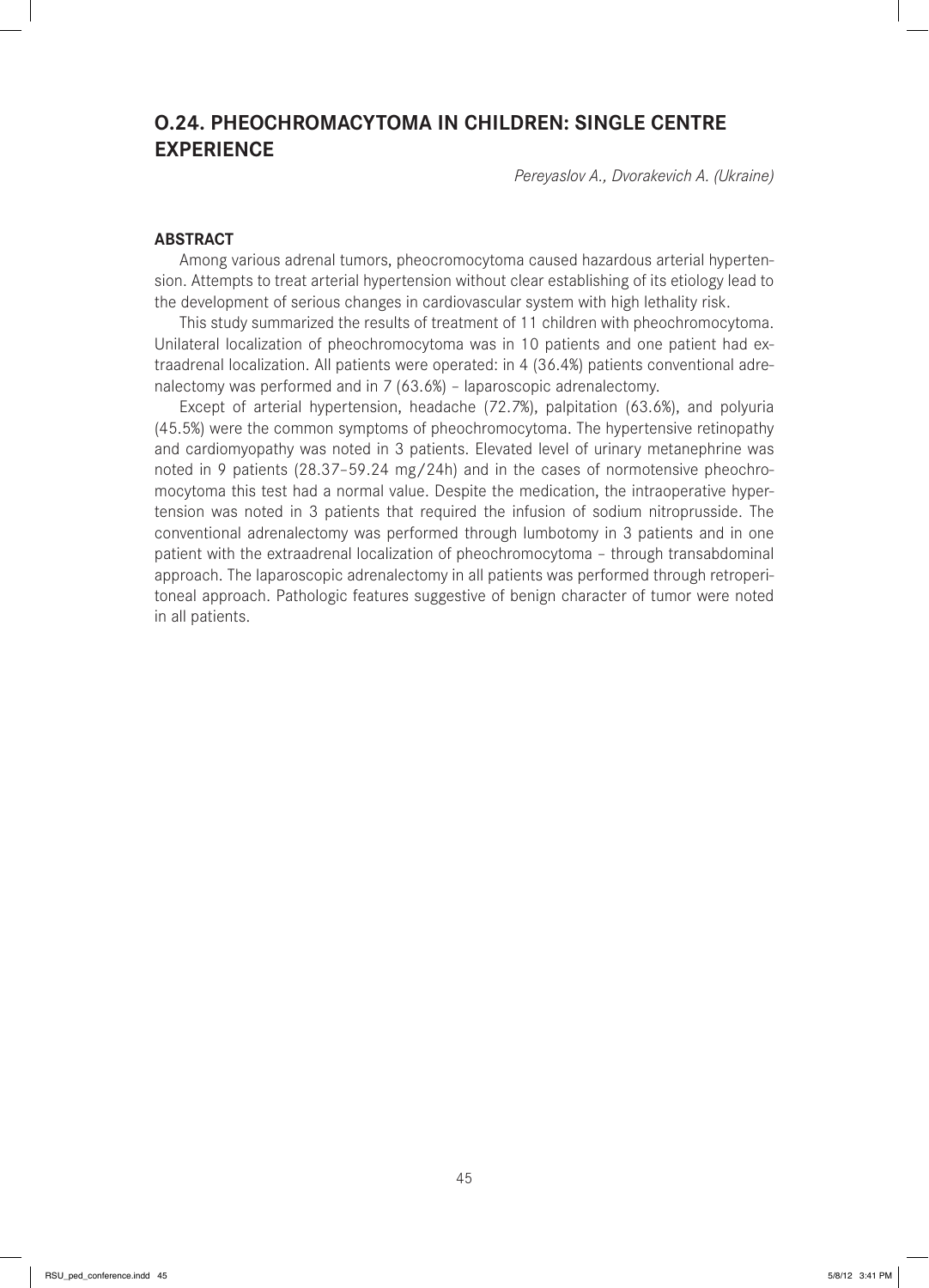## **O.25. ADRENOCORTICAL CARCINOMA IN CHILDREN: THREE CASES**

*Simanauskiene E., Posiunas G., Verkauskas G. (Lithuania)*

## **INTRODUCTION**

Adrenocortical carcinoma in children is a rare tumor and comprises 0.2–0.5% of all pediatric malignant tumors.

## **OBJECTIVE**

To analyze our experience of management of this rare and complicated malignancy in children.

## **MATERIALS AND METHODS**

Retrospective analysis of 3 consecutive cases from 2007 to 2010.

## **RESULTS**

All patients were girls: 6 months, 14 and 17 years of age at the time of diagnosis confirmation. Tumors were hormonally active and diagnosed because of symptoms of hormonal hypersecretion. They were stage 2, 3 and 4 at diagnosis. The 17 year old girl had tumor adrenalectomy only, the others underwent adjuvant therapy. The girl with metastatic disease underwent resection of pulmonary metastasis with CW Nd:YAG laser. All patients are alive with 1.5–5 years of follow-up.

## **CONCLUSIONS**

Although the overall prognosis for patients with adrenal carcinoma is poor, with improvement of surgical procedures as well as medical therapy it may improve. Team approach of pediatric surgeon, oncologist and endocrinologist is very important.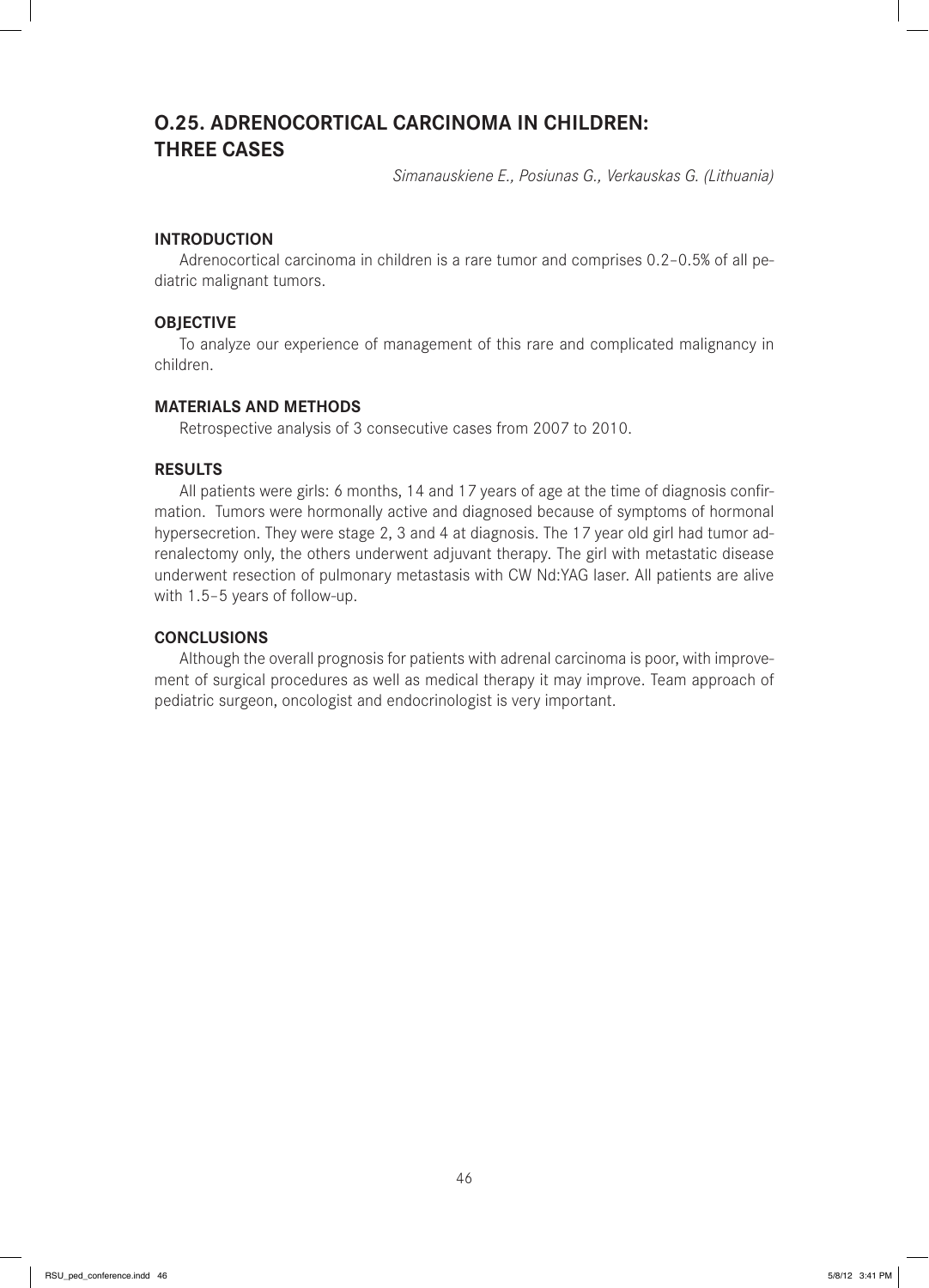# **O.26. OCCURRENCE OF MALIGNANT TUMOURS OF THE ABDOMINAL CAVITY IN TARTU UNIVERSITY HOSPITAL**

*Varik K., Dmitrieva N., Mikkel S. (Estonia)*

## **OBJECTIVE**

To find out the occurrence and type of malignant tumours of the abdominal cavity in children in TU Hospital during 2001–2011.

### **MATERIALS AND METHODS**

108 primary cases of malignant tumours were diagnosed in the age group 0–19 years, among them the tumour was located in the abdominal cavity in 15 (3.9%) cases. Of the study subjects 8 were boys.

#### **RESULTS**

The malignant tumours with location in the abdominal cavity were non-Hodgkin lymphoma (NHL) in 5 cases (33%), nephroblastoma in 3 cases (20%), neuroblastoma in 3 cases (20%), malignant teratoma, alveolar rabdomyosarcoma and T-cell lymphoma, 1 case (7%) each. According to the NHL histological type, 4 children had Burkitt lymphoma and 1 child had B-large-cell lymphoma. NHL was diagnosed in age 10-14 years, nephroblastoma in age 0–2 years and neuroblastoma in age 0–5 years. The most frequent tumour in boys was Burkitt type NHL (50%) and in girls nephroblastoma (43%). The length of the anamnesis before primary hospitalisation was up to 2 months. The main symptom was abdominal pain (53.3%). Among 8 children with abdominal pain 4 were hospitalised for emergency surgical treatment: 3 children were operated for bowel invagination as the primary diagnosis and 1 child for tumour mass in the ovary region. In the other cases tumour was detected on palpation of the abdomen or on ultrasonography. After confirmation of the histological diagnosis of malignant tumour all children received chemotherapy and surgical treatment according to the protocol. There were 2 (13%) death cases: in the case of neuroblastoma 1 year and in the case of alveolar rabdomyosarcoma 3 years after the primary diagnosis and complex treatment.

## **CONCLUSIONS**

In boys the most frequent malignant tumour in the abdominal cavity was Burkitt type NHL, which occurred in the age group 10–14 years, and in girls – nephroblastoma, which occurred in the age group 0–2 years. The symptom of tumour was abdominal pain in half the cases. Death occurred in two cases.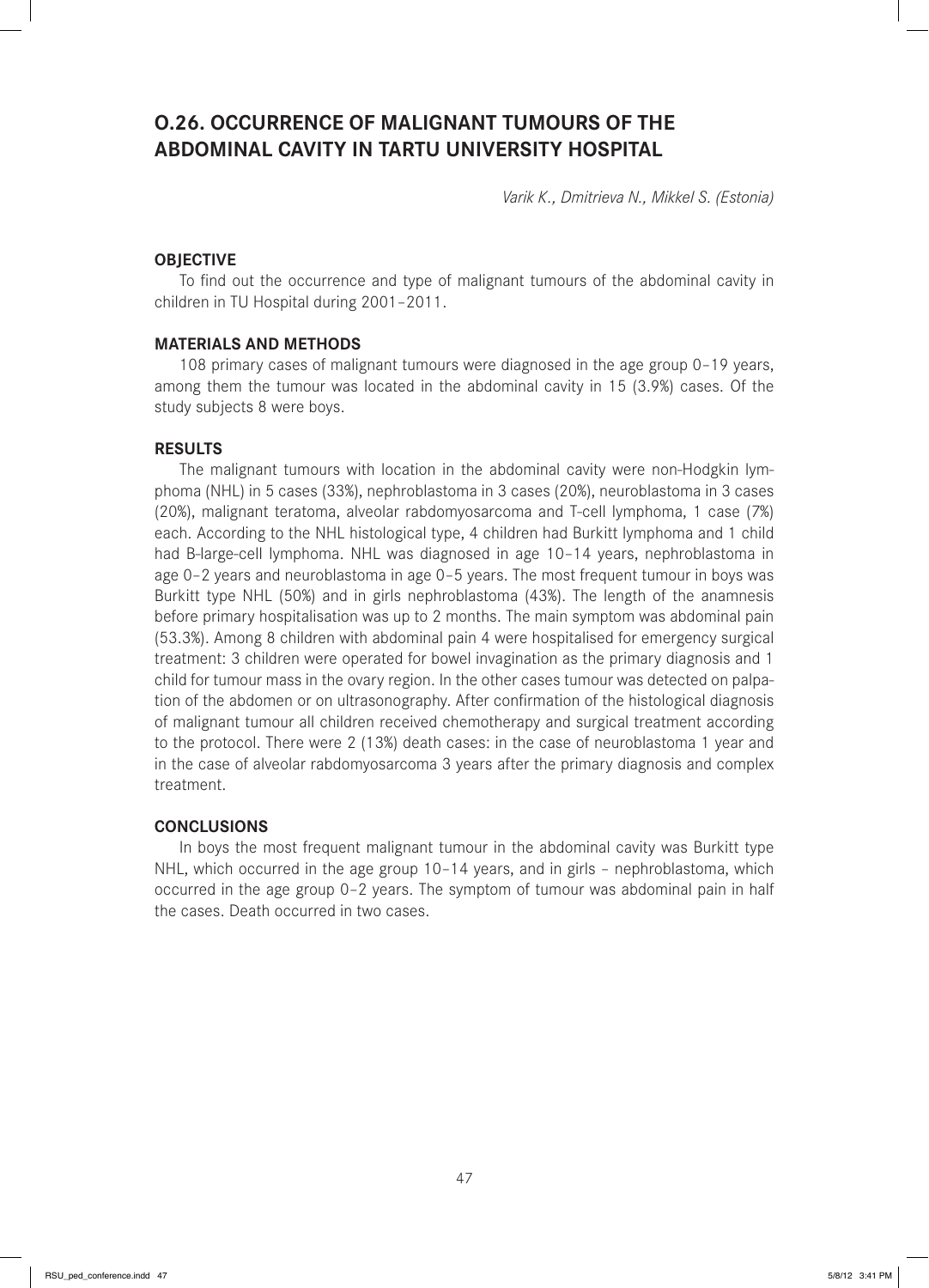# **O.27. IS LITTORAL CELL ANGIOMA OF THE SPLEEN REALLY SO RARE IN PAEDIATRIC POPULATION?**

*Matuszczak E., Chyczewski L. (Poland)*

## **INTRODUCTION**

Littoral cell angioma (LCA) is a rare primary splenic vascular tumor originating from littoral cells lining the splenic red pulp sinuses. There are only few descriptions of cases of LCA in children in literature.

### **MATERIALS AND METHODS**

The authors performed a retrospective analysis of medical charts of pediatric patients with splenic lesions treated between 2005 and 2010 in the Pediatric Surgery Department covering the population of 300 000 children.

## **RESULTS**

Surprisingly LCA accounted for 37.5% splenic lesions in our series.

### **CONCLUSIONS**

Majority of LCA tumors are benign, but given its malignant potential, splenectomy and long-term follow-up should be a gold standard for its management.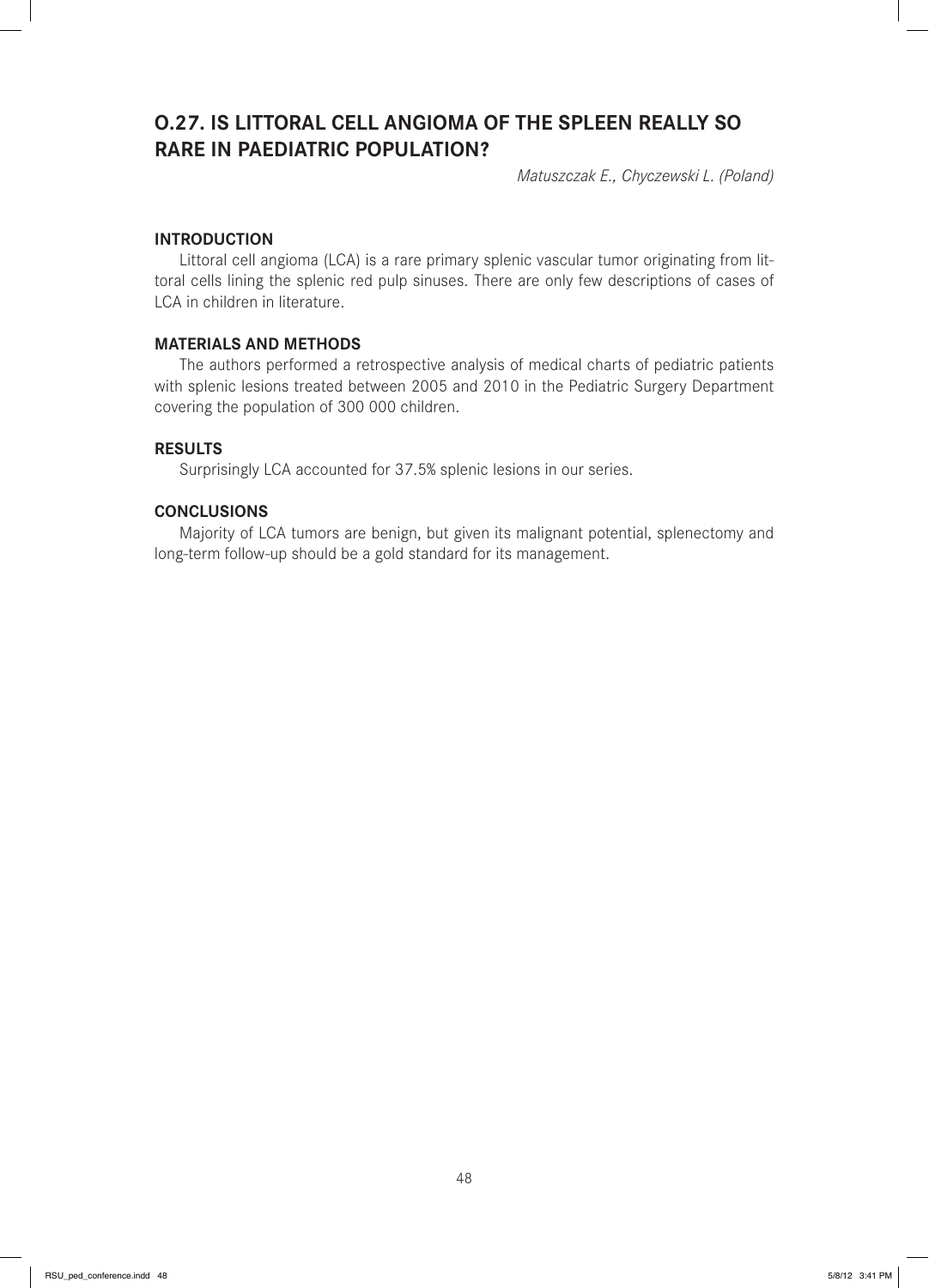# **O.28. SURGICAL TREATMENT OF BONE CYSTS WITH OSTEOGENESIS STIMULATION IN CHILDHOOD**

*Sinyuk V., Dudarev A., Sinyuk I. (Russia)*

## **INTRODUCTION**

Bone cysts are one of the most common diseases of the skeleton during childhood and, according to different authors, constitute from 21 to 57% of the bone disease in children. The problem of diagnosis and surgical treatment of bone cysts in children is very topical and requires close attention.

### **OBJECTIVE**

Estimation of the results of treatment of bone cysts in children with osteogenesis stimulation by osteoplasty with growth factors.

## **MATERIALS AND METHODS**

The results of examination and treatment of 29 children aged from 1 to 15 years with degenerative bone cysts were analyzed. The highest frequency of disease – 17 (58.6%) cases – happens between the ages of 11–15 years. Within these cases degenerative solitary cysts were observed in 19 (65.5%) cases, aneurysmal – in 10 (24.5%) cases.

#### **RESULTS**

Treatment of patients with bone cysts starts with puncturing of a cyst cavity. We carry out intraosseous pressure measurement to clarify the activity of the process with taking of the cyst content for cytological tests. The cyst cavity is cleansed mechanically with the perifocal detachment of the periosteum. Later the gel-mixture of Chronos (Chronos) with the supernatant of autologic growth factors was injected into the cyst cavity.

## **CONCLUSIONS**

A comparative study of the long-term results of the surgical treatment of bone cysts shows the high efficacy of the surgical treatment of bone cysts with the use of Chronos with the supernatant of autologic growth factors in comparison with the control group, that is evidenced by the increase of good results in 25.5% of cases and reducing of the complications and recurrences in more than 2.5 times.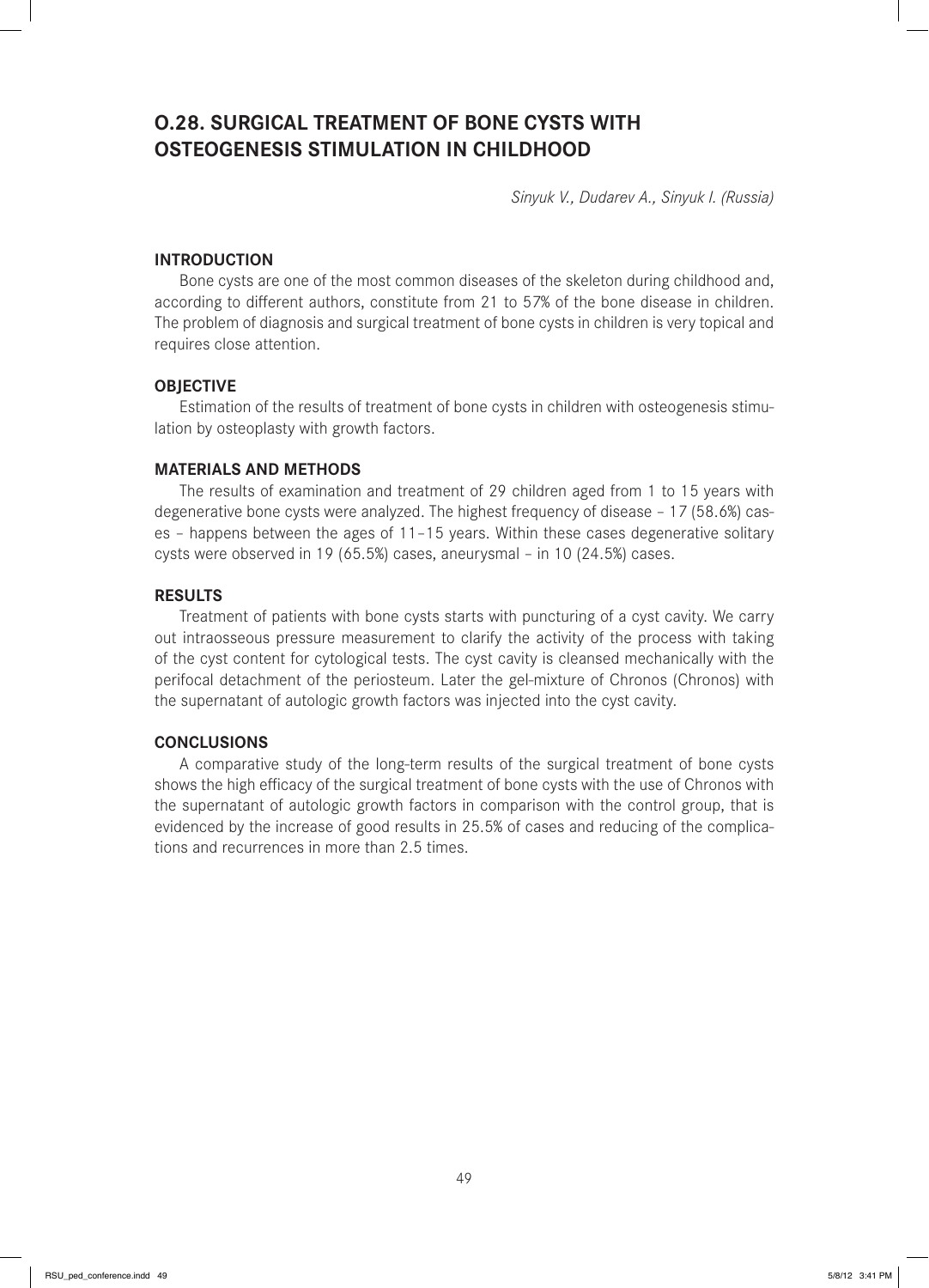# **O.29. TWO CENTER EXPERIENCE IN MULTIDISCIPLINARY TREATMENT OF DANDY-WALKER SYNDROME**

*Posiunas G., Lukosevicius E., Drukteiniene A., Daugelavicius V., Barauskas V. (Lithuania)*

## **INTRODUCTION**

Dandy-Walker syndrome is a rare congenital malformation that involves multiple systems and organs. This malformation is characterized by agenesis or hypoplasia of cerebellar vermis, cystic dilatation of the fourth ventricle, and enlargement of the posterior fossa could also have associated multiple abnormalities.

#### **OBJECTIVE**

To present the multidisciplinary treatment results of Dandy-Walker syndrome.

#### **MATERIALS AND METHODS**

Imaging, case histories, surgical protocols were analyzed of the patient with Dandy– Walker syndrome.

#### **RESULTS**

Diagnosis of Dandy-Walker malformation was made postnatally after a detailed examination in Kaunas. The patient had hydrocephalus, hypoplasia of cerebellar vermis, cystic dilatation of the fourth ventricle, enlargement of the posterior fossa, sternal cleft, tracheomalacia, large bilateral hemangiomas of face and neck, microstomia. At the age of 3 weeks the patient was operated on due to sternal cleft, thoracoplasty was performed. Later the patient was operated on by neurosurgeons, shunting of the fourth ventricle was done. After these corrections in Kaunas, the patient was transferred to the Children's Hospital in Vilnius for further treatment. Steroid therapy was administered for 6 months due to rapidly growing facial hemangiomas. Later multiple laser treatments of hemangiomas by Nd:YAG and pulsed dye laser were performed. Because of microstomia and feeding problems craniofacial surgeon performed oral plastic surgery. Now the patient is socially active, neurologically compensated and has satisfactory cosmetic appearance.

## **CONCLUSIONS**

Despite clear prognosis of Dandy-Walker syndrome, multidisciplinary treatment and teamwork could achieve good results in the treatment of this rare disease.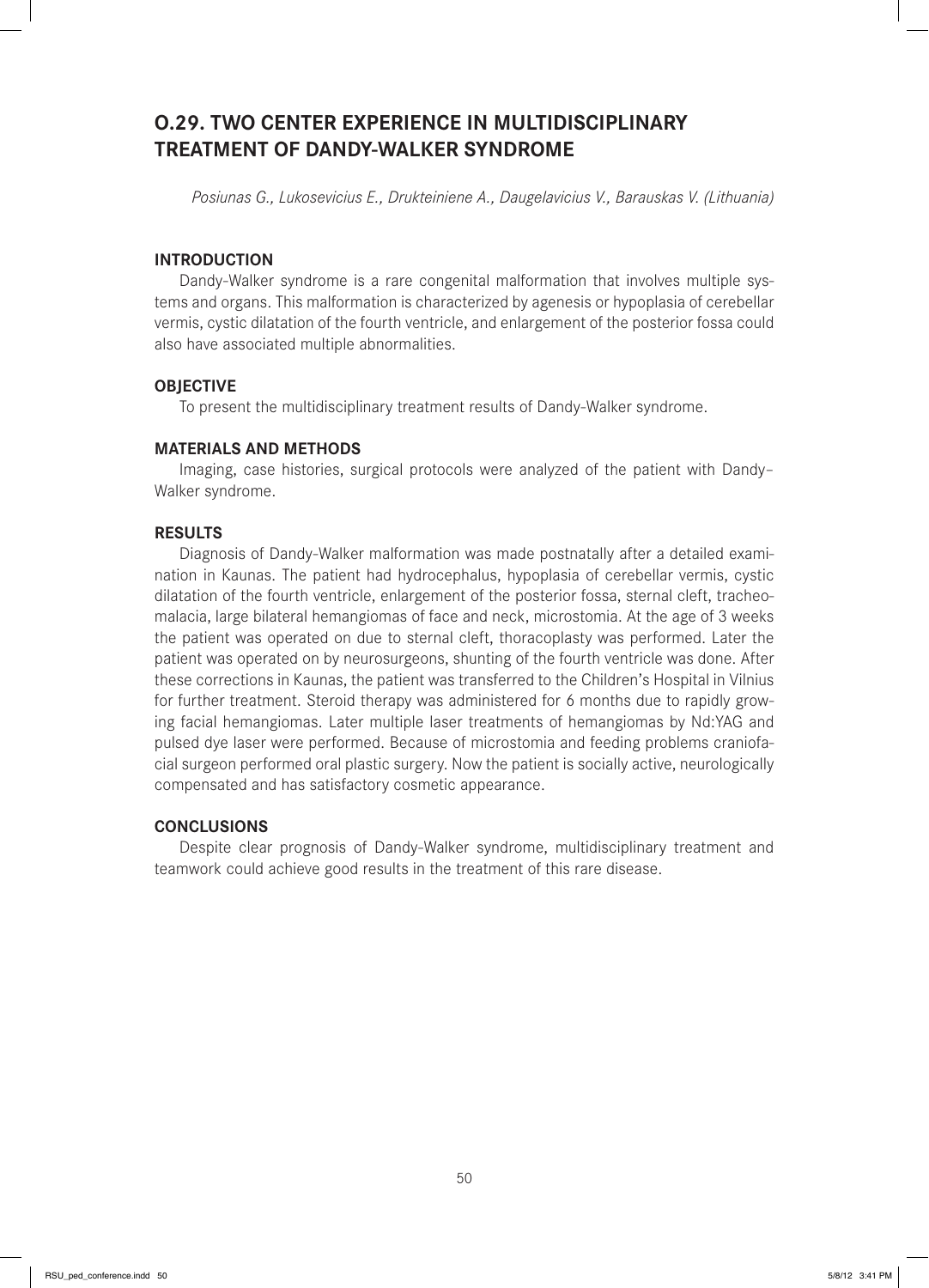## **O.30. RECONSTRUCTION OF THUMB HYPOPLASIA**

*Ozols Dz. (Latvia)*

## **INTRODUCTION**

Congenital hand anomalies are rare – in 0.16%–0.18% of newborns in Latvia. 70% of all anomalies are syndactilys. It can be isolated, when only the thumb is affected, and in 59% of the cases it is associated with radial dysplasia (or radial club, radius dysplasia, longitudinal radial deficiency). 19 200 newborns were registered in Latvia in 2010; it means that we have approximately 30 newborns with hand defects. Thumb hypoplasia is a spectrum of congenital abnormalities of the thumb varying from small defects to complete absence of the thumb. There are five types of thumb hypoplasia, originally described by Muller in 1937 and improved by Blauth, Buck-Gramcko and Manske.

## **MATERIALS AND METHODS**

15 patients were treated in The Centre of Plastic and Reconstructive Microsurgery (CPRM) of Latvia from 2005–2010. All operations were performed in combined anaesthesia: general + peripheral block (wrist or foot block). Type V – 1 patient bilateral, politicisation in 10 and 11 month of age. Type IV – 3 patients, 1 patient had toe transfer at the age of 10 years, 2 patients had pollicisation. Type IIIb – 3 patients, EIP transfer, nonvascular toe phalange transplant and opponensplastic were done in one operation. KW was inserted for 5 weeks. Type II – 8 patients, EIP transfer was done for all cases. EIP transfer was used to reconstruct EPL and get stability of MCP and IP joints, tendon were sutured around MCP joint and IP joint. First web space deepening was done, if necessary.

## **RESULTS**

All patients got a stable functional thumb. One reoperation was done due to MCP instability. Parents of one patient were dissatisfied with the result.

## **CONCLUSIONS**

Thumb reconstruction is very difficult as the patient needs to have a stable, functional and esthetic thumb. Pollicisation is a method of choice for grade IV and V, but for some patients toe transplantation is better. You have to discuss all possibilities with parents and get strong support before reconstruction.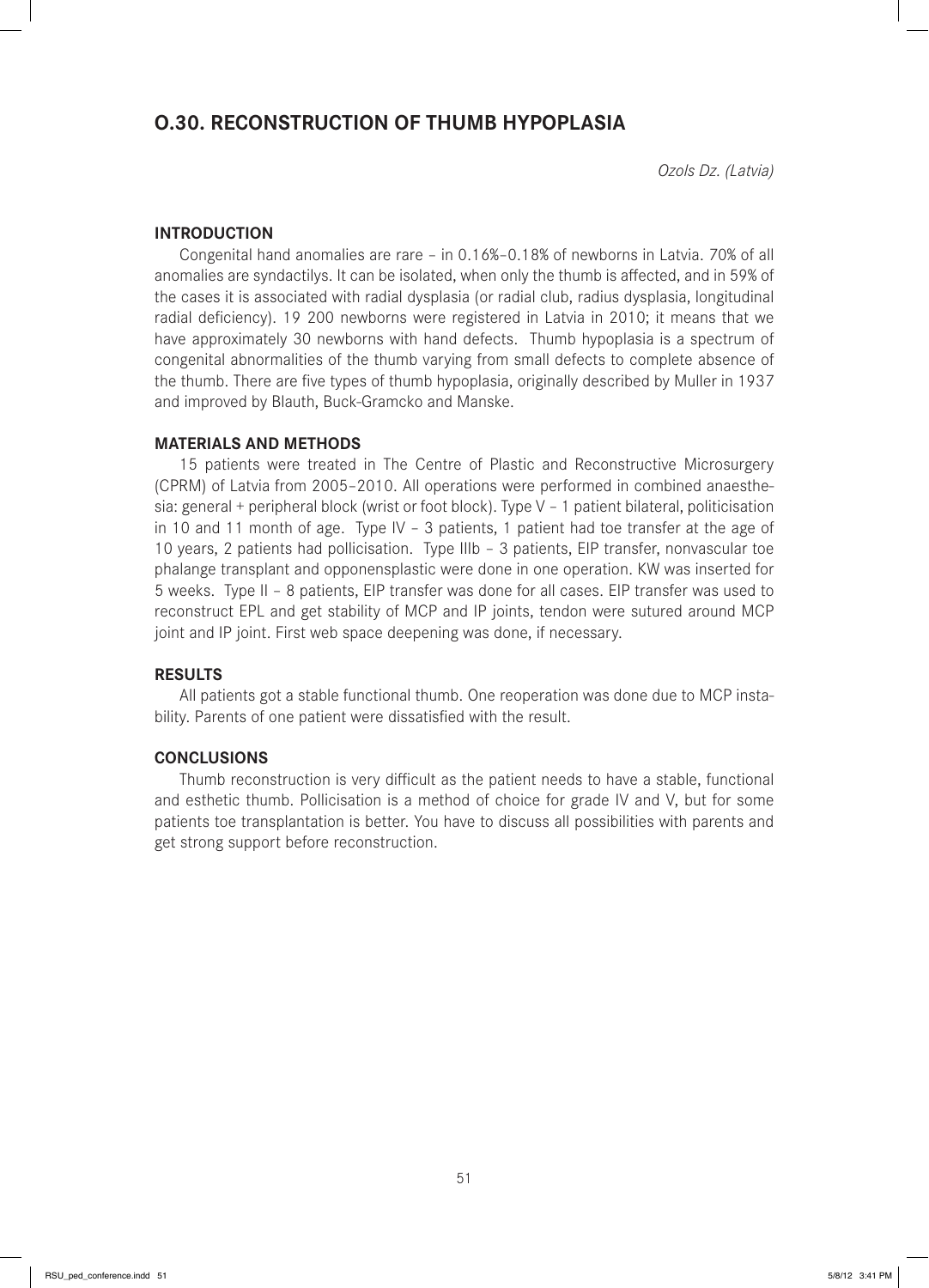## **O.31. FACTORS INFLUENCING PORTAL VEIN FLOW IN PRETERM INFANTS IN THE EARLY NEONATAL PERIOD**

*Lukosiute A., Palepaitis A., Uktveris R., Barauskas V., Visciulyte J. (Lithuania)*

## **OBJECTIVE**

The purpose of this study was to investigate intestinal blood flow and determine the influence of gestational age, birth weight and arterial blood flow on the venous blood flow in preterm infants in the early neonatal period.

#### **MATERIALS AND METHODS**

We measured Volume flow (Volflow), Time averaged mean velocity (TAMEAN) in the superior mesenteric artery and portal vein using Doppler ultrasound in uncomplicated preterm infants during the first week of life. Every infant's intestinal blood flow was measured several times (mean=3). We investigated the correlation between arterial and venous blood flow velocity, birth weight and gestational age using IBM SPSS Statistics 20 program. Linear regression model was used to analyze the dependence and prognostic values among the measurements and significance was accepted at  $p<0.05$ .

#### **RESULTS**

Thirty-five preterm infants with a mean birth weight of 1.043 kg (SD =  $0.278$ ) and a mean gestational age of 27. 6 weeks (SD = 2.4) were studied. Linear regression model revealed the significant dependence of venous Volflow with birth weight (p<0.01), gestational age (p<0.01) and arterial TAMEAN (p<0.01). Birth weight is the most important prognostic value for the venous Volflow ( $β$ ; =0.778). The results of regression analysis show that with an increase in birth weight by 1 g, the venous Volflow will increase by 0.08 unit. Furthermore, the venous Volflow decreases by 5.9 unit with every week of gestational age. However, we couldn't set an analogical linear regression model for the arterial Volflow.

#### **CONCLUSIONS**

Age, birth weight and arterial TAMEAN are the prognostic values for the portal vein Volflow in preterm infants. With increasing age, the portal venous Volflow decreases in the early neonatal period.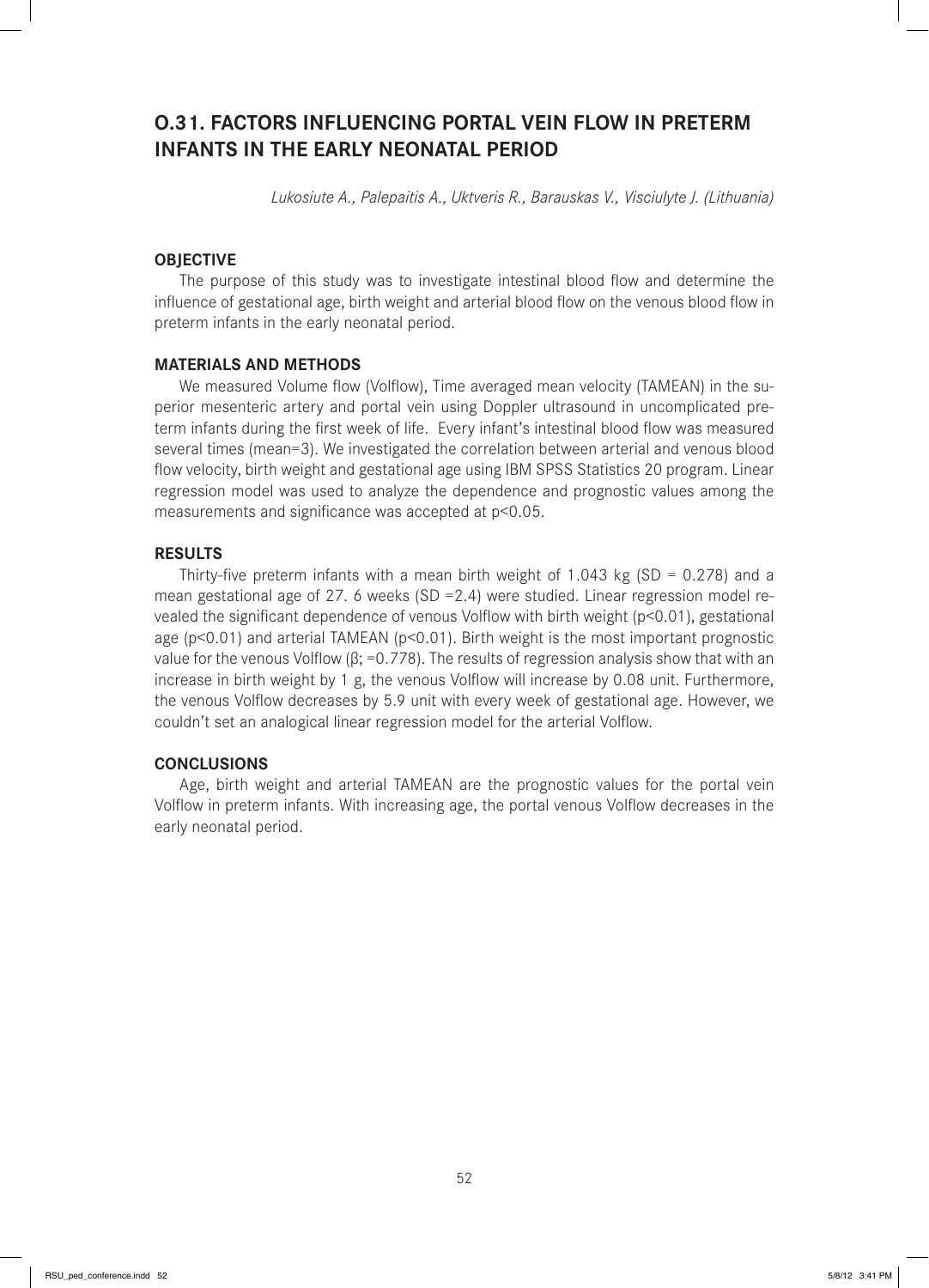## **PO.1. PREVALENCE OF SURGICAL CONGENITAL ANOMALIES OF NEWBORNS IN LATVIA (2000–2010)**

*Zile I., Kviluna D., Villerusa A. (Latvia)*

### **INTRODUCTION**

There are specific public health indicators recently developed by the European network for the surveillance of congenital anomalies in newborns and one among them is common surgical congenital anomalies.

### **OBJECTIVE**

To analyze surgical congenital anomalies (2000–2010) of newborns in Latvia.

#### **MATERIALS AND METHODS**

The data source was the Medical Birth Register. Prevalence of common anomalies usually requiring surgery (per 1000 live births) was calculated – overall prevalence of six anomalies and/or malformation groups that usually require surgery.

#### **RESULTS**

The average prevalence of live birth with anomalies typically requiring surgery was 9.77/1000 (95%CI 3.19–9.77). Average for severe congenital heart defects – 7.23/1000 (95%CI 3.19–7.35); orofacial clefts –1.13 (95%CI 1.0–1.28); anomalies of the gastrointestinal tract – 0.98/1000 (95%CI 0.86–1.11); gastroschisis – 0.11/1000 (95%CI 0.07–0.16); omphalocele – 0.30/1000 (95%CI 0.23–0.38) and craniocynostosis – 0.02/1000 (95%CI 0.005–0.5). 9.4% (95%CI 8.2–10.6) of all newborns were preterm births, in gastroschisis group – 57.7% (95%CI 38.9–74.5) and gastrointestinal group – 25.4% (95%CI 20.2–31.5). In 10.6% (95%CI 9.4–12.0) of newborns antenatal care for the mothers was not started before the 12th gestational week. The highest percent in gastroschisis group – 19.2% (95%CI 8.5–37.9), followed by omphalocele – 17.1% (95%CI 10.1–27.6) and orofacial clefts – 16.3% (95%CI 12.3–21.2). In 3.6% (95%CI 3.0–4.5) newborns, when the mothers had not recieved any antenatal care,the highest percentage was in the gastroschisis group – 7.7% (95%CI 2.1–21.1), orofacial clefts group – 3.8% (95%CI 2.1–6.8).

#### **CONCLUSIONS**

Surgical congenital anomalies revealed a very high percentage in the group without antenatal care if compared to the control group, out of the average Latvian births – 3.6% against 2.7%. The health services need to reduce birth defects burden by primary prevention, successful early treatment and ongoing care for the affected children.

#### **ACKNOWLEDGEMENT**

This study was supported by the national research programme in medicine "Development of New Preventive, Treatment, Diagnostic Means and Methods, Biomedical Technologies for Improvement of Public Health".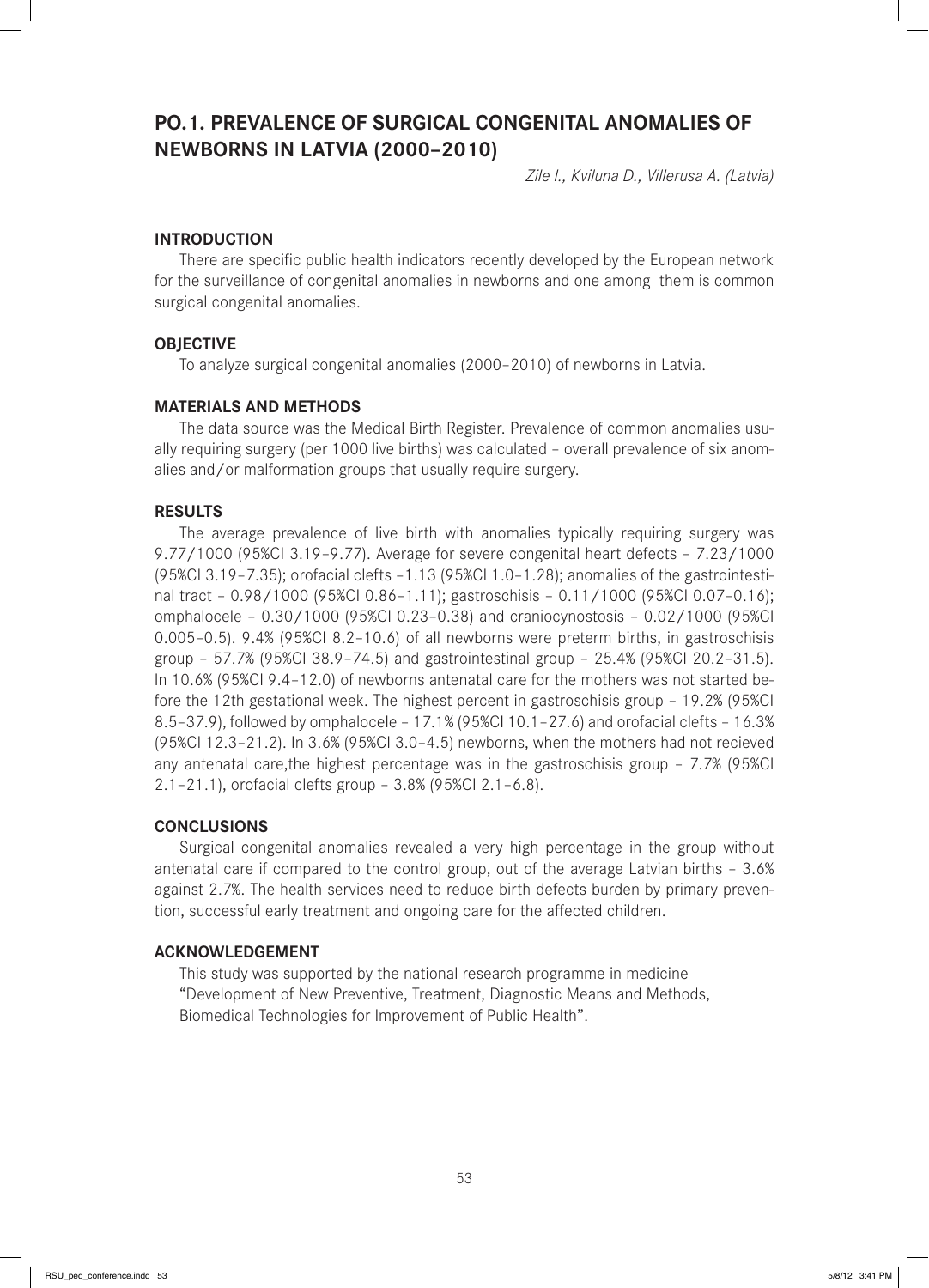## **PO.2. RESULTS OF SURGICAL TREATMENT OF ESOPHAGEAL ATRESIA IN CHILDREN**

*Navasad V., Kovalchuk V., Navasad K. (Belarus)* 

## **INTRODUCTION**

Esophageal atresia is the most complicated malformation of esophagus and it needs urgent surgical correction. The aim of this research was to show the main principle of diagnostics and treatment of esophageal atresia.

### **MATERIALS AND METHODS**

36 children were operated in our surgical clinics during the last 15 years. Atresia of esophagus combined with lower tracheo-esophageal fistula was observed in 25 patients, without fistula – in 5 patients, with upper tracheo-esophageal fistula – in 2 patients, both with upper and lower tracheo-oesophageal fistula  $-$  in 4 patients. The first and the earliest constant symptom was foamy salivary discharge from nose and mouth. Diagnosis was made in the first hours after birth at esophageal intubation with Elefants test. The patient was moved to the resuscitation department of newborn children.

#### **RESULTS**

Diagnosis consisted of contrast X-ray investigation and esophagoscopy in some cases. Preoperative preparation included obligatory constant aspiration of contents from the upper part of esophagus, tracheal intubation and antibacterial therapy. It lasted for 8–9 hours.

Right side posterior-lateral thoracotomy in IV–V Th intercostal space with extra pleural approach was used. Direct single-layer esophago- esophagoanastomosis was made (using a director <sup>1</sup>6) after tracheo-oesophageal fistula excision in 24 cases. Oblique (indirect) anastomosis was made mainly. When the diastasis between proximal and distal ends of esophagus was more than 1cm, the method of fixation of esophageal ends was used to reduce tension in anastomotic region. Cervical esophagostomy and gastrostomy was made after tracheo-oesophageal fistula excision in 2 cases. Re-thoracotomy was performed in 3 patients: in 2 cases because of dehiscence of anastomosis, in 1 case because of esophageal stricture.

Reconstruction of esophagus was performed in 2 children at the age of one-year. A large bowl graft with vascular pedicle was used for plastics. 3 children died from purulent mediastinitis, pneumonia, DIC-syndrome. 2 children died from combined congenital diseases of heart (vessels transposition, defect of interventricle or interatrial septum), lungs (aplasia), intestine (atresia of duodenum, anus and rectum) and kidneys (polycystic kidney).

Postoperative treatment was carried out at the resuscitation department of newborn children. It included: long-term ventilation of lungs (7 days and longer) in case of concomitant diseases, infusion and antibacterial therapy, stomach pump for 7–14 days, feeding from the 5th day with the help of the gastric tube and lineomate. Esophagoscopy was made before the discharge.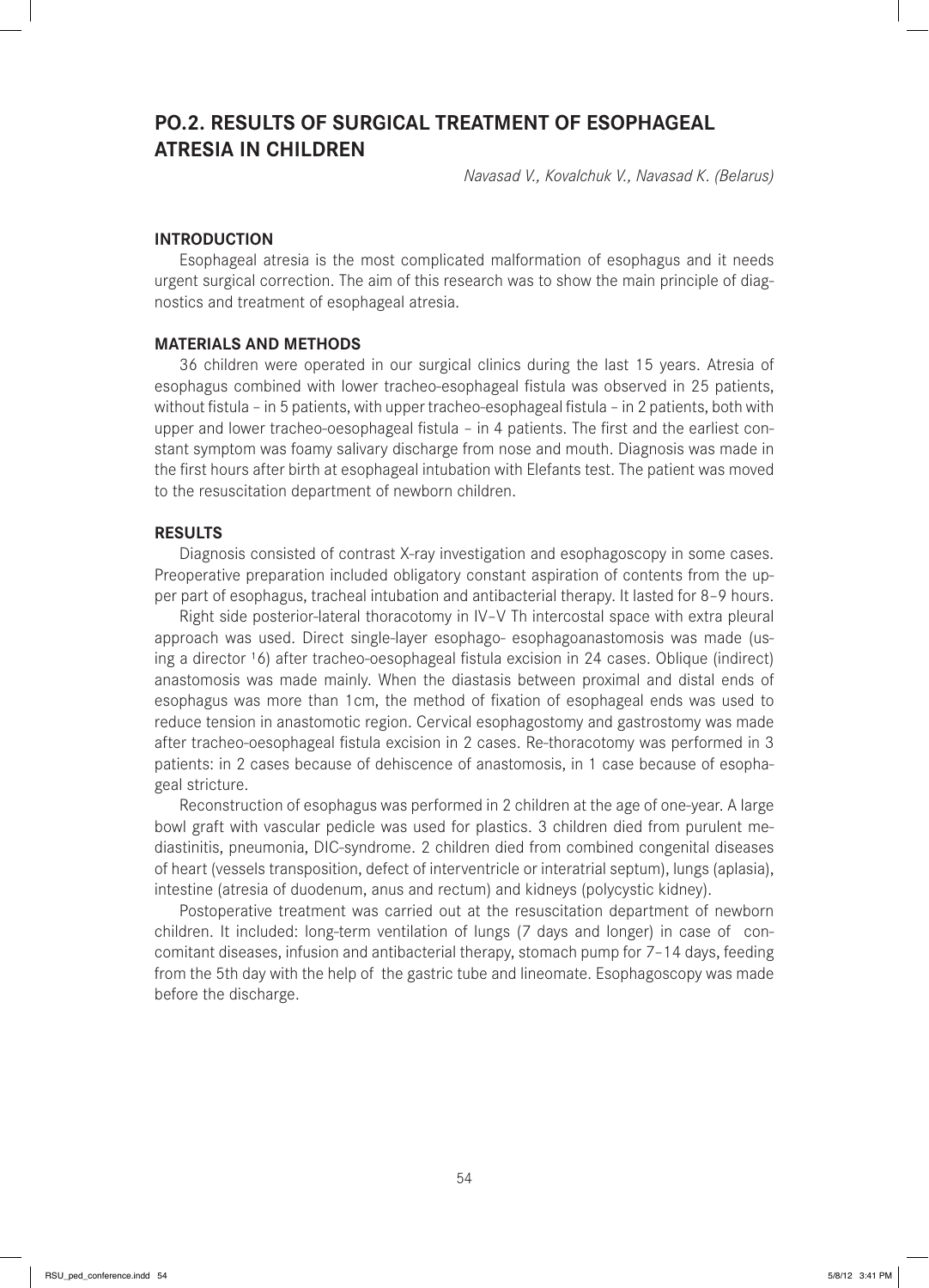# **PO.3. TREATMENT OF THE TRACHEOESOPHAGEAL FISTULA IN CHILDREN**

*Troyan V., Grinevich Y. (Belarus)*

## **INTRODUCTION**

Tracheoesophageal fistula (TEF) is a relatively rare disease in childhood. It may be congenital, acquired or recurrent. Surgical management of TEF is still a source of controversy because of high rate suture incompetence resulting in fistula recurrence. Recurrent fistulas are the most difficult for surgical treatment. Due to this reason different methods and materials, such as muscles, pleura, pericardium, thymus, skin flap, Tachokomb, AlloDerm and others are used for leakage and fistula prevention.

### **OBJECTIVE**

The aim of this work is to present our experience in surgical management of TEF and fistula recurrence prevention in children.

#### **MATERIALS AND METHODS**

37 patients with TEF, age 1 month to 15 years, were treated in our hospital in the period 2000-2011. Different methods were used in 19 patients (group 1), from simple trachea and esophagus walls suturing up to interposing between sutures muscle or pleura flaps, Tachokomb, or patient's own pericardium flap.

Starting with December 2006 we used fascia lata as plastic material for trachea repair. There were 15 children treated with this method (group 2). 13 patients had TEF, 3 of them congenital, 4 acquired as a result of esophageal trauma and 6 recurrent after esophageal atresia repair. Autofascia was used for laringotracheoesophageal cleft repair in two cases and for tracheostoma closure in another case.

In the year 2011 we started endoscopic laser techniques for TEF closure by Nd YAG "MULTILINE". The esophageal end of fistula was abbreviated with laser 1064 mkm wave length and 25 watt power in 3 patients (aged 8 months – 6 years) with recurrent TEF (group 3).

#### **RESULTS**

In group 1 fistula recurrences were noted in 5 cases (26 %), recurring in two patients three times and four times in another patient. In group 2 there were no signs of fistula recurrence in any of the cases, except one (6.7 %). In a newborn with laringotracheoesophageal cleft cervical part of trachea where fascia lata was used is completly competent, but there was partial incompetence at laryngs level where local tissue for cleft repair was used. Closure of TEF by laser abbreviation was successful in 2 patients after a single attempt and in 1 patient – after 2 procedures.

#### **CONCLUSIONS**

Our experience showed that patient's own fascia lata free flap is the best plastic material for operations upon trachea and esophagus in children. But endoscopic laser techniques can reduce morbidity and recurrence associated with open approaches and seems to be a more perspective method in TEF treatment.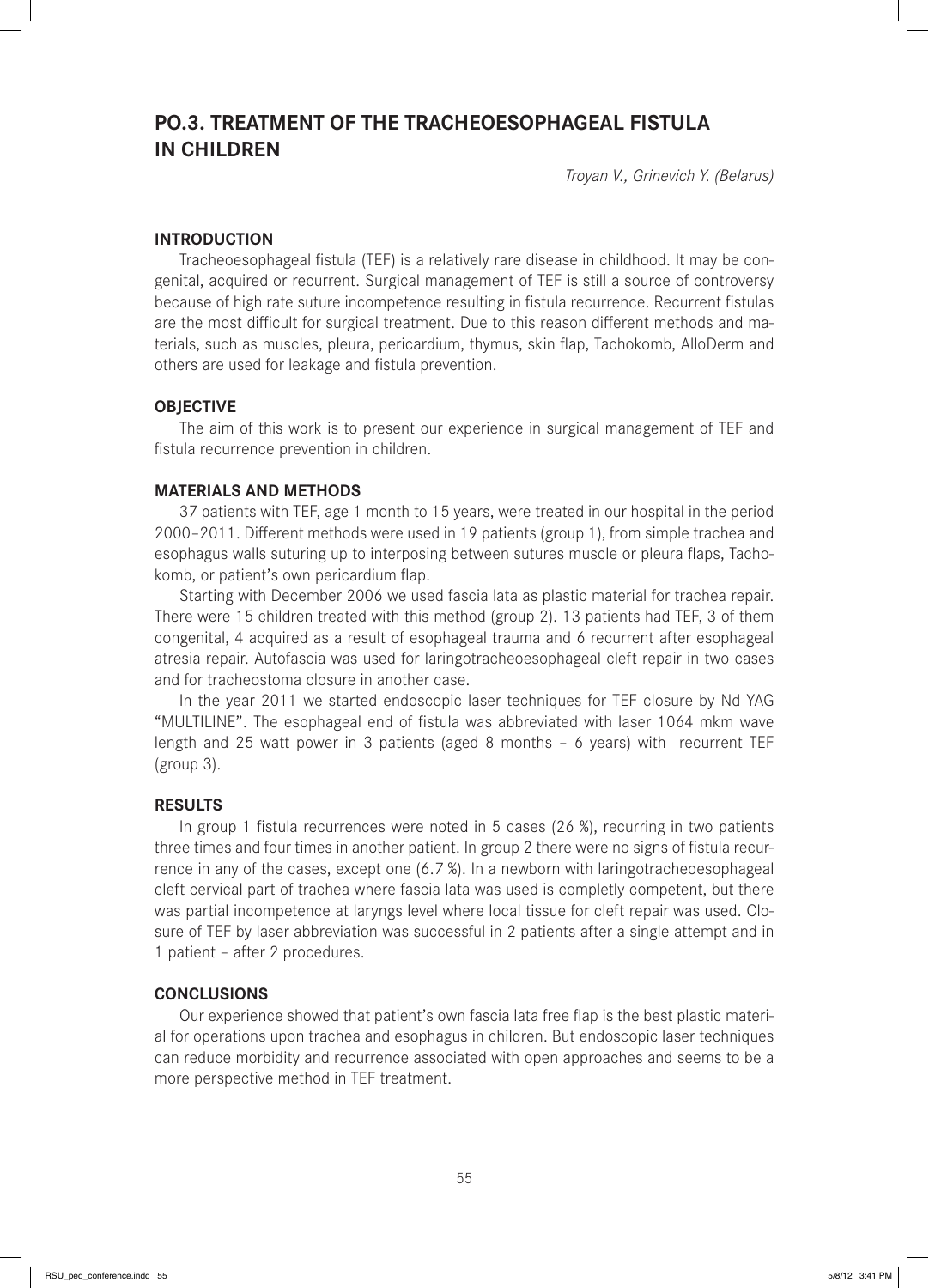# **PO.4. NEONATAL GASTRIC PERFORATION: REVIEW OF 10 YEARS EXPERIENCE**

*Bagdzevicius R, Vadlugiene D. (Lithuania)*

## **OBJECTIVE**

Neonatal gastric perforation (GP) is a rare but life-threatening disease associated with poor survival prognosis. Many previous articles described GP as spontaneous. Still, several theories have been raised that mechanical ventilation, gastrointestinal damage, asphyxia, and corticosteroid use may be implicated as possible contributing factors in the development of GP. During this study we analyzed the etiology of spontaneous gastric perforation and treatment outcome of newborns who were treated by surgical intervention in our clinic over 10 years.

## **MATERIALS AND METHODS**

Retrospective analysis has been performed on the medical records of four patients with neonatal gastric perforation over a 10-year period.

#### **RESULTS**

All four newborns were preterm male. The average gestational age was 31 weeks and birth weight was 1885 g. The pregnancies had maternal complications. Three were born in the Caesarean section and one was delivered vaginally. The newborns were diagnosed with metabolic acidosis. Two of them were treated with CPAP and the other two with mechanical ventilation. The patients were probed, one was prescribed corticosteroids, the others – indomethacin. One newborn was diagnosed with necrotizing enterocolitis. Clinical signs appeared in 1–15 days. Initial clinical symptoms were of sudden onset peritonitis. Performing the synoptic abdominal radiographs pneumoperitoneum was always observed. Perforation occurred at the greater curvature in 2 newborns, at the lesser curvature in 1, in posterior wall – in 1. All patiens were operated: two patients were treated with gastrorhaphy and drainage, and two were treated with gastrorrhaphy alone. Three patients survived and one had died.

Mortality rate – 25%.

## **CONCLUSIONS**

The etiology of neonatal GP is multifactorial and the diagnosis must be based on X-ray and findings during surgery. Treatment success depends on early diagnosis and urgent surgical intervention.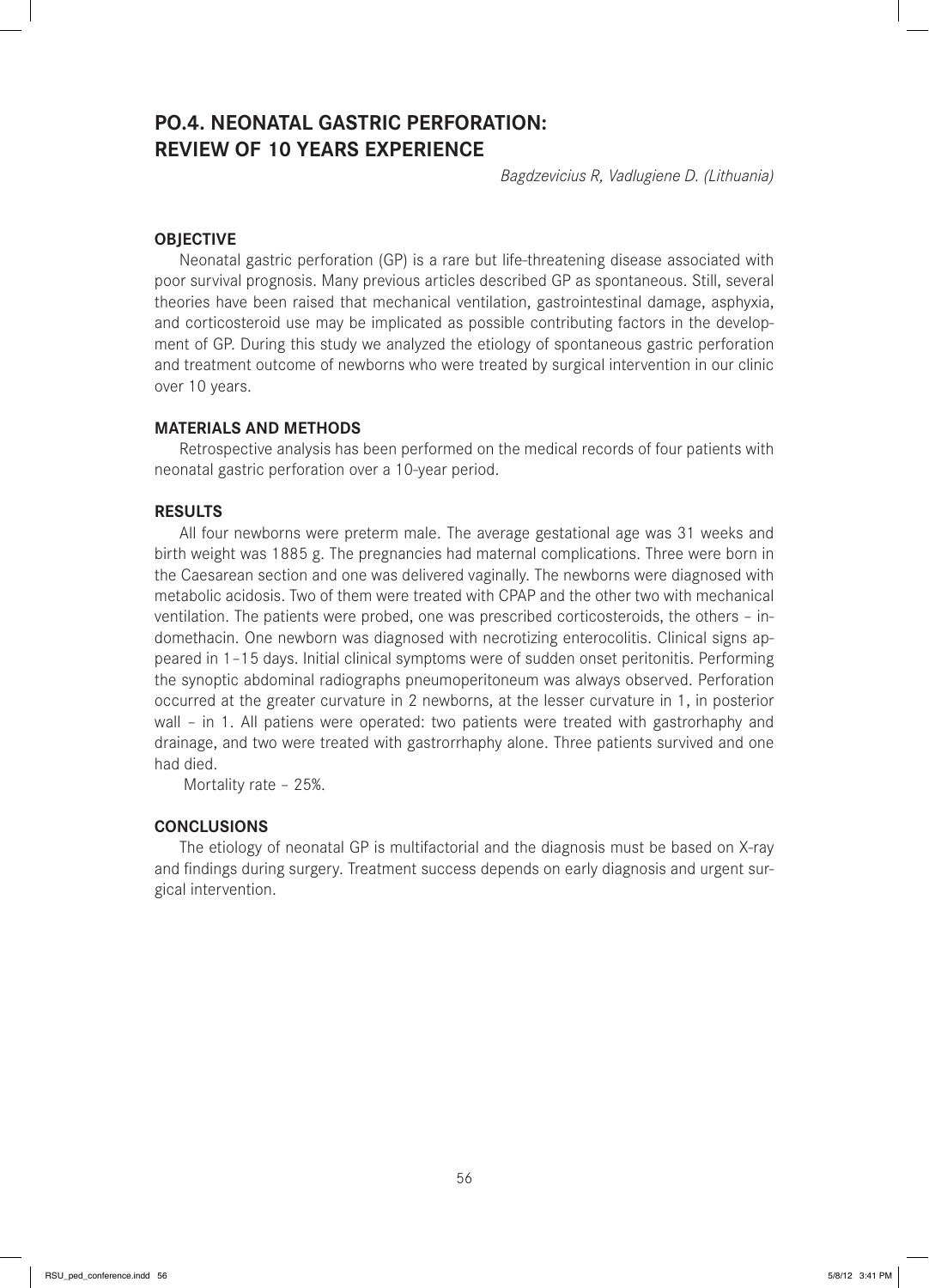## **PO.5. OUR EXPERIENCE IN TREATMENT OF NECROTIZING ENTEROCOLITIS IN INFANTS**

*Hmelenko A., Kovalchuk V., Hmelenko M., Kovalchuk T. (Belarus)*

## **OBJECTIVE**

To investigate the clinical picture and treatment particularities in the patients with necrotizing enterocolitis (NEC).

#### **MATERIALS AND METHODS**

In the period 2001–2011 in Grodno Pediatric Surgery Clinic there were treated 30 children with NEC – 18 (60%) boys and 12 (40%) girls.

At the moment of hospitalization the patients' age was from 1–17 days. 22 (73.3%) children were born prematurely in a period starting from 180 ( $228\pm14$ ) days, with weight from 880g (1670±250 g). 8 (266%) children died, the reason of lethal outcome being heavy accompanying pathology.

#### **RESULTS**

Operative treatment due to the developed complications (the perforation of the small intestine) was perfomed in 11(36.6%) patients and was conducted in 2 (6.6%) cases – in the suturing of the perforated small intestine, in 7(23%) cases – in resection of necrotized area of the small intestine with ileostomy and in 2(6.6%) cases – cecostomy during cecum perforation with the following (45–70 days) imposition of the intestine anastomosis and was conducted in the first 4-6 hours since the moment of the appearance of the clinical signs of perforations after intensive preoperative manipulations. Diagnostic laparoscopy was used in 4 patients.

Acute thrombocytopenia, neutropenia, coagulation violations, heavy hyponatremia and nonperishable acidosis confirm the diagnosis of intestinal necrosis.

Active conservative therapy, comprising decompression of the gastrointestinal tract, desintoxication therapy (rehydration, improvement of microcirculation, blood flow characteristics), antibiotics that can prevent the development of necrosis and perforation of the intestine was applied to all patients.

#### **CONCLUSIONS**

NEC needs an intensive therapy. In case of such complications as perforation of the small intestine and peritonitis an operation is necessary. Well-timed conservative treatment can prevent the development of heavy complications of NEC.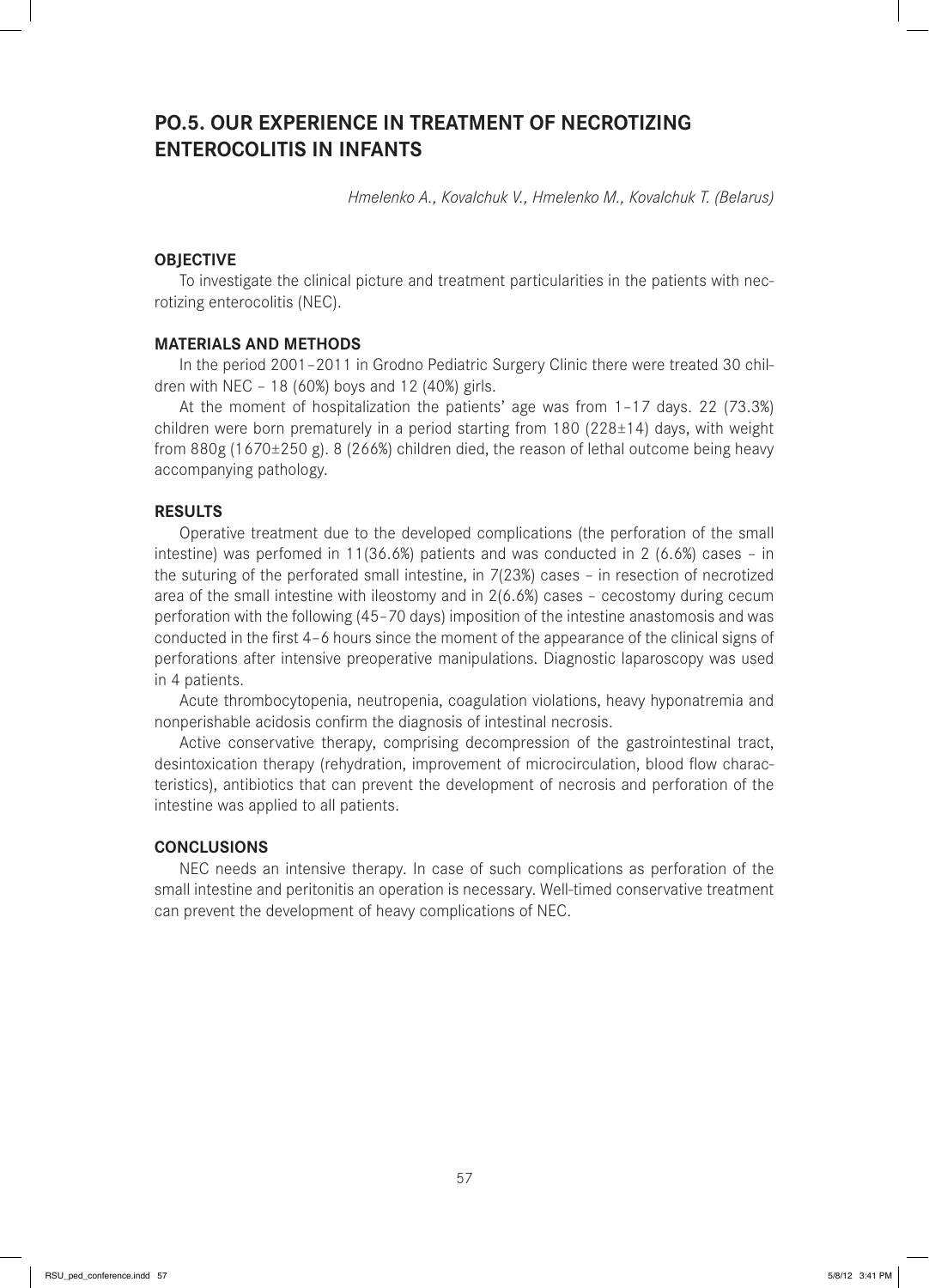## **PO.6. CONGENITAL HIGH INTESTINAL OBSTRUCTION AND EXTRAORDINARY INTRAOPERATIVE FINDING. TWO CASES**

*Navasad V., Navasad K. (Belarus)* 

## **ABSTRACT**

Intussusceptions in infants reveals more often at the age of 4–9 months. It can be explained by starting additional or artificial feeding. Another reason for intussusception is intestinal malformation, due to which intussusception can reveal even earlier. Intussusception in newborn infants is very rare.

Two newborn infants with intussusception had been treated in Grodno Pediatric Surgery Clinic for 6 months.

Both infants were moved from the maternity hospital to the department of intensive care of newborns. Congenital intestinal obstruction was suspected. Ultrasound investigation of abdominal cavity and contrast roentgenography of intestine were performed. In laparotomy small bowel intussusception was found. Desinvagination was not successful. Resection of intestine with intussuscepted region was performed and finished with end–to–end small bowel anastomosis.

Histological study of intussuscepted region showed that the first infant suffered from membranous intestinal atresia with hemorrhagic necrosis and serous peritonitis. Postoperative period was normal; the patient was discharged with recovery.

Necrosis of intestinal wall was revealed during histological examination of the intussuscepted region in the other infant. In the postoperative period progressive aggravation in the patients' condition was noticed. Re-laparotomy finished with enterostomy was performed. The patient suffered from pulmonary-intestinal form of mucoviscidosis. The infant died.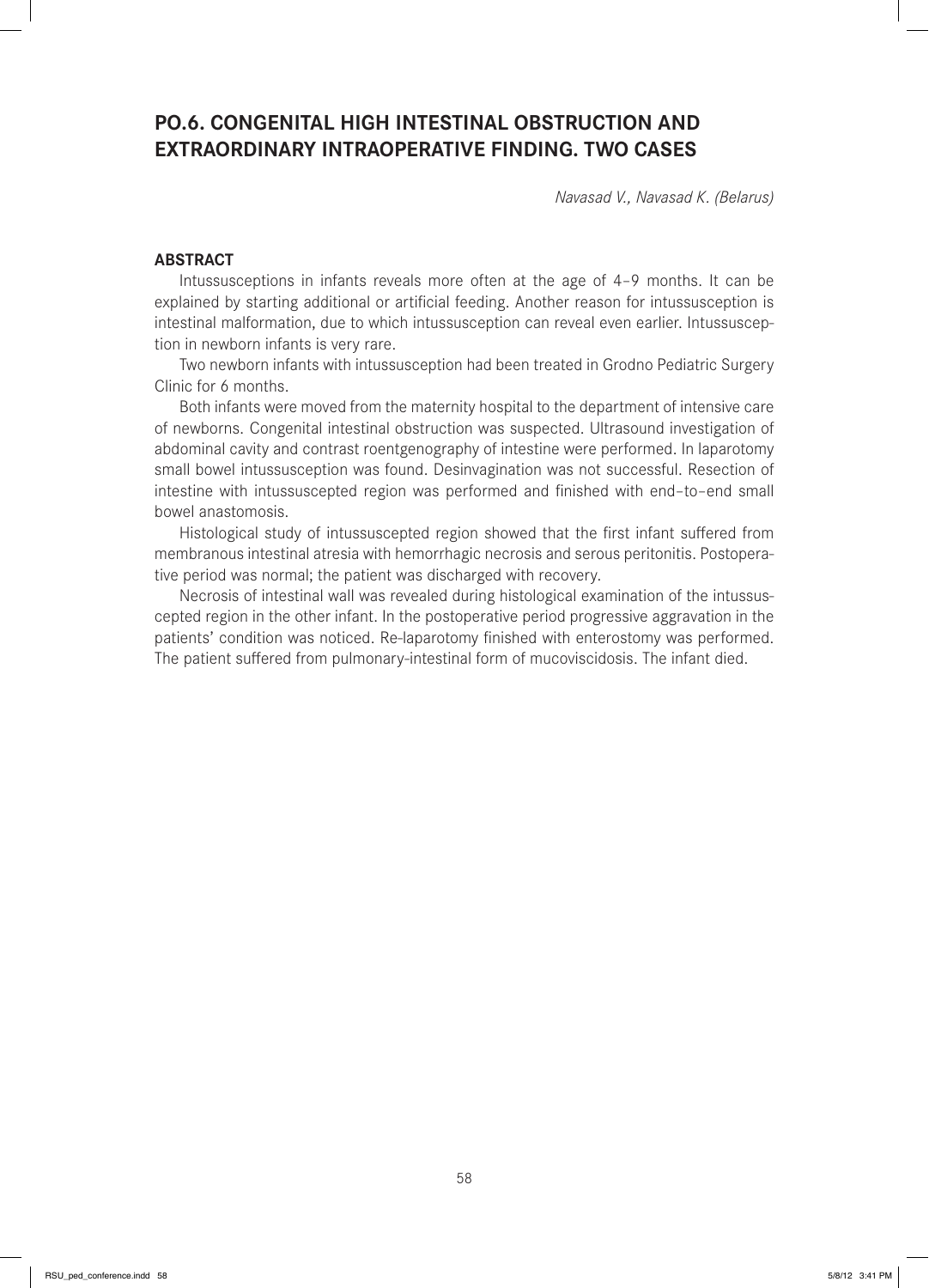# **PO.7. INTESTINAL DYSBACTERIOSIS IN CHILDREN WITH CONGENITAL OBSTRUCTION OF ESOPHAGUS, STOMACH AND DUODENUM**

*Navasad V., Navasad K. (Belarus)*

#### **ABSTRACT**

The problem of intestinal dysbacteriosis remains one of the most important, because of its primary role in pathology of gastro-intestinal tract, allergic diseases and long-term use of antibiotics. Disturbance of intestinal microbiocenosis leads to disorder of its motor, digestive and absorbing functions. In early childhood intestinal dysbacteriosis can also lead to the development of dystrophy, anemia, vitamin insufficiency, alimentary allergy, secondary immunodeficiency and generalization of infections up to septicopyemia.

In 2011 in Grodno Pediatric Surgery Clinic an investigation of feces was performed to reveal the intestinal dysbacteriosis in children with congenital obstruction of esophagus, stomach and duodenum in early postoperative period. 14 children were examined: 5 – with esophageal atresia, 8 – with congenital pyloric stenosis, 1 – with congenital duodenal obstruction. The picture of intestinal dysbacteriosis with decrease of bifidobacteria and lactobacteria and increase in the number of aerobe microorganisms was observed in the feces of all children. Decreased number of normal colibacillus (Escherichia coli) was observed in the feces of 7 children, increased number of Proteus – in 5 children. In 3 children dysbacteriosis was complicated by intestinal candidosis.

The achieved results could be explained by the disturbance of intestinal patency that prevented normal intestinal flora colonization, and antibiotic therapy in an early postoperative period.

Consequently, it is necessary to investigate intestinal microbiocenosis with its subsequent correction in children with congenital obstruction of esophagus, stomach and duodenum.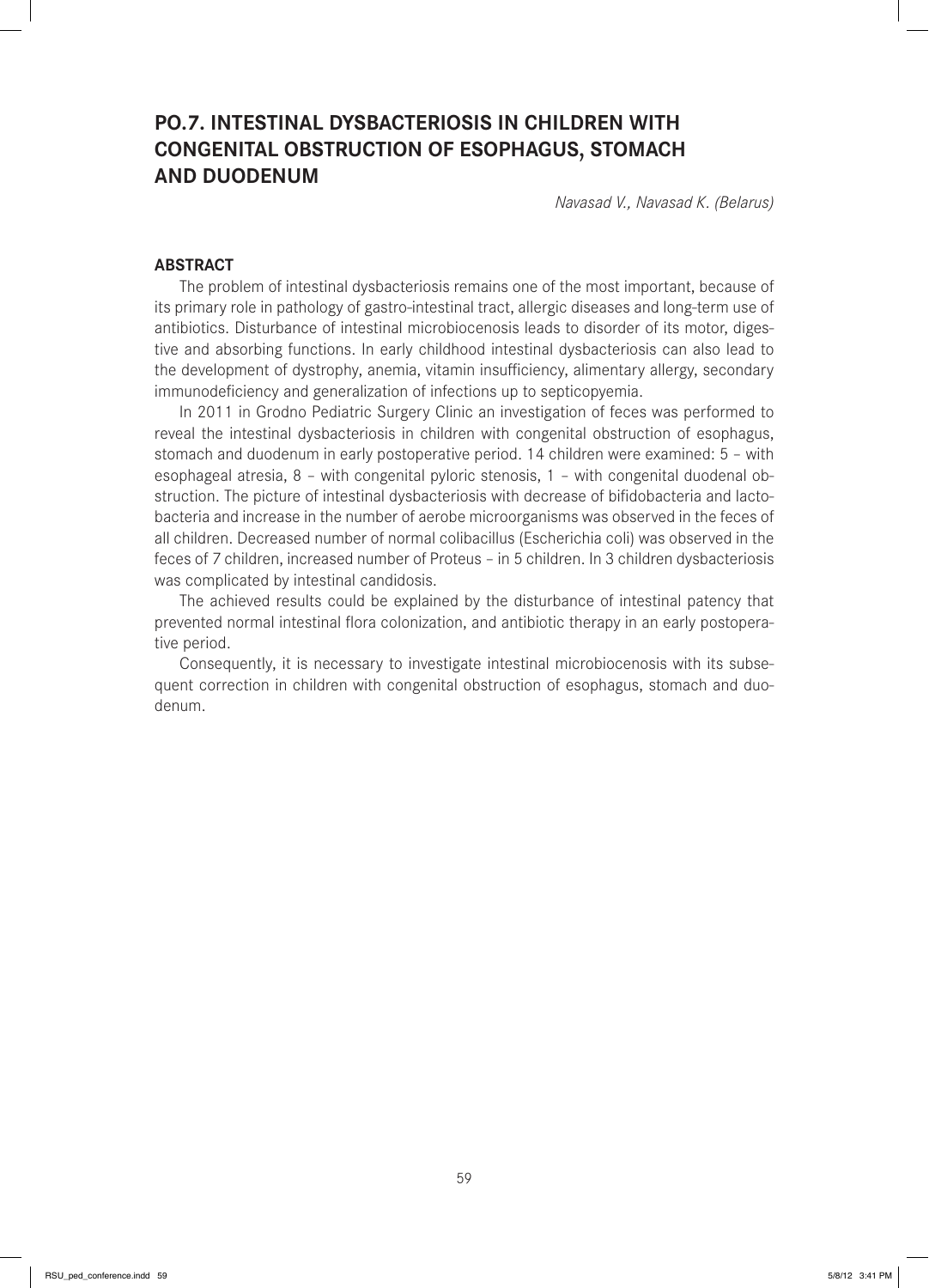## **PO.8. PURULENT PERICARDITIS IN CHILDREN**

*Vakulchyk V., Chesnov Y. (Grodno, Belarus)*

#### **INTRODUCTION**

Irrespective of the achievements in modern medicine sepsis still remains one of the most actual problems of clinical practice. Purulent exudative pericarditis is very rare but severe complication of sepsis, which leads to 100% lethality in case of absence of adequate treatment.

#### **OBJECTIVES**

The aim was to show the results of treatment of children with purulent pericarditis.

#### **MATERIALS AND METHODS**

In the period 2005–2011 on the territory of Belarus 5 cases of purulent pericarditis in children (4 male, 1 female), aged 3 months to 3.5 years, were observed. In 4 cases the disease started with bacterial pneumonia and sepsis. In one case: BCG vaccination – bacterial pneumonia – sepsis. Clinics: cardiac tamponade. Diagnostics: USI, ECG, CT. Treatment: in the 1st case a pericardiocentesis, drainage, pericardiolavage were performed. The treatment was unsuccessful. All other patients were treated with pericardiocentesis and drainage to eliminate cardiac tamponade and prepare the children for radical operation. All children were operated. Thoracotomy, subtotal pericardectomy, sanation and drainage of pericardial and pleural cavities were performed in 4 cases. In one case a sternotomy with total pericardectomy and complete resection of epicardium was performed. All the children recovered.

#### **CONCLUSIONS**

1. Pericardiocentesis with drainage should be used as forced measures to eliminate cardiac tamponade. This kind of treatment is ineffective in children.

2. The basic method of treatment for purulent pericarditis is subtotal pericardectomy.

60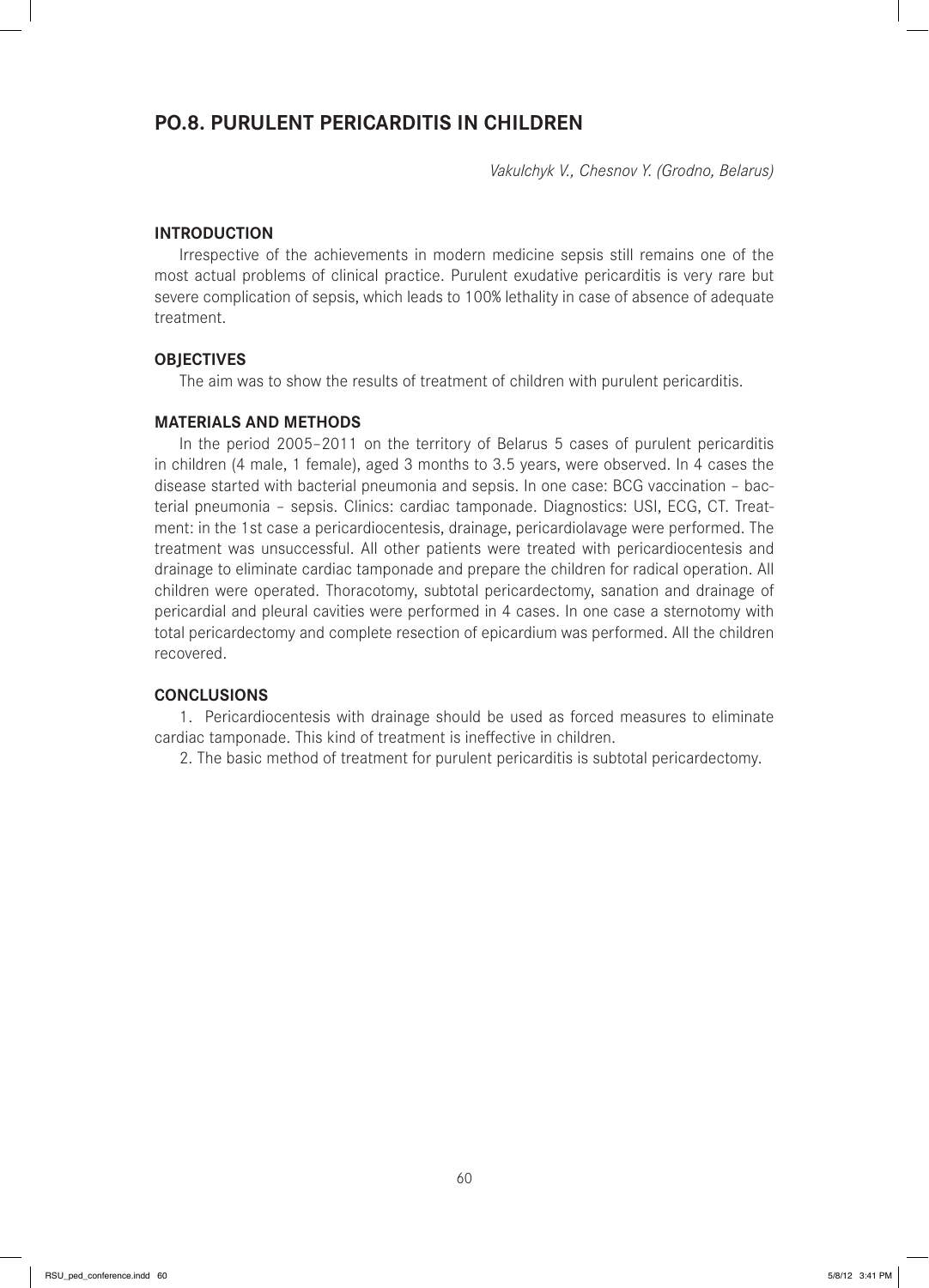## **PO.9. TREATMENT OF PLEURAL EMPYEMA IN CHILDREN**

*Govorukhina O., Makhlin A., Svirsky A. (Belarus)*

#### **INTRODUCTION**

Treatment of pleural empyema in children represents an interesting issue because of different opinions and treatment tactics concerning this disease.

Methods of treatment include punction and drainage of pleural cavity with or without injection of fibrinolytic, thoracoscopy with pleural cavity sanation and dissection of the pleural adhesions, minithoracotomy or standart thoracotomy with decortications.

## **OBJECTIVE**

To define the criteria for optimizing the treatment of pleural empyema in children.

Effective drainage of the pleural cavity, giving a possibility for the lung expansion and normalization of its functions, may be defined as the aim of treatment. Timing and methods for achieving this goal may be quite different.

#### **MATERIALS AND METHODS**

Traditionally, the pathological process of empyema formation is divided into 3 stages: 1. Exsudative phase, which is characterized by the presence of the liquid sterile pleural exsudate in pleural cavity. 2. Fibrinotic – purulent stage with accumulation of the turbid liquid, which is separated in small cavities, divided with fibrin adhesions. 3. Stage of organization with thick exsudate and organized pleural adhesions round the lung, which immobilize the last.

It is possible to make the diagnosis of pleural empyema if as a result of pleural punction you obtain pus or turbid exsudate, with Gram-stained microorganisms or bacterial growth in it; pH of exsudate less than 7.0 and glucose level less than 4.0  $g/l$  are supplemental diagnostic criteria. Haemophilus influenza, Staphylococcus aureus and Strehtococcus pneumonia are most often pathological cultures in pleural empyema.We use diagnostic and treatment algorhythm, based on early sonography according to X-Ray findings.

#### **RESULTS**

During the period 2000–2011 we treated 40 patients with pleural empyema, aged 1 to 15 years. The patients were divided in groups according to the method of treatment.

Group A (10 children) - pleural cavity drainage without fibrinolytic injection or thoracoscopy.

Group B (18 children) – pleural cavity drainage + streptokinase injection.

Group C  $(12 \text{ children})$  – videothoracoscopy with adhesion dissections, pus and fibrin removal, pleural lavage and pleural cavity drainage were performed.

Videothoracoscopy was performed with three 5-mm ports, for the removal of the large fibrin fragments in two cases we used one 10 mm port.

Group A consisted of children with stage 1–2 empyema, group B – stage 2 empyema and group C – stage 2–3 empyema.

All children from all groups recovered. In 2 cases in group A pleural drainage was considered ineffective and the treatment regimen was supplemented with streptokinaze injection.

It was difficult to compare the length of hospital stay in children of all three groups because of the differences in severity of the pathological process. But, nevertheless, we noticed the reduction in the hospital stay in the patients of groups B and C (16.7 days and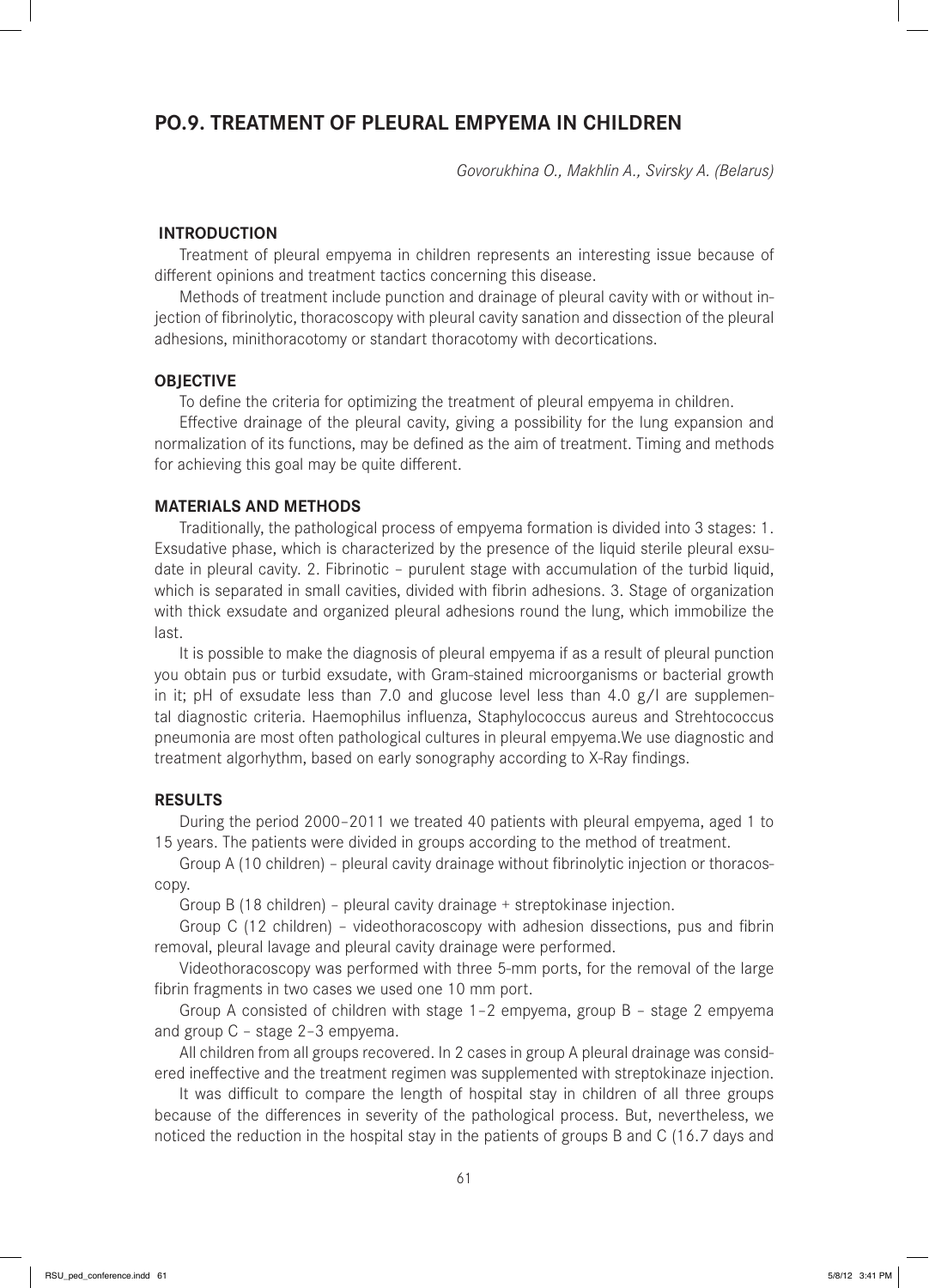15.8 days) in comparison with group A patients (30.8 days). The pleural drainage was left in place for 14.4 days – in group A patients, for 9.6 days – in group B patients, and for 7.2 days in group C patients.

In the 1st stage of empiema formation simple pleural drainage may be sufficient taking into account the liquid nature of exsudate. But in the vast majority of cases we do not deal with the 1st stage patients as they are usually treated with antibiotics by pediatricians; and by the moment of hospitalization in the surgery department they usually have stage 2 or even stage 3 disease.

Irrespective of the evidence on efficacy of the pleural drainage in stage 2 and stage 3 disease the hospital stay is unacceptably long. Therefore we consider streptokinase injections and videothoracoscopy as methods of choice in the treatment of stage 2–3 disease.

Streptokinaze injections is an option of effective, inexpensive and simple treatment, it is less invasive than thoracoscopy, the length of hospital stay in streptokinase-treated patients and in videothoracoscopy patients is similar, but streptokinase cannot substitute thoracoscopy in the cases where removal of fibrin fragments and adhesion dissection are critical for pleural cavity sanation.

#### **CONCLUSIONS**

Treatment of choice in pleural empyema depends on the stage of the disease. It is critical to perform adequate sanation, drainage of the pleural cavity and to create the conditions for lung expansion and restoration of its functions.

In case of ineffectiveness of one treatment tactic it may be supplemented with another one.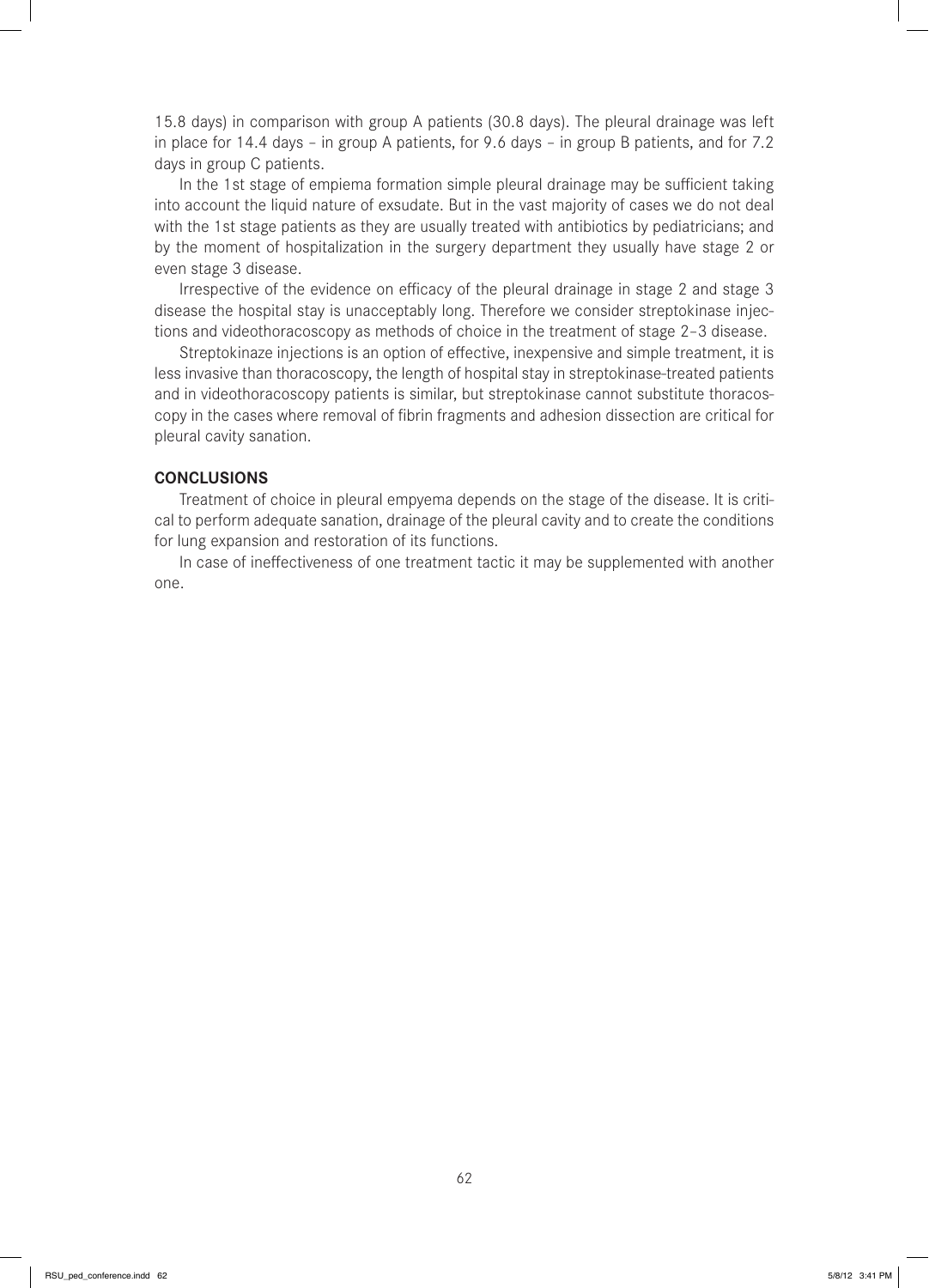# **PO.10. MORPHOLOGICALLY BASED APPROACH TO THE SURGICAL TREATMENT IN CHILDREN WITH FUNNELED CHEST DEFORMATION**

*Yakimova Y., Kirgizov I., Talalaev A., Shahtarin A. (Russia)*

### **OBJECTIVE**

To determine the relationship of the morphological picture of the costal cartilage and ultrasound characteristics of cartilage in children with congenital funneled chest deformation (FCD).

#### **MATERIALS AND METHODS**

The research was done on 18 children with funneled chest deformation, aged 3 to 17 years. 23 children with no signs of connective tissue dysplasia (CTD) constituted the control group and US of the rib cartilage was performed to all of them.

#### **RESULTS**

We revealed that in the preschool and school-age children without phenotypic features of CTD the structure of the rib cartilage was defined as homogeneous and hypoechoic. In 15.4% of adolescents the costo-sternal joint defined as a hyperechoic zone to a small extent.

In 18 children with FCD an intraoperative US-examination of the rib cartilage revealed hyperechoic zone in the structure of the rib cartilage. Hyperechoic zone had a central location in 49.1%, up to  $\frac{1}{2}$  of the cartilage length in 38.2% and extended more than  $\frac{1}{2}$  of the rib cartilage length in12 7%. The morphological study revealed that the size of chondrocytes increased by 41.5% (9.2  $\pm$  0.5 mm), the amount of ground substance rib cartilage decreased by 59.4% (42.8  $\pm$  1.8%), chondrocyte volume increased more than 2.1 times (47.4  $\pm$  2.4%), and the amount of fibrous structures increased up to 75% (9.8  $\pm$  0.8%). Consequently, in the central zone of hyperechoic rib cartilage structure dysplastic changes of hyaline cartilage were observed. In subperihondrale and middle zones, significant changes in the structure of rib cartilage were not identified.

## **CONCLUSIONS**

The identified changes in the structure of rib cartilages in children with FCD of different ages allow us to recommend the most optimal timing of surgery and state that ultrasound used during thoracoplasty helps to determine the exact amount of cartilage resection, depending on the length of the hyperechoic area.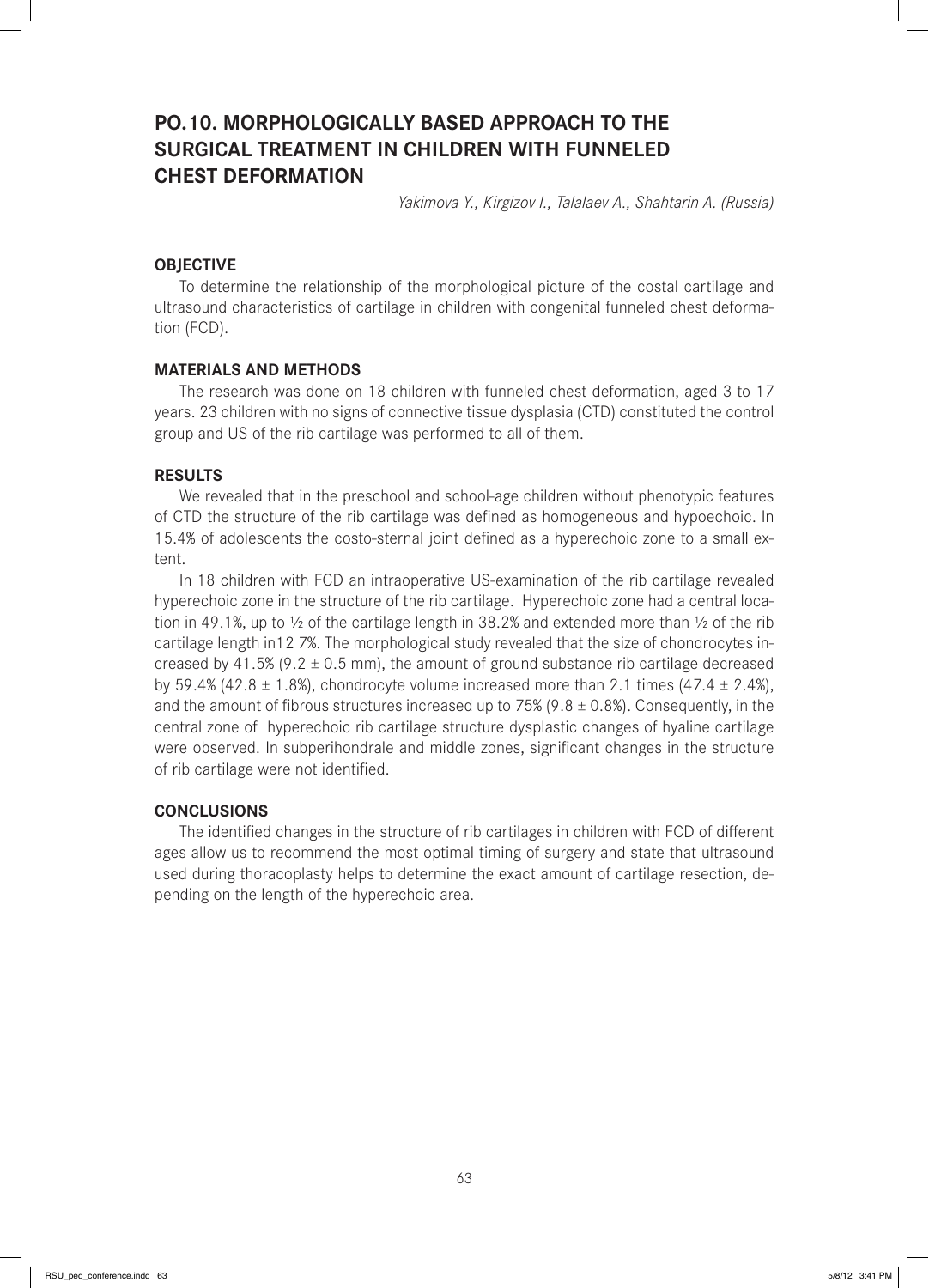## **PO.11. TWO FATAL CASES OF SPONTANEOUS GASTRIC PERFORATION IN CHILDREN**

*Malcius D., Trumpulyte G., Barauskas V. (Lithuania)* 

#### **INTRODUCTION**

Gastric rupture is a potentially fatal condition occasionally encountered in adults or neonates. Reports concerning gastric ruptures in non-neonatal children are uncommon.

## **OBJECTIVE**

The aim is to present cases of a very complicated and rare disease – non-neonatal spontaneous stomach perforation.

#### **MATERIALS AND METHODS**

The cases of two children who suffered spontaneous gastric rupture in the Department of Paediatric Surgery are reported here.

#### **RESULTS**

The first patient was a 4-year-old boy transferred to our hospital due to intracranial hypertension and respiratory insufficiency. Intracranial tumor - papilloma arachnoidea was diagnosed, urgent ventricular drainage, and then craniotomy, excision of the tumor was performed. Five days after the operation peritonitis and pneumoperitoneum developed. During laparotomy gastric perforation of macroscopically unchanged gastric wall was found. Then two relaparotomies were performed due to the intraabdominal abscesses. The gastric suture was tight. Despite intensive treatment, the postoperative period was complicated with pneumonia, herpes zoster, multiorganic insufficiency developed and the patient died.

The other patient was a 3 year old girl, who had a history of ventriculoperitoneal shunt due to hydrocephalus. She was urgently admitted to intensive care from home due to shock, severe abdominal distention and peritonitis, huge pneumoperitonem. During laparotomy a big defect of thickened anterior gastric wall was found. Despite intensive treatment the postoperative period was complicated with multiorganic insufficiency and the patient died.

## **CONCLUSIONS**

In both cases the patients were after neurosurgical procedures and the pathogen from the abdominal cavity was Candida albicans.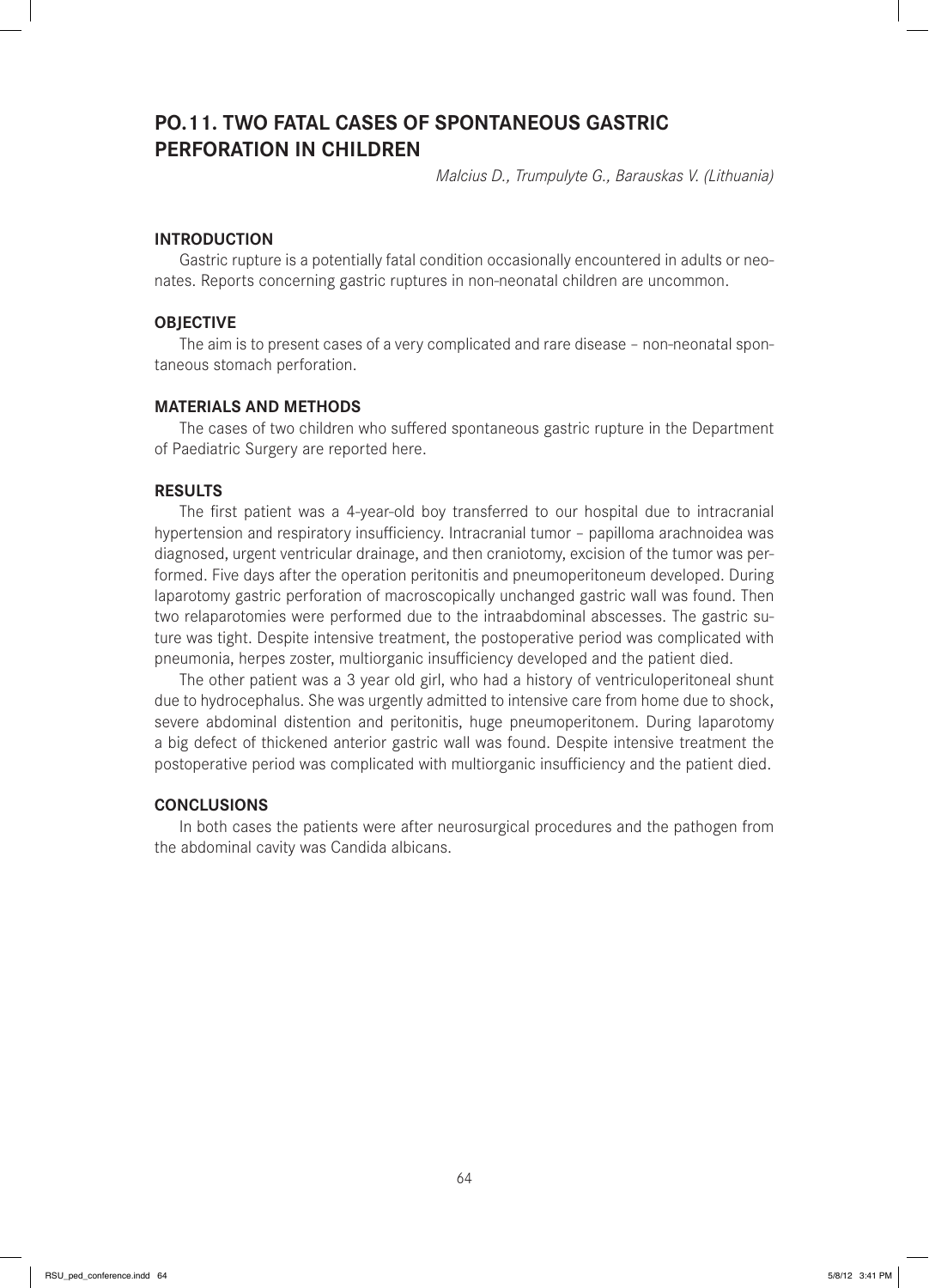# **PO.12. LAPAROSCOPIC NISSEN FUNDOPLICATION WITH GASTROSTOMY IN NEUROLOGICAL IMPAIRED CHILDREN WITH GERD**

*Kakar M., Engelis A., Laizans P., Zviedre A., Sveklis J., Petersons A. (Latvia)*

## **INTRODUCTION**

Mentally retarted children frequently experience feeding difficulties which can lead to malnutrition, growth failure and recurrent aspiration pneumonia. Feeding Gastrostomy is now the preferred method of providing nutritional support to children with neurological impairement (NI). Neurologically impaired children have gastro-esophageal reflux and gastrostomy is frequently complicated by worsening of these symptoms. This has led to the acceptance of surgical anti-reflux operation in the form of a fundoplication along with gastrostomy worldwide.

## **OBJECTIVE**

The aim of the study is to compare the results of open and laparoscopic Nissen and Thal fundoplications with feeding gastrostomy in NI children and to analyze the general health and quality of life of these children after the elective surgery in Latvia.

## **MATERIALS AND METHODS**

A total number of 19 patients, 15 boys and 4 girls admitted to the Children's Clinical University Hospital in the years 1998–2011, were selected for this study. The patients were divided in 2 groups. Group I Thal (open or laparoscopic). Group II Nissen (open or laprascopic). We analyzed the medical records and reviewed the demographic data, clinical symptoms, diagnostic tests, the operating technique, early and late morbidity and mortality rates, resolution of preoperative symptoms and quality of life. A questionnaire was prepared and the parents and care-givers contacted to ensure a follow up of all our patients. The collected data were analyzed for improving the general health and quality of life of NI children with GERD in Latvia.

## **RESULTS**

The median duration of postoperative observation was 3 months to 3.5 years. There was no major complication recorded at the time of surgery in both the groups. 2 patients developed late complications. 4 patients had recurrent GER symptoms post-operatively. 6 patients died in both the groups. All deaths were not related to the surgery. The overall recurrence rate was  $21.05\%$  (4/19). The results reveal that there was a significant improvement in GER symptoms, feeding indexes, the care-giver perception, the child's comfort and quality of life. The patients gained weight postoperatively.

## **CONCLUSIONS**

Our study suggests Laparoscopic Nissen fundoplication with feeding gastrostomy is a feasible method in NI children with GERD with better post operative results. pH-study in NI children may sometimes give false negative results due to preoperative medical treatment, consequently, more effort should be taken to develop new diagnostic methods, especially in case of NI children.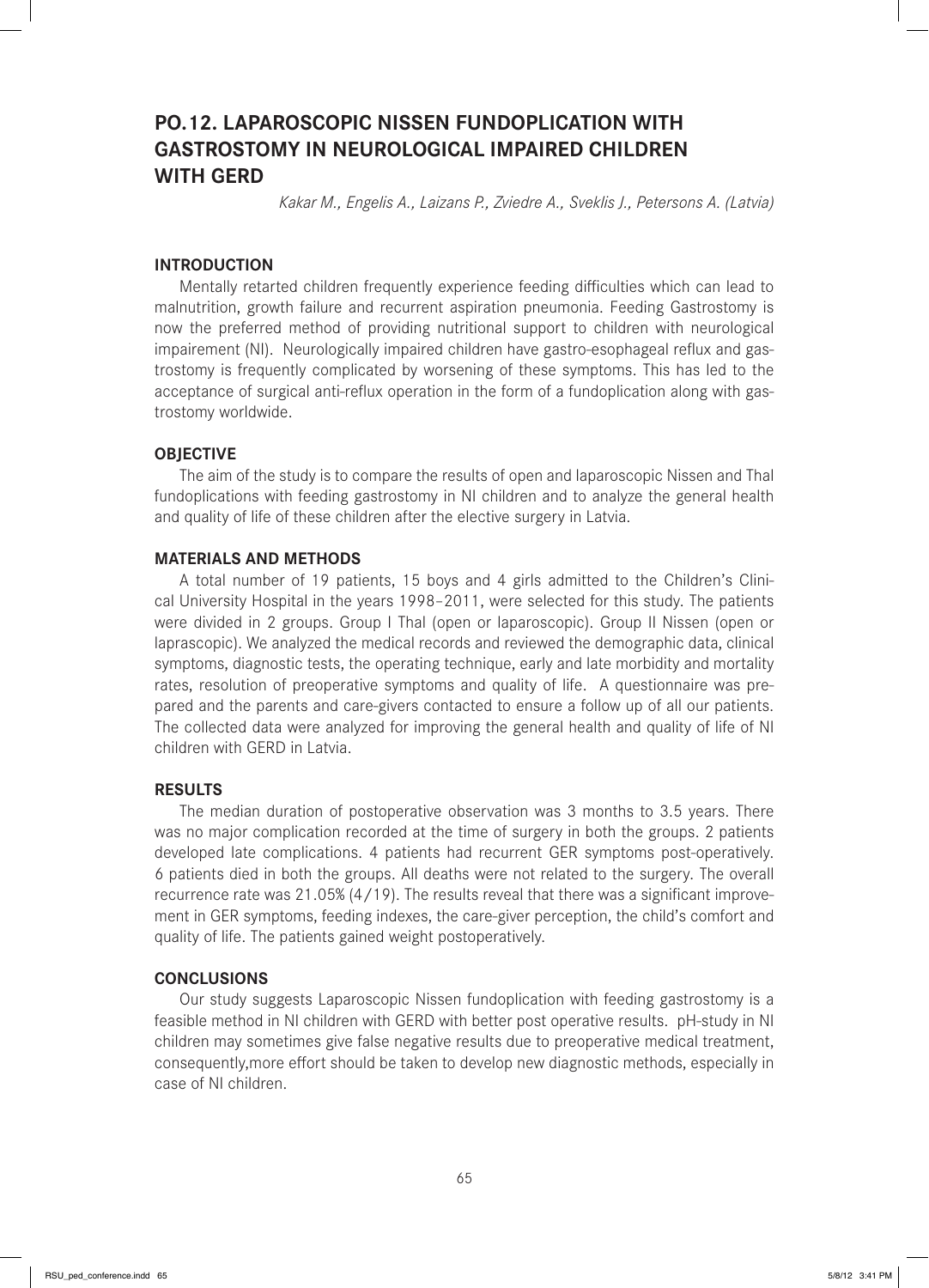# **PO.13. RESULTS OF LAPAROSCOPIC REPAIR OF HERNIA IN CHILDREN**

*Dvorakevich A., Pereyaslov A. (Ukraine)*

### **ABSTRACT**

One of the mini-invasive methods of congenital inguinal hernia repair is PIRS (percutaneous internal ring suturing).

This method was applied in 146 children with congenital inguinal hernia. Mean age was  $6.8\pm1.8$  (range from 0 to 14 years). Out of 146 patients in every 5th patient there were found signs of contralateral inguinal hernia that were not apparent earlier; in such cases surgery was done on both sides.

Intraoperative and in remote postoperative period in 21 (14.4%) children complications were noted. Intraoperative bleeding due to trauma of branches of hypogastric vessels were noted in 2 patients and hematoma of parietal peritoneum in 12 children. The cause of twist and necrosis of a loop of small intestine in one boy was strangulated intestinal obstruction, due to torsion of the loop of ileum around omentum which was captured inside not tightly closed internal inguinal ring. Most of intraoperative complications appeared at the beginning of applying the PIRS method. Hernia recurrence was noted in 4 (2.7%) patients, appearance of hydrocele in 2 (1.4%) children. The hernia recurrence, caused by the not tight suturing of internal ring, was corrected by classical Duhamel hernioplasty.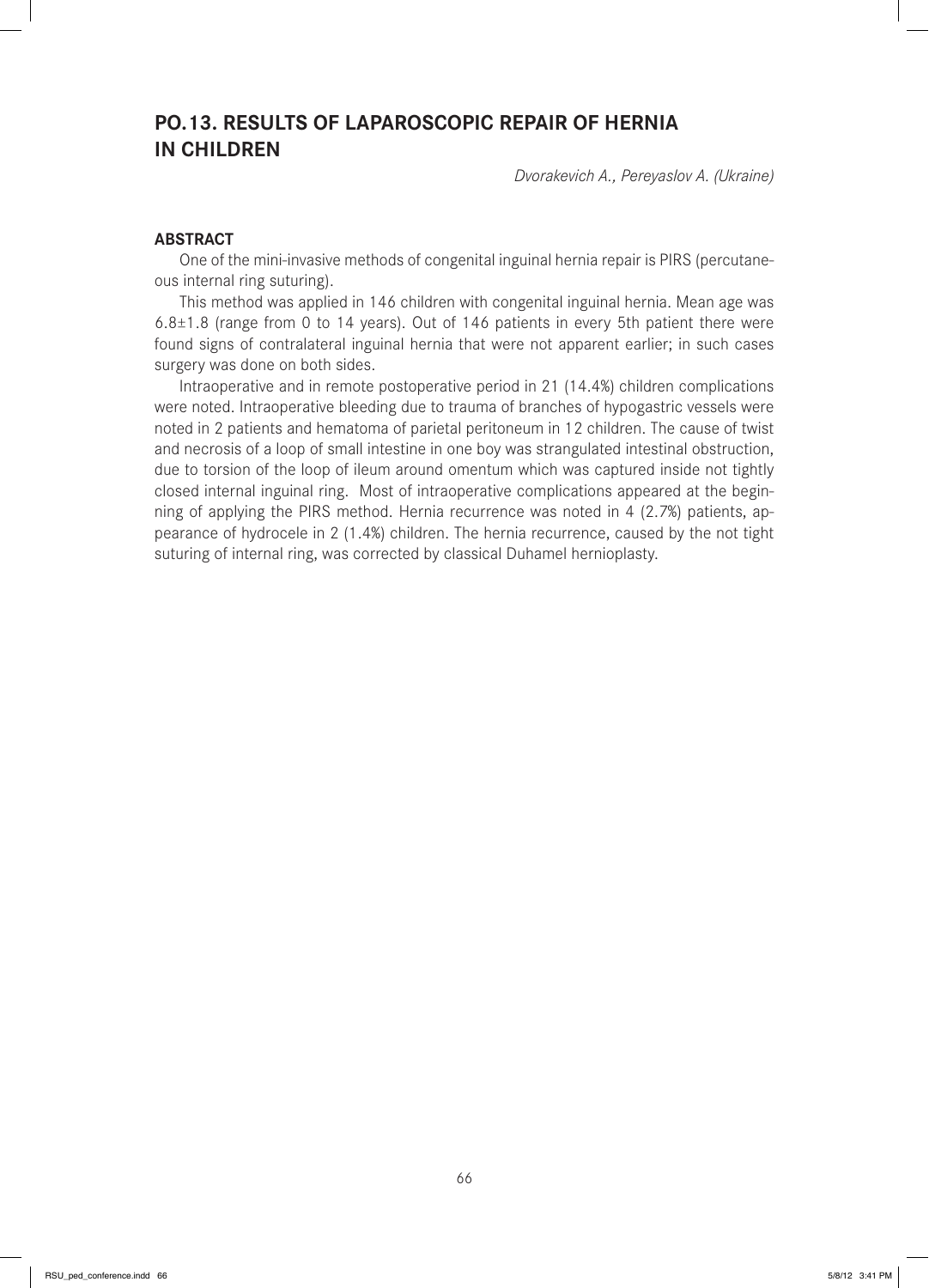# **PO.14. ONE-PORT LAPAROSCOPIC TREATMENT OF INGUINAL HERNIA IN CHILDREN**

*Troyan V., Nikulenkov A. (Belarus)*

## **OBJECTIVE**

The laparoscopic approach to inguinal hernia in children is more logical than the conventional open approach. Some ways of closing internal inguinal ring with laparoscopic technique are used at present. The aim of this work is presenting our experience in laparoscopic-assisted treatment of inguinal hernia.

#### **MATERIALS AND METHODS**

In our hospital 32 infants and children with inguinal hernias were treated laparoscopicaly in 2011. The ages ranged from 1 to 7 years, boys – 12, girls – 20. All operations were performed with "Storz" equipment. Instrumental equipment includes: 30° 3 or 5 mm laparoscope, Veress needle, Deschamp needle and 3-0 polydioxanone (PDS) monofilament suture. Using other laparoscopic instruments is not required. The surgeon is positioned on the contralateral side of the hernia, and the assistant on the ipsilateral side. The monitor is at the foot of the bed on the ipsilateral side of the hernia. The surgeon and assistant will switch positions during a bilateral hernia repair. The umbilical trocar is used for insufflation and for the 30° 3 or 5 mm laparoscope. By means of serial use of the Deschamps needle and the Veress needle through a puncture in a projection of an internal inguinal ring (on "a bikini line"), imposing purse-string suture around an internal inguinal ring without using laparoscopic instruments. Using the Veress needle to do possible safe dissection of the hernial sac and minimize the potential risk to the vas and vessels injury. The umbilical incisions (3–5mm) and puncture dots (1.5mm) are closed with Steri-Strips.

## **RESULTS**

Positive outcome was noted in all patients. Treatment of an umbilical hernia in 7 cases was done. Operative time was 9 min (monolateral hernia) or 15 min (bilateral heria). All patients returned to normal activity from 2–3 hours after the repair. Complications in 6 months were not observed.

## **CONCLUSIONS**

The technique is easy to learn and does not require expensive laparoscopic instruments. Transumbilical laparoscopy without doubt provides a better way to assess the status of the internal inguinal ring. Good cosmetic results were universally observed. This procedure can be used like "one-day surgery".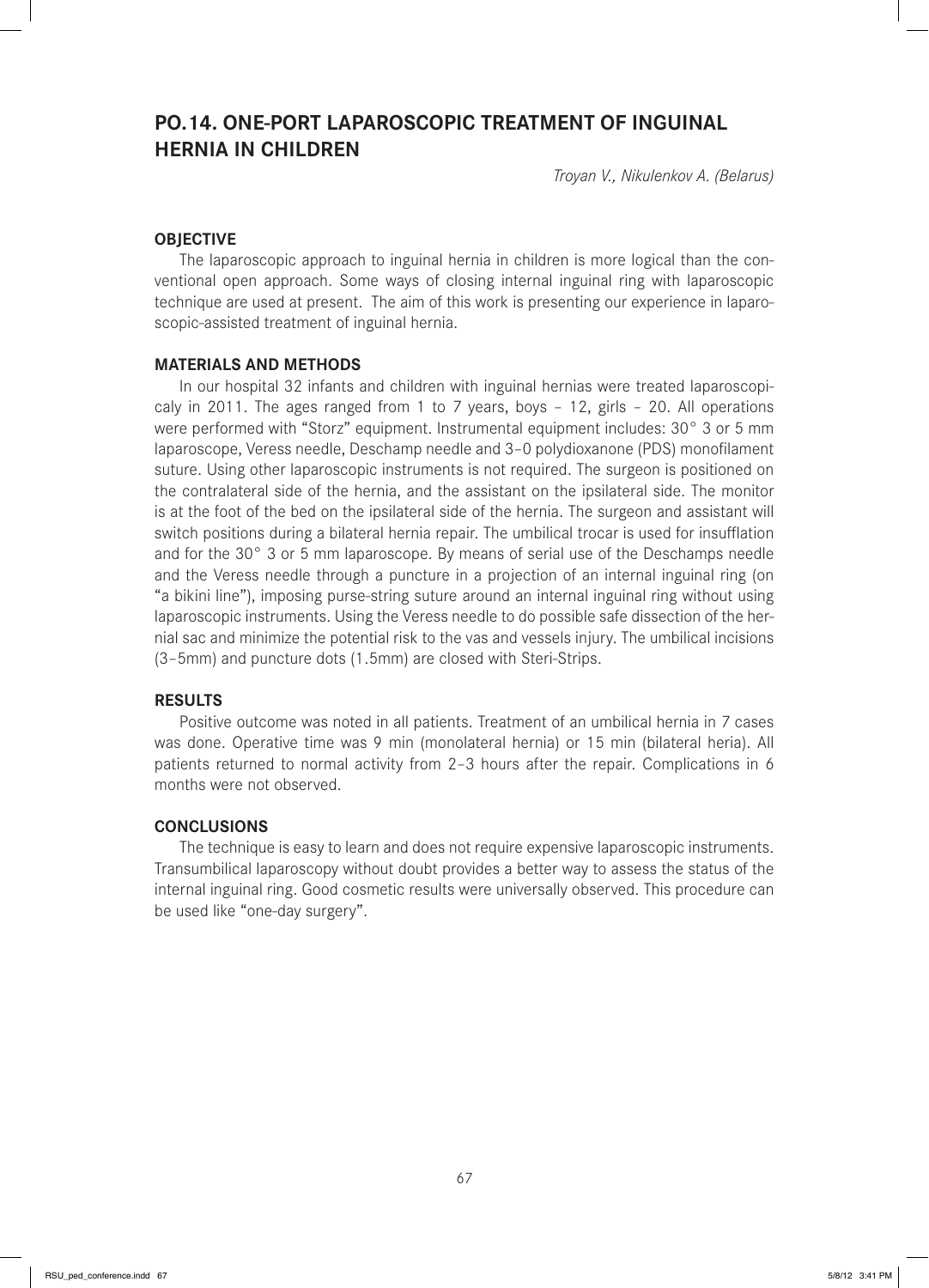# **PO.15. LAPAROSCOPIC UNROOFING PROCEDURE OF HEPATIC CYST (CASE REPORT)**

*Posiunas G., Strumila A. (Lithuania)*

## **INTRODUCTION**

Solitary hepatic cyst is nonparasitic cyst, which must be distinguished from hydatid (echinococcal) cyst, cystic tumor, abscess or polycystic liver disease. Asymptomatic patients do not require therapy because the risk of developing complications related to the lesion is lower than the risk associated with treatment. Surgery is indicated only in symptomatic patients.

### **OBJECTIVE**

To present minimally invasive treatment of large solitary hepatic cyst.

#### **MATERIAL AND METHODS**

Case history, ultrasound imaging and operation video material was analyzed.

## **RESULTS**

A 12 year old girl came for a consultation because of chronic abdominal pain and frequent vomiting. Soft palpable abdominal mass was detected in the epigastric region. Ultrasound examination revealed  $10 \times 15$  cm cyst in left hepatic lobe. CT scan confirmed the diagnosis of solitary cyst pressure upon stomach and pancreas. The patient was operated on, laparoscopy and unroofing procedure was performed, also the remaining cystic wall was coagulated by Nd:YAG laser. No postoperative and follow up complications.

#### **CONCLUSIONS**

Minimally invasive methods and new technology could help surgeons avoid complications and achieve better cosmetic results.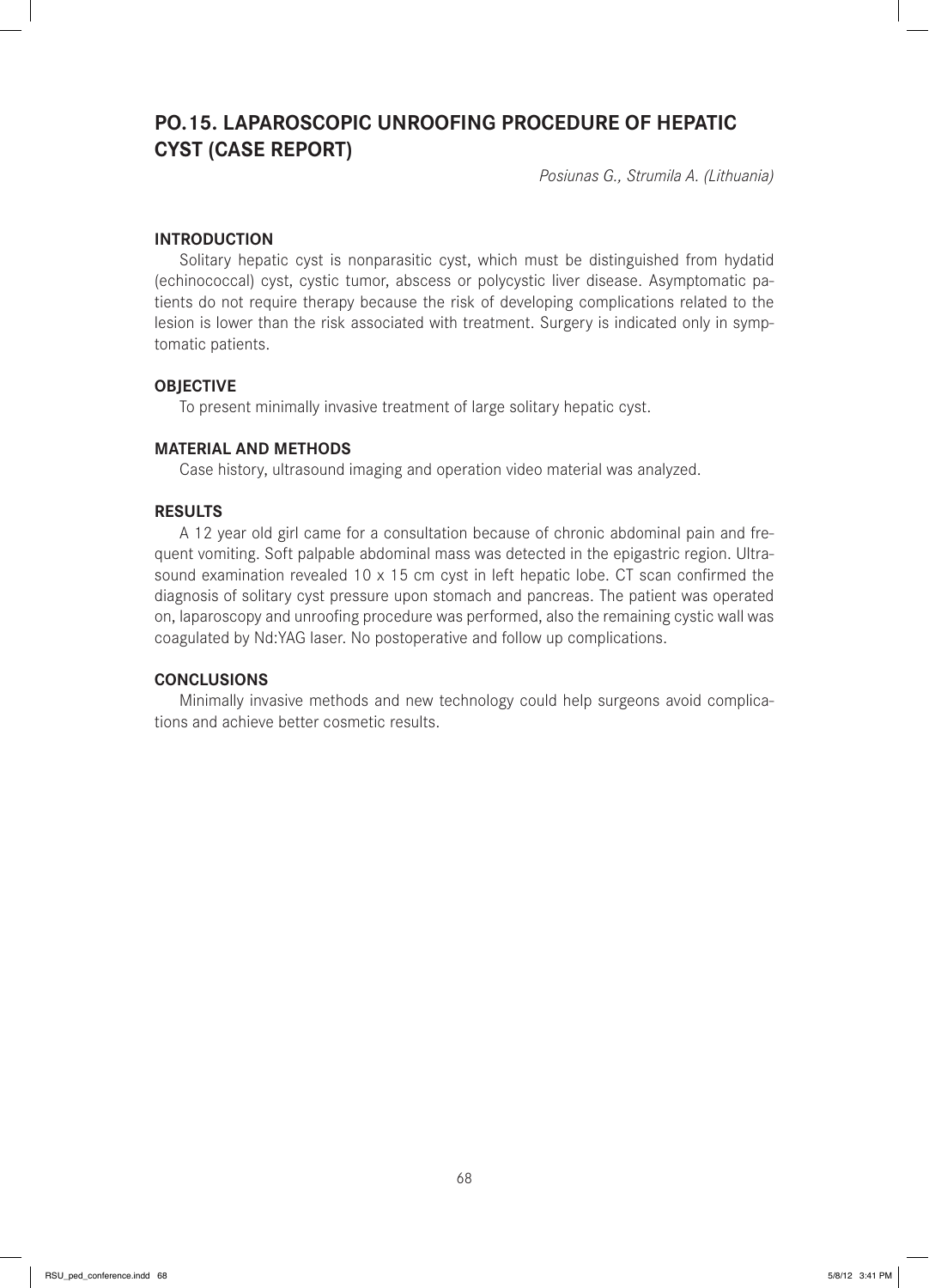# **PO.16. DIAGNOSTIC AND THERAPEUTIC ASPECTS OF PAEDIATRIC PATIENTS WITH ACUTE GASTRIC DILATATION**

*Aleksejevs G., Petersons A. (Latvia)*

## **INTRODUCTION**

Acute gastric dilatation (AGD) is rare, life threatening condition, which may evolve to gastric infarction and total necrosis of stomach.We present a case series of 4 children with acute gastric dilatation managed in the Children's Clinical University Hospital, Riga, Latvia, over a 5 -year period.All the patients were timely diagnosed and treated conservatively. We recommend that patients with suspected AGD are examined urgently starting with the abdominal X-ray.

Acute gastric dilatation (AGD) is a rapid increase in gastric volume with ischemic changes in the gastric wall.The etiology of this disease is not entirely clear. Acute gastric dilatation is often described in children and adults with anorexia nervosa, healthy children who have been long starved in socially disadvantaged families, patients with genetic diseases like Rett syndrome, Prader-Willi syndrome, Down's syndrome.

#### **OBJECTIVE**

To evaluate the diagnosis and treatment results of AGD in Latvia, and provide practical recommendations based on literature data.

## **MATERIALS AND METHODS**

Retrospective analysis of four AGD patient data. The patients were treated at the Children's Clinical University Hospital during the period 2005 - 2010. The patient age, gender, duration of treatment, risk factors and associated pathologies were analyzed.

### **RESULTS**

The patient age was 7 to 17 years (mean age 12.5 years). Duration was 20 to 45 (average of 38.3) days. Major risk factors are eating disorders; the accompanying abnormalities are cerebral palsy, gastric, duodenal ulcer disease, and adjustment disorders.

All patients had nasogastral relieving stomach probe, three of them received nasojejunal probe feeding. Rehydration therapy, gastric protectors were administrated in all cases, two patients received antibacterial therapy.

#### **CONCLUSIONS**

AGD is a rare desease. 4 patients were treated in the period 2005–2010. All treated patients had a timely diagnosis. The main diagnostic method is abdominal Xray. Conservative treatment was effective in all cases.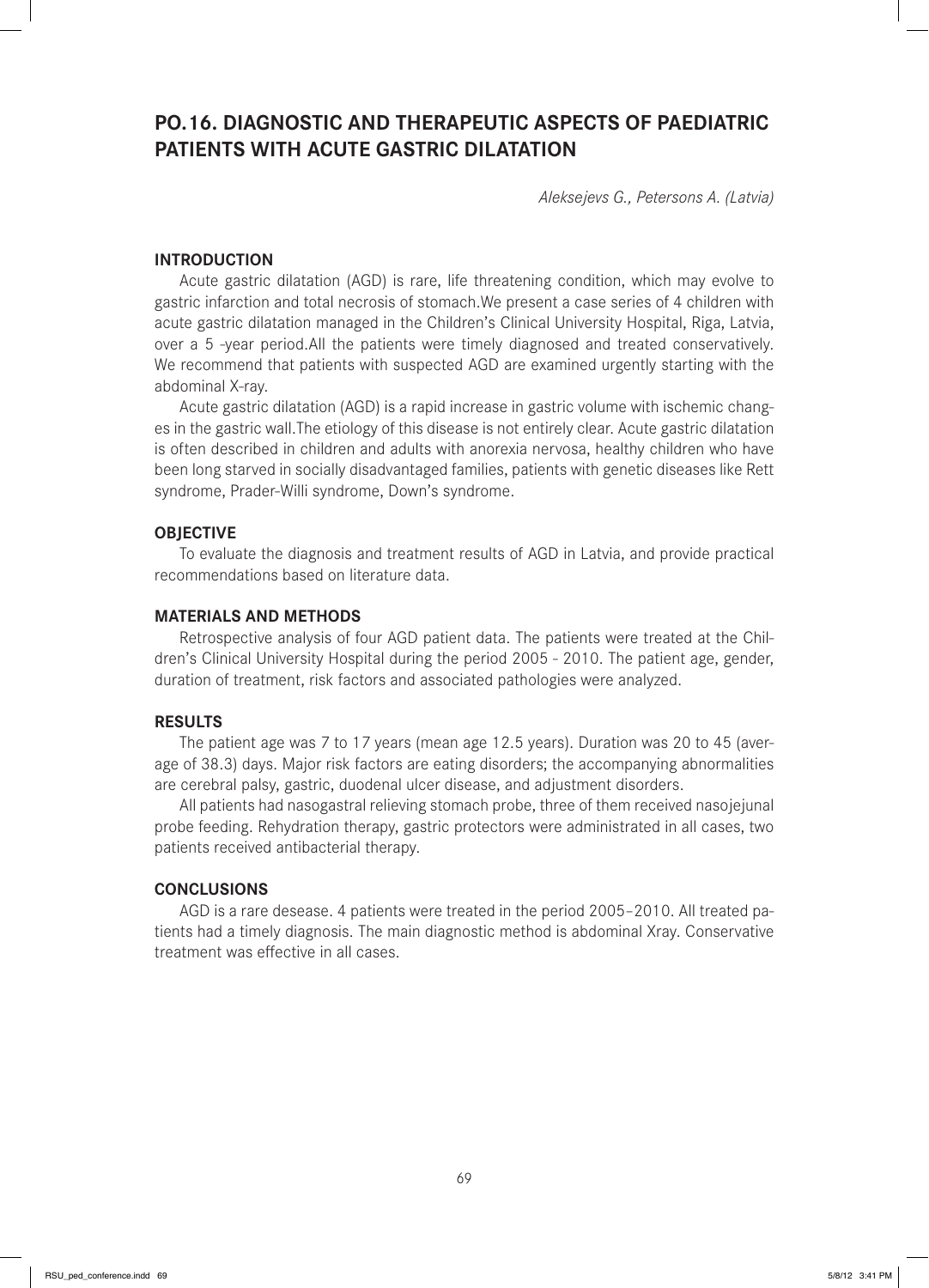# **PO.17. ACUTE APPENDICITIS IN EARLY AND PRESCHOOL AGE CHILDREN IN CLINICAL UNIVERSITY CHILDREN'S HOSPITAL OF LATVIA DURING 2000–2009**

*Shurna D., Engelis A., Petersons A. (Latvia)*

#### **INTRODUCTION**

Acute appendicitis is a common condition and appendectomy – most frequent urgent operation in children. In 0 - 5 year old children perforation of appendix develops in up to 82% patients, but during the first year of life this number can reach even 100%. Therefore timely diagnosis and treatment are important to avoid severe complications and even death.

### **OBJECTIVE**

The aim of the study was to analyze the data of early and preschool age (0–6 years old) children treated in the Children's Clinical University Hospital (VSIA BKUS) with the diagnosis primary acute appendicitis within a ten year period (2000–2009).

#### **MATERIAL AND METHODS**

In-depth retrospective analysis was performed of VSIA BKUS archive data by using the programs MS Excel 2007 and SPSS Statistics 19. The diagnoses were classified according to ICD-10.

### **RESULTS**

A total of 363 patients of mean age 4.32 years (the youngest – 11 months old) were identified; among them 54.8% boys and 45.2% girls. The mean age was slightly declining. Half of the patients were admitted to hospital 12.8–24 hours after the onset of symptoms (37.2 hours average). 38.6% had acute ruptured appendicitis with generalized peritonitis (K35.0), 10.7% acute appendicitis with peritoneal abscess or infiltrate (K35.1) and 50.7% cases classified as K35.9 including: 10.5% of acute catarrhal, 27% of acute phlegmanous and 13.2% of acute gangrenous appendicitis. The average hospital stay was 9.5 days with a slightly increasing tendency. 95% were operated, 17 patients received only conservative therapy. The role of conservative therapy as the only way of early treatment in acute appendicitis has been decreasing since 2006.

#### **CONCLUSIONS**

During the years 2000–2009: 1) The proportion of acute non-complicated appendicitis was slightly declining, but the proportion of perforated appendicitis - slightly higher year by year. 2) Changes in the patient number, gender, age and length of anamnesis did not allow for obtaining statistically significant conclusions.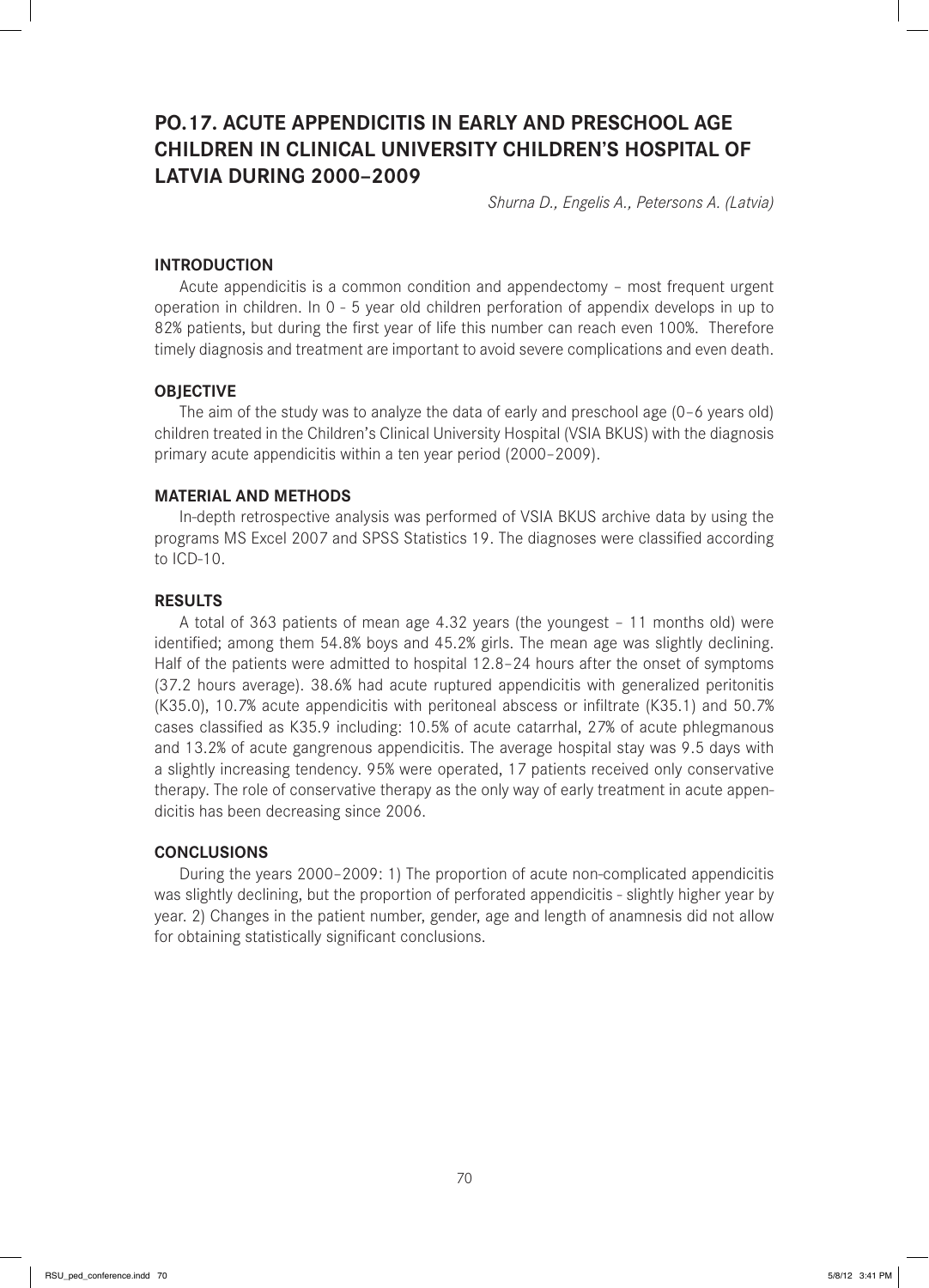## **PO.18. CANDIDA – RARE AND DANGEROUS PATHOGEN IN CHILDREN'S PERITONITIS**

*Malcius D., Barauskas V. (Lithuania)* 

## **INTRODUCTION**

Non-peritoneal dialysis Candida peritonitis is rare in children. Candida peritonitis is still associated with poor prognosis.

## **OBJECTIVE**

Presentation of series of five non-peritoneal dialysis patients with different causes of peritonitis when Candida albicans were cultured from abdominal cavity.

#### **RESULTS**

Two patients – a 4 year old boy and a 3 year old girl were operated due to spontaneus rupture of the stomach. Repeated laparotomies were performed in one case due to intraabdominal abscess formation. Despite the intensive treatment both patients died. Candida albicans was cultivated from the abdominal fluid. Antifungal treatment was prescribed in both patients. A 16 year old boy was admitted due to sudden abdominal pain, peritonitis and pneumoperitoneum. Urgent laparoscopy and stitching of perforated duodenal ulcer was performed. Postoperative period was complicated by intraabdominal abscess formation. Relaparoscopy, drainage was performed. Candida albicans was cultivated from abdominal fluid after both operations. The antifungal treatment was prescribed just after relaparoscopy. The patient successfully recovered. A 12 year old boy was admitted about 24 hours after a blunt abdominal trauma – he had fallen from a sledge. Peritonitis was diagnosed. The rupture of ileum, total peritonitis was found on laparotomy, resection and anastomosis were performed. Usual antibiotics were prescribed. Candida albicans was cultivated from abdominal cavity, but antifungals were not prescribed. The patient recovered uneventfully. A 17 year old boy was admitted due to appendicular peritonitis. Appendectomy was performed. Candida albicans was cultivated from abdominal cavity. Usual antibiotics were prescribed without antifungals. The postoperative period was complicated with surgical wound suppuration; the patient recovered.

## **CONCLUSIONS**

We had 5 cases of peritonitis when Candida albicans was cultivated from abdominal cavity and only one of them had no surgical complications.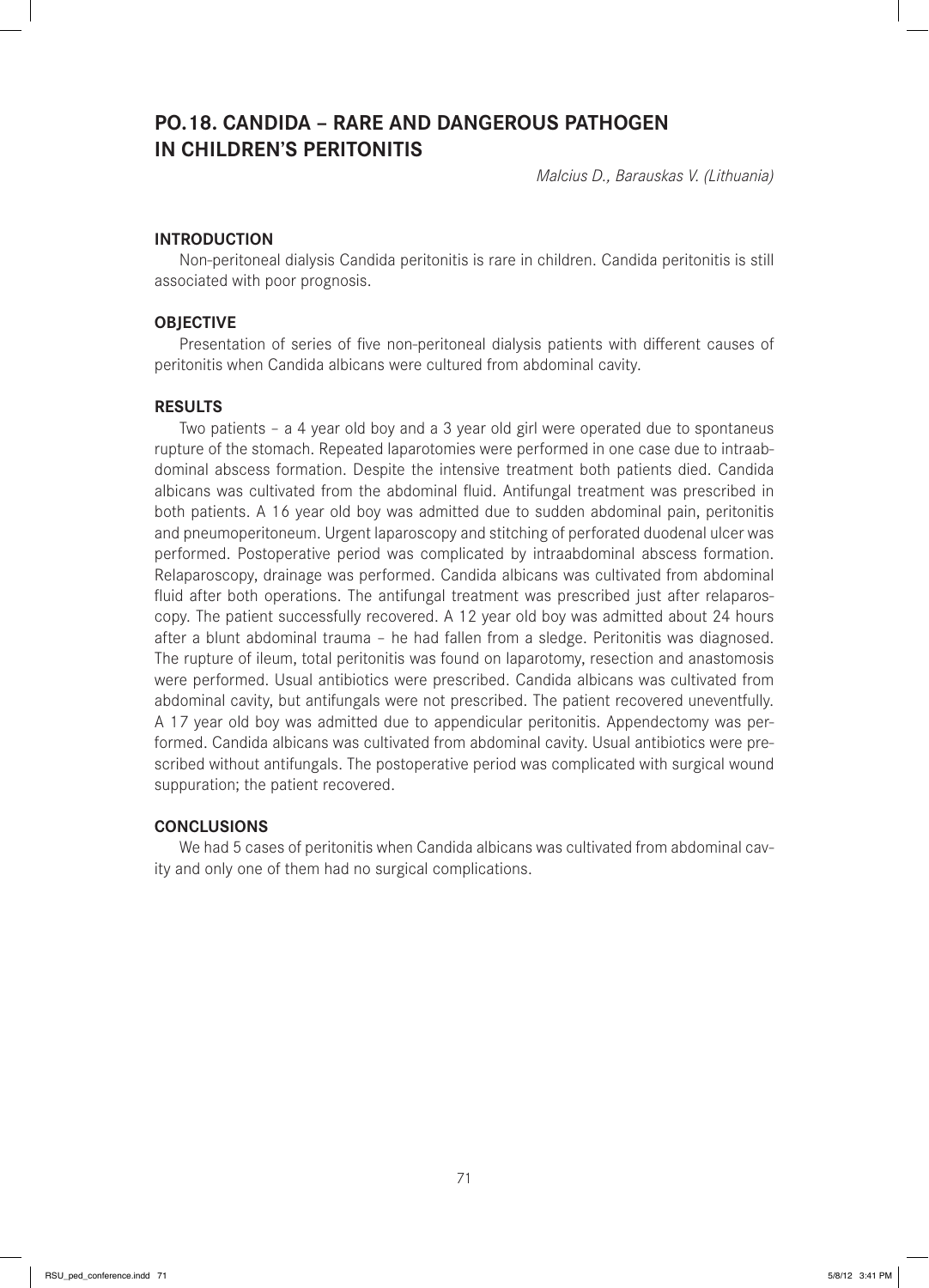## **PO.19. CHRONIC CALCULOUS CHOLECYSTITIS IN CHILDREN**

*Vakulchyk V., Hryn A. (Belarus)*

#### **INTRODUCTION**

Ecological and environmental changes, as well as changes in the diet, lead to an increase of diseases in children that rarely have been observed in the previous decades. Increase related to violation of the rheological properties of bile, including stone formation in the biliary tract, is observed.

#### **OBJECTIVE**

The goal is to present the results of diagnosis and treatment of children with chronic calculous cholecystitis.

## **MATERIALS AND METHODS**

In the period 2009 - 2011 in Grodno Regional Clinical Pediatric Hospital there were observed 11 patients (among them 8 girls) with cholelithiasis, chronic calculous cholecystitis. 10 children were over the age of 14 years. Disease duration ranged from 1 week to 5 years. The main symptoms were recurrent abdominal pain, predominantly in the right upper quadrant and epigastric area, nausea and occasionally vomiting, dry mouth. One child was hospitalized with symptoms of obstructive jaundice due to choledochal concrements; one girl had a surgery for acute destructive pancreatitis on the background of calculous cholecystitis. Survey: biochemical blood analyses, USG, fibrogastroduodenoscopy. MRI was used in two cases. The ultrasound estimated the size of the gall bladder, the condition of its walls, the number and size of the concretions, patency of intra-and extrahepatic bile ducts, the condition of the pancreas. Choledochal extensions have not been identified.

 Concrements in the gall bladder were often multiple (8 children), ranging in size from 5 to 28mm. In most of children (7) pathology of stomach and duodenal ulcer (chronic gastroduodenitis) was diagnosed. Related diseases: obesity, I - III degree was diagnosed in 3 children, chronic pancreatitis in one child. All the children underwent laparoscopic cholecystectomy. Complications and deaths were not observed.

## **CONCLUSIONS**

Gallstone disease begins to manifest itself at an increasingly younger age. Most of the children revealed comorbidities. Laparoscopic cholecystectomy is a method of choice.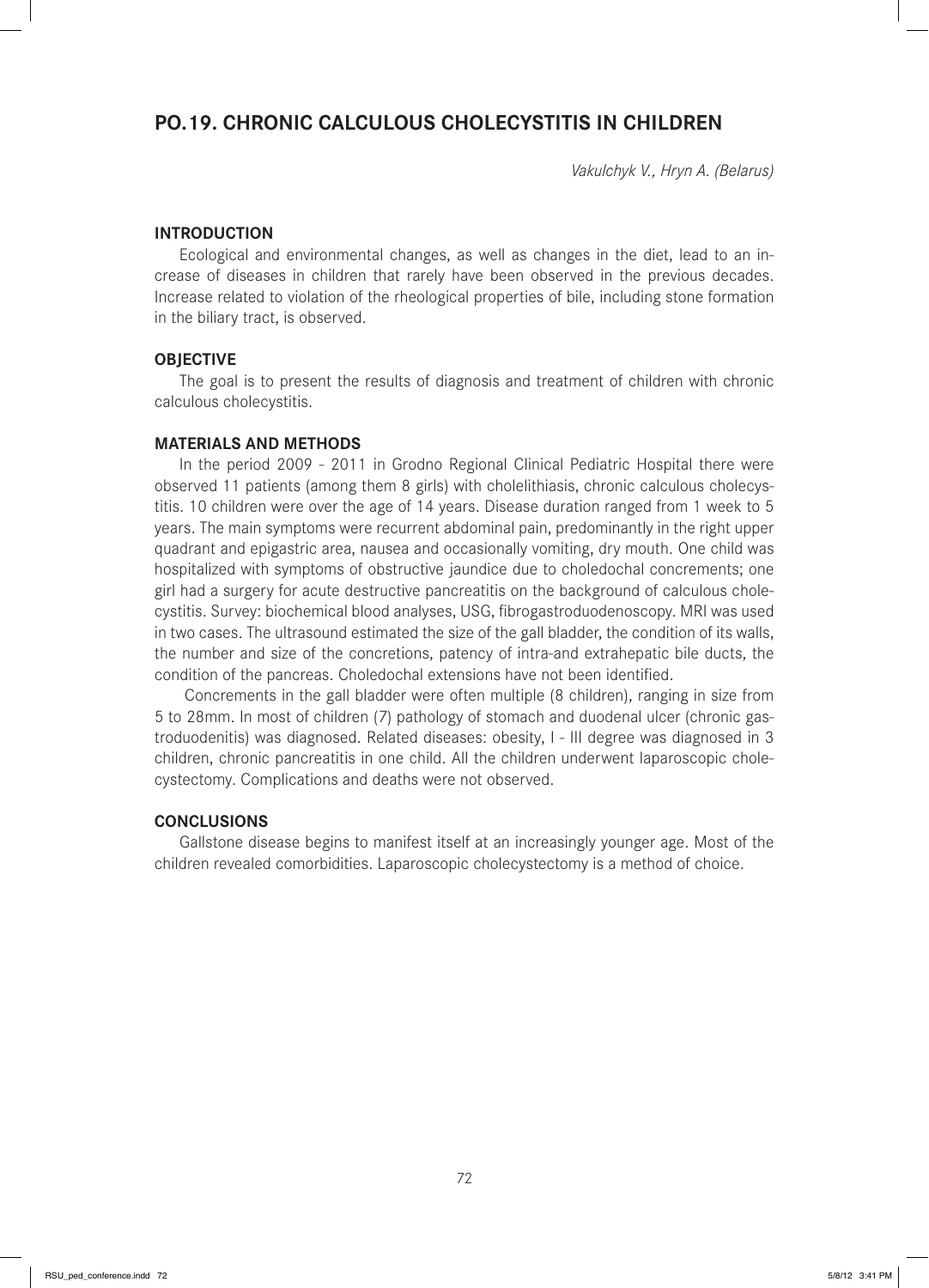# **PO.20. MODERN APPROACH TO THE SURGICAL TREATMENT OF PORTAL HYPERTENSION (PH) IN CHILDREN**

*Prudnikova T., Kirgizov I., Senyakovich V. (Russia)*

## **INTRODUCTION**

Bleeding from esophageal varices is the most serious complications of extpohaepatic portal hypertension (EPH) and congenital hepatic fibrosis (CHF).

#### **MATERIALS AND METHODS**

In the period 1973–2011, 827 children with EHPH (811 pts) and CHF (118 pts), aged 8 months to 18 years, were investigated and operated in our clinic (total – 929 patients). Among them there were 344 girls and 583 boys. 224 patients were operated in other hospitals (disconnection procedures, splenaktomy, shunting), and 56 were operated at our center. Splenomegaly without hepatomegaly, hematomesis from varices had been noted as symptoms in 54.7% children with EPH. Hepatosplenomegaly in all patients and hematomesis from varices had been noted as first symptoms in 32.3% children with CHF. On oesophagoscopy all patients with EHP and CHF had oesophageal varices and danger of hematomesis. In all cases gastric or duodenal lesion was confirmed. On sonography cysts in kidneys were discovered in 13.9% of children with CHF. The indications for shunting procedure were portal hypertension, varices of oesophageos, hematomesis from varices. All patients underwent the shunting procedure.

### **RESULTS**

The results revealed high efficacy of shunting. A follow-up over the period from 1 to 25 years recorded 93.9% successful results at endoscopic and sonography examinations. No variceal hematomesis was observed. Operative mortality was not marked for the last 23 years.

#### **CONCLUSIONS**

Shunting as a radical method for decompression of portal hypertension is the best method for treatment of variceal hematomesis in children with extrahaepatic portal hypertension and congenital hepatic phibrosis.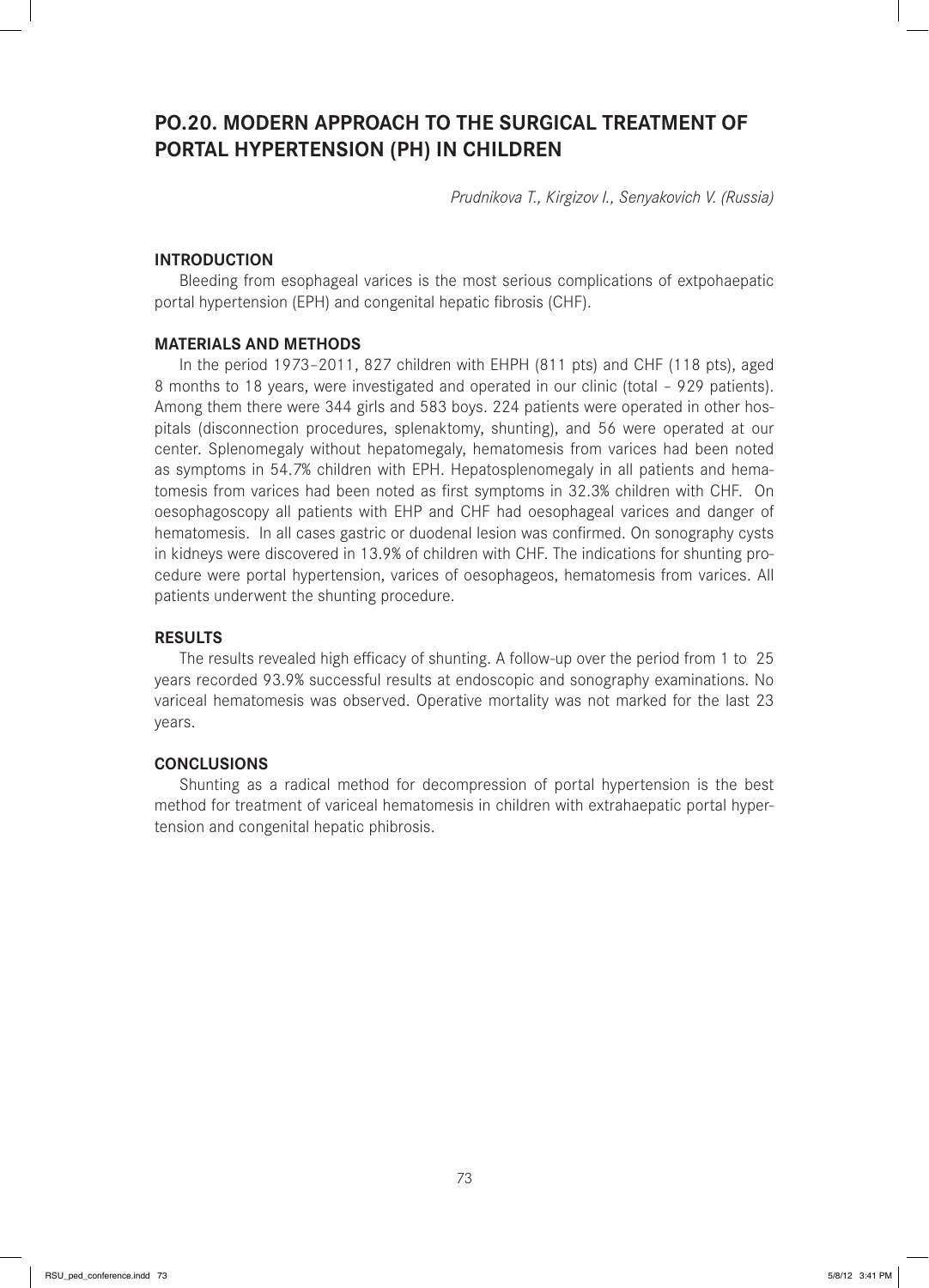## **PO.21. DIFFERENT SURGICAL OVARIAN MASSES IN CHILDREN**

*Sonmez K., Turkyilmaz Z., Karabulut R., Can B., Kose F., Basaklar A.C. (Turkey)* 

#### **OBJECTIVE**

The purpose of this study is to describe the presenting signs and symptoms and the initial and exact diagnoses in children who were admitted to our children's hospital and operated for ovarian masses.

#### **MATERIALS AND METHODS**

A retrospective chart review was performed on all patients hospitalized between January 2002 and December 2010, with a discharge diagnosis of an ovarian mass. Age, presentation, symptom(s), physical exam findings, and radiologic imaging results were obtained.

## **RESULTS**

32 patients were operated for ovarian masses. The patients' age ranged from 15 months to 17 years (mean 12.7 years). The most common presentation was abdominal/pelvic pain (25 cases), followed by abdominal and pelvic mass (15 cases), intrauterin ovarian mass (2 cases), puberte prekoks (1 case). 6 patients had menstrual irregularity. The masses were mostly unilateral, cystic, or solid/cystic and ranged in size from 3 to 25 cm (mean 9.7). Epitelial ovarian tumors were associated with 3 serous cystadenoma (one bilaterally), 1 mucinous cyst, 2 mucinous cyst adenoma and one bilateral clear cell sarcoma. This patient is the youngest bilateral clear cell carsinoma case in the literature. Another interesting case was for obesity and excesive weight gain. Abdominal MR showed a giant cystic mass extending to xyfoid and filling all abdominal area. Tumor markers were normal levels and 17 liters of fluid aspirated the left ovary and salpingooop horectomy was done. Histopathologic diagnosis was mucinous cyst of ovary. In 6 cases, the tumor was associated with a mature cystic teratoma. Remaining 21 ovarian cystys (in 19 cases) were functional ovarian cysts (simple, corpus luteum, hemorajik, follicules, paraovarian cyst) which were larger than 5 cm and not reducing in size. Ovarian torsion was identified in 7 of the 32 cases. Two cases of cyst releated torsions were diagnosed in intrauterin period and being followed. These torsion cases were the cases where the over was situated in the act of parasitic form inside the periton due to torsion without marker elevation and alterations of the size.

 As most of the ovarian cycts are benign in character, initially fertility conserving operations must be considered.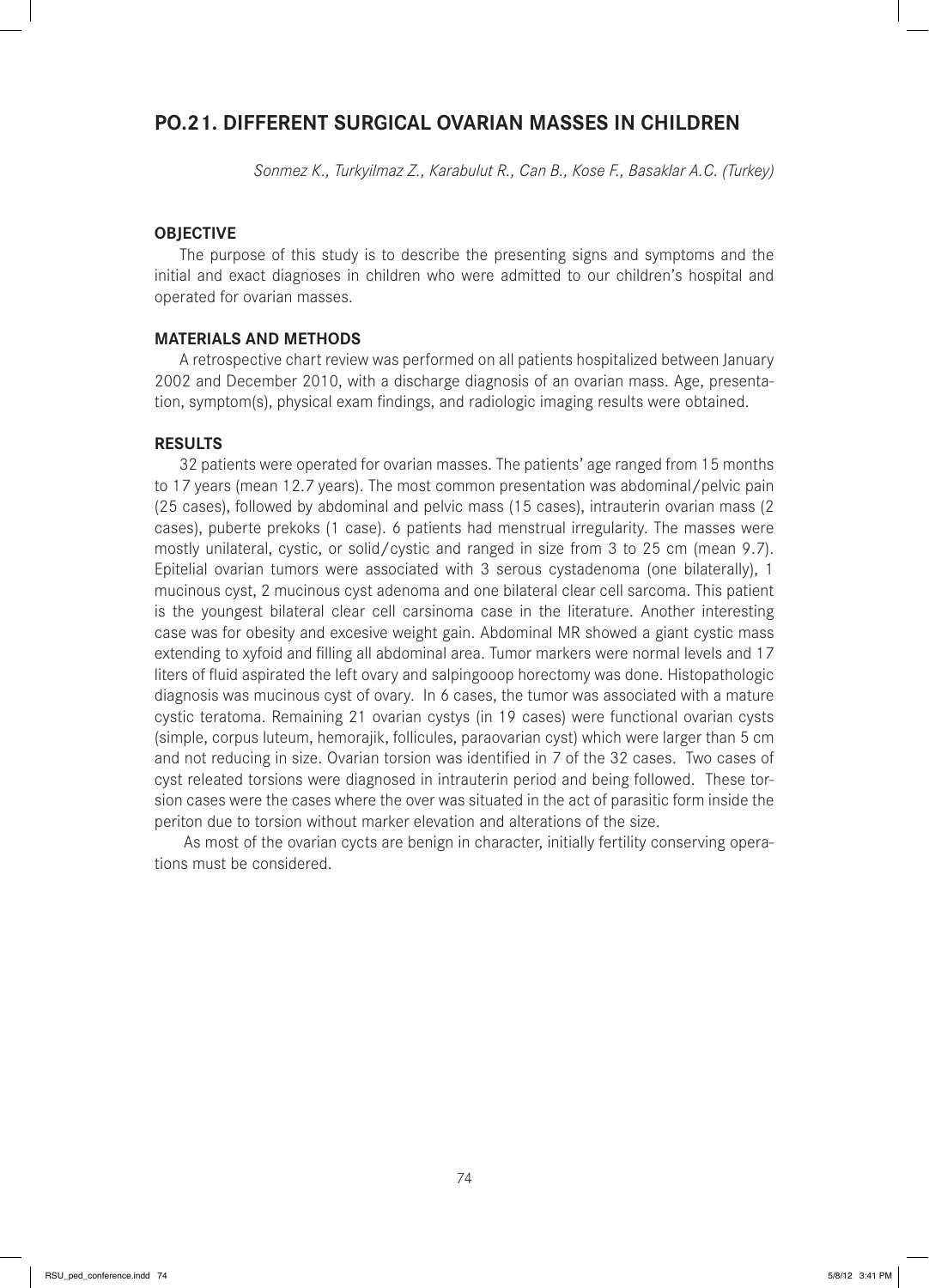## **PO.22. OVARIAN TORSION**

## **INTRODUCTION**

Ovarian torsion is a rare problem in pediatric age, but it is a condition requiring urgent surgery to prevent the loss of ovarian tissue and infertility. The aim of this research is to evaluate clinical signs, US findings, treatment and long-term results.

### **MATERIALS AND METHODS**

52 ovarian torsion cases in 49 girls were operated between January 1989 and December 2011. The patients with preserved ovary were clinically and sonographicaly followed up.

## **RESULTS**

The average age of the patients was 10.56 years. In 34 patients the ovarian torsion was on the right side and in 19 patients on the left side. All girls (100%) had abdominal pain. The other signs included: vomiting (45/52; 86.54%), febrile fever (11/52; 21.15%), and dysuria  $(2/52; 3.85%)$ . The average time delay between the first symptoms and surgical treatment was 44.95 hours. US scan was performed in 43 (82.69%) patients, in 25 cases ovarian torsion signs were detected. Laparoscopy was performed in 9 cases, laparotomy in 42 cases, 1 laparoscopy converted to laparotomy. 22 ovaries were removed, 30 were detorsed. Since 2005 all ovarian torsions were detorsed, except 1 case in which mature teratoma was found. There were no postoperative complications, such as thromboembolism or peritonitis. 17 of the 30 patients were examined average 2.78 years after detorsion. In 16 cases multifolicular ovaries were found.

#### **CONCLUSIONS**

In all girls presenting with abdominal pain, vomiting, fever and leucocytosis the diagnosis of an ovarian torsion must be considered. Although US is very helpful, only the surgery assures the diagnosis. Detorsion of twisted ovary is safe and effective in children.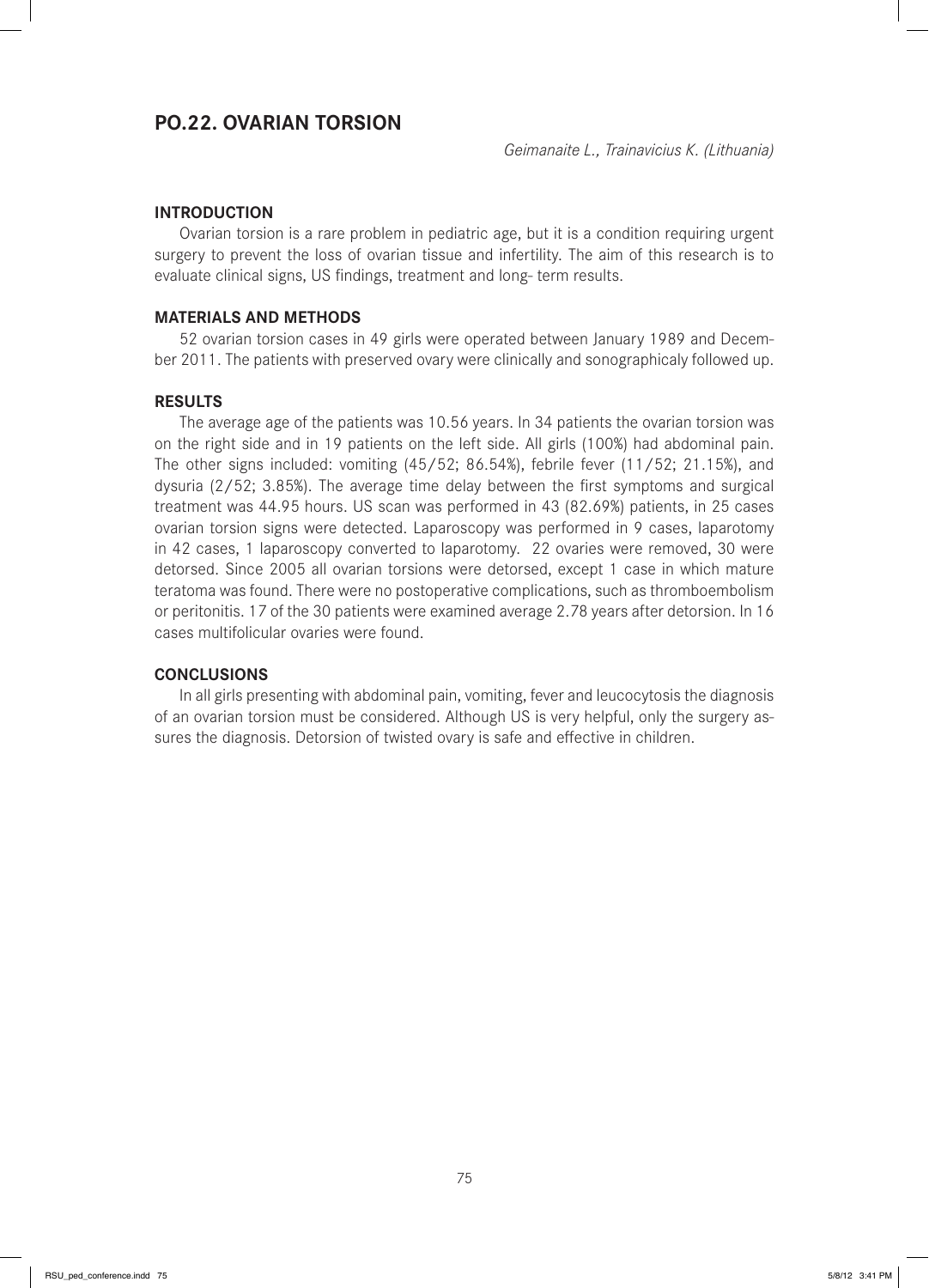# **PO.23. OMENTAL INCARCERATION MAY CAUSE HYDROCELE AND THIS HYDROCELE CONFUSED SIMPLE OR SCROTAL HYDROCELE**

*Basaklar A.C., Alparslan K.,Kaya C., Karabulut Z., Sonmez K., Turkyilmaz Z. (Turkey)*

## **OBJECTIVE**

The recommended approach to hydrocele repair in children is inguinal. Recently, transscrotal approach is recommended for children hydroceles. In this report we present our experience on hydrocele with omentum incarceration.

#### **MATERIALS AND METHODS**

This retrospective study reviewed the records of 10 children who underwent inguinal hydrocele repair with omentum incarceration in our clinic.

### **RESULTS**

The mean age of the patients was 4.5 (1.5–16) years. Hydroceles were located on the right side all of patients. Scrotal erythema, inguinal pain, signs of intestinal obstruction and hernia sac have not been determined. Hydrocele repairs were made by inguinal approach in all patients. The procesus vaginalis were rougher than normal and recognized as a hernia sac. So the hernia sacs were opened and omental incarceration was identified in all cases. Omentum was pushed into abdomen in all patients. High ligation was performed and the distal part of sacs was fenestrated.

### **CONCLUSIONS**

In the light of our experience, scrotal approach for hydrocele repair in children would be difficult to deal with incarceration of hernia. Omental incarceration may cause hydrocele and this hydrocele may be confused with normal hydrocele. Therefore, we still recommend inguinal approach for childhood hydroceles.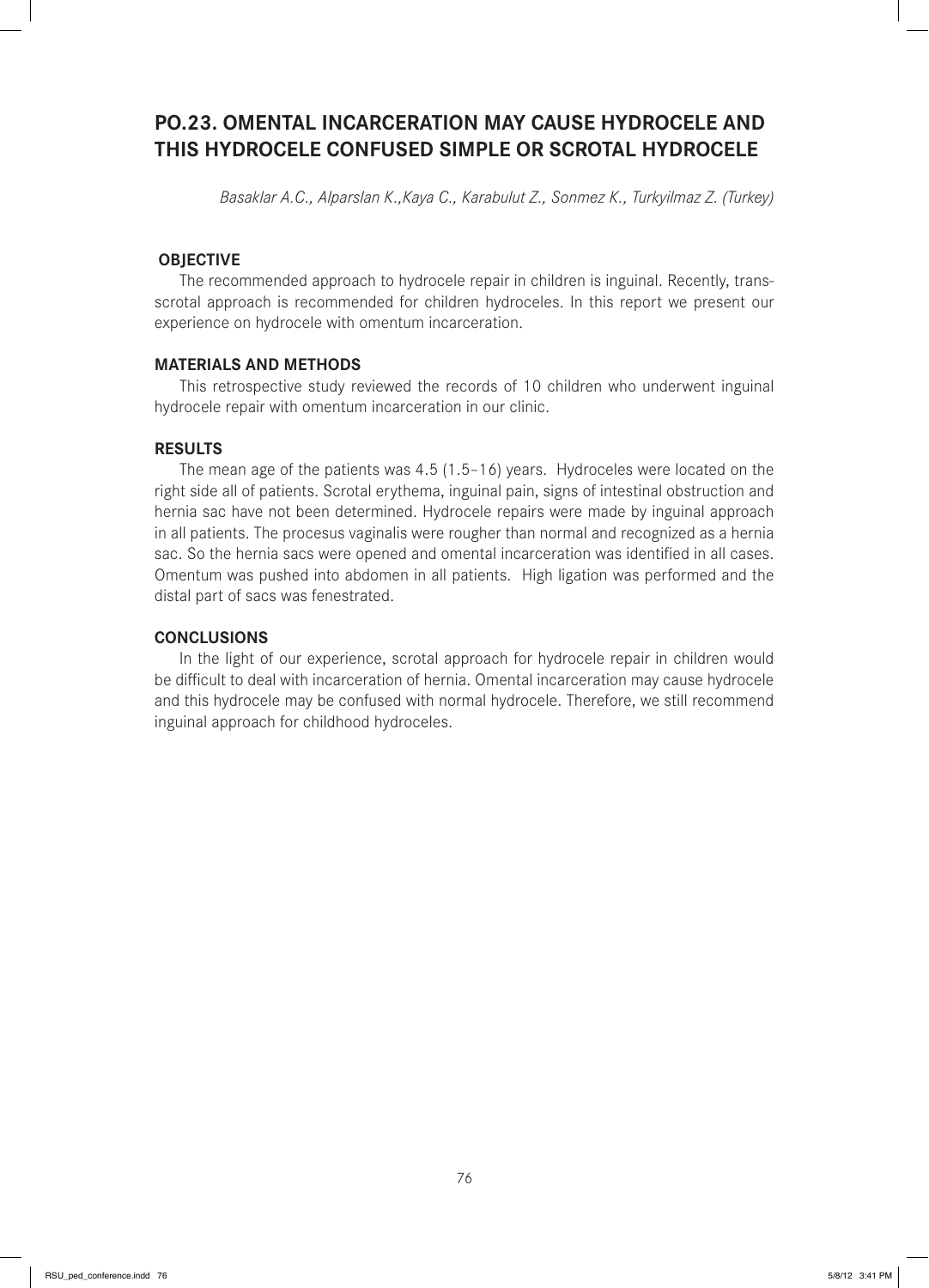## **PO.24. OPERATIVE TREATMENT OF RARE PENIL MALFORMATIONS IN CHILDREN**

*Iodkovskij K., Kovalchuk V., Hmelenko A. (Belarus)*

### **INTRODUCTION**

Those malformations (webbed penis-WB, buried penis-BP) are met much more often than it is considered.

## **MATERIALS AND METHODS**

In the years 1999–2010 in our clinic 28 boys (aged 3–13 years, mean age – 6 years) with penis abnormalities were operated; Buried penis was revealed in 16 boys,webbed penis – in 7, a hypospadias with a chordee – in 5. Correction of WB was performed by a dissection of a dermal fold transversely and a sewing up in length, in 2 cases with the usage of a Z-shaped plastics for tension removal in penoscrotal angle. Complications after correction were not observed, in all cases cosmetic results were good.

#### **RESULTS**

Operative correction of BP was performed in several ways.The penis was set free from subcutaneous fat, under the base a circular incision was performed. The penis was released from adhesions and sutured up a dermal wound for the base with noose sutures. In 5 cases on a ventral surface of the penis base was dissected with a triangular skin flap to densely embrace the penis base. The wounds healed a primary tension, however, almost for all patients after the operation the penil edema developed that reduced spontaneously within 2–4 weeks. Therefore for 4 patients a diverse operative technique was applied. For the penis base an arc-shaped incision was performed without dissection of the skin of dorsal surface. Then the penis was wraped with the mobilised skin, the flap base fixed a deep suture with acquisition of a deep velum over an urethra, excess of prepuce exsected. At the yielded mode the penil edema was insignificant.

5 boys were operated for hypospadias with chordee. For 1 patient there was performed a 2 stage operation: stage 1 - penis rectification and offset of external bore of an urethra proximally; stage 2 - an urethroplasty on Dupley in 12 month. In 4 patients mobilization with albuginea sutures was sufficient for correction of penis curvature.

### **CONCLUSIONS**

A successful operation allows the child to integrate successfully in society by the rigorous person and to prevent the development psychosomatic complexes.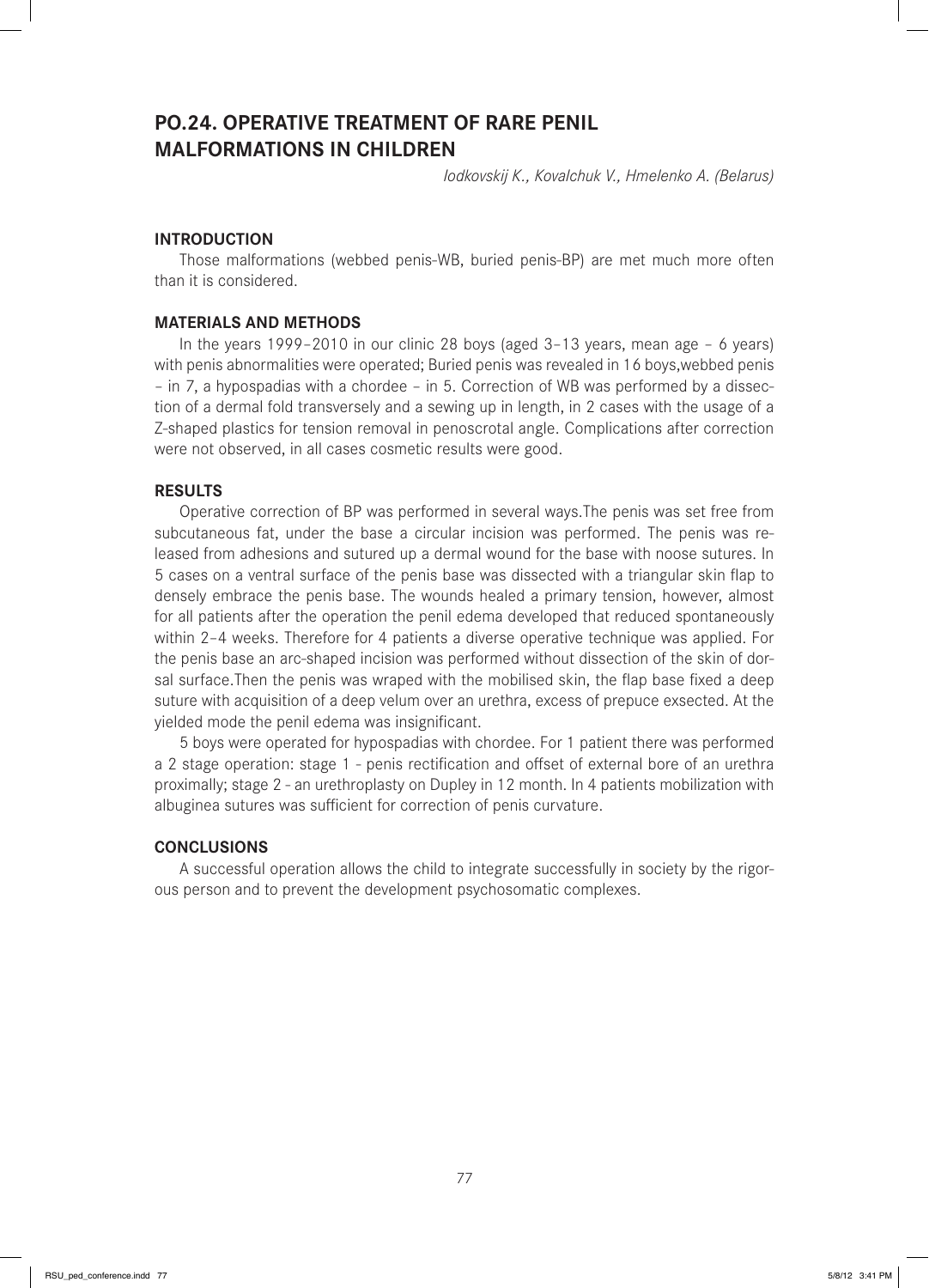# **PO.25. CAUDAL REGRESSION SYNDROME IN PATIENTS WITH HIGH ANORECTAL MALFORMATIONS**

*Lobaceva J., Mezale O., Kakar M., Platkajis A., Engelis A., Petersons A. (Latvia)*

## **INTRODUCTION**

Caudal regression syndrome or sacral agenesis is a rare congenital disorder. It occurs at a rate of approximately 1 per 25,000 live births. Its association with anorectal malformations is documented in various publications. The patients suffer from significant pelvic innervation impairment. Spinal and pelvic pathology radiological screening had not been performed for patients with anorectal malformations earlier in Latvia.

### **OBJECTIVE, MATERIALS AND METHODS**

6 patients with a high anorectal malformation underwent surgery at the Children's Clinical University Hospital from 1999 to 2009. In these patients we performed magnetic resonance imaging (MRI) of the pelvis and spine in order to visualize the structure of the spine and any presence of bone or soft tissue abnormalities. During the examination, an additional radiological screening of the urogenital system was scheduled. The sacral ratio index was counted in plain radiograph simultaneously. The aim was to improve diagnosing, treatment strategy and possibly early prediction of the future quality of life for anal atresia patients

### **RESULTS**

Caudal regression syndrome with complete coccygeal and partial sacral agenesis was detected by MRI in all 6 patients. In 5 patients sacral agenesis was found in the S3 level, but 1 patient - S4 level. In 2 patients we found spina bifida occulta of the sacral spine. In 3 patients we found low localized spinal cord (in the L2, L3 and L5 levels). Mean sacral ratio index in patients was 0.435 (0.32–0.62). In 2 patients we found a formation into the spinal canal, which, however, is unlikely to post any significant effect on the pelvis or lower limb function.

### **CONCLUSIONS**

1) Sacral index is a good predictor of sacral hypo-development. Lumbosacral MRI verifies caudal regression syndrome. 2) MRI should be performed in the neonatal period and then repeated after the surgical correction approximately at 1 year of age. 3) Treatment of such patients requires a team involving pediatric surgeon, radiologist, neurosurgeon, urologist and gynecologist.

#### **ACKNOWLEDGEMENT**

This study was supported by national research programme in medicine "Development of New Preventive, Treatment, Diagnostic Means and Methods, Biomedical Technologies for Improvement of Public Health".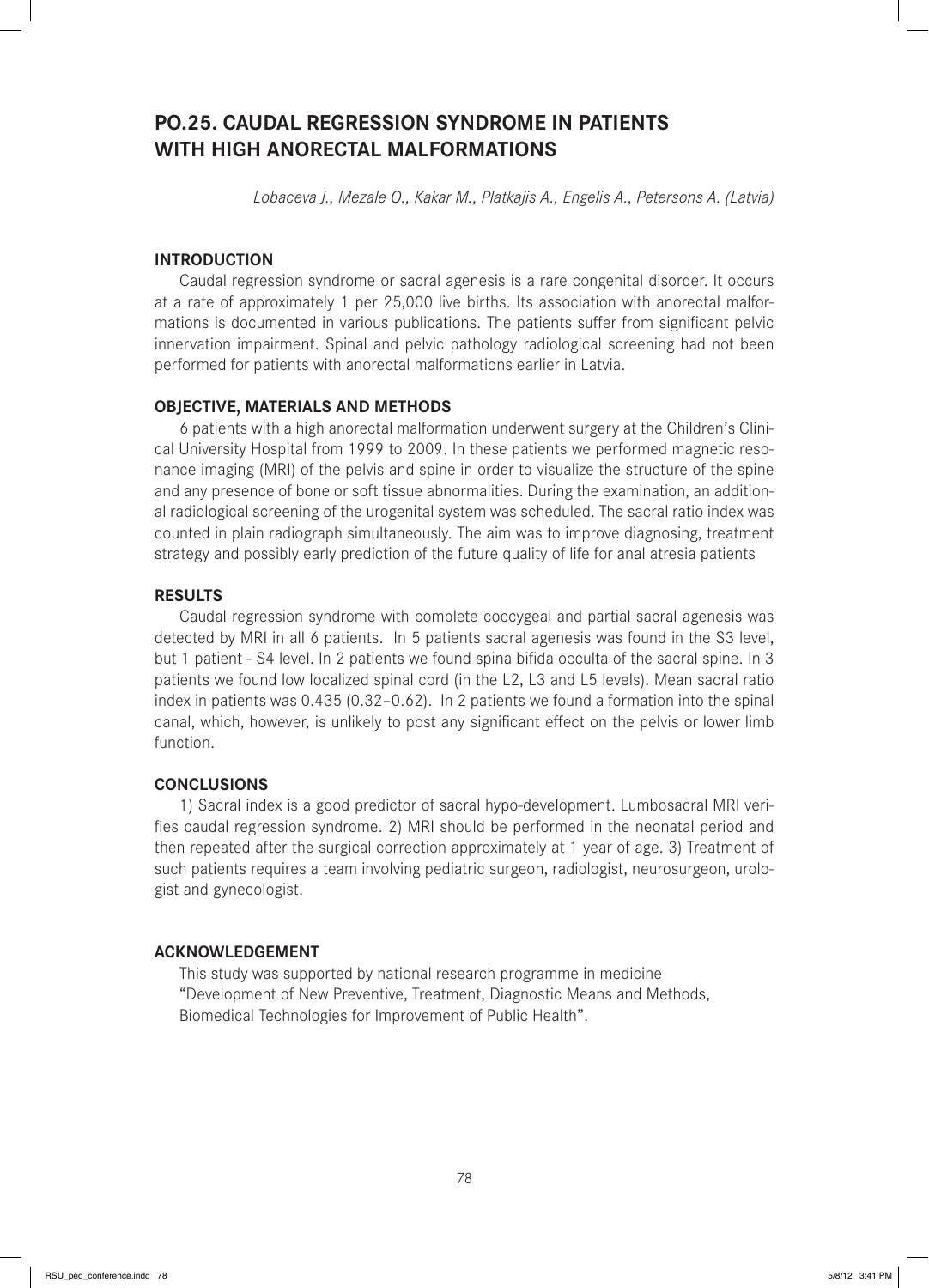# **PO.26. METHOD IN REHABILITATION OF CHILDREN WITH ANORECTAL PATHOLOGY**

*Novitskaya S., Dzehtsiarou Y. (Belarus)*

### **MATERIALS AND METHODS**

182 patients with postoperative anal sphincter insufficiency were treated in the Pediatric Surgery Center from 1997 to 2011. Operative anorectal pathology correction had been administered to all of the patients who had various anorectal pathologies. Only children aged 5 and older underwent the rehabilitation process because younger patients initially had a negative attitude to it and refused to take part in the experiment. The patients complained basically on fecal incontinence (60%) and kalomazanie (40%).

### **RESULTS**

The System Feedback Stimulator is a new type of equipment which gives an opportunity to control in the real-time regime the physiological parameters of a patient and this idea was used in the treatment. The therapeutic effect of the method is based on the corticovisceral connection reconstruction that is in charge of the anal sphincter function. Biological feedback method gives the patient video or/and audio forms of information about his/ her current physiological parameters. In the course of the feedback procedure the patient can consciously change these physiological parameters if he/she is fully familiar with them. Thus, the activation level of the parameter regulatory system in the brain changes as well. This technology helps to halve rehabilitation terms. The patient has to tense the anal sphincter and to keep this tension at the necessary level. At this time the device (EMG-sensor) registers the electromyogram and shows this information on the screen in the form of graphics for adults or like a game for children. The efficiency of this method is controlled with the help of electromyography (EMG). Contractile anal sphincter function is registered by interfacial EMG. Average amplitude is 300±59 microvolt. Bioelectrical activity of this muscle gradually increases, so the amplitude reaches its climax after 15 minutes of stimulation. Complete remission or reliable decrease of the amount of fecal incontinence (when patients are satisfied with the quality of their life) were considered to be the positive results.

## **CONCLUSIONS**

Biological feedback method is noninvasive, cheap and practically does not have any contra-indications. It is an effective method of postoperative rehabilitation of children with anorectal pathology.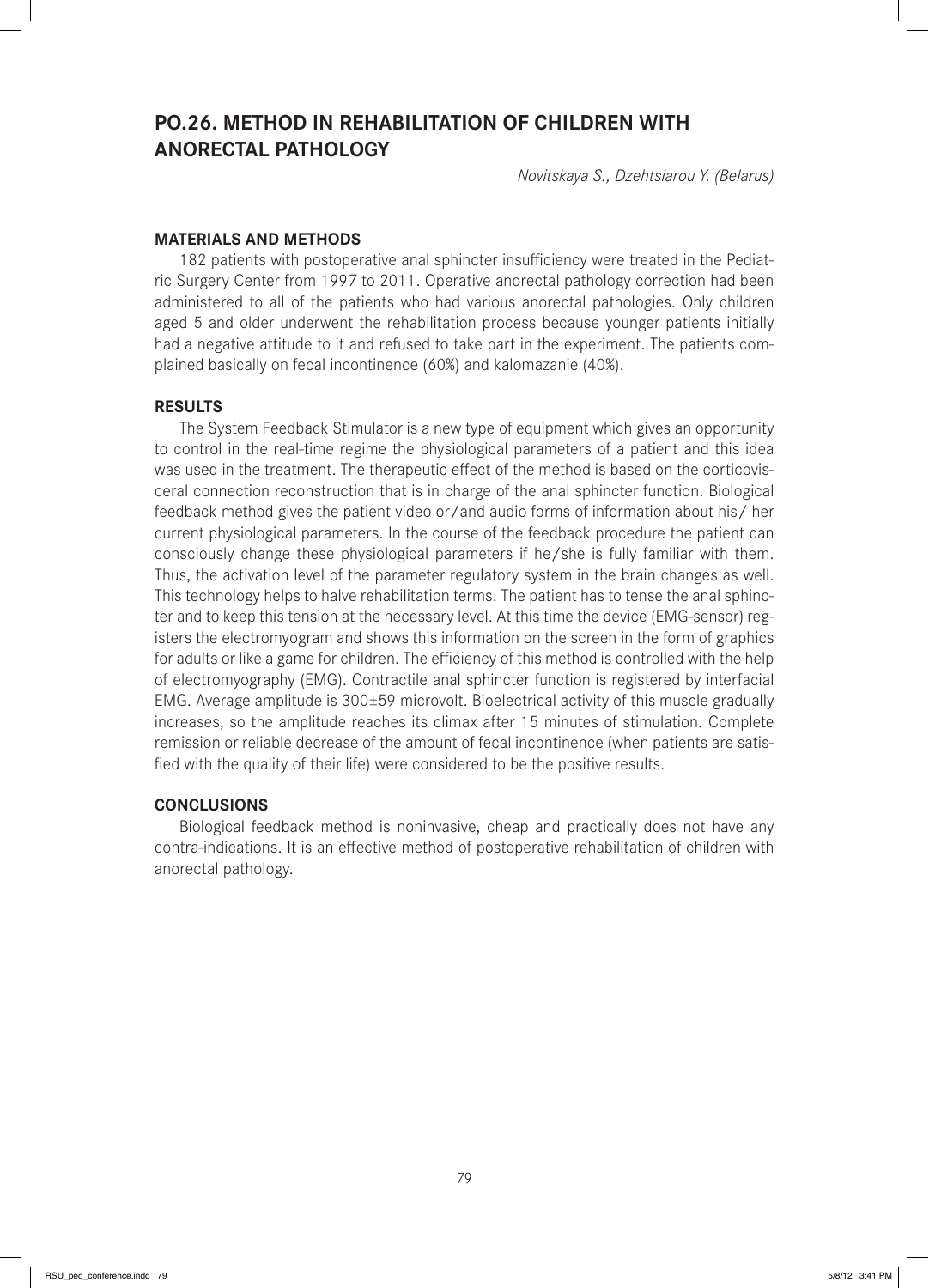# **PO.27. DIAGNOSIS OF CONGENITAL MALFORMATIONS OF GENITOURINARY SYSTEM AND MEDICAL TACTICS IN THE POSTNATAL PERIOD**

*Kovalchuk V., Iodkovskij K., Rakevich M., Motjuk I., Hmelenko A. (Belarus)*

#### **ABSTRACT**

Conventionally it is considered that congenital malformations of the urinary tract (GUT) are easily to reveal. Duly and exact antenatal diagnosis of congenital malformations (CM) of GUT has an impact on the pregnancy outcome and the future life of the newborn. Ultrasonic screening of pregnant women provides three multiple examination of a fetus in 10–14 weeks, 18–22 weeks, 30–32 weeks.The accuracy of prenatal pathology diagnosis is 78–91%. Out of 25000 inspected women in 489 pregnant women CM was revealed, among them in 126 cases in a fetus the pathology of GUT has been found. The USG executed in the prenatal season has revealed the following pathological fluctuations: hydronephroses – 41(32.5%), cystic dysplasias - (6.3%), kidney hypoplasia –6 (4.8%), solitary cysts –5 (4%), pyelectasises - 48 (38%), megaloureter – 12 (9.5%), an aplasia – 4 (3.2%), dystopic kidney –2  $(1.5%)$ . USG done on the 3rd-4th day of life of the newborn did not confirm the diagnoses exhibited prenatally (from 21 to 32 weeks of pregnancy) in 16 cases (20%): in 9 cases the diagnoses were not confirmed (pyeloectasises - 5 cases, a hydronephrosis of 1 degree - 1 case, solitary cysts - 3 cases), in 4 cases increasing of a degree of hydronephrosis was found, in 3 cases the process had decreased. After detection of GUT CM in a decompensated stage or in the case of infectious contamination of the urinary tract the newborns were admitted to Grodno Regional Pediatric Hospital (GRPH),the department of newborns. The other children were discharged home under the supervision of the pediatrist and the pediatric urologist. USG control of kidneys was performed every month; if the degree of hydronephrosis increased, the patients were admitted to GRPH hospital for examination and treatment; at the decrease of obstruction of GUT dispensary observation proceeded.

#### **CONCLUSIONS**

Newborns with the revealed abnormalities of GUT should be observed by pediatric urologist with USG control for deciding on further tactics.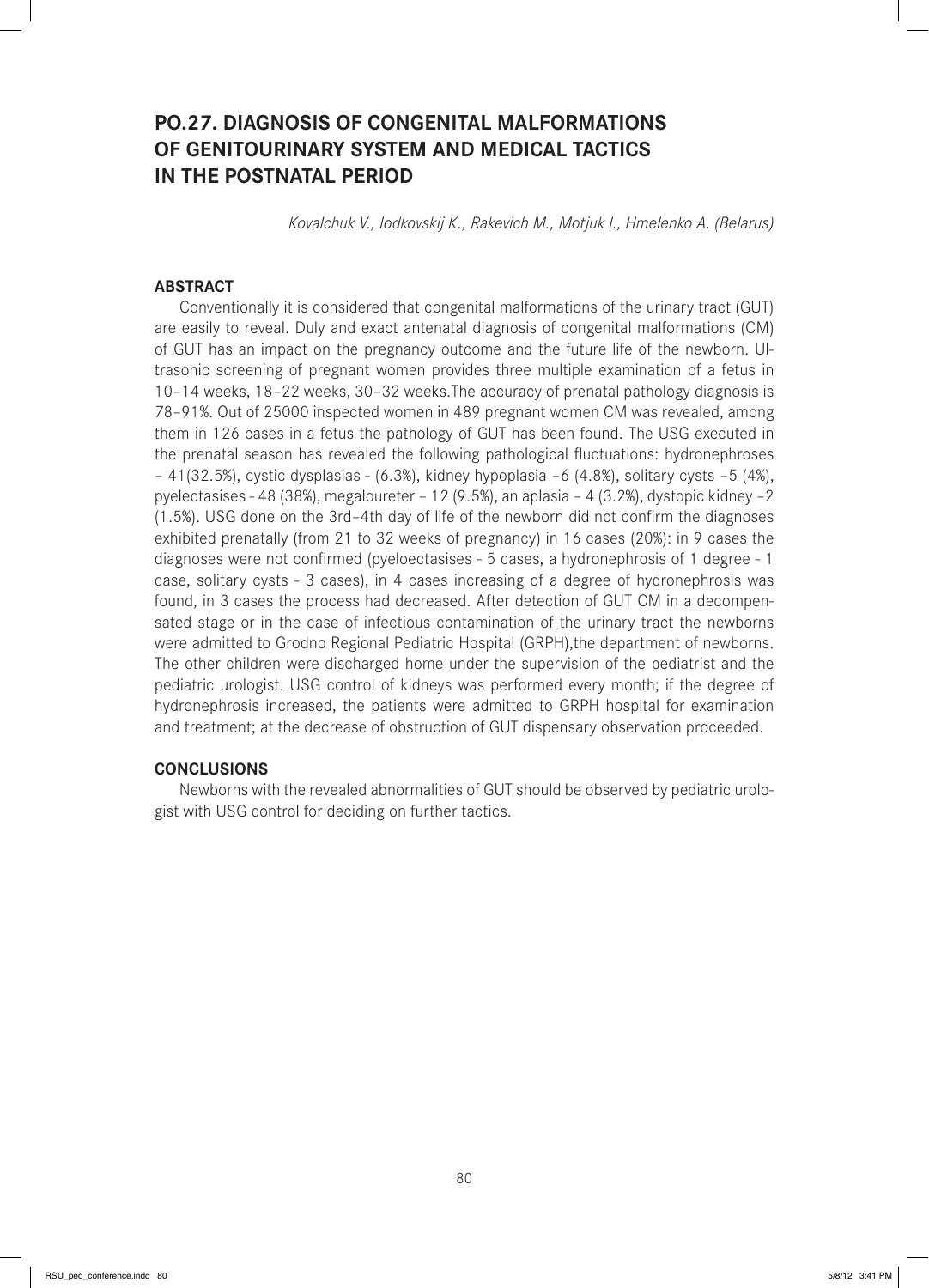## **PO.28. COMPLEX UROGENITAL SINUS ANOMALIES: SURGICAL REPAIR**

*Varik K., Kubarsepp., Tica C., Ardelean M.A. (Estonia, Romania, Austria)* 

## **OBJECTIVE**

The aim of the study is to present the challenging surgical treatment of complex forms of urogenital sinus (UGS) anomalies.

#### **MATERIALS AND METHODS**

Many studies published in the last 15 years contribute to the improvement of treatment of children with UGS associated with CAH, cloacal persistence, or

with "simple forms" of UGS. Five patients with rare forms of UGS are reviewed.

#### **RESULTS**

A 10-year-old girl with urogenital sinus, agenesis of the bladder and vagina. An ileal bladder replacement, ureteral reimplantation, and continent urinary diversion were performed. She is socially continent.

A 2-year-old girl with urethral agenesis, megabladder, narrow vesicovaginal fistula and introitus stenosis. To date the patient has a continent urinary diversion (Mitrofanoff stoma), but she is still incontinent through vesicovaginal fistula. She is scheduled for the closure of the fistula.

A 9-year-old girl with cloacal persistence, covered exstrophy and abnormalities of labia minora & majora. In infancy urethra-vagino-anorectoplasty were performed. Later she presented with introitus stenosis. The introitoplasty and the correction of labia minora and labia majora were undertaken. The patient is continent.

An 8-month-old girl with posterior cloaca, accessory urethra and hydronephrosis. Surgical treatment consisted of an UM with a transanorectal approach. She is continent.

A 7-year-old girl with posterior cloaca, accessory urethra, hydrocolpos and urine incontinence. Correction was achieved by urogenital mobilization (UM). The child is continent and has a normal calibrated vagina.

## **CONCLUSIONS**

Patients with UGS and normal anorectum should be continent after repair. In most patients with complex abnormalities social continence can be achieved.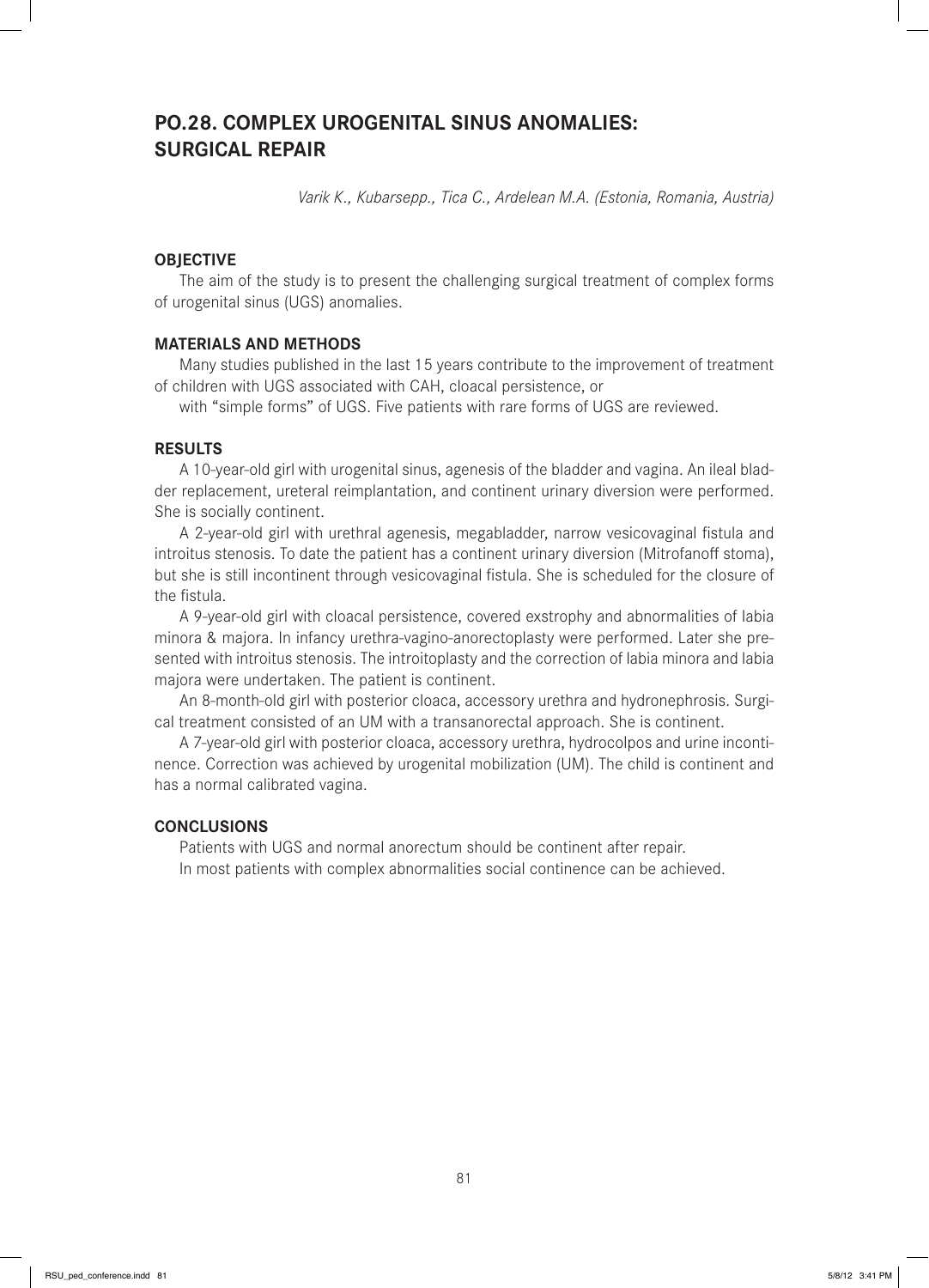# **PO.29. CLOACAL MALFORMATIONS: EXPERIENCE OF SURGICAL TREATMENT**

*Shahtarin A., Kirgizov I., Shishkin I. (Russia)*

## **OBJECTIVE**

The persistent cloaca represents one of the rarest congenital malformations of the anorectal areas. Frequency of the disease is about 1:50000 to 1:250000 newborns. The aim of the study was to optimise the experience of surgical treatment of cloacal malformations.

#### **MATERIALS AND METHODS**

In 2005–2011, 12 patients from Russia, Kazakhstan and Azerbaijan, aged 1 till 16 years, were operated in our department. It is necessary to note that in the first stage all patients imposed colostoma at their residence. The basic stage consisted in carrying out combined laparotomy and postsagittal proctoplasty.

### **RESULTS**

In 33.3 % of patients abdominoperineal proctoplasty by distal pert of the colont, and urethra and vagina division, with a subsequent plasticity, by postsagittal access. In 50 % of patients abdominoperineal pullthrough, and vaginoplasty was performed by using of the distal segment of colon, in 8.3 % vaginoplasty was spent with the use of ascendant colon. In the most difficult case of one girl, owing to complexity of the vascular archytectonics, the vaginoplasty has been executed by a segment of ileum.

## **CONCLUSIONS**

Our experience testifies that separation of cloaca is not obviously possible without carrying out laparotomy and postsagittal proctoplasty as a single-stage. Thus, during the laparotomic stage, due to the length of the deferent part of a colon and its features of blood supply, the issue of the proctoplasty way is solved, and postsagittal access promotes definition of an optimum way of the uretro - and vaginoplasty.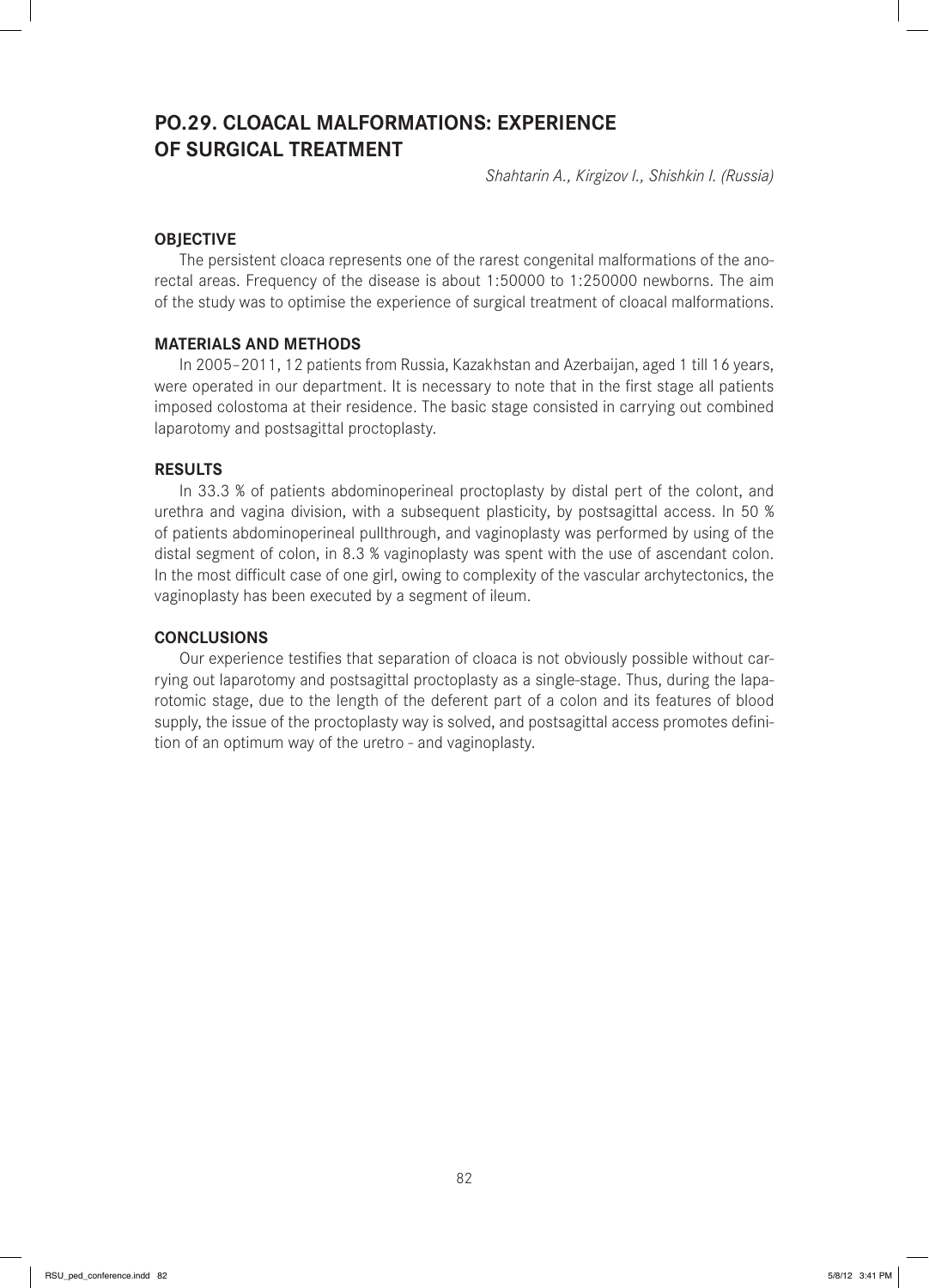# **PO.30. REPEATED RECONSTRUCTIVE REPARATIVE OPERATIONS IN 16-YEAR OLD GIRL WITH PERSISTENT CLOACA**

*Shishkin I., Kirgizov I., Prudnikova T., Shahtarin A. (Russia)*

## **OBJECTIVE**

To estimate the results of surgical correction of persistent cloaca in a 16 year old girl after abdominoperineal proctoplasty, executed in early childhood.

#### **MATERIALS AND METHODS**

The malformation was diagnosed right after birth, sigmostoma was applied. At the age of 4 - abdominoperineal proctoplasty was executed. On admission the girl was 14 years old. Complaints on fecal and urine incontinence. In the first stage perineal anosphincterolevatoroplasty was carried out. In 2 years: separation of the urogenital fistula, formation of the vagina fornix, urinal reservoir, neoimplantation of the ureters by Politano. Formation of the bladder cervix, vesicostomy. After the operation urine evacuation was carried out by catheterization. In 2 months the girl started to urinate self-dependent, the urine volume was up to 300–350 ml, frequency rate about 5–6 times a day, thus during the day urine leakage was not marked. Against imperative feeling of urination, keeps clear and dry. Vesicostoma closed independently in 3 weeks.

#### **RESULTS**

At control examination we revealed that the closing function of anal sphincter is satisfactory. The vagina fornix is generated correctly, structured. The outlet of the vesicostoma is not visualized. As a result of the performed correction, the girl completely keeps control, the bowels movements are regular, fecal and urine incontinence is not present. Miction is independent, painless, catheterization is not required. The child attends school, can practice dosed physical activities.

#### **CONCLUSIONS**

Separation of the urogenital fistula and vagina formation at advanced age represents a challenge, demanding careful analysis and scheduling of surgical correction in several stages. Previously the cases of persistent cloaca abdominoperineal proctoplasty was performed without separation of the urogenital fistula, which led to complications in the urinogenital system.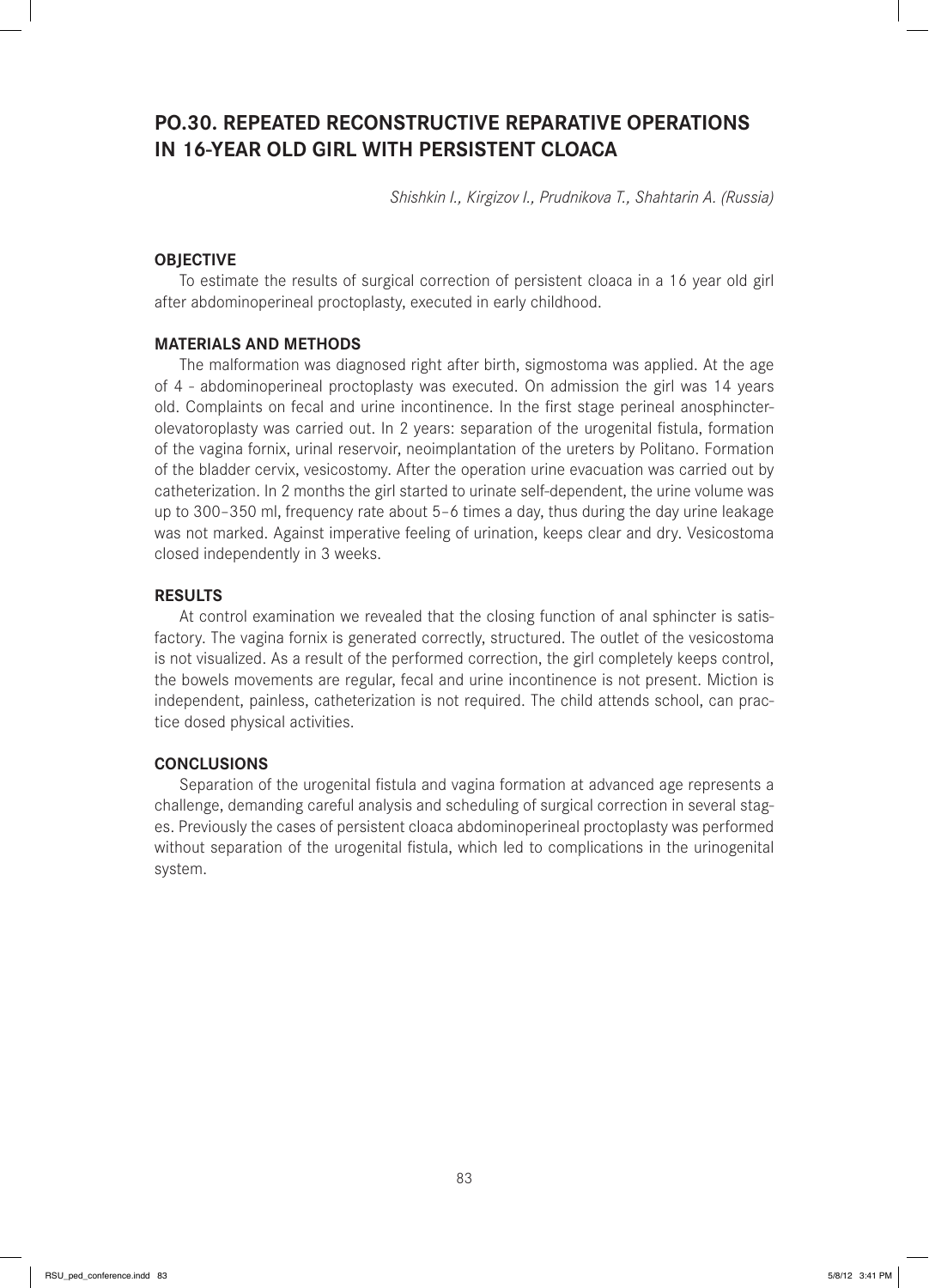## **PO.31. MINIMALLY INVASIVE TREATMENT OF URETERAL CALCULI IN CHILDREN**

*Karaoglan U., Tan M.O., Sozen S., Biri H., Bozkirli I. (Turkey)*

### **INTRODUCTION**

Although shock wave lithotripsy (SWL) is generally accepted as first line treatment in ureteral stones, the development of small sized ureteroscopes and laser technology enabled the use of ureteroscopy in the paediatric age group.

#### **OBJECTIVES**

Evaluate the efficacy of shock wave lithotripsy, ureteroscopy and open surgery in the treatment of pediatric ureteral calculi.

### **MATERIALS AND METHODS**

We reviewed the records of 67 (35 boys, 32 girls) children (71 ureters) admitted to our clinic for treatment of ureteral calculi. The initial treatment method was SWL in 80.3% (57 ureters), ureteroscopy in 11.3% (eight ureters) and open surgery in 8.5% (six ureters) of the renal units. SWL was performed with a Siemens Lithostar plus device in the prone position under dissociative anaesthesia. The indications for open surgery were a coexistent anomaly (like ureterovesical junction obstruction), high stone burden, failure of SWL or ureteroscopy. The mean age of the patients was  $10.67+4.4$  (1-16) years.

#### **RESULTS**

The stone-free rates after SWL for upper, middle and lower ureteral calculi were 74.1, 100 and 75.9%, respectively. Increased stone diameter ( $p = 0.014$ ) and/or burden ( $p =$ 0.002) were found to be significant factors that had an adverse effect on the stone-free rate after SWL while the success rates of SWL were independent of location. Including six patients (seven ureters) with failed SWL, a total of 14 patients (15 renal units) subjected to ureteroscopy for lower ureteral calculi yielded a stone-free rate of 93.3%. Thus, the overall stone-free rates after SWL, ureteroscopy and open surgery were found to be 75.4, 93.3 and 100%, respectively.

## **CONCLUSIONS**

Depending on the stone burden, SWL might be a good option for initial treatment of most ureteral calculi in children. Ureteroscopy offers a high success rate for lower ureteral calculi, including SWL failures.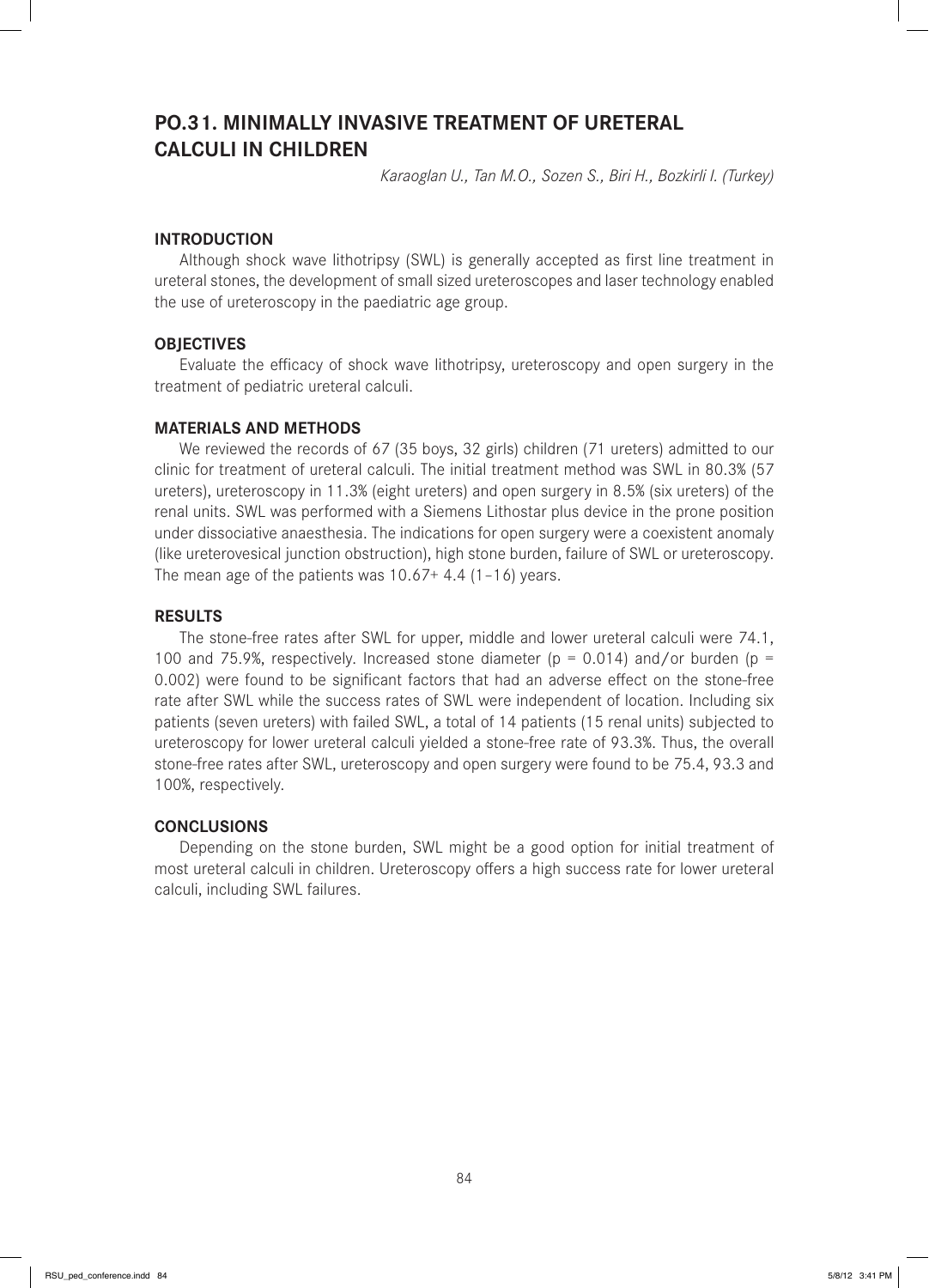# **PO.32. INFUNDIBULOPELVIC INDEX: A MORE POWERFUL PREDICTOR FOR THE LOWER POLE STONE CLEARANCE AFTER SHOCKWAVE LITOTRIPSY IN PAEDIATRIC STONE PATIENTS**

*Kupeli B., Gurocak S., Ure I., Karaoglan U., Bozkirli I. (Turkey)*

#### **INTRODUCTION**

Extracorporeal shock wave lithotripsy (SWL) has become the standard initial treatment for most of the renal calculi in children and several intra-renal anatomic features have been studied and found to be important factors for the outcome of SWL treatment, especially for lower caliceal stones.

#### **OBJECTIVE**

Our aim in this study is to show that the combination of lower pole pelvicaliceal anatomic features in a single index can be more predictive than considering every single anatomic feature alone.

## **MATERIALS AND METHODS**

The clinical records of children with lower caliceal stones who underwent SWL between 2002–2008 were reviewed. After excluding patients with ureteropelvic obstruction, major renal anatomic abnormalities, non-calcium stones, metabolic abnormalities, history of recurrent stone disease, multiple stones and previous renal surgery 25 patients were enrolled in the research study. Lower pole infundibulopelvic angle (IPA), infundibular length (IL) and width (IW) were measured from intravenous pyelography. Infundibulopelvic index (IPI) was calculated as (IPA x IW x 100)/(IL x stone size x pelvicaliceal volume).

## **RESULTS**

The mean stone size was 72.4±49.4 mm2. Overall stone-free rate was 80%. There were no statistically significant difference in IPA, IL and IW values between patients with residual stones and stone-free patients, respectively (p=0.06,p=0.81,p=0.21). Also no statistically significant difference was found in stone size ( $p=0.27$ ), total pelvicaliceal volume ( $p=0.07$ ) and SWL parameters. However IPI was significantly different between two patient groups  $(p=0.04)$ .

## **CONCLUSIONS**

Results of this study let us think that although every single anatomic variation might have some effect on the SWL outcome of lower caliceal stones in pediatric patient basis, combination of all these anatomic parameters alongside with including the stone size in a single index could be a more accurate predictive tool because every single anatomic feature is a part of the whole.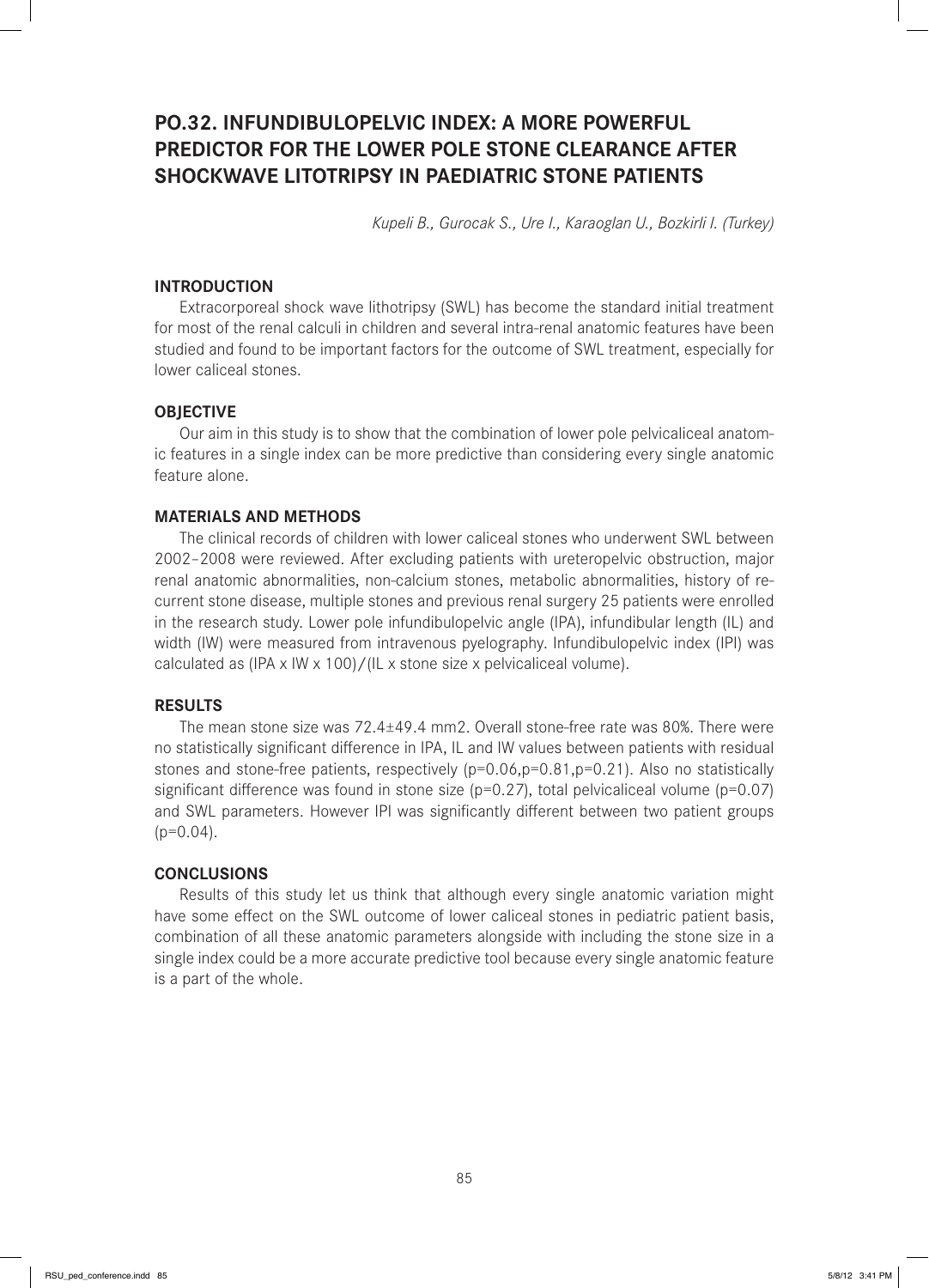# **PO.33. MODIFIED BRACKA'S TWO STAGE REPAIR OF PROXIMAL HYPOSPADIAS – OUR FIRST EXPERIENCE**

*Gilis A., Pugacevska D., Kurmina E., Dobelis J. (Latvia)*

## **INTRODUCTION**

Proximal hypospadias still remains a great challenge for any pediatric surgeon. Despite many methods in use there are still many controversies in choice of urethroplasty. In our clinic we are following the simple protocol suggested by Dr. A.Bracka and Dr. W.Snodgrass – TIP repair if there is no need for urethral plate division and two-stage graft procedure in the cases with plate transection.

### **OBJECTIVE**

To evaluate our results in the treatment of proximal hypospadias and to demonstrate our first experience with a modified two-stage graft repair.

#### **MATERIALS AND METHODS**

In the five year period 2006-2011, 37 patients with primary proximal hypospadias underwent surgical repair by the same surgeon at the Children's Clinical University Hospital in Riga. One stage TIP urethroplasty was done in 13 cases, the two-stage Bracka urethroplasty was used in 20 cases, while 4 patients underwent a modified Bracka two-stage repair (the classical two-stage graft procedure with testicular tunica vaginalis flap coverage over the neourethra during the second stage).

#### **RESULTS**

In TIP group 4 patients  $(30.7%)$  had complications, glans dehiscence  $(2)$ , fistula  $(1)$  and neourethral stricture (1). In the Bracka two-stage group complications occurred in 9 (45%), glans dehiscence (3), fistula (4) and neourethral stricture (2). Only one patient developed complications in the modified Bracka two-stage repair group. It was serious urethral stenosis which required later surgery and was successfully treated by using Snodgraft technique.

## **CONCLUSIONS**

The Bracka two-stage repair remains a good and versatile technique for primary proximal hypospadias repair when urethral plate division is needed. Technical modification suggested by Dr.W.Snodgrass when tunica vaginalis flap is used to cover the neourethra gives promising results for improving the outcome of proximal hypospadias surgery.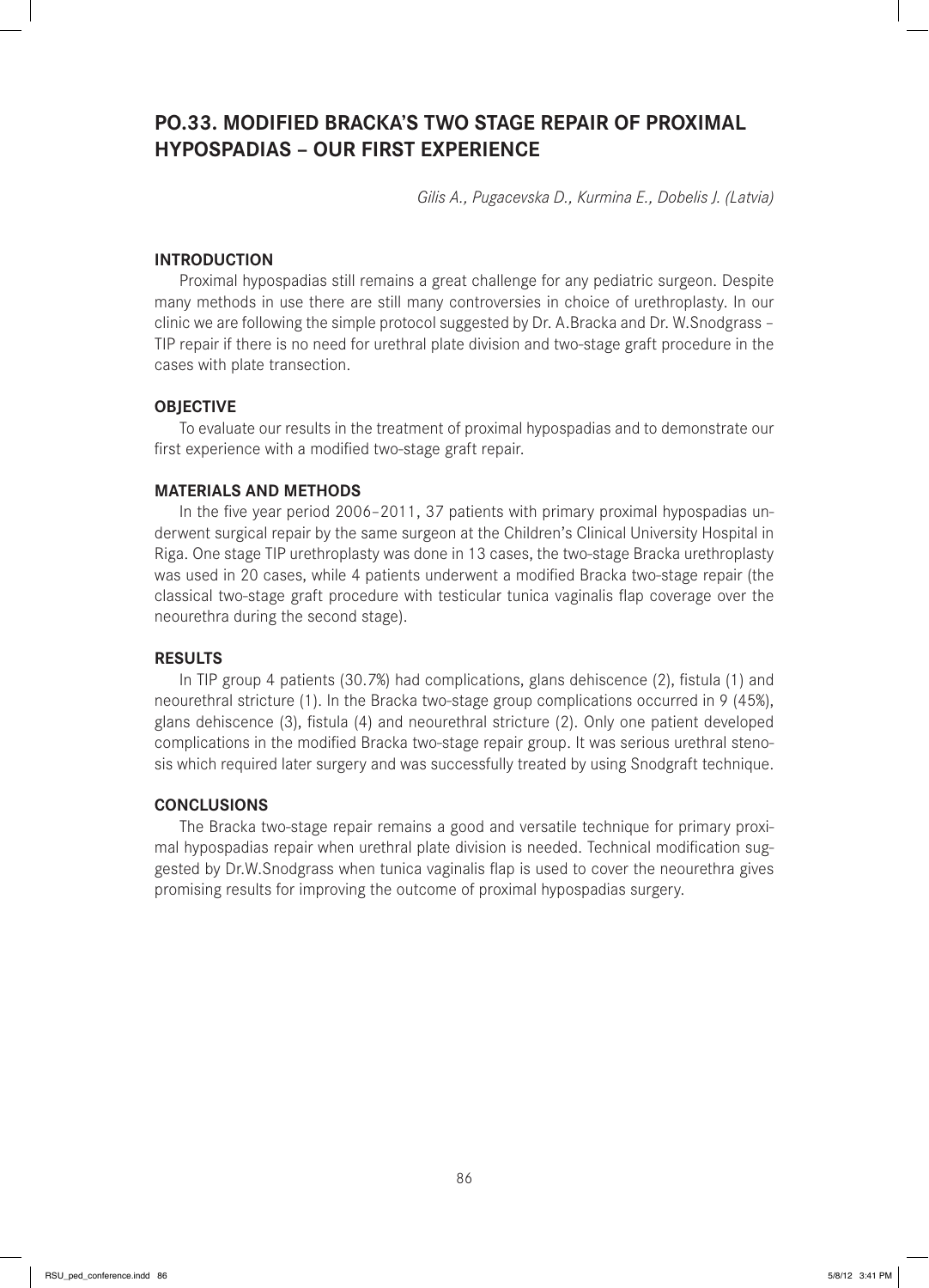## **PO.34. TREATMENT OF THE HYPOSPADIAS IN CHILDREN**

*Kovalchuk V., Iodkovskij K., Hmelenko A. (Belarus)*

#### **INTRODUCTION**

Hypospadias is one of the most wide-spread malformations of the penis. Complication rate after hypospadias repair depending on the type of operation is about 11.5–35%.

#### **OBJECTIVE**

To present the results of treatment of hypospadias in children.

#### **MATERIALS AND METHODS**

In the Clinic of Pediatric Surgery at Grodno State Medical University (GSMU) 198 children with miscellaneous forms of hypospadias were operated in the period 2001- 2010. The MAGPI operation was performed at glanular, coronal and distal forms without chordee (49). In 5 patients (10.2%) fistulas occurred, in 2 there was recurrence of hypospadias. Complications occurred mostly after the Mathieu operation (an inverted dermal flap from a ventral surface of the penis). 26 children were operated, fistulas occured in 8 (30 %), necrosis of skin flap – in 3 patients. The one-stage Ducket operation with our modification was used for proximal penile, penoscrotal and scrotal. 8 patients were operated, in 2 (25%) fistulas occurred, in 1-stricture of neourethra. Two-stage operations were performed in 21 patients, the first stage of operation-correction of curvature was performed by Ombredan-Majs manoeuvre. After 6–12 months the second stage of operation-an urethroplasty was executed by Duplay. Beneficial effects are seen in 17 patients (80%). During all types of operations we always formed an external urethral opening at the top of balanus. The Snodgrass operation is used in our clinic since 2004. In 2006 we began to apply a subcutaneous flap for closure and solidifying of the suture line of neourethra. The Snodgrass operation was performed in 58 patients, among them 49 in a modified procedure. Complications in this group: fistulas in 7 patients (14%), in 2 patients – a stricture of neourethra.

#### **CONCLUSIONS**

Selection of the operation method depends on the value of a chordee, an offset value of an external urethra opening, retention of metal stenosis, a dysplasia of a skin of a ventral penile surface, retention or lack of a spongy tissue round a distal part of urethra.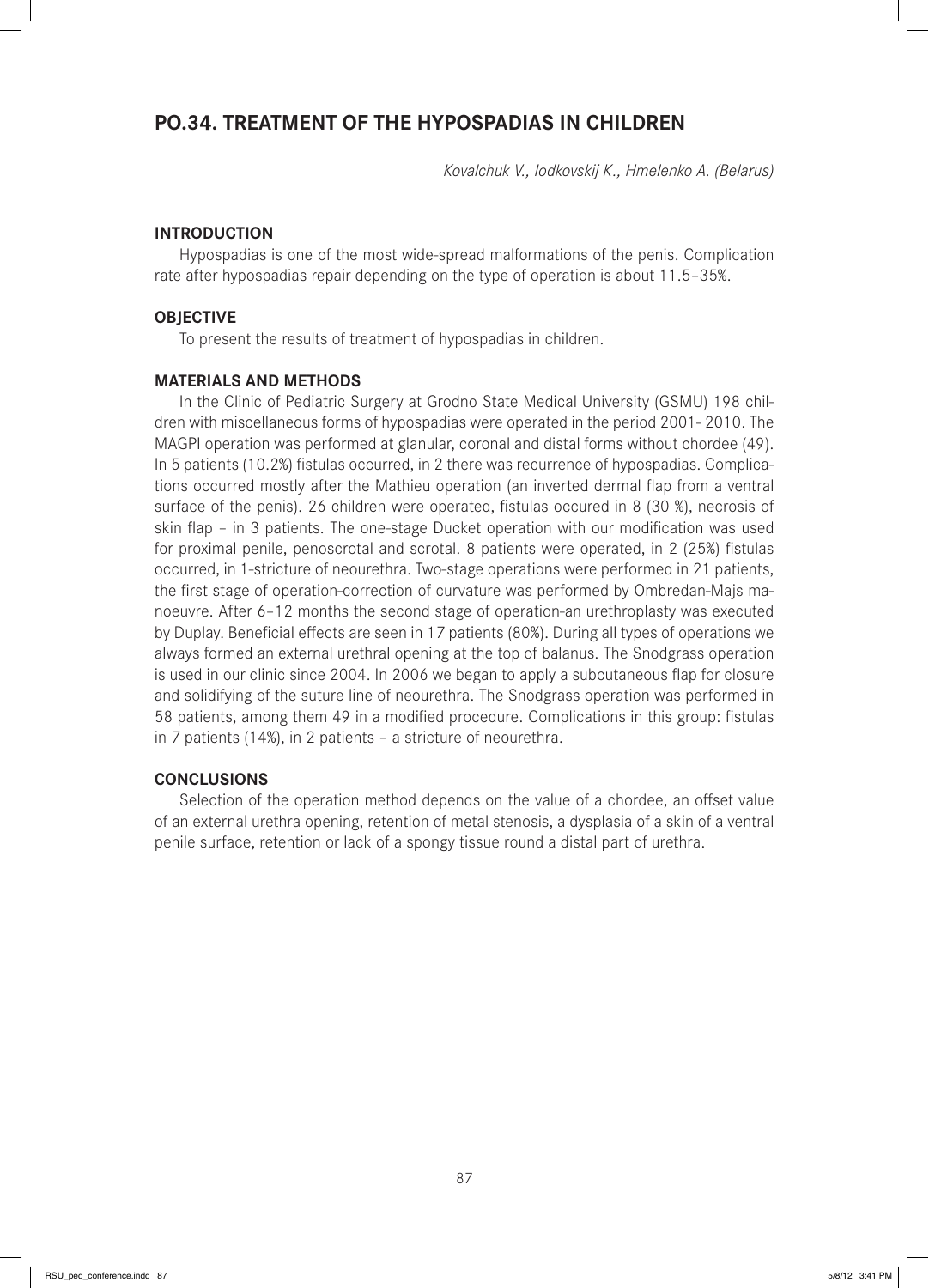# **PO.35. CHANGING RATES OF COMPLICATIONS IN HYPOSPADIAS SURGERY DURING THE LAST TWO DECADES**

*Valentinaite V., Gricius K., Puzinas A., Bilius V., Verkauskas G. (Lithuania)*

## **OBJECTIVE**

To evaluate changes of hypospadias surgery at our institution during the last two decades with special attention to the complication rate.

#### **MATERIALS AND METHODS**

All patients with hypospadias who had had the first repair in our department and had no other genital malformations were subjected to the research. The patients were assigned to two groups depending on the time of the performed operation: 1991–2000 or 2001–2010. We analyzed the complication rate according to the grade of hypospadias, and the age at the first operation. Complications were considered if listed in a carefully recorded database. Repeated operations on the same patient were also regarded as complications of the primary repair if not initially planned as a two-stage procedure. The year 2011 was checked for the previously operated patients.

#### **RESULTS**

975 patients were included in this study. 515 patients underwent repair between 1991 and 2000 and 460 patients - between 2001 and 2010. In the first group 59.6% of the patients had no complications, in the second group  $-73%$ . Mean age at the first operation during the first decade was 5.4 years (range  $0.1-19$  years) and 4.1 years (range  $1-17$  years) during the second period.

## **CONCLUSIONS**

With improvement of surgical techniques and suturing materials, the complication rate has decreased. However, hypospadias surgery remains complicated and further improvement is warranted.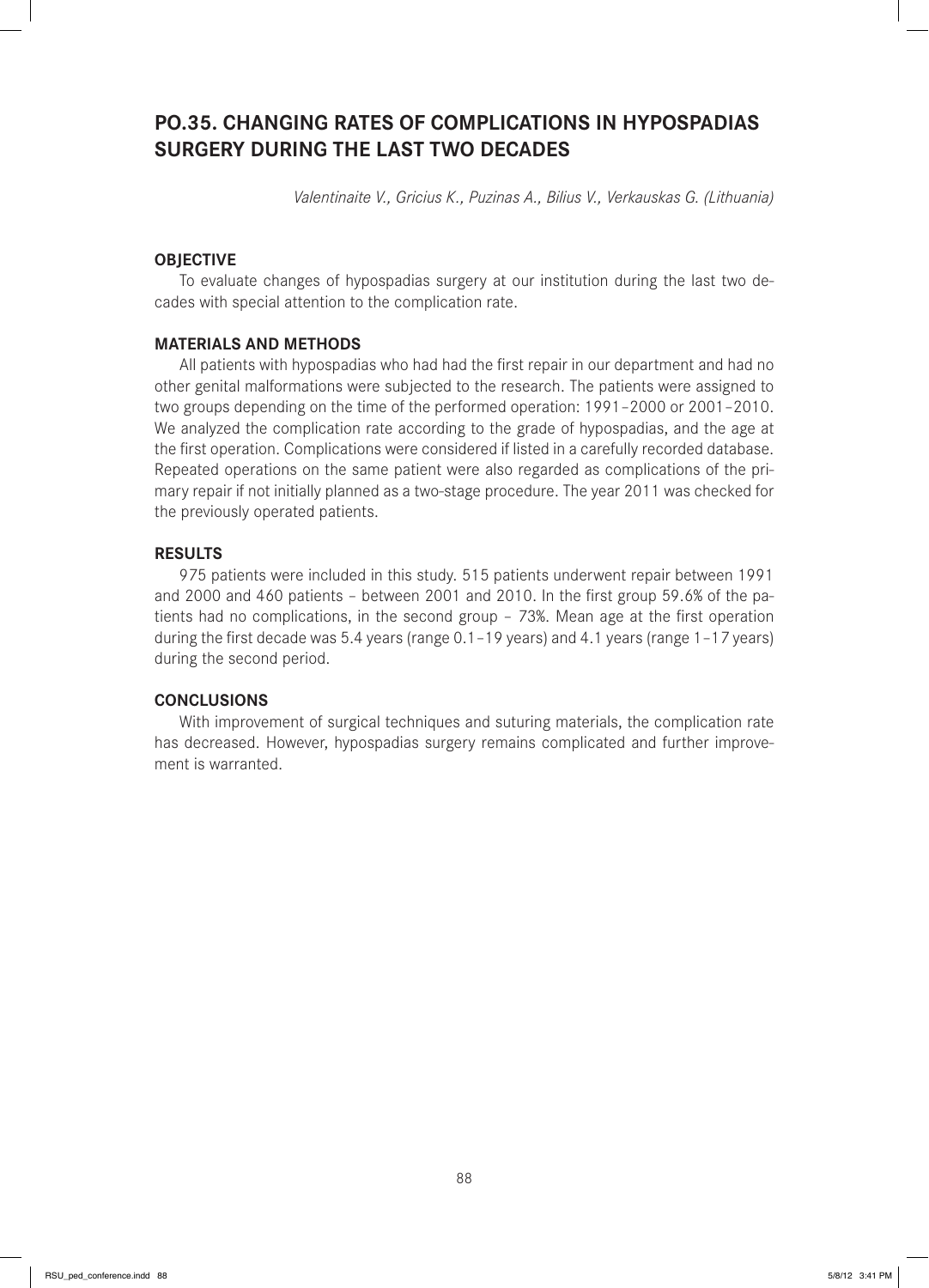# **PO.36. BIOMECHANICAL PARAMETERS OF PYELOURETERAL SEGMENT IN NEWBORNS – FIRST RESULTS**

*Pugacevska D., Petersons A., Kasjanovs V., Dobelis J., Gilis A. (Latvia)*

## **INTRODUCTION**

Congenital hydronephrosis is the most common cause of antenatally diagnosed hydronephrotic transformation. More than 80 % of children undergo spontaneous regression during the first year of life, only those having progressive forms and causing renal dysfunction require surgical treatment. There are no studies about biomechanical parameters of pyeloureteral segment (PS) in newborns.

### **OBJECTIVE**

Experimental session for evaluating biomechanical parameters of PS in newborns.

### **MATERIALS AND METHODS**

Six samples of PS were collected during conventional pyeloplasty from September 2010 to November 2011. The inclusion criteria were as follows: 1) PS of newborn aged 23 days to 7 months, 2) increasing anterior-posterior diameter and/or decreasing renal parenchyma, 3) radiologically proved obstruction of PS, 4) macroscopically visualized zone of stenosis during operation. Five control samples were collected during autopsies of newborn without genitourinary tract pathology. All samples were standardized by dimensions – 3.5 mm width and 30 mm length. Biomechanical evaluation was performed by using the Zwick Roell loading device. The samples were deformed longitudinally at the speed 5 mm/min. PC software Testexpert 11.02 was used to calculate failure strength, failure strain and elastic modulus.

## **RESULTS**

Correlation between strength and strain was non-linear. Failure strain of pathological samples were twice higher than in the control group (74.92±8.84% v. 37.32±2.48%; p<0.05). Also disruptive strength (1.3±0.2MPa) and elastic modulus (4.1±0.79MPa) in the patient samples were significantly higher than in the control group  $(0.99\pm0.17)$  Mpa and 4.43±0.5Mpa; p<0.05).

### **CONCLUSIONS**

Pathological segment tissue has higher rates of deformability and tolerance for longitudinal tension than normal tissue. Further research of biomechanical parameters, analyzing the internal pressure of segments and transverse deformation, is necessary for allowing the introduction of new treatment methods in the future.

### **ACKNOWLEDGEMENT**

This study was supported by the national research programme in medicine "Development of New Preventive, Treatment, Diagnostic Means and Methods, Biomedical Technologies for Improvement of Public Health".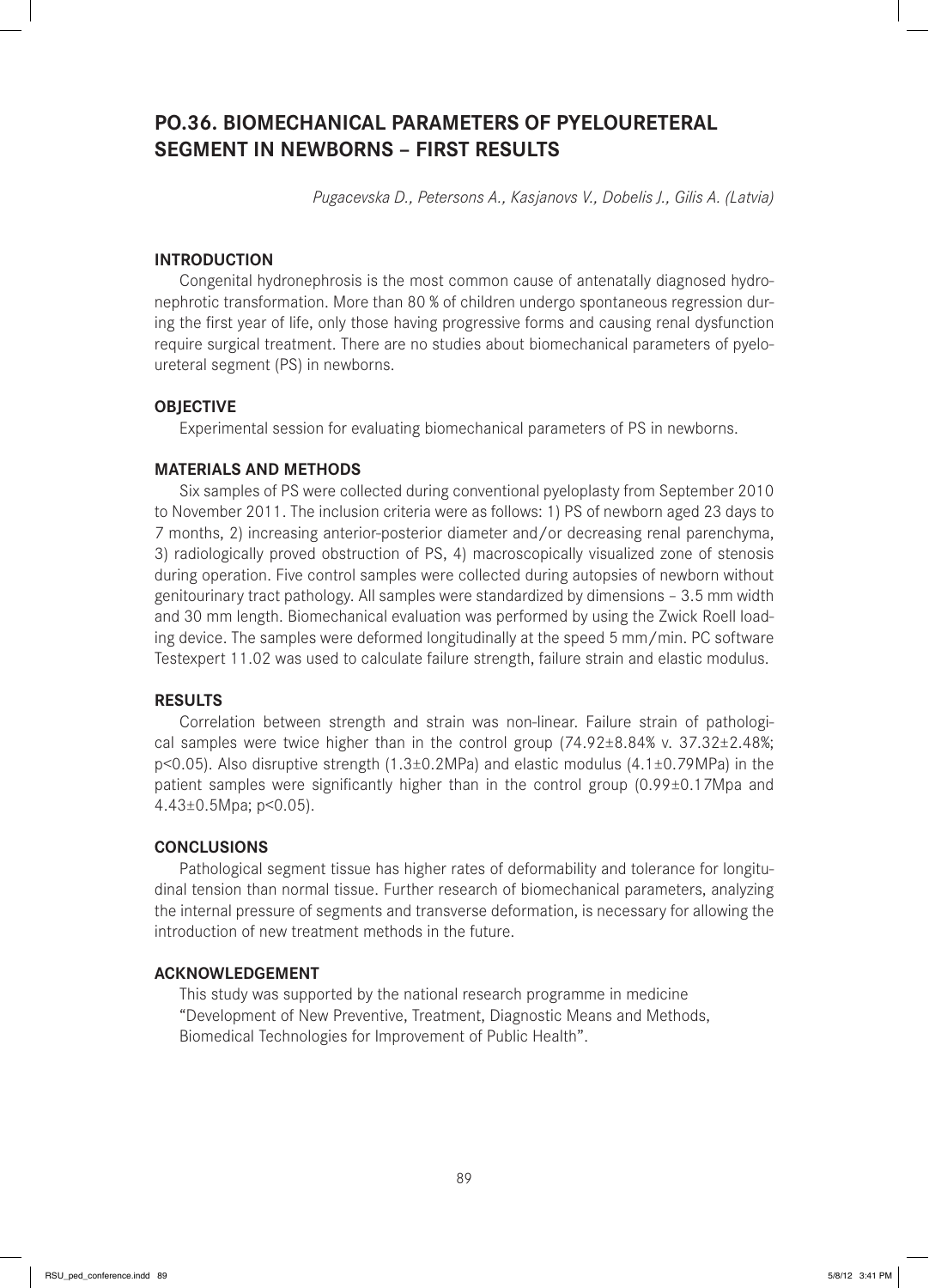## **PO.37. VIOLENCE-RELATED CHILDREN INJURIES IN LATVIA**

*Springe L., Villerusa A., Zile I. (Latvia)*

### **INTRODUCTION**

Violence-related injury remains one of the leading causes of child mortality worldwide. According to the European Union Injury Data Base estimates the current homicide rate is the highest in the Baltic region.

#### **OBJECTIVE**

To characterize violence-related children injuries in Latvia during the years 2009–2011.

## **MATERIALS AND METHODS**

The data from the Register of Patients, aged up to 18 years, who had suffered injuries and were hospitalized for injury during 2009–2011 were used. Out of total 12 791 injuries, 667 (5.2%) were violence-related. The cases were categorized in age groups: up to 1year, 1–5, 6–12 and 13–17 years. The type of injury was categorized in seven groups: contusion, open wound, fracture, dislocation/sprain, brain concussion, burns and other.

#### **RESULTS**

During the study period violence-related injuries made up 5.2% of all child injuries reported to the Register. Proportionally, from all men injuries 6.3% (95%CI [5.8; 6.8]) were due to violence, but in women - 3.4% (95%CI [2.96; 3.99]). Comparing violent-related injuries among the age groups, the highest proportion is seen between the years 13–17 – 10.9% (95%CI [10.0; 11.8]), followed by the age group 6–12 – 3.3% (95%CI [2.9; 3.9]). The most widespread injuries were contusions (37.3%), brain concussions (29.7%), fractures (17.8%) and open wounds (9.0%). Mostly violence-related injuries occurred at home (53.4%), in the streets (17.1%) and at school (15.3%).

#### **CONCLUSIONS**

Age and gender of the victim determines the risk of violence-related injury. Proportionally violence-related injuries occur more often in men and in the age group 13–17 years. Contusions, brain concussions and fractures were the most frequently registered injuries. Mostly violence-related injuries had occurred at home.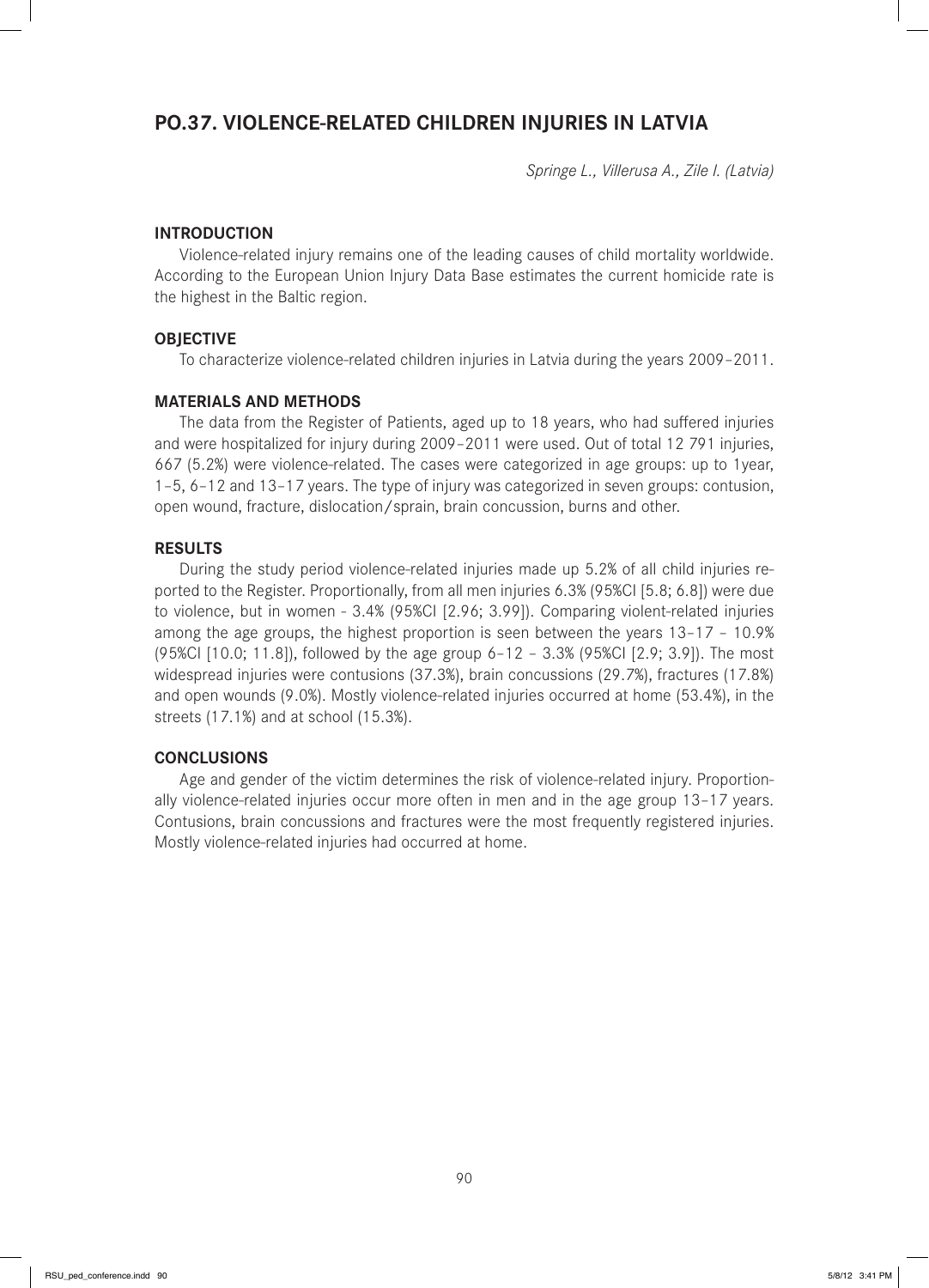## **PO.38. RELATIONSHIP BETWEEN FOREIGN BODY INGESTIONS AND CULTURE**

*Karabulut R., Sonmez K., Turkyilmaz Z., Demirogullari B., Ozen I.O., Guclu M., Basaklar A.C., Kale N. (Turkey)*

## **OBJECTIVE**

Evaluation of the results of our experiences in foreign body (FB) ingestions in our country.

#### **MATERIALS AND METHODS**

Medical records of 73 patients who were treated for FB ingestion were evaluated retrospectively. Demographic data of the patients and complications of the surgery were noted. Chest and/or cervical X-rays were used for radiologic assessment of the patients. Removal of FB in the esophagus was performed by rigid esophagoscopy.

### **RESULTS**

The children's age ranged from 1.5 months to 15 years (mean age 4 years), and 59% of them were boys. Of all children, 41% were between 1.5 months and 2 years of age, 21% between 2 and 5 years of age, and 38% were older than 5 years.

The majority of the FB swallowed were coins and safety pins, accounting for 75% and 13% of all FB, respectively. Rigid esophagoscopy was performed in all patients, and no complication was encountered, except for two patients who had ingested safety pins. In these two cases an operation was performed 3 months after the ingestion because the safety pins did not change their places in the stomach.

### **CONCLUSIONS**

The ingested foreign body varies according to the culture. The urgency of the situation caused by ingestion of foreign body is therofore in some respect dependent on the cultural constituency of the society the patient lives in, a fact that a physician should consider when dealing with ingested foreign bodies.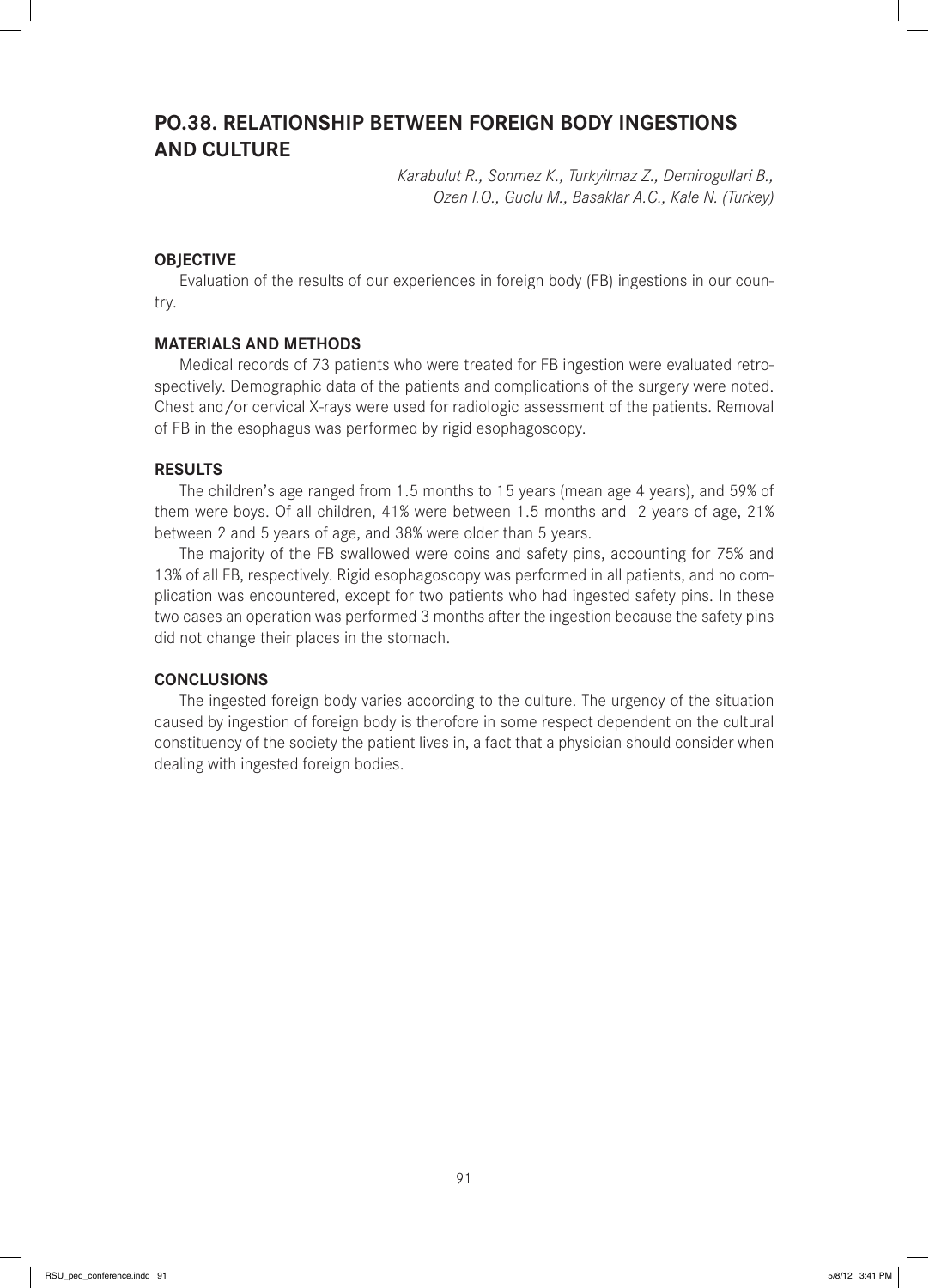## **PO.39. GASTROINTESTINAL INJURIES FROM MAGNET INGESTION IN CHILDREN – CASE REPORT**

*Taal M. (Estonia)*

### **INTRODUCTION**

Children usually swallow radiopaque objects, such as coins, pins, screws, button batteries, or toy parts. The majority of ingested foreign bodies pass spontaneously, but serious complications, such as bowel perforation and obstruction, can occur. An estimated 40% of foreign body ingestions in children are not witnessed, and in many cases, the child never develops symptoms. 50% of children with confirmed foreign body ingestions are asymptomatic unless complications occur.

#### **ANALYSIS OF CASE REPORT**

22 month-old boy, presented with vomiting and abdominal pain for the last 3 days. General physical and systemic examinations were unremarkable. No lesion was found on external examination beside abdominal distension. Hematological and biochemical investigations were within normal limits. The ultrasound of the abdomen was normal. In plain abdominal X-ray there was seen a metal foreign body in the bowel. His mother told that he was playing with magnetic balls together with his older brother 3 days ago. During the exploratory laparotomia conglomeration of bowels was found with 8 bowel perforations caused by 17 cylindrical magnetic balls (4mm in diameter) stuck together. The magnets had magnetically joined across three loops of intestine and one loop of colon, causing bowel necrosis and perforations. The magnetic balls were removed, perforations sutured and the patient was discharged home on the 8th postoperative day in good condition.

#### **CONCLUSIONS**

Foreign body ingestion is a common occurrence in the pediatric population. Diagnosis is often delayed because it is difficult to obtain a precise history of foreign body ingestion. In many cases ingested foreign bodies pass spontaneously without complications. Initial signs and symptoms of injury are nonspecific, leading to delayed diagnosis and greater injury. Even when parents know a child has swallowed magnets, they might assume that such small pieces will pass normally. Radiologic examination cannot confirm whether the objects swallowed are magnetic and whether they are in separate sections of the gastrointestinal tract with tissue between them. Multiple magnets may align together in a rod or cylinder shape and may appear as a single object.

 Surgical intervention is required for about one percent of foreign body ingestions. Multiple magnet ingestion produces bowel injuries, including bowel obstruction, ischemia, necrosis, perforation and surgical intervention. This case report highlights the complications that might occur with multiple magnet ingestion.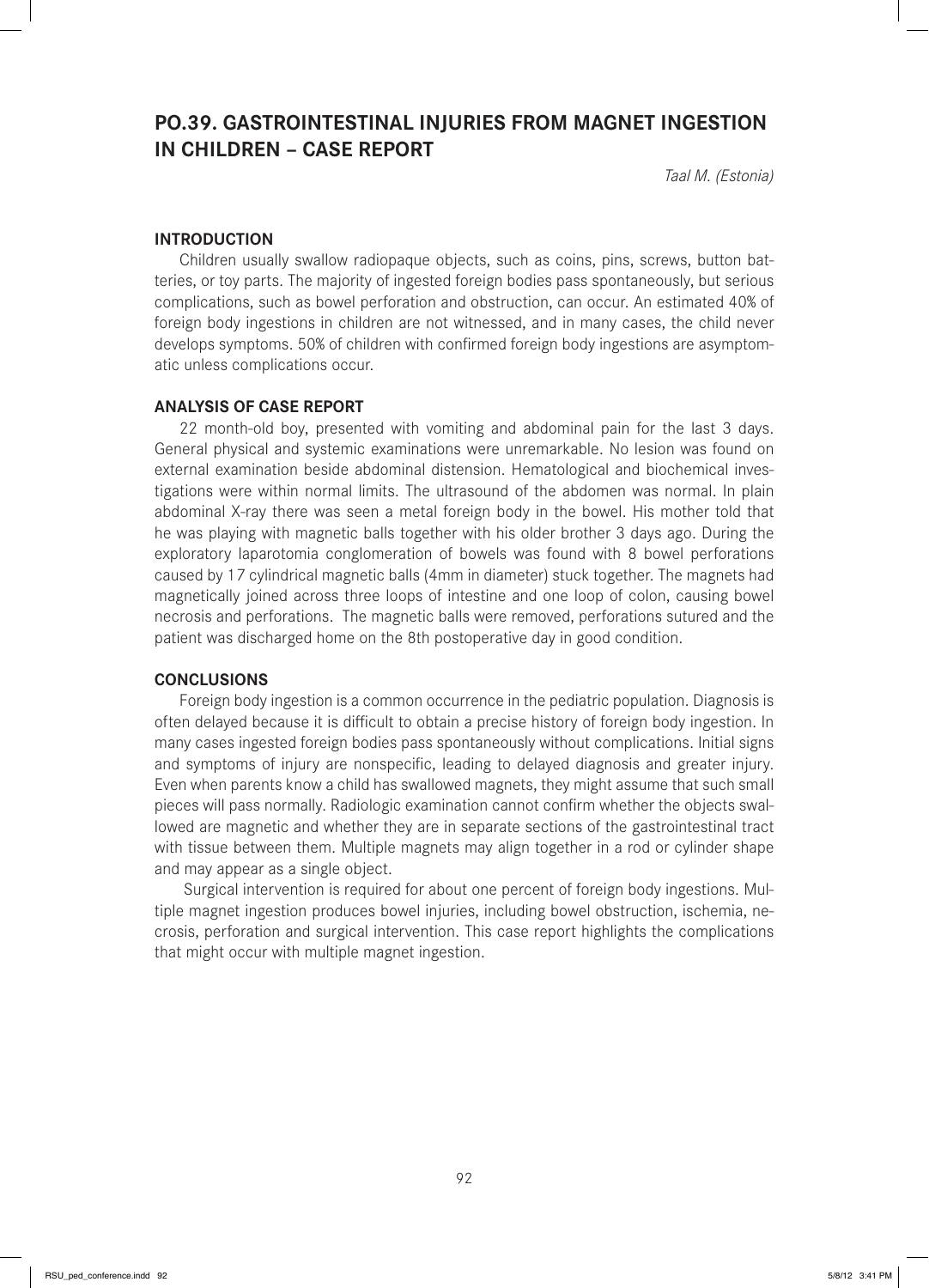# **PO.40. INGESTION OF MULTIPLE MAGNETS – A RARE BUT SERIOUS CONDITION IN PAEDIATRIC TRAUMA**

*Kakar M., Sveklis J., Zviedre A., Barauskas V., Engelis A., Petersons A. (Latvia, Lithuania)*

## **OBJECTIVE**

The purpose of this paper is to demonstrate the risks and raise awareness to dangers associated with magnet ingestion in children. Accidental ingestion of multiple magnets can cause serious morbidity and mortality in children.

#### **MATERIALS AND METHODS**

We report a short series on three patients from two institutions in the years 2008– 2010,. Data concerning the age, sex, anamnesis, diagnosis and treatment were analyzed to raise social awareness among parents and caregivers.

### **RESULTS**

All three patients were hospitalized in the emergency department with distended abdomen, sharp abdominal pain and repeated vomiting. Abdominal X-ray revealed multiple metallic objects. Immediate surgery was scheduled. The operation revealed multiple magnetic objects with decubitus of the intestine wall and magnets stuck together, making penetration and forming fistula by pressure necrosis. Foreign bodies were evacuated along with excision of decubitus at multiple places. The anamnesis of all the patients did not reveal the place, time and type of foreign body ingestion. Psychosocial, psychiatric, and developmental risk factors were noted in one patient. All patients underwent surgical treatment without any complications. Recovery after the surgical intervention was slow, but steady.

## **CONCLUSIONS**

Early surgical intervention should be considered in case of multiple magnet ingestion to prevent complications. The focus should be on awareness raising among parents and caregivers about hazardous complications of magnet ingestion. Toys with magnets should come with warning signs for buyers and should be considered as a serious risk factor in pediatric trauma.

93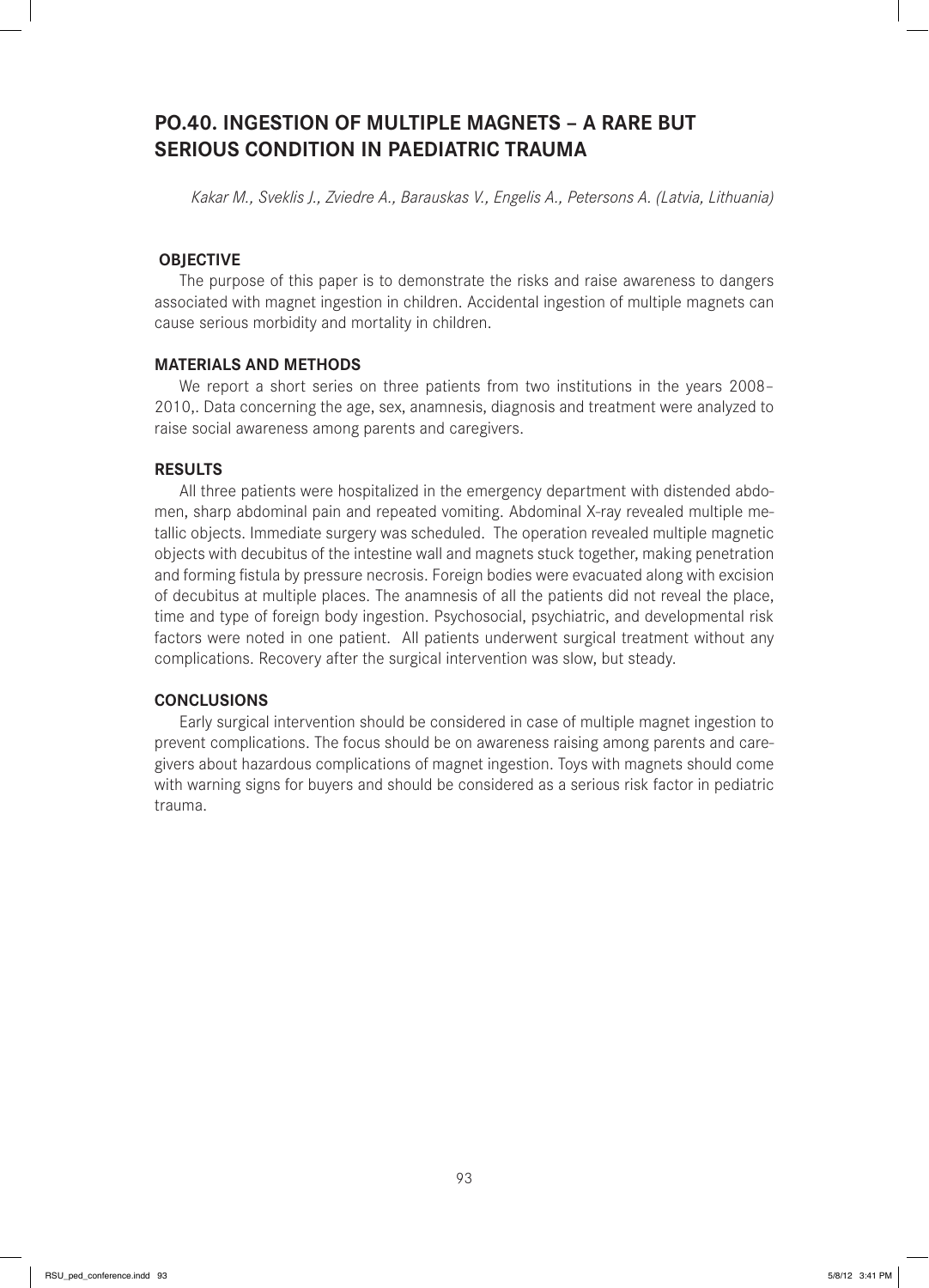## **PO.41. SPLENIC INJURY IN CHILDREN**

*Chooklin S., Pereyaslov A. (Ukraine)*

#### **INTRODUCTION**

Splenectomy in children often leads to multiple complications in the nearest and remote postoperative period and can have unfavourable consequences.

### **MATERIALS AND METHODS**

There were examined 73 children (aged 4 to 14 years), undergoing surgical and drugs intervention on lien due to its injury. Immunological and hormonal investigations after splenectomy were performed. Out of 68 operations performed 39 were splenectomy, 6 cases of splenectomy with the tissue autotransplantation of the spleen in the greater omentum and 23 cases of the organ-preservation operations. 5 patients received conservative therapy treatment. The 1st degree of the spleen damage was diagnosed in 8, the 2nd degree - in 21, the 3rd degree - in 21, the 4th degree – in 18, the 5th degree - in 5 patients. Two-moment rupture of the spleen was verificated in 4 cases.

#### **RESULTS**

Purulent-septic postoperative complications were marked in 9 patients caused by inadequate immune response. Obvious T-cellular immunodeficiency, low concentration of IgM, decrease of phagocytosis were observed in this category of patients. The autotransplantation of the spleen tissue normalised immunohormonal parameters and activated the compensatory functions to some extent. However, the hemocoagulative disorders intensified. For the complications prophylaxis in the postoperative period the usage of thymic hormones, interferon \*, aspirin and dipyridamol were suggested. Later the postsplenectomy syndrome manifested itself in patients who had undergone the splenectomy in their childhood. Given this predisposition to infections thrombohemorrhagic processes prevailed.

## **CONCLUSIONS**

The autotransplantation of the spleen tissue could not provide defence of the organism in full. Thus, at traumatic injury of the spleen the organ preservative operations should prevail.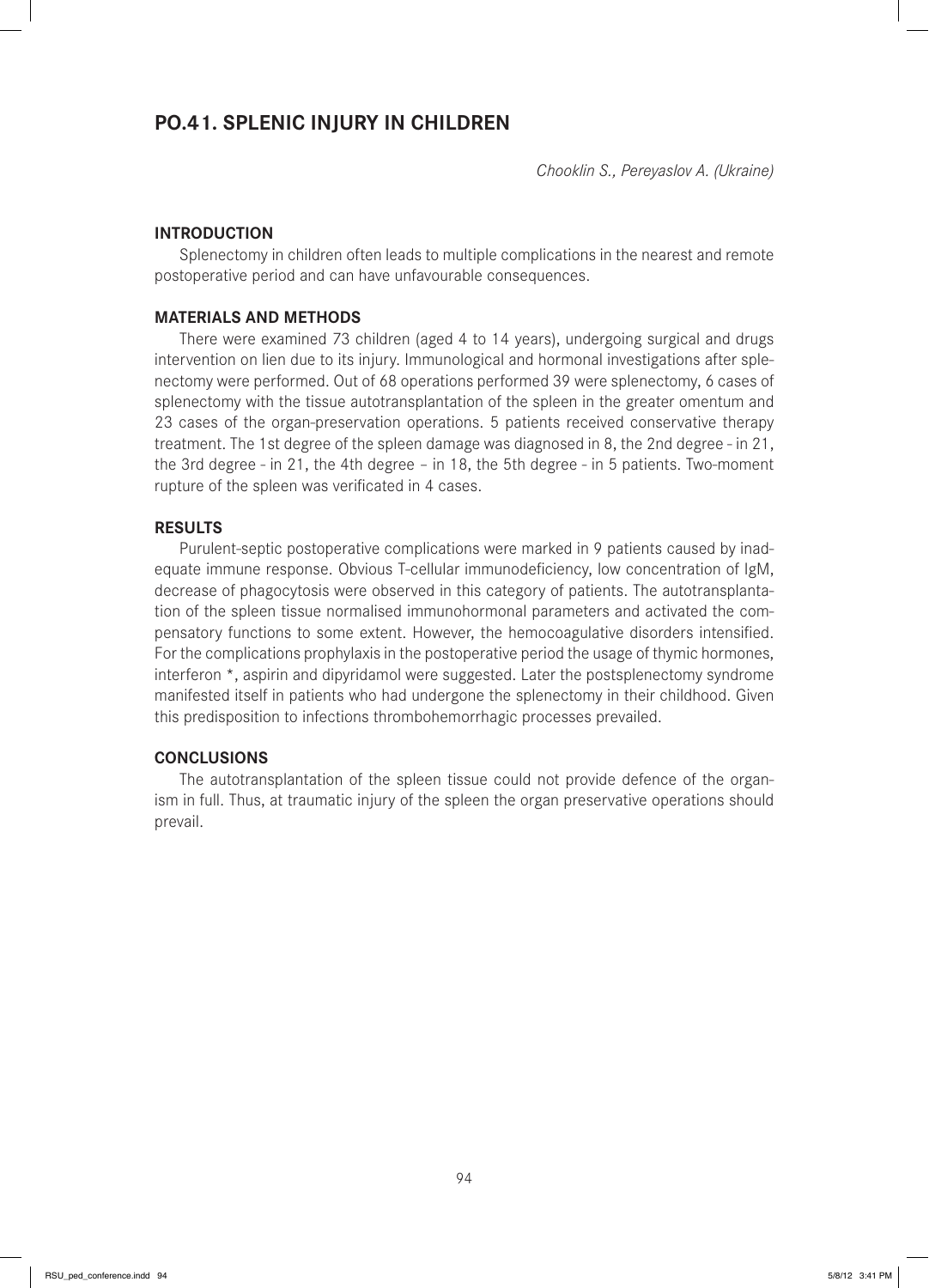## **PO.42. ANORECTAL INJURIES IN CHILDREN: TREATMENT GUIDELINES**

*Kakar M., Lobaceva J., Mezale O., Canarelli J.P., Engelis A., Petersons A. (Latvia, France)* 

## **INTRODUCTION**

Perineal traumatic injuries are not very common in children. The management of perineal trauma in children is very challenging in the absence of standardized well- defined guidelines. The purpose is to demonstrate the performance in two centres, compare the results of 4 patients case reports and evaluate the treatment guidelines.

### **MATERIALS AND METHODS**

**I Case**: UPJV University Hospital, Amiens (France). A 15- year old boy was brought to the emergency ward after he had fallen on his bicycle handlebar after a jump. Immediate CT showed the handlebar entering the left scarpa crossing the pelvis to the skin of the right buttock with no perforation of intraperitoneal organs. The boy was rushed to the operating room. A Foley catheter was placed preoperatively due to the suspicion of bladder rupture. An exploratory enlarged laparotmy up to the inguinal wound was performed to clear any intraperitoneal injury. The exploration of the pelvis revealed a crossing wound of the anterior and the posterior faces of the bladder as well as extraperitoneal. The bladder was closed in 2 layers around the Foley cathether. The rectum was diverted with lateral sigmoid colostomy without repairing the rectal injuries. The patient was discharged successfully without any serious complications.

**II Case**: UPJV University Hospital, Amiens (France). A 10- year old girl was transported from a peripheral hospital to the emergency with a picture of peritonitis with fever and vaginal bleeding, the anamnesis revealed that while jumping into a brook in a sitting position she impaled herself on a wooden branch in the stream. CT scan defined the position length and thickness of the wooden branch and perforation in the peritoneal cavity. It had entered the anus and passed through the anterior wall of the rectum, vagina and uterus. She was immediately rushed to operation - median laparotomy. The foreign body was evacuated and the fragmented uterus sutured and drained, the rectal wound was not closed and a sigmoid loop colostomy was performed. A recto-vaginal fistula was detected after 6 weeks during the closure of the colostomy. A vaginoscopy revealed a fragment of the branch persisting which was removed successfully but 5 weeks later, the second opacification showed a persistent fistula. An MRI revealed a 5X3 mm fistula. The scheduled closure of the fistula was planned in 4 months after the accident. In 6 months after the accident total colostomy closure was performed successfully without any consequences.

**III Case**: The Children's Clinical University Hospital, Riga (Latvia). A 10- year old boy was brought to the emergency with a diagnosis of Vulnus lacerate perinei sin, the anamnesis revealed that while jumping from a tree he fell on a sharp wooden stick. Visually, a lot of bruises on both the legs, perineal wound approx. 4-5 cm, checking with the finger revealed that one canal is along the pelvis 8–10 cm and the second enters the rectum. Immediately laparotomy with colostomy and closure of the rectal wound, as the wound was more than 7 cm large, and drainage were performed. After 2 weeks rectoscopy was performed to examine the rectal wound and 3 weeks after the first surgery colostomy closure was performed. The hospital stay was uneventful and discharged without complications.

**IV Case**: The Children's Clinical University Hospital, Riga (Latvia). A 9-year old boy was rushed to the emergency with the diagnosis of Vulnus lacerate perinei dx, the anamnesis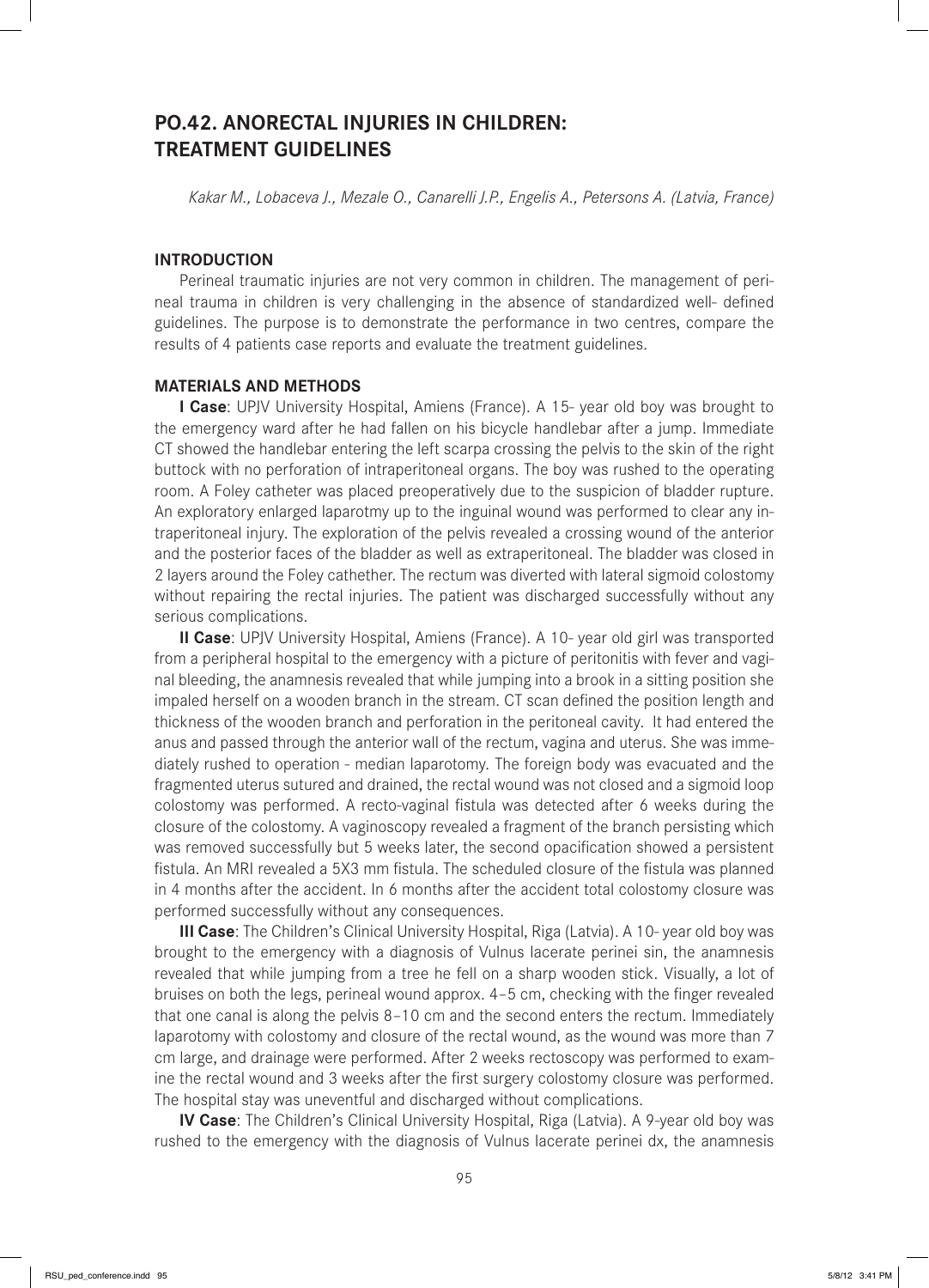showed while sitting on a chair with a broken leg unknowingly he had got 3X1 cm deep wound ventral to the anal canal. The surgeon on duty in the emergency performed the primary closure of the wound and drainage. On the 4th day due to the unsuccessful closure and discharge from the wound a rectoscopy was performed and 10 cm deep in the pararectal canal a 15 mm damage to the rectum wall was discovered. Immediately laparotomy with colostomy with drainage was performed. 3 months after the first operation a re-diagnostic rectoscopy was performed and the planned colostomy closure was done. The patient was discharged with no further uneventful events.

### **CONCLUSIONS**

The current standard guidelines in the treatment of severe anorectal injuries in children remain fecal diversion colostomy, wound drainage, and broad spectrum antibiotics. The authors emphasize extensive diagnostic investigation, especially rectoscopy on admission. The prognosis of penetrating perineal and transanal injuries in childhood is good, even in the cases with severe anorectal damage when the standard of the above mentioned guidelines is followed.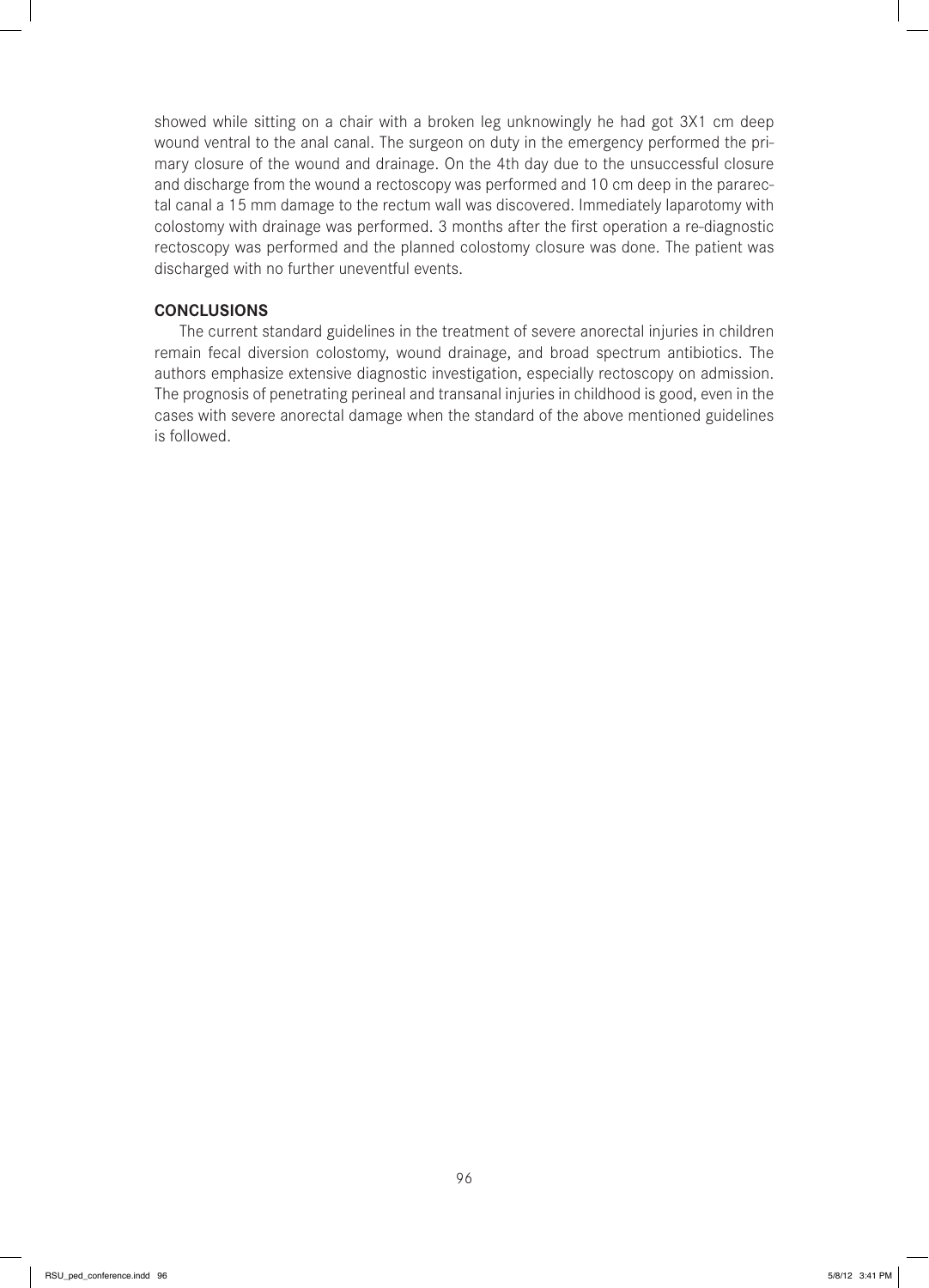# **PO.43. MANAGEMENT OF CHILDREN WITH BURNS IN THE DEPARTMENT OF PAEDIATRIC SURGERY OF TARTU UNIVERSITY HOSPITAL (2002–2008)**

*Varimae E.A., Eller M. (Estonia)*

## **OBJECTIVE**

To study the epidemiology and surgical treatment of burns in children in the Department of Pediatric Surgery of TU Hospital.

### **MATERIALS AND METHODS**

Retrospective analysis on the basis of the case records of the Department of Pediatric Surgery of TU Hospital.

#### **RESULTS**

During the 7 year period 253 children with a burn trauma were treated, among them 171 (67.6%) boys. 124 (49%) children were urban residents, 184 (72.7%) were under 3 years of age and 15 (5.9%) were above 10 years. The most frequent causes of burns were the following: burns with hot liquids in 204 cases (80.6%), contact in 21 cases (8.3%) and flame in 21 cases (8.3%). Average burn surface was 7.9% TBA. Average length of anamnesis was 36.9 hours. 165 children (65%) were hospitalised within 3 hours and 39 (15%) children, within more than 3 days. Average hospital stay for burn patients was 9.4 days. Average hospital stay for medically treated children was 6.5 days. 141 (55.7%) children were treated surgically, among whom 94 (66.7%) were boys. Among the operated children 105 (74.5%) were <3 years old and 10 (7.1%) were >10 years old. The cause of burns in the operated children was hot liquid in 107 (75.8%) cases and flame in 13 (9.2%) cases. Average burn area was 8.5% TBA. In most cases burns involved several regions, more often the neck, the chest, the upper and the lower extremities. The patients were operated average 4.4 days after the trauma. Average skin grafty was 4.0% (0.1–17%) of TBA. Repeat operations were required in 5 cases (3.5%) The cause of repeat operations was infection, transplant necrosis or insufficiency of donor surface. Average hospital stay for the operated patients was 10.9 days.

### **CONCLUSIONS**

Burns are more frequent in boys and at the age <3 years. The most frequent cause of burns was hot liquids. 55.7% of the patients were operated, and average skin grafty was 4% of TBA. Repeat operations were required in 3.5% of the operated patients. Hospital stay was average 4.4 days longer in surgically treated patients compared to medically treated patients.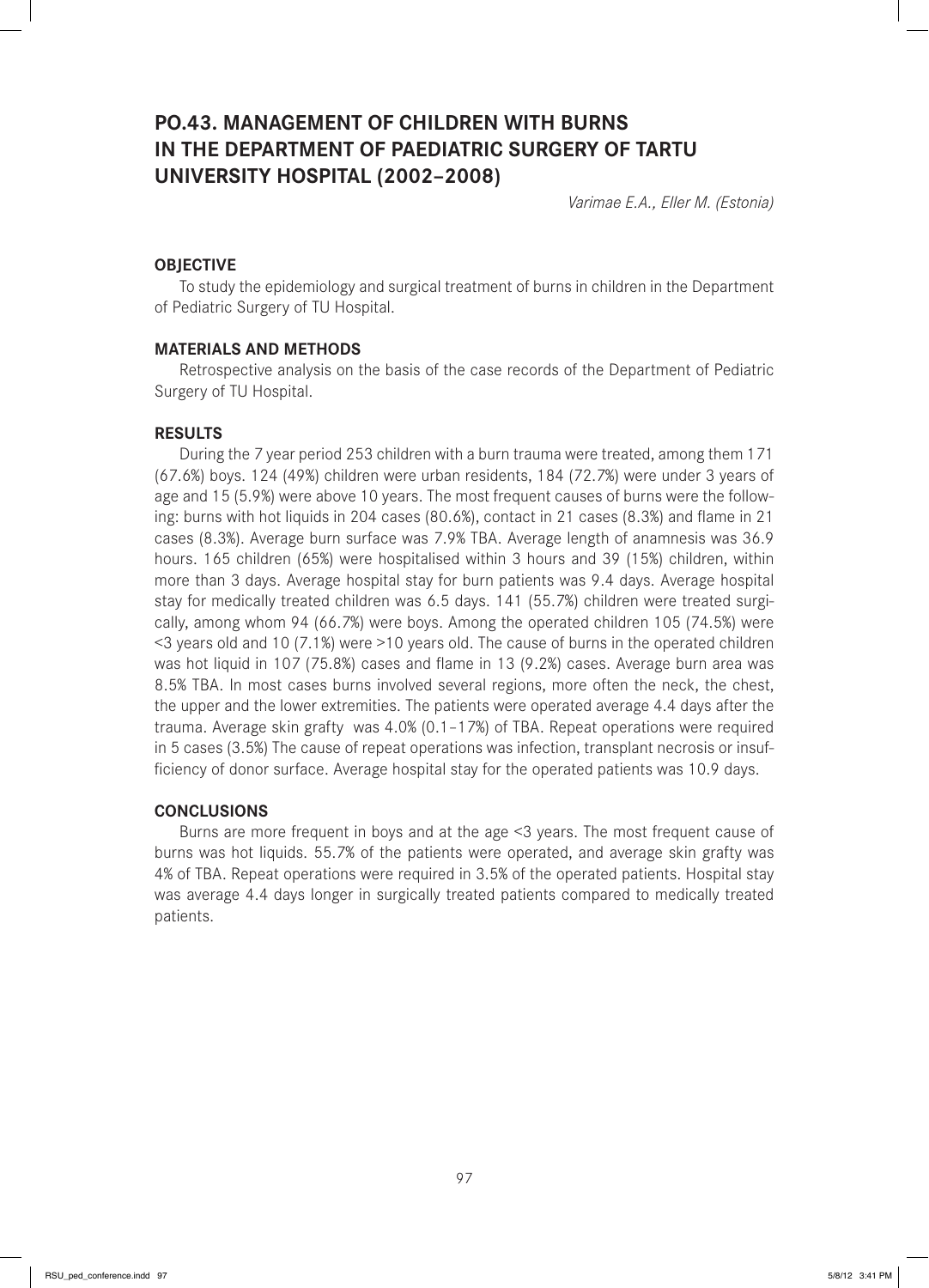# **PO.44. LASER ASSESSMENT OF PAEDIATRIC BURNS (MOOR LD12-BI)**

*Geleauskas D., Misevicius V., Vencius J. (Lithuania)*

#### **MATERIALS AND METHODS**

Laser doppler burns imager (LDI2-BI) scans a low power laser beam in a raster pattern over skin or other tissue surfaces. Moving blood in the microvasculature causes a doppler shift of the scattered laser light, which is photodetected and then processed to build a colour coded map of the blood flow. The moorLDI2-BI™ uses the laser Doppler technique to predict the healing potential (HP) of a burn wound. Clinical trials have shown that burn wounds heal within 14 days where there is high LD blood flow, within 14 to 21 days with 'medium' blood flow, and take longer than 21 days where there is low LD blood flow (the latter usually indicating that surgery is required). With the introduction of moorLDI2-BI™ laser Doppler imager different regions of a mixed depth burn can be mapped in a single image.

247 (219 patients) assessments were performed in our Burn and Plastic Surgery Unit during the last 3 years. LDI scanning was performed on day 2 and day 5 post-burn.

#### **RESULTS**

The study revealed that Laser doppler burns imager (LDI2-BI) can predict the need to graft (or not to graft) a burn wound on 2–3 day post-burn with 97% accuracy.

#### **CONCLUSIONS**

Laser burns assessment allows us to predict early burn degree from 48 hours. Starting with Accuracy of assessment is about 97%. The LDI2-BI™ can help the burn surgeon by indicating the healing potential (HP) of a burn wound.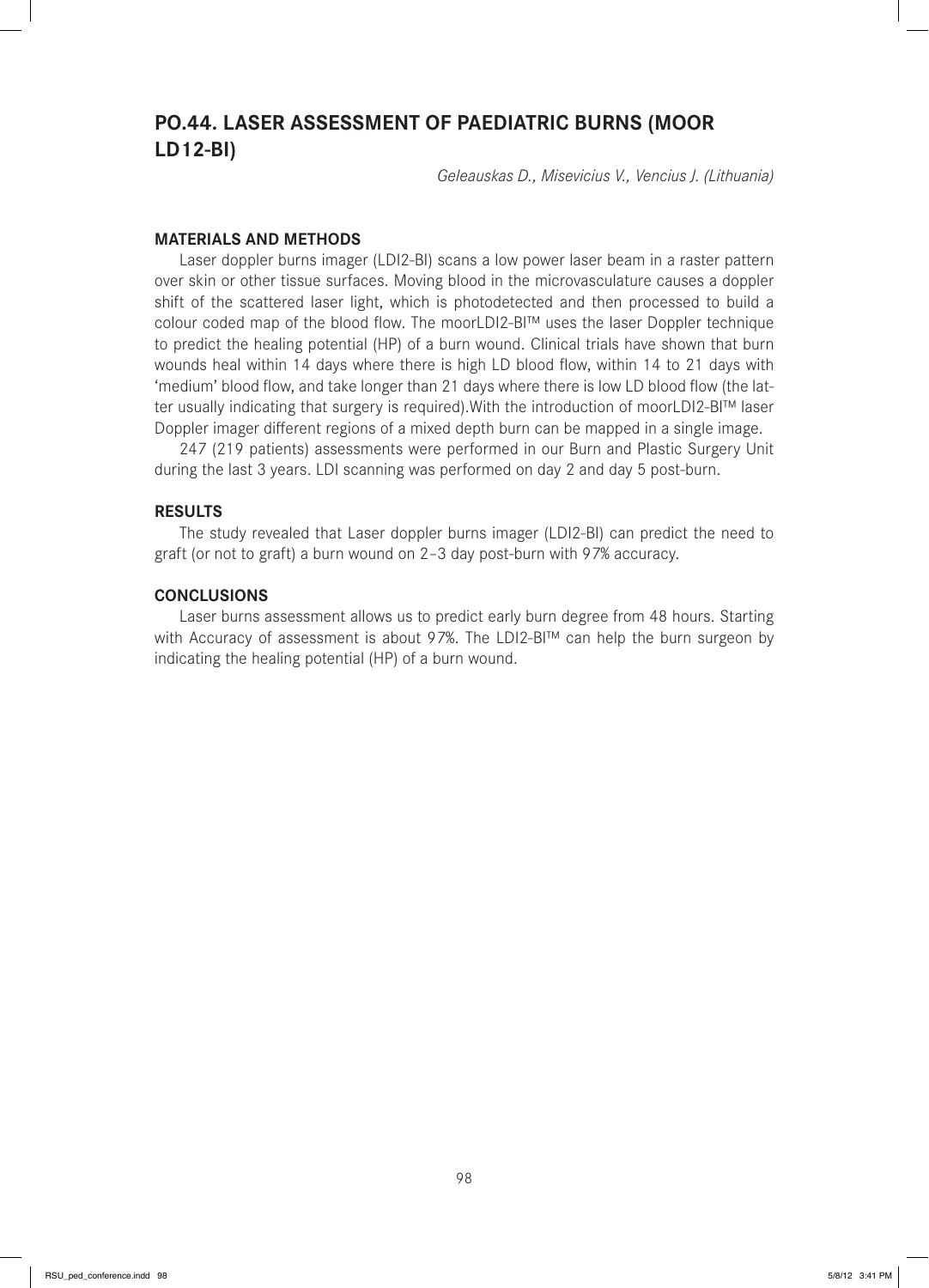# **PO.45. EXPRESSION OF CYTOKINES IN VENOUS BLOOD IN CHILDREN YOUNGER THAN 7 YEARS WITH HEAD TRAUMA OF DIFFERENT SEVERITY**

*Barzdina A., Pilmane M., Tretjakovs P., Petersons A. (Latvia)*

#### **INTRODUCTION**

Mild and moderately severe head injuries (HI) constitute around 90% of all head trauma in children, and correct diagnosis is very important for the detection of the amount of injury and prognosing the outcome. Lately, serum biomarker studies after head injuries have become more popular in the childrens' population. One of the main pathological processes in secondary brain damage, having an impact upon the outcome of HI, is ischemia of the brain tissue. Inflammatory reactions play an important role in this process. There are only a few studies on inflammatory reactions in brain tissue after HI in children below 7 years of age.

#### **OBJECTIVE**

The aim of the study was to determine the expression of biomarkers in serum after HI of different severity at different time points (the 1st to 4th day) after HI in children from 1 month to 7 years of age.

#### **MATERIALS AND METHODS**

7 patients with a head injury, treated in the ICU and the Clinics of Neurosurgery and Neurology of the Children's Clinical University Hospital, and 11 control group patients were enrolled. Blood samples were frozen at 70º C, with a following analysis with Luminex xMAP, using Milliplex kit, made in the laboratory of the Department of Human Physiology and Biochemistry at Riga Stradiņš University.

#### **RESULTS**

From 10 detected biomarkers in the 4-day period statistically significant differences were found in the epidermal growth factor (EGF) ( $p=0.045$ ). Statistically significant differences from the controls at different time points after HI were found in EGF; IL-6; monocyte chemotactic protein-1 (MCP-1) and interferon alfa (INFα).

#### **CONCLUSIONS**

EGF is a potentially informative biomarker in diagnostics of head injury and possibly predicts the outcome, especially in children of younger age. IL-6, MCP-1 and INFα are potentially informative biomarkers starting with the 12th hour after HI.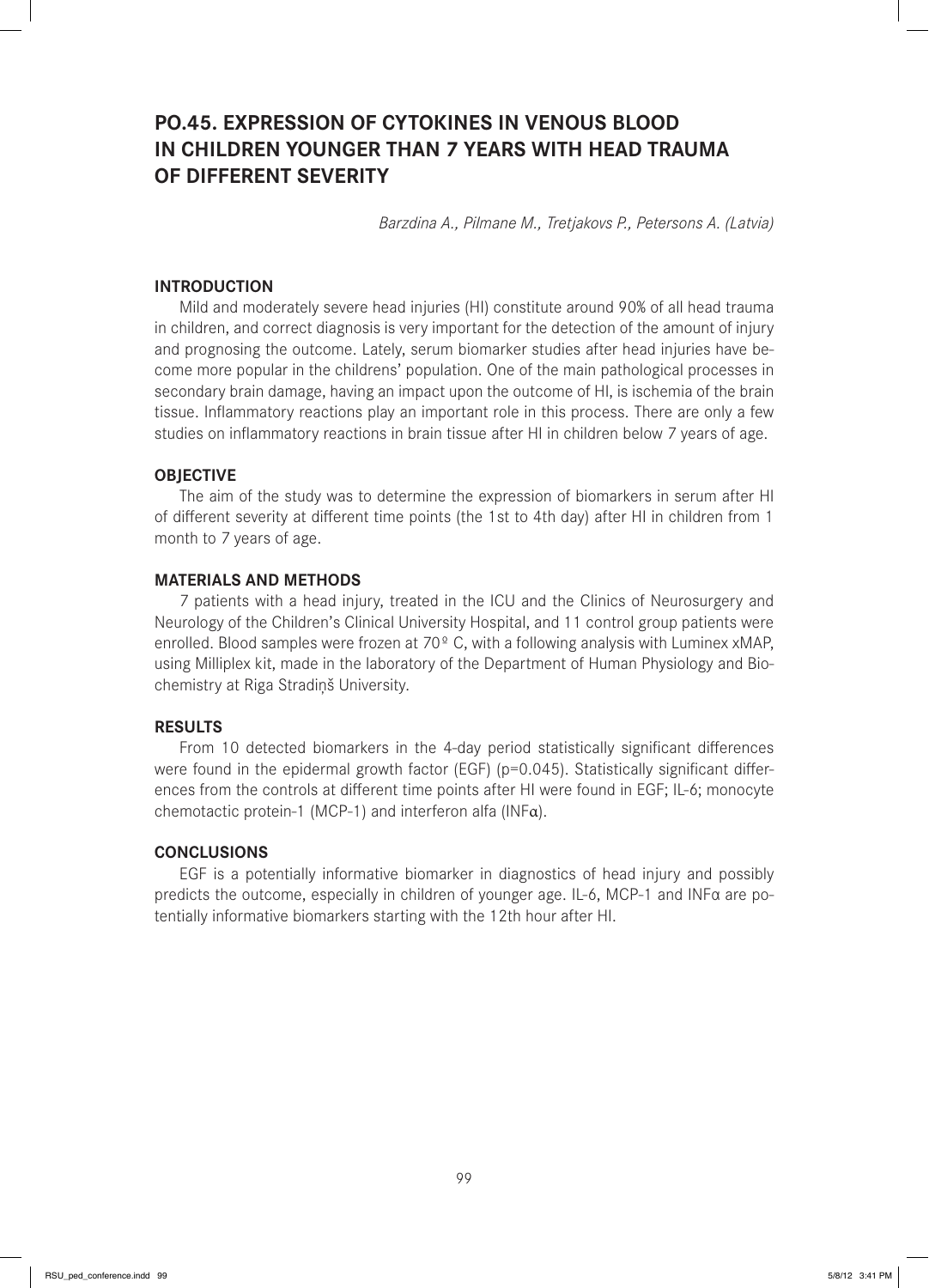# **PO.46. PULMONARY INVOLVEMENT IN PAEDIATRIC MULTISYSTEM LANGERHANS CELL HISTIOCYTOSIS: A CASE REPORT**

*Lacis A., Kovalova Z., Medne G., Abola Z. (Latvia)*

### **INTRODUCTION**

Langerhans cell histiocytosis (LCH) is a rare disease with diverse forms of clinical presentation. Descriptions of LCH generally have been limited to single case reports and small case series. Pulmonary LCH (PLCH) is more common during the third and fourth decades of life.

### **OBJECTIVE**

To demonstrate our experience with the management of pediatric PLCH with multiple lesions of different organs, complicated by recurrent pneumothorax.

#### **MATERIALS AND METHODS**

A girl at the age of 10 months was admitted to our hospital with multiple maculo-papular skin lesions. LCH was verified based on the biopsy data. The tactics "watch-and-wait" was selected, applying local symptomatic treatment. At the age of 16 months the child was admitted to our hospital again with progressing breathing difficulties during the last 2 weeks. Skin lesions had slightly progressed, US examination revealed a cystic lesion of the liver  $7 \times 6$  mm. The initial chest X-ray showed granular infiltration over both lung fields. No osteolytic lesions in bones were detected. Laboratory examination revealed no pathologic fields. During the following days the patient developed severe pulmonary insufficiency and massive subcutaneous emphysema. CT scans showed multiple cystic lesions in both lungs, progressing in number and size, followed by recurrent pneumothoraces. Chemotherapy was given in accordance with the induction program DAL-HX, followed by a salvage therapy with Cladribine. A method of bilateral pleurodesis was implemented, instilling chemical irritants (Bethadine and talc powder) into the pleural space, resulting in stabilization of the clinical course.

## **RESULTS AND CONCLUSIONS**

In this report we present a case of a pediatric PLCH leading to recurrent pneumothoraces. Furthermore, we discuss the practical approach to PLCH. After seven months of specific treatment the chest X-ray exams revealed some positive dynamics. At the time of preparing the given presentation though the clinical course has been stabilized, the prognosis remains poor.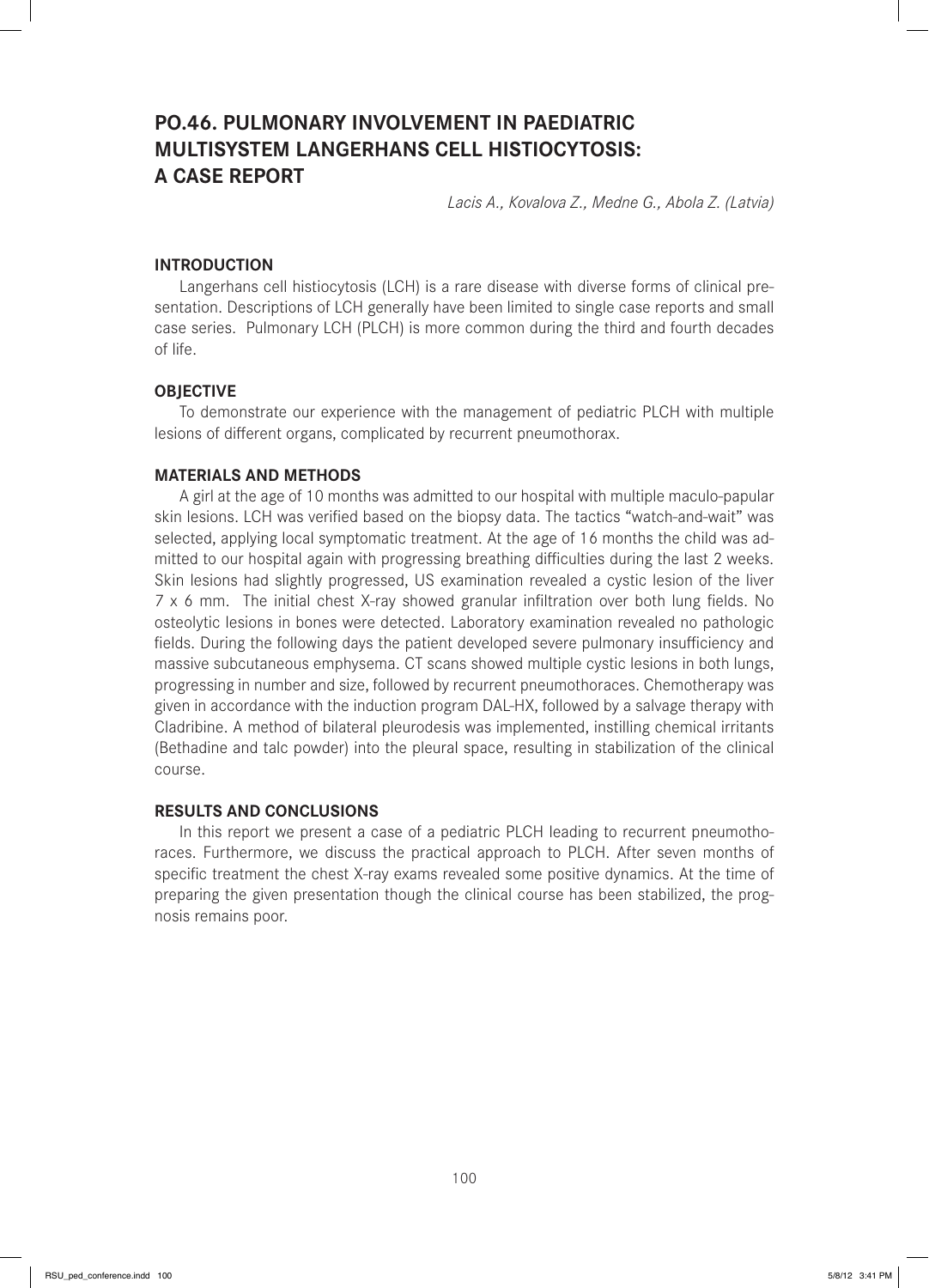# **PO.47. THE FIRST CASE OF EXTRASKELETAL EWING'S SARCOMA OF THE MESOCOLON IN A CHILD**

*Turkyilmaz Z., Sen M.C., Sonmez K., Karabulut R., Poyraz A., Oguz A., Basaklar A.C. (Turkey)*

## **INTRODUCTION**

Ewing's sarcoma (ES) is a malignant neoplasm usually affecting the skeletal system. Extraskeletal Ewing's sarcoma (EES) is a rare tumor. Only one case of primary mesocolon Ewing's sarcoma has been previously reported in an adult. But, as far as we know, up to now there has been no reporting on this rare tumor in the mesocolon in childhood.

### **CASE REPORT**

A 15-year-old girl was referred to our clinic for a mass located in the right upper and lower abdominal region. It turned out that she had been aware of the presence of this mass for approximately one year, however, she had thought that this condition was related to the abdominal muscle strengthening exercises rather than an abdominal mass. Physical examination revealed a relatively mobile smooth mass extending beneath the liver to the pelvis. Abdominal CT scan showed a large mass located below the hilum of the liver and the right hepatic lobe, with the dimensions of 98x90x120 mm. All laboratory tests and tumor markers were within normal limits. Imaging studies and physical findings suggested that the mass was a benign cystic lesion within the abdomen. At laparotomy, a large peritoneal tumor,  $10 \times 10 \times 12$  cm in size, was located within the right mesocolon as far as the hepatic flexure. The tumor had not invaded the surrounding organs. Deep to the tumor, there was an extensive vascular network originating from the mesocolon supplying the mass. After ligation of these vessels, the tumor was completely resected without rupturing the capsule. The tumor consisted of small round cells with rosette formation which demonstrated extensive necrosis. The tumor showed extensive mitosis. Immunohistochemical (IHC) staining revealed a strong positivity for Vimentin and anti-CD99. It was positive for INI-1 and s-100 and slightly local positive for synaptophysin. Fluorescent in situ hybridization (FISH) probe revealed at (11–22) translocation in the tumor cells, suggesting a translocation involving the EWS gene. Thus, it is a histological, immunohistochemical and molecular Ewing's sarcoma of the mesocolon. The patient was referred to pediatric oncology for subsequent treatment.

#### **CONCLUSIONS**

In patients,who cannot be diagnosed in the preoperative period, as in this case, primary total excision of the tumor and rapid histopathologic examination is the gold standard. In the present case, the absence of metastatic disease is the critical fact for the patient's prognosis.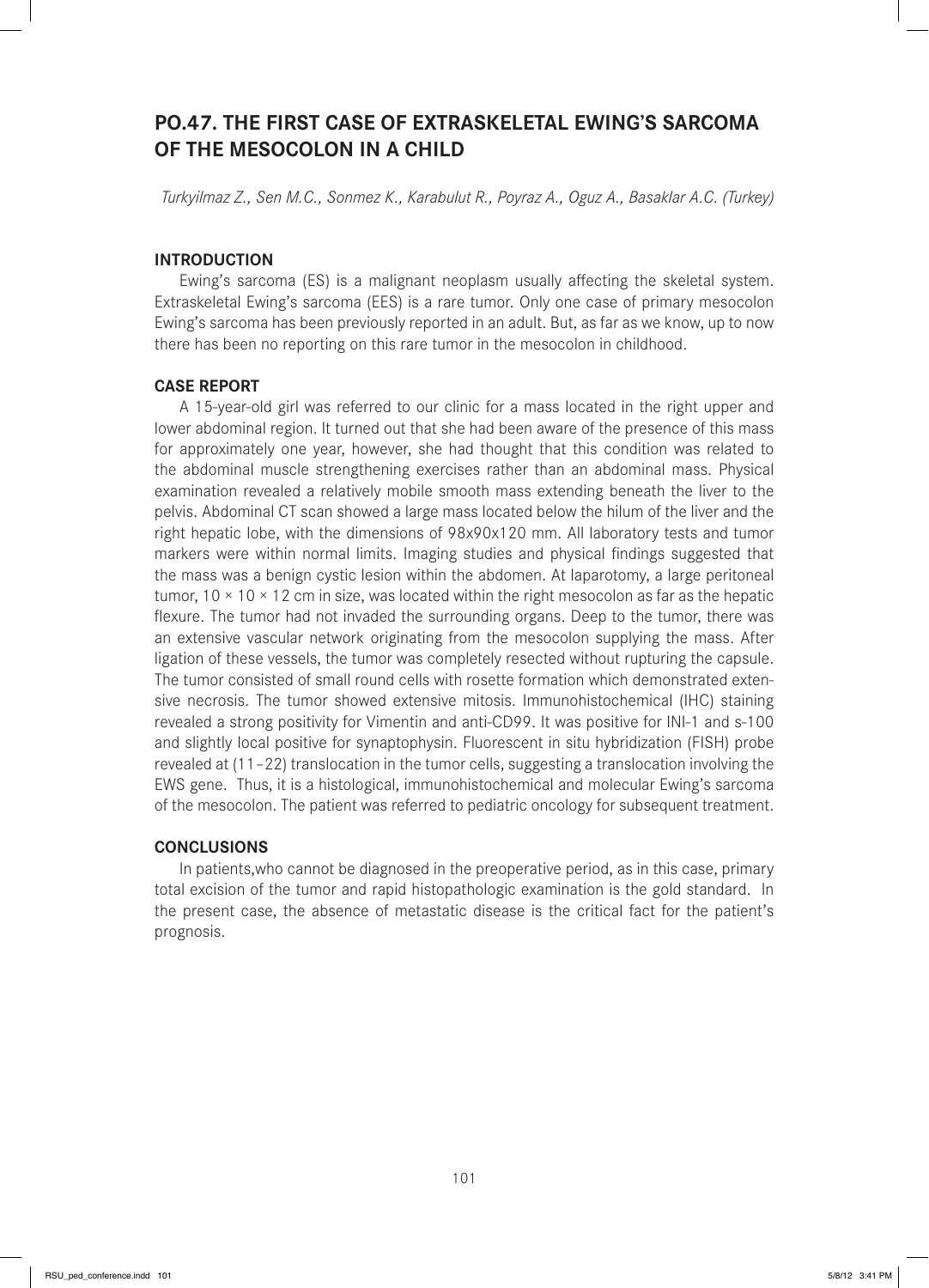# **PO.48. RARE MIXED TYPE GERM-CELL TUMOUR IN A 5-MONTH OLD GIRL**

*Auzina I., Medne G., Kovalova Z. (Latvia)*

### **INTRODUCTION**

The number of gonadoblastoma cases reported is approximately 1% of all tumors in children at pre-pubertal age. In 8% the character of these tumors is malignant germ-cell tumors. If comparing the occurrence of this type of tumor in infancy and in pre-pubertal girls with adolescent girls, the incidence is 56% and 29%. It makes it difficult to set a differential diagnosis in these patients due to the tumor's atypical and mixed morphological structure.

#### **OBJECTIVE**

The aim of the study was to analyze a case report of a germ-cell neoplasm in a 5- month old girl.

### **CASE REPORT**

Girl G. (born September, 2010) was hospitalized in the Children's Clinical University Hospital in Riga due to bloody discharge from the genital tract and secondary anemia. A malignant mixed type germ-cell tumor (25x25x40mm) in the pelvis minor was found on performing histological and imunohistochemical analyses. Chemotherapy and symptomatic therapy was prescribed. Due to the therapy the dimensions of the tumor decreased twice, and the bloody discharge stopped after the first course of chemotherapy. After finishing the chemotherapy no visible tissue was found in ultrasound examination.

#### **CONCLUSIONS**

1. Mixed type germ-cell tumor in a 5-month old girl is extremely rare

2. In case of bloody discharge in girls of pre-pubertal age a differential diagnosis is a must

3. There is a good prognosis for reconvalescence by using complex chemotherapy in the case of germ-cell tumors

4. A discussion about future fertility preservation must be done prior applying chemotherapy.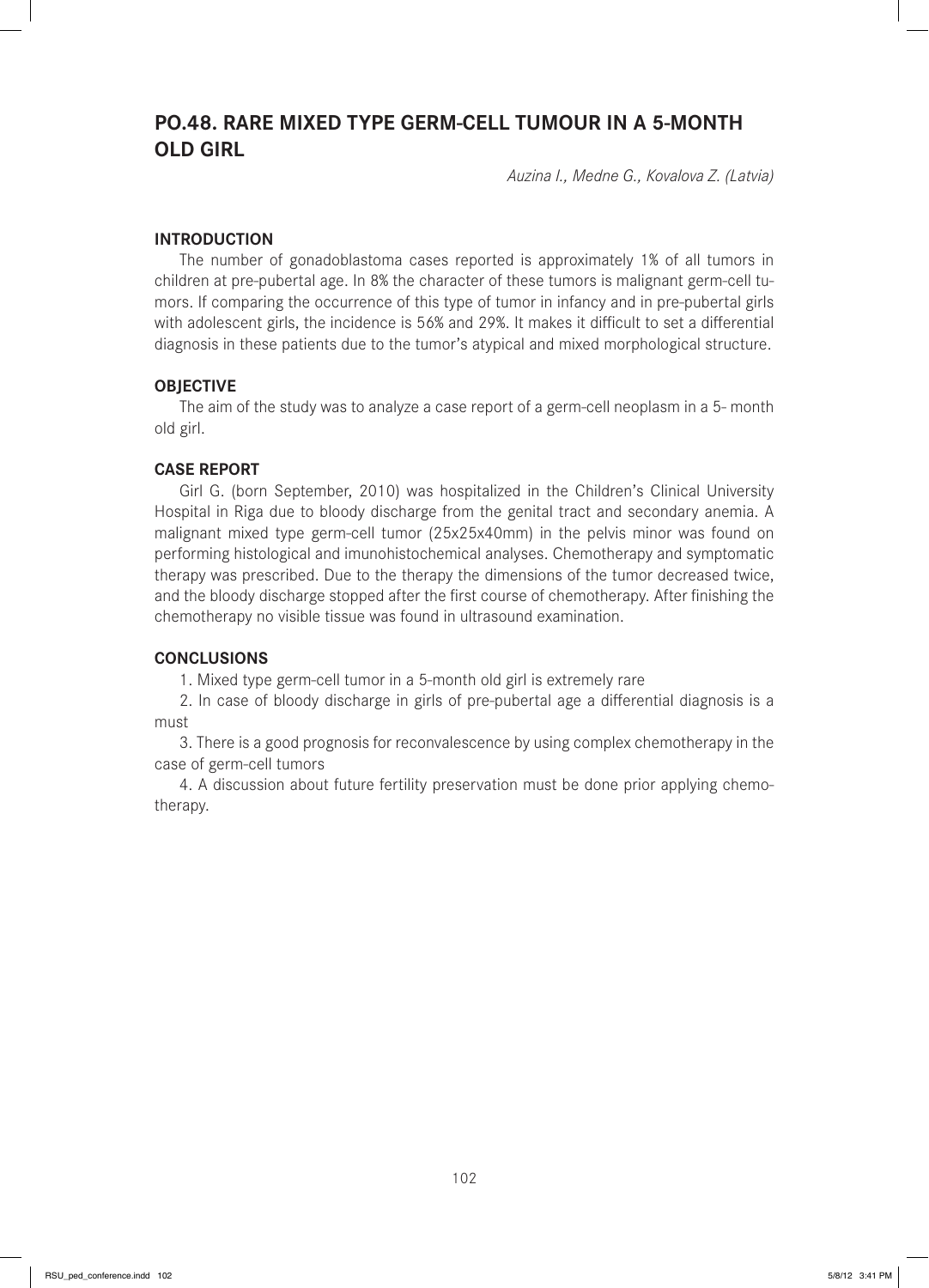# **PO.49. PROPHYLACTIC HEALTH INSPECTIONS IN SCHOOLS IN DETECTABILITY OF THE SURGICAL PATHOLOGY IN CHILDREN**

*Iodkovsky K., Bondareva O., Pysh V., Hmelenko A. (Belarus)*

## **INTRODUCTION**

Early detection of patients with initial forms of pathology with pronounced clinical developments of the disease still missing, timely applied treatment, and dispensary observation are factors that contribute to improving the health of the nation.

#### **OBJECTIVE**

To investigate the frequency of surgical pathology in schoolboys of Grodno at preventive examinations in the years 2006–2009.

### **MATERIALS AND METHODS**

Every year for carrying out mass health examinations of organised groups of children there was set up a team of doctors-experts, including the pediatric surgeon, the otolaryngologist, the oculist, the neurologist. Pupils of forms 6,9,11 of Grodno and the Grodno region were examined. Examinations were performed in all secondary schools (41) and primary schools (24) of the Grodno region and 2 secondary schools for handicapped children. In the period 2006–2009 there were examined 65848 pupils of forms 6,9,11.Out of the 65848 examined pupils, the greatest number of children had a surgical pathology – 25581(38.8%), visual impairment – 20888(31.7%), hearing impairment – 3658(5.5 %), neurologic disorders – 1741(2.6 %). When analysing the surgical pathologies (including patients both with orthopedic and urological pathology), it was revealed that most of the deviations were in the musculoskeletal system: flat-footedness in 7861(30.7%), violation of posture in 8590 (33.6%), scoliosis in 5093 (19.9%) and in 704(2.7%) cases other orthopedic pathology. In the other children with a surgical pathology there were revealed hernias of different localisation in 1041(4%) cases, varicocele – in 651(2.5 %) cases and other diseases, such as hydrocele, cryptorchism, phimosis, hemangiomas, nevuses, keloid scars after burns or postoperative scars and others.

### **CONCLUSIONS**

The main purpose of preventive examination is to identify pupils with functional and anatomic deviations of different character and to assign treatment for the revealed deviations and proceed with observation of the children.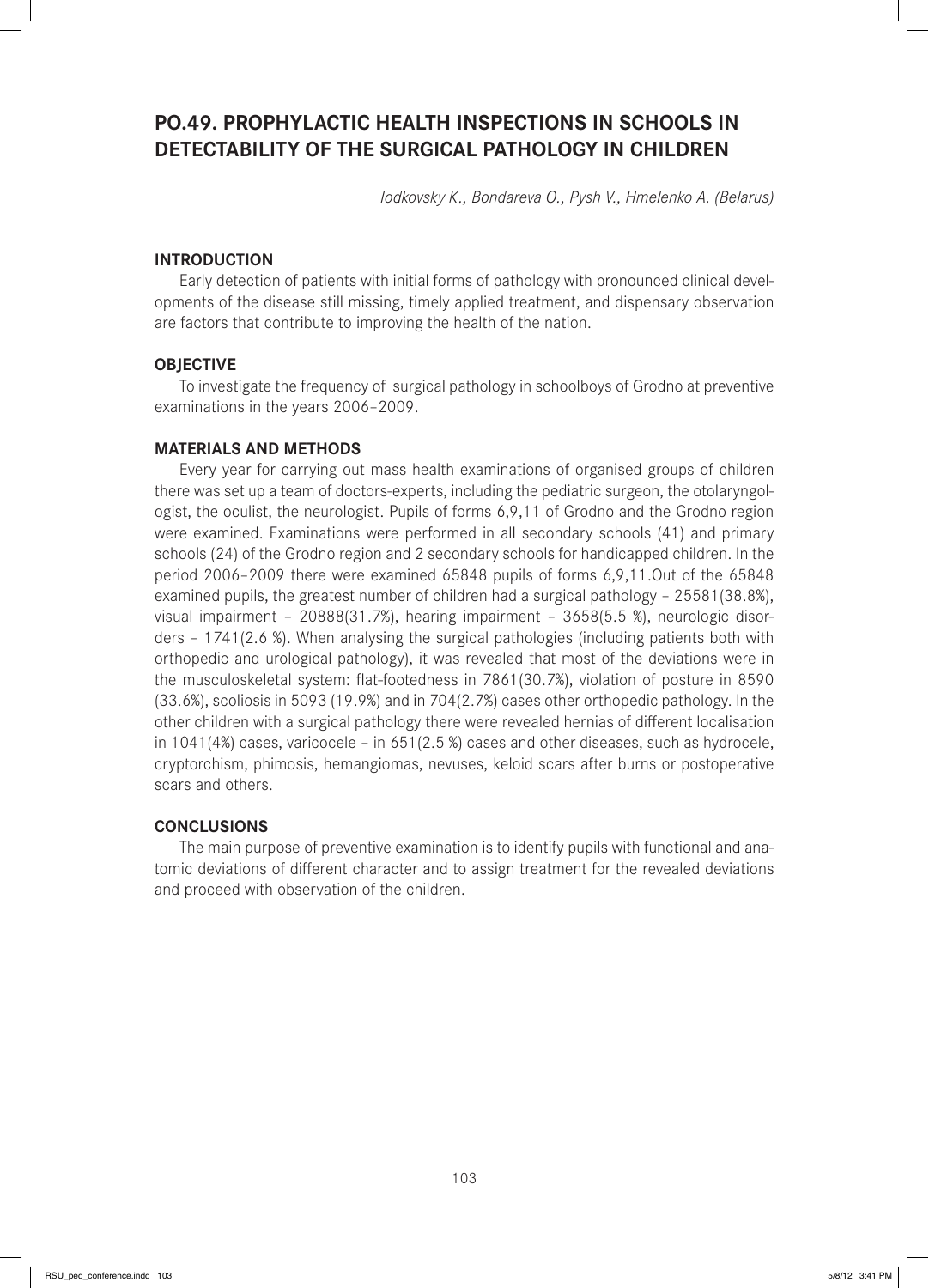# **PO.50. CAUSES OF ABORTION DURING CONGENITAL FETAL MALFORMATIONS**

*Iodkovsky K., Matsyuk I., Ysubova E., Kovalchuk K., Hmelenko A. (Belarus)*

## **INTRODUCTION**

Prenatal diagnosis of congenital malformations and hereditary diseases with the aim of identifying intrauterine damages of the fetus due to severe diseases and prevention of their birth is the priority and effective method for reducing child morbidity, disability and mortality. Children with congenital and hereditary diseases constitute mostly the cases of children with limited ability, whose treatment, upbringing and social adaptation require considerable motivation from their family and the government.

## **OBJECTIVE**

Identifying the causes of abortion during fetal congenital malformations based on the data in Grodno Regional Perinatal Centre.

### **MATERIALS AND METHODS**

We performed analysis of USG of pregnant women during different stages of pregnancy in the years 2007–2010.

### **RESULTS**

Among the  $20,000$  women in 555  $(2.7%)$  there were identified congenital malformations (CMF) of the fetus. There were 278 cases of termination of pregnancy based on medical indications (50.1%). Most of the abortion was carried out when multiple congenital malformations were identified: among the 105 identified cases 83 abortions were performed (29.9%). When detecting anomalies of the nervous system (91 cases) 66 abortions were performed (23.7%);with chromosomal abnormalities (34 cases) 30 abortions (10.8%); with abnormalities of the circulatory system (64 cases) 35 abortions (12.6%); with abnormalities of the musculoskeletal system (57 cases) 30 duringabortions (10.8%); abnormalities of the urinary system (130 cases were found) – 10 abortions (3.6%). Abnormalities that caused the interruption of pregnancy were identified during the following terms of pregnancy: 16-20 weeks (41.6%); 21–25 weeks (34.42%); 11–15 weeks 17.36%); 26–30 weeks (5.56%).

## **CONCLUSIONS**

Abortion was mostly carried out because of congenital abnormalities of the nervous system (23.7%), and in the cases of multiple congenital defects. The highest percentage of malformation, causing the termination of pregnancy, is observed between the 16th and 20th weeks of pregnancy (41.66%).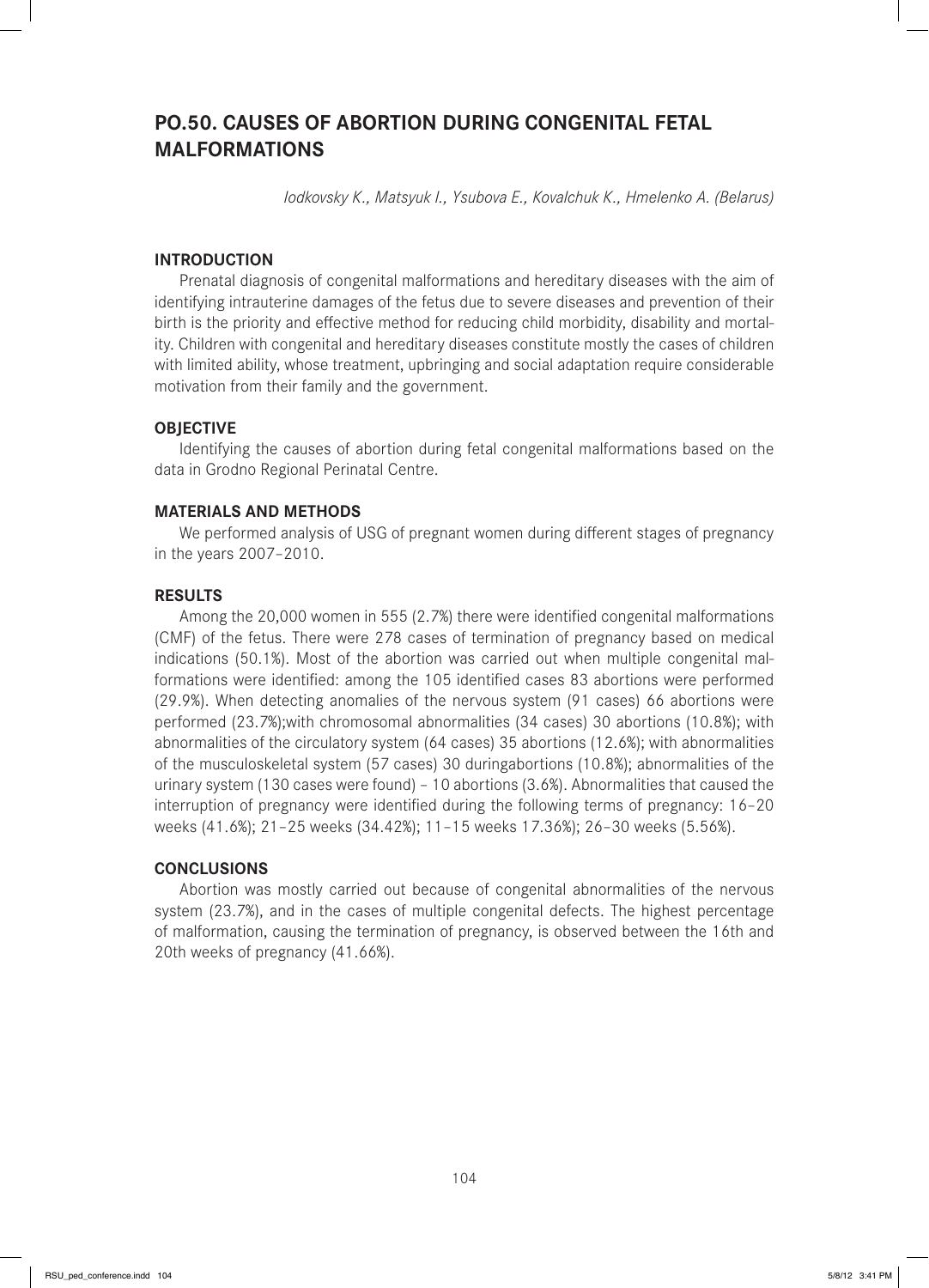# **PO.51. ANATOMIC BASED APPROACH TO THE SURGICAL TREATMENT IN CHILDREN WITH THE CONGENITAL CLEFT OF PALATE**

*Nelyubina O., Mamedov A, Kirgizov I., Prudnikova T. (Russia)*

## **OBJECTIVE**

The congenital cleft of a lip and palate (CCLP) belongs to the most common congenital malformations. The aim of the study was to increase the efficiency of treatment in children with the congenital cleft of palate and upper lip based on the anatomic-based approach to surgical treatment with normalization of the velopharingeal ring (VPR) structures and functions, as well as speech production.

#### **MATERIALS AND METHODS**

In 2008–2011 the main group of 83 children, aged 0–16 years were operated according to Mamedov's method and 25 children in the control group – by using Frolova`s method. In patients over 18 months of age the functions of VPR and speech production were assessed.

#### **RESULTS**

Expressed nasality in the presurgical period revealed in 83% of the main group and in 96% of the control group. Light nasality revealed in 18% and in 4% respectively. In the postoperative period an expressed nasality was not observed, light nasality – in 43% and in 68% of the patients. Speech in the presurgical period was not estimated as good, in the postoperative period it was estimated as good in 66% and 20% repectively. Speech was estimated as satisfactory in 16% and 8% of the patients in the presurgical period, and in 24% and 56% of the patients in the postoperative period; it was poor in 85% and 92% in the presurgical period, while in the postoperative period it was in 10% and 24% of the patients of the basic and the control groups, respectively.

## **CONCLUSIONS**

The choice of the operative treatment tactics is determined by anatomic-based methods of defects elimination in CCLP, with subsequent anatomic-functional normalization of the structures of VPR. The offered ways with restoration of VPR are the most optimal for improving the speech production function.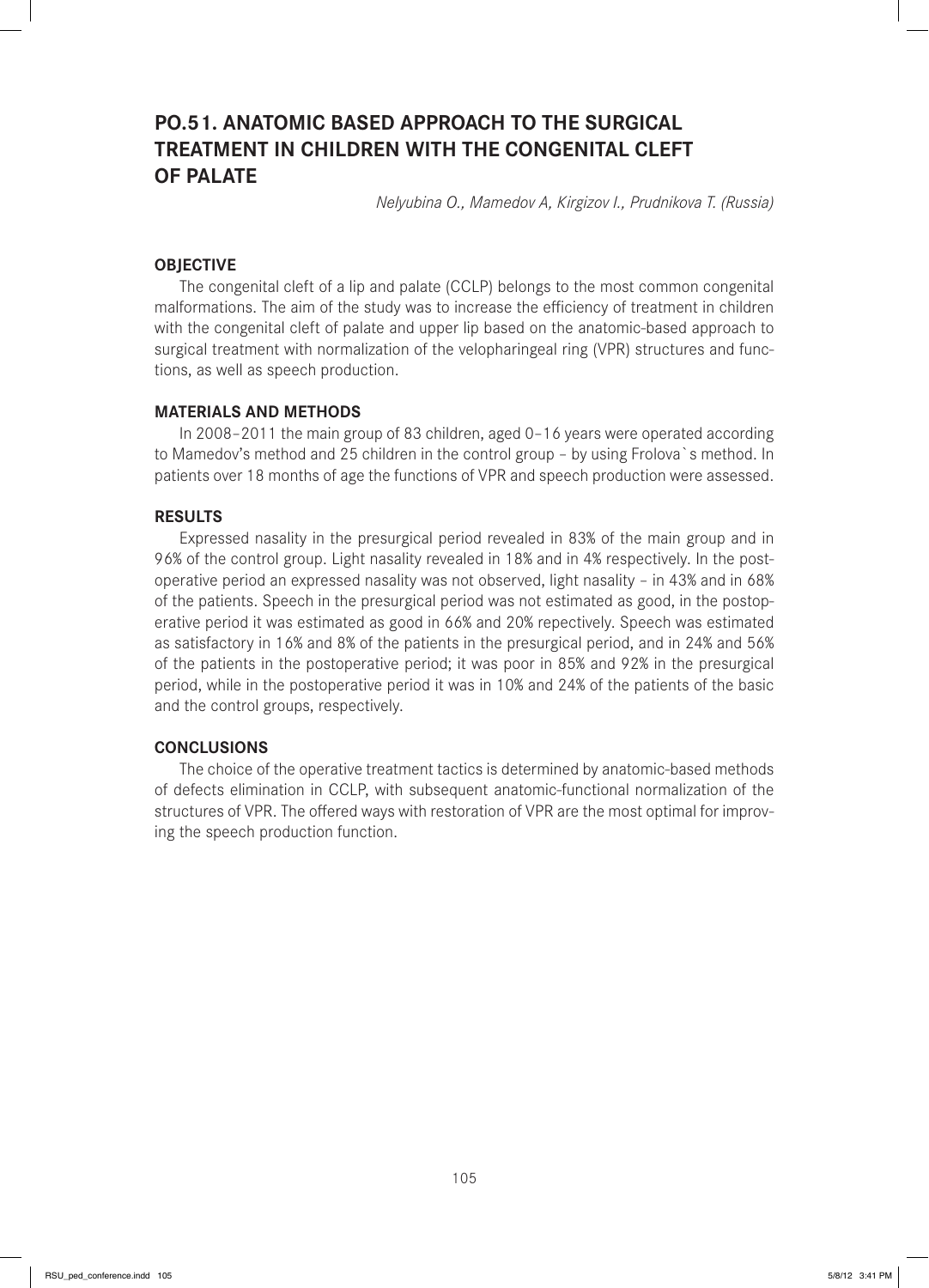# **PO.52. PERIOPERATIVE DYNAMICS OF CREATININE CLEARANCE IN CHILDREN WITH CONGENITAL HEART DISEASE**

*Krastins J., Straume Z., Auzins J. (Latvia)*

## **INTRODUCTION**

Cardiac surgery with cardiopulmonary bypass (CPB) is commonly perceived as a risk factor for decline in renal function. Hypothermia, hypoxia, hypotension, non-pulsatile blood flow during extracorporeal circulation, use of contrast media, ACE inhibitors, inotropic and (or) vasoactive substances affect the kidney and contribute to the development acute kidney injury (AKI).

#### **OBJECTIVE**

To evaluate dynamics of creatinine clearance (ClCr) in children undergoing surgical correction of congenital heart disease (CHD), using CPB.

#### **MATERIALS AND METHODS**

We conducted prospective, non-randomized observational study at the tertiary care Children's Clinical University Hospital, Pediatric ICU. The study protocol was approved by the Hospital Ethics Commission. The study included 30 patients, 12 boys and 18 girls with CHD with the median body weight 6.8 kg, (IQR 5.2<8.2 kg) and median age 7 months (IQR 5<10 months). During the surgery and 24 hours after it the urine was collected to measure CICr, using the difference in UCr and SCr concentration.

#### **RESULTS**

Median duration of aortic cross-clamping was 95 min., (IQR 70.5<133 min.), median CPB time was 147 min. (IQR 116.75<205 min.), median urine output during and after the surgical repair was 2.4 ml/kg/h (IQR 1.29<3.15 ml/kg/h). Median ClCr was 39.8 ml/ min/1.73 m2, (IQR 24.9<65.5 ml/min/1.73 m2). However, during the surgical repair of CHD with CPB we found severe decline in ClCr. None of our patients required renal replacement therapy postoperatively. There was no statistically significant difference between CICr values pre- and postoperatively.

#### **CONCLUSIONS**

Surgical repair of CHD in children by using CPB has severe, but transient effect on renal functions. Seven patients (23.3%) were at the risk of AKI according to RIFLE criteria after the surgical correction of CHD, four patients (13.3%) complied with the injury category. Before discharge from hospital ClCr returned to normal values.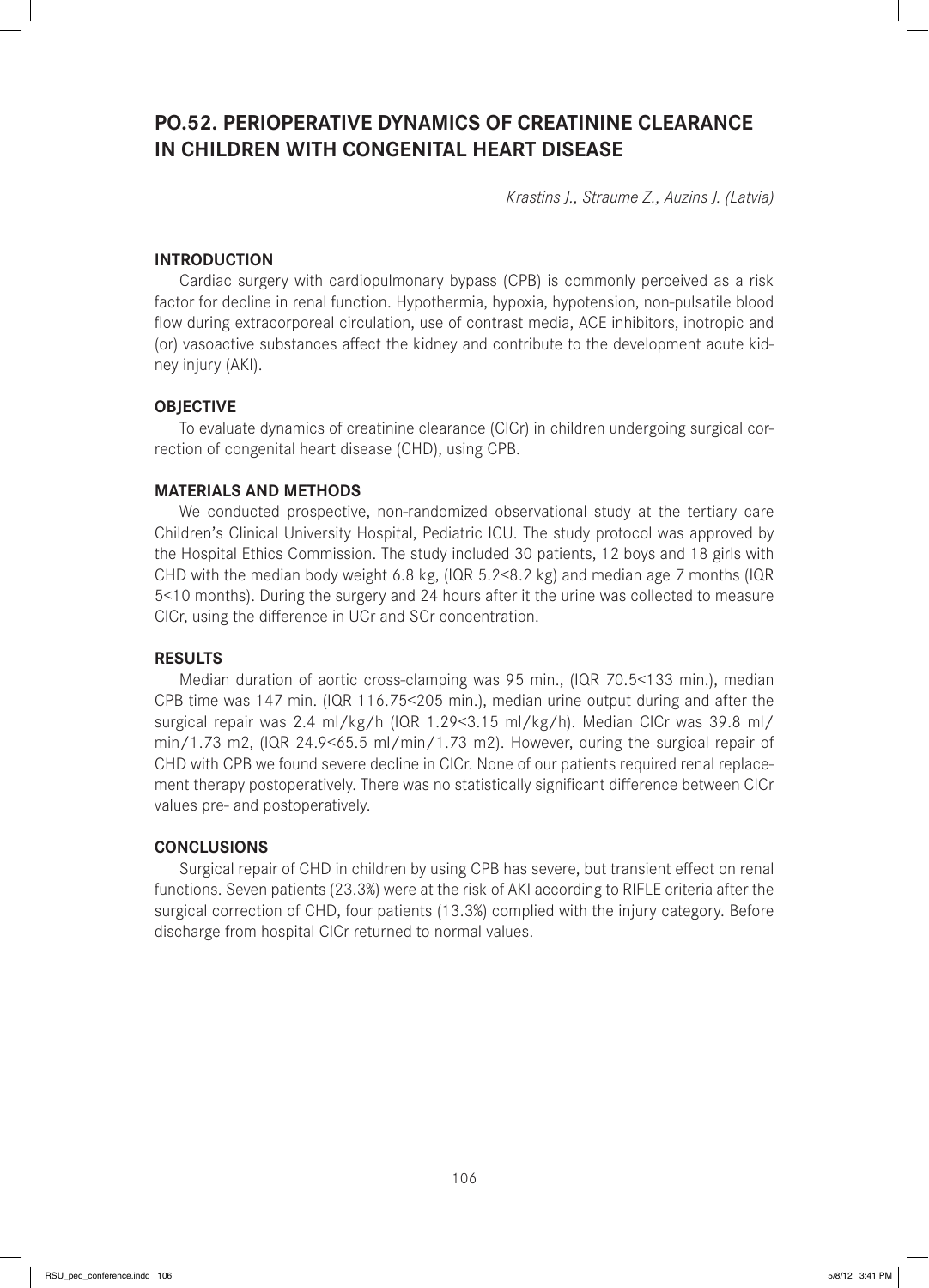# **PO.53. CORRECTION OF THE HEMOSTASIS SYSTEM CHANGES IN CHILDREN BEFORE CARRYING OUT ENDOVASCULAR RESEARCHES**

*Petrov E., Poljaev J., Kirgizov I., Garbuzov R., Filinov I. (Russia)*

#### **OBJECTIVE**

To study changes in the hemostasis system in children with a surgical pathology before carrying out endovascular research.

#### **MATERIALS AND METHODS**

Lately we have carried out about 72 endovascular research. 49 children with pathology of gastrointestinal tract (GIT) were examined and 23 children – with portal hypertension after stopped bleeding from GIT. The basic method was digital subtraction angiography with carrying out transarterial returnable researches. Before the research the hemostasis system was assessed.

#### **RESULTS**

We revealed that in 27 children with Hirschprung's disease, in 7 children with a shortbowel syndrome and in 15 children with ileostomas the infringements of hemostasis were similar in the form of the chronometric latent hypocoagulation, with APPT lengthening by 24% and PT by 22%, at TT lengthening by 8%. Decrease of the vitamin K-dependent bloodcoagulation factors was noted. In children with portal hypertension the infringements in the hemostasis system were in the form of hypocoagulation with APPT lengthening by 16% and PT by 18%, at TT lengthening by 14% and fibrinogen decrease by 37%. Decrease in major blood-coagulation factors, increase of the SFMC that demanded carrying out the specific correction of the hemostasis system was noticed.

### **CONCLUSIONS**

Changes of the hemostasis system in children with various surgical pathologies often take place and it is to be taken into account when carrying out endovascular research.

Examination and correction of the hemostasis system before carrying out endovascular research, is an integral part of the preparatory stage.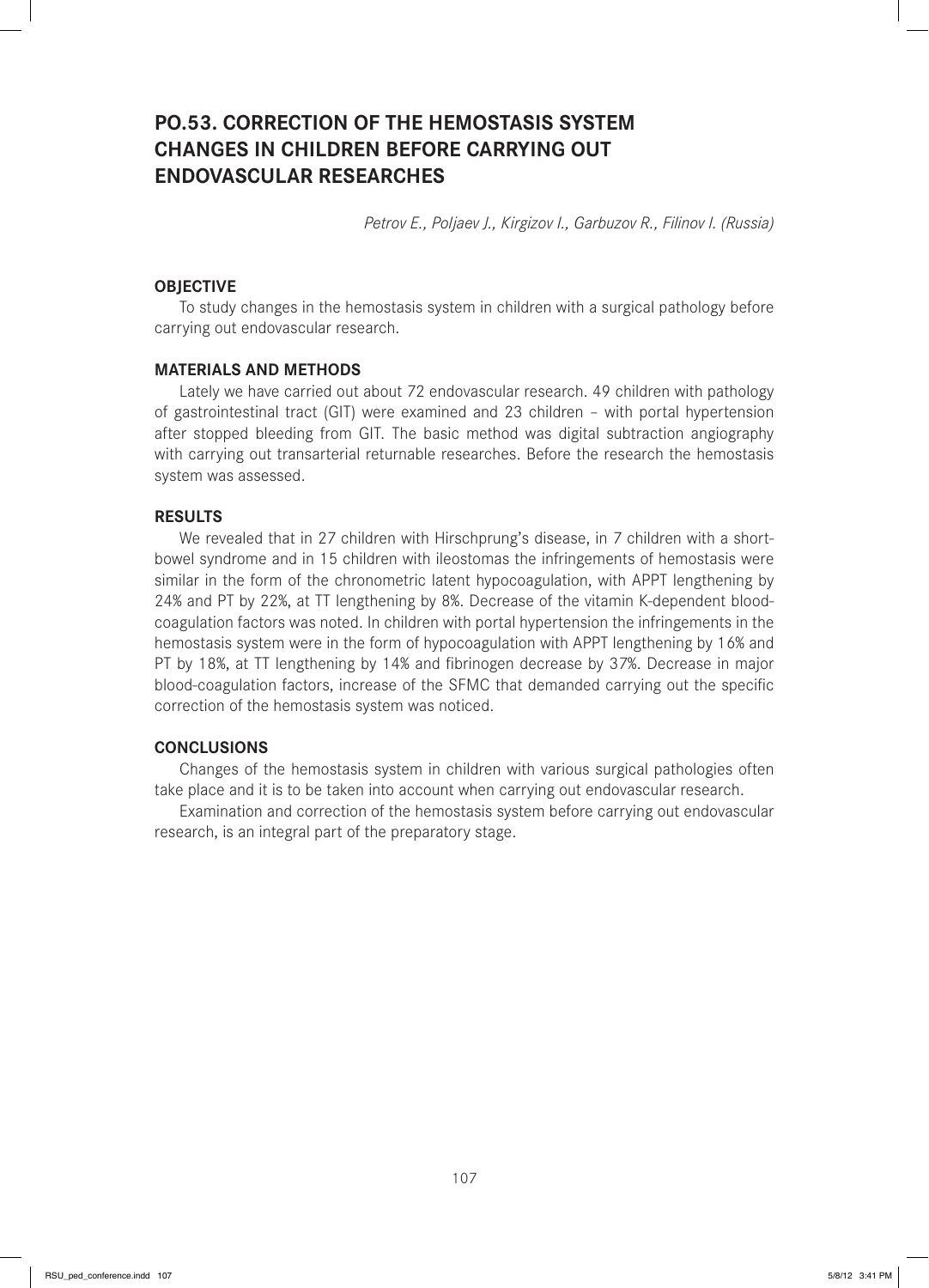# **PO.54. COMPARATIVE ANALYSIS OF SURGICAL TREATMENT FOR LOWER LIMB LENGTH CORRECTION IN CHILDREN**

*Bergmanis U., Upenieks J., Faustovs I., Stekels E., Salmins G. (Latvia)*

## **INTRODUCTION**

Lower limb length discrepancy is a problem in pediatric orthopedics. Numerous methods have been used for operative correction. Comparative analysis of methods may indicate to the recommended treatment.

#### **MATERIALS AND METHODS**

Medical records of 81 patients aged from 5 to 18 years (mean 15.4 years) were analysed retrospectively. Inclusion criterion was operative lower limb length correction performed from 2001 to 2011. Correction methods were epiphysiodesis and shortening of the long leg and lenghtening of the short leg. We used Blount staples for epiphysiodesis, ESIN, locking nail for shortening and Wagner, Ilizarov and Kalnberzs devices for lenghtening.

#### **RESULTS**

47 patients (58%) were operated due to congenital shortening of lower limb, 34 patients (42%) suffered from acquired limb length discrepancy. 45 patients (55%) had limb shortening due to femoral shortening, while 29 patients (36%) complained of tibial shortening and 7 patients (8%) complained of both segment shortening. Timing of the operations was from 5 to 18 years (mean 15.4 years). 15 epiphyseodeses, 7 shortenings and 59 lengthenings were performed. We used a circular fixator in 5 cases and a monolateral fixator in 24 cases in order to perform lengthening of the short femur. 27 lenghtenings of the tibia were performed by circular fixator and 3 lengthenings were performed by monolateral fixator. Correction length was from 2 to 10 cm (mean 4.78 cm). 87 complications, including 50 pin tract infections, 2 problems with bone formation, 15 axial deviations, 20 joint problems, 5 fractures of the regenerate bone were documented. Average hospital stay was from 8 to 20 days (mean 11 days).

## **CONCLUSIONS**

The complication rate correlates with the amount of lengthening. Frequent complications of lengthening procedures have made epiphysiodesis and shortening procedures more attractive options for small discrepancies.The locking nail is preferred for femoral shortening and for lengthening the femur with the monolateral fixator.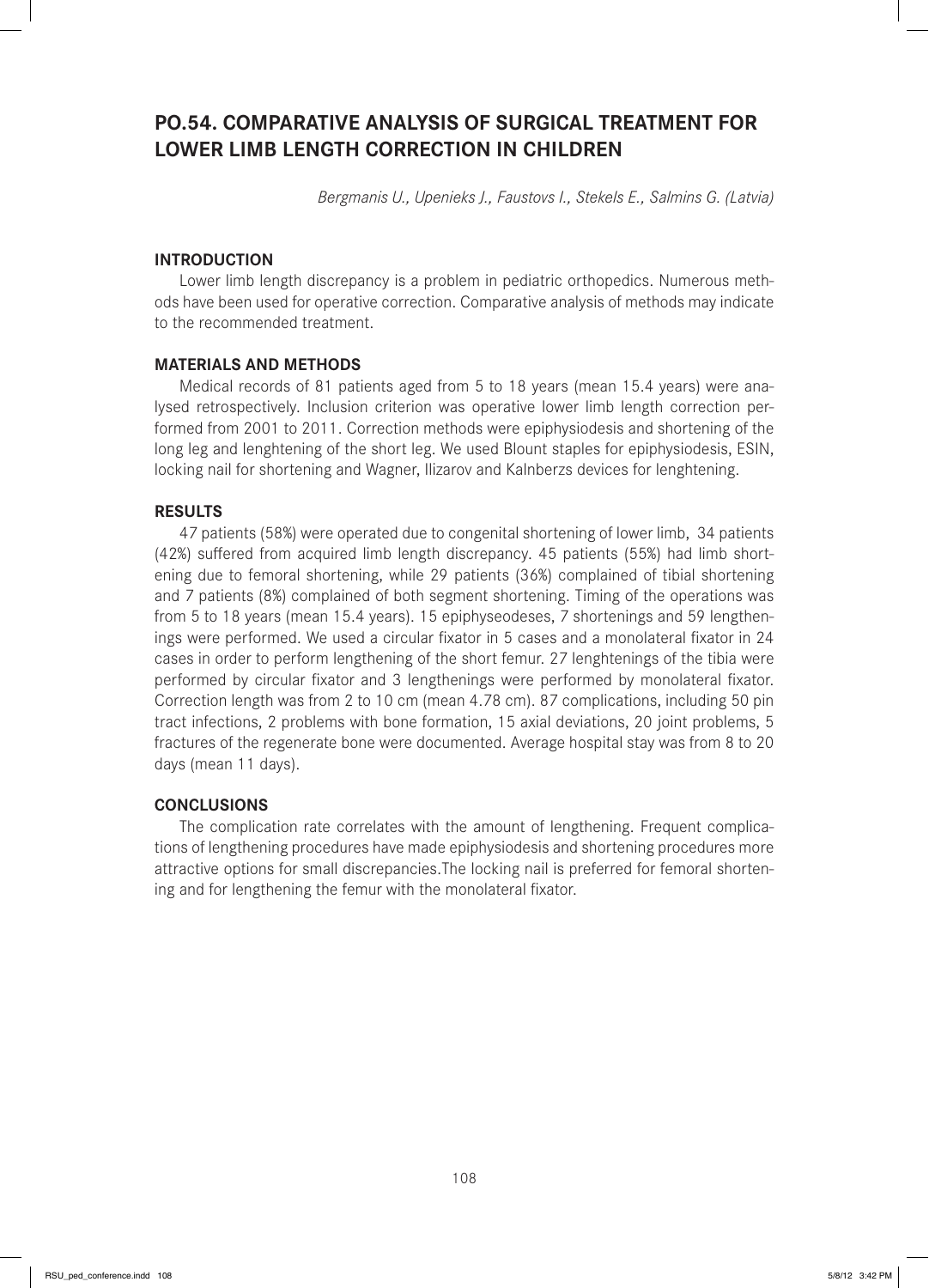# **PO.55. CLINICAL COMPARISON OF PELVIC OSTEOTOMIES IN TREATMENT OF DEVELOPMENTAL DYSPLASIA OF THE HIP**

*Salmins G., Bergmanis U., Stekels E., Upenieks E., Kurmina E. (Latvia)*

## **INTRODUCTION**

Developmental dysplasia of hip (DDH) is a serious condition that can be treated without surgical intervention if diagnosed early, however, it requires different operative approach in older children. The choice of the modification used depends on several factors.

## **OBJECTIVE**

To analyze different modifications of pelvic osteotomies used for operative treatment of DDH, depending on the patient's age and severity of DDH.

## **MATERIALS AND METHODS**

Retrospective analysis of medical records and X-rays was performed; there were included patients who were treated in the Children's Clinical University Hospital from 2000 to 2010 because of DDH.

### **RESULTS**

103 patients were treated (15 boys and 88 girls). 23 patients underwent pelvic osteotomy (totally 24 osteotomies - 14 Salter, 4 Dega, 6 acetabuloplasties – Nilson, Staheli modifications).

Pelvic osteotomy as a separate operation in order to prevent the residual effects of DDH was performed in 15 patients. 2 patients with Salter osteotomy and 4 patients with acetabuloplasty had not been operated before. 7 patients with Salter osteotomy and 2 patients with acetabuloplasty had undergone other operative treatment before.

Pelvic osteotomy was carried out together with open reduction of the hip during the same operation in 8 patients, in two cases among those the redislocation of hip because of deformation of femoral head was observed. Both patients had had late diagnosis and consequently the initial treatment started at the age of 5 and 7 years.

Salter osteotomy improved the acetabular index by 10–15°. Dega osteotomy improved the acetabular index by 15–20°. Improvement was observed in all cases.

### **CONCLUSIONS**

Early diagnosis and treatment of DDH leads to better results. Initiation of treatment after the age of 18 months is associated with the increased number of secondary operations. Therefore pelvic osteotomy should be considered as the first and definitive operative treatment. In some cases triple pelvic osteotomy could be an alternative operation instead of acetabuloplasty.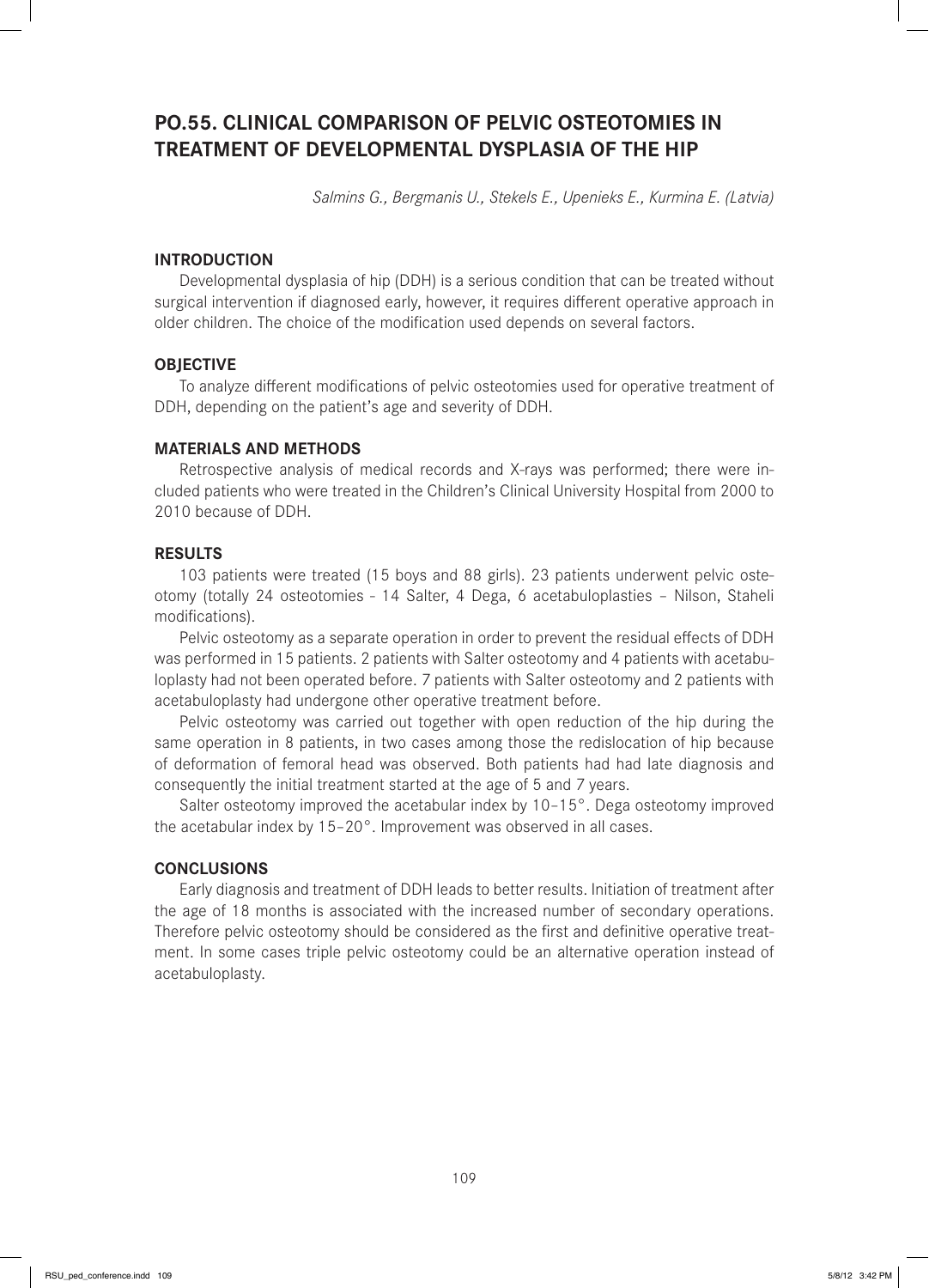# **PO.56. ACUTE HEMATOGENOUS OSTEOMYELITIS IN CHILDREN (1972–2011)**

*Eller M., Varimae E. A. (Estonia)*

# **OBJECTIVE**

To analyse retrospectively changes in the incidence, epidemiology and length of hospital stay in acute hematogenous osteomyelitis in three different periods.

## **MATERIALS AND METHODS**

Analysis of retrospectively collected cases for the years 1972–1975 (period I) and for 1983–2001 (period II) and comparison of these data with the data for the last 10 years, 2001–2011 (period III). The data were drawn from the case records of the Department of Pediatric Surgery of Tartu University Hospital.

|                                       |              | <b>Period I</b><br>1972-1975 | <b>Period II</b><br>1983-2001 | <b>Period III</b><br>2002-2011 |
|---------------------------------------|--------------|------------------------------|-------------------------------|--------------------------------|
| Patients                              |              | 77                           | 226                           | 41                             |
| Average No. of patients per year      |              | 19                           | 11.9                          | 4.1                            |
| Gender: boys                          |              | 54                           | 135                           | 25                             |
| Age:                                  | under 1 year | 10                           | 41                            | 10                             |
|                                       | $1 - 7$ yrs  | 23                           | 59                            | 6                              |
|                                       | above 7 yrs  | 44                           | 126                           | 25                             |
| Average length of anamnesis<br>(days) |              | 11.7                         | 6                             | 2.8                            |
| Localisation in long tubular bones    |              | 59.7%                        | 85%                           | 66%                            |
| In septic state                       |              | Data are absent              | 12                            | 3                              |
| Death cases                           |              | $\mathcal{P}$                |                               |                                |

The main pathogen in the last two periods was Staphylococcus Aureus: in 51% of the cases in period II and in 56% of the cases in period III. Data for period I as well as for antibacterial treatment are absent. In periods II and III the antibiotics used against the pathogen were Oxacillin and Gentamycin. In the last period Oxacillin was used for monotherapy in 50% of the cases and in combination with Gentamycin in 50% of the cases. For other pathogens, different antibiotics were used depending on the sensitivity of the microbe. Changes in bone structure were revealed on average by day 14.

# **CONCLUSIONS**

The incidence of acute hematogenous osteomyelitis has decreased 4.8 times in comparison with the period 1972–1975 and 3 times in comparison with the period 1983–2001. In the last decade 70% of these children were admitted to hospital during the first 3 days. Death cases were not recorded in the last two periods.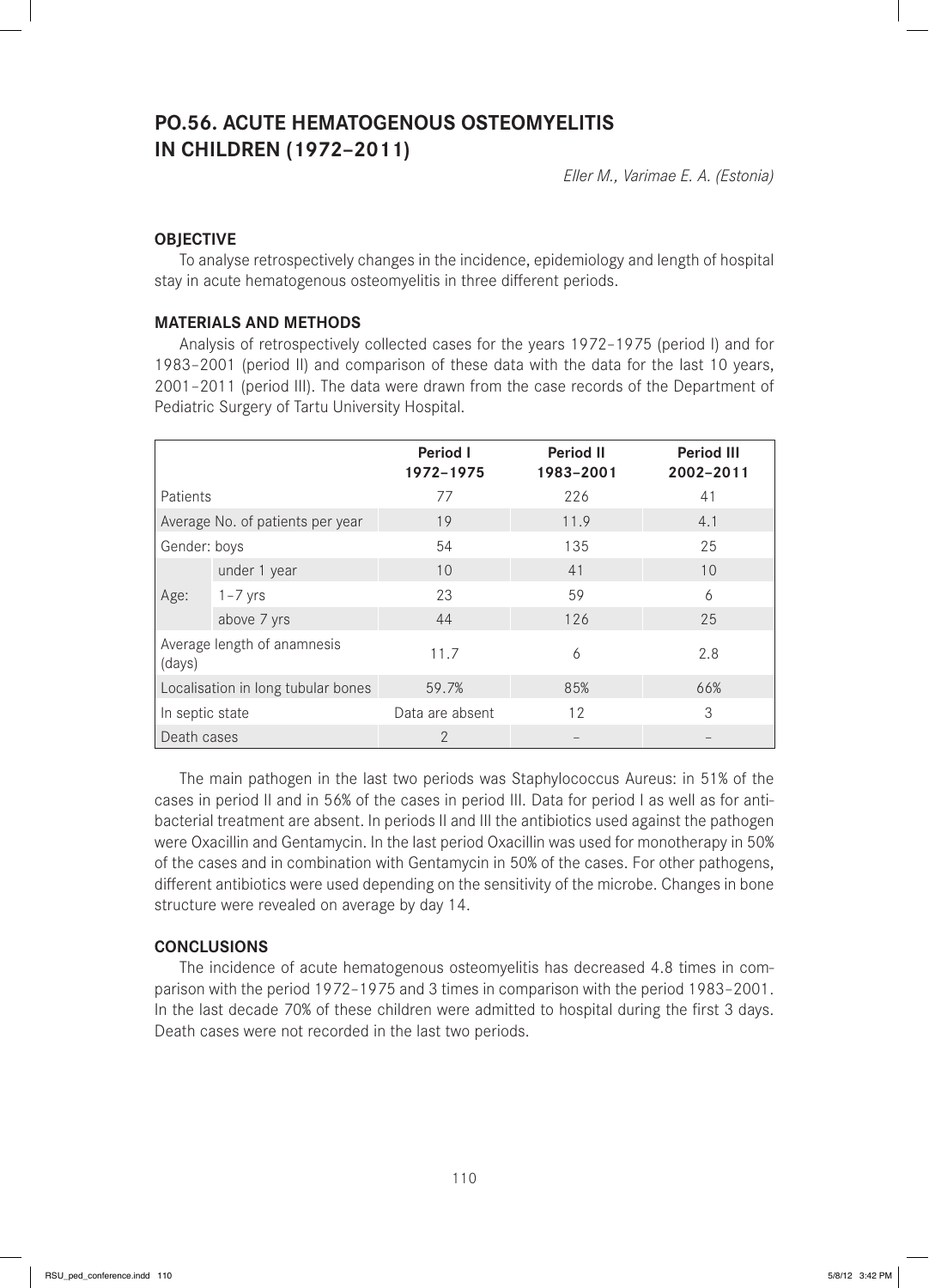# **PO.57. PROPER DELIVERY PRESSURE FOR CARDIOPLEGIC SOLUTION IN NEONATAL CARDIAC SURGERY – AN INVESTIGATION OF BIOMECHANICAL AND STRUCTURAL PROPERTIES OF NEONATAL CORONARY ARTERIES**

*Sikora N., Lacis A., Ozolins V., Kasjanovs V., Groma G. (Latvia)*

## **INTRODUCTION**

One of the most important issues in pediatric cardiac surgery is myocardial protection, when the cardioplegic solution mixed with oxygenated blood is injected into the coronary arteries with a pump. Neonates have many structural, functional, biomechanic and metabolic differences from adults, therefore it is crucial to give cardioplegic solution with an adequate delivery pressure. If it is too low or too high, it can lead to severe damage of myocardium.

### **MATERIALS AND METHODS**

To assess the right delivery pressure of cardioplegic solution, biomechanical properties of eleven specimens of coronary arteries from neonates  $12.3 \pm 13.7$  days old and weight 4.1  $\pm 0.9$  kg, retrieved at the autopsies, were examined and compared with adult arteries. The specimens were pressurized from 0 to 200 mmHg with the step of 20 mmHg, while maintaining the length of the sample in situ. Structural damages were investigated afterwards.

#### **RESULTS**

There was a rapid increase of strain until the inner pressure reaches 80–100 mmHg and not as rapid regarding the stress in the arterial wall. When the internal pressure exceeds 100 mmHg, the strain of the arterial wall increases much slower, but at the same time the wall stress and modulus of elasticity begin to increase rapidly. It means that the structural elements of the arterial wall have been straightened and a possible damage in the wall of coronary arteries of neonates may appear. These results were compared with biomechanical properties of the arterial wall of adults and differences had been found. In structural investigations there appear to be damage in the wall of neonatal coronary artery after being pressurized with the inner pressure of over 100 mmHg.

#### **CONCLUSIONS**

Our experimental results show that the delivery pressure of the cardioplegic solution in neonatal coronary arteries should not exceed 100 mmHg, if higher, it increases the risk of structural damage of the vascular wall, leading to the injury of myocardium.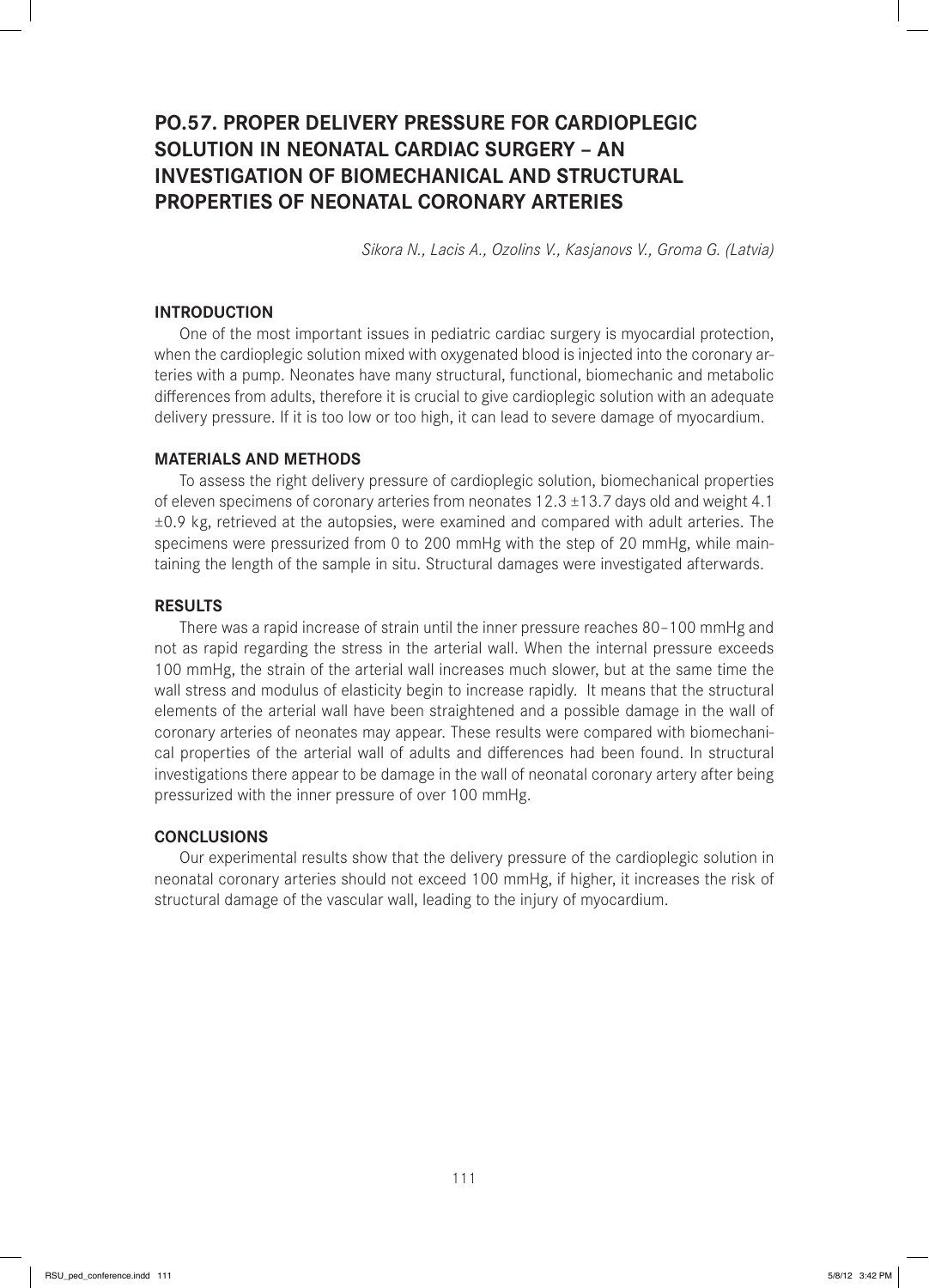# **PO.58. PERIPHERAL LYMPHADENOPATHY IN CHILDREN: DIFFERENTIAL DIAGNOSIS**

*Lacis A., Meiksans R. (Latvia)*

### **INTRODUCTION**

Lymphadenopathy is a common issue that brings children to see a physician. An understanding of the wide variety of diseases and conditions that may present as lymphadenopathy is essential for choosing the most appropriate approach to an individual patient. Although most often lymphadenopathy is a sign of a benign underlying disorder, it is important that the pediatrician also have an appreciation for the malignant diseases that may present with lymphadenopathy.

### **OBJECTIVE**

Identification of comprehensive criteria for differentiation of peripheral lymphadenopathy in children.

#### **MATERIALS AND METHODS**

The causes of peripheral lymphadenopathy in children are discussed, based on the literature review. Lymph nodes in most regions less than 1 cm in diameter are usually considered to be normal and tend to be larger in the early years of childhood than in later life.

During the period of 12 months 162 children (age 3 wks–18 yrs) with lymphadenopathy were referred to our hospital for consultation. In 14 cases (6%) malignacies were discovered as the underlying reasons. The most common malignancy was non-Hodgkin lymphoma (7), followed by Hodgkin lymphoma (4), neuroblastoma (2) and teratoblastoma (1).

### **RESULTS AND CONCLUSIONS**

In most patients the infectious cause can be easily detected. A diagnosis of less obvious causes can often be made after considering the patient's age, the duration of the lymphadenopathy and whether localizing symptoms, constitutional signs or epidemiologic clues are present. The key factors for differential diagnostics: the onset, size and characteristics of the lymphadenopathy, recent infections and immunization history, skin lesions, constitutional symptoms, allergies, received medication and general status. The location of enlarged lymph nodes can be helpful in the differential diagnosis. When a node or group of nodes is rapidly enlarging and/or when they are located in the supraclavicular region, a high possibility of malignancy should be considered.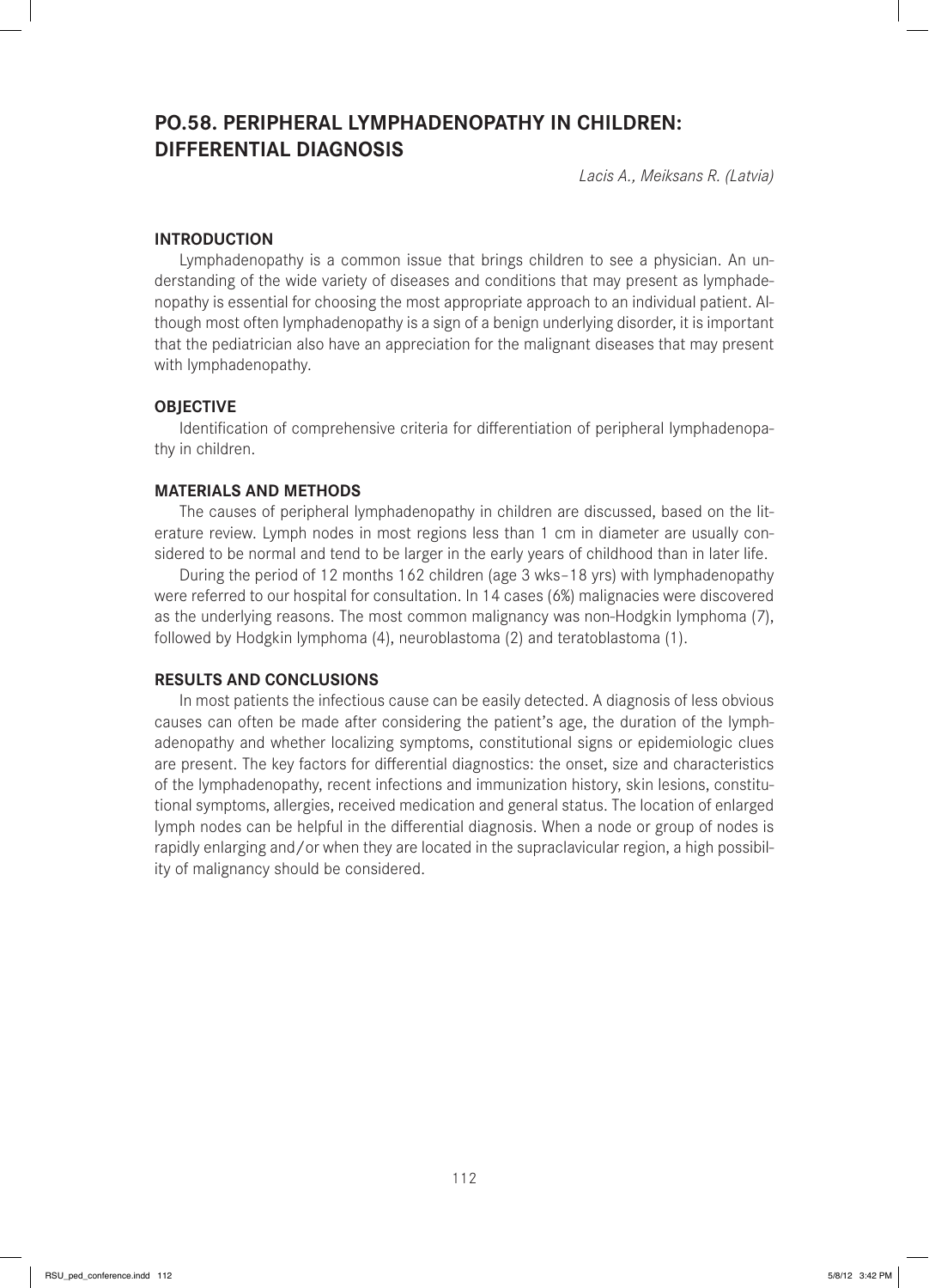# **PO.59. ADEVERSE EFFECTS OF BCG (SSI) VACCINATION IN LATVIA**

*Kakar M., Zviedre A., Liepina M., Petersons A., Engelis A. (Latvia)*

## **OBJECTIVE**

The aim of the study was to evaluate the frequency and treatment methods of complications after BCG SSI vaccination.

## **MATERIALS AND METHODS**

Patients of the age of 1 month to 3 years were selected in a single institution. The data were analyzed using the confidence interval (CI) analysis with standard deviation methods.

### **RESULTS**

Between January 2005 till September 2009, 95 patients were diagnosed with adverse affects after the vaccination of BCG SSI. 69 (72.6%) were boys and 26 (27.4%) were girls. In 91 patients the diagnosis was confirmed by ultrasonoraphy. From 95 patients, 32 (37%) had infiltrative regional lymphadenitis, 58 (61%) had purulent regional lymphadenitis, 4 (4%) patients had abscess. One patient had purulent regional lymphadenitis in combination with abscess. Mean age at the time of diagnosis was 5-6 months in the cases of infiltrative regional lymphadenitis, while it was 8–9 months in the cases of purulent regional lymphadenitis. Lymphadenitis or abscess was localized on the side of the vaccination, in 82 (86%) patients in the left axillary region, in 4 patients in the left supraclavicular region and in 4 patients in the axillary and supraclavicular region. In 87 (92%) patients histological examination confirmed M. Bovis with granulamatosis process. 91 (95.8%) patients underwent surgical treatment. One patient had lymph node biopsy. 4 (4.2%) patients were treated conservatively. 85 (94%) had lymph node extirpation.

### **CONCLUSIONS**

Treatment demands multidisciplinary involvement of a pulmonologist specialized in tuberculosis, a sonographist and a pediatric surgeon. Careful excision combined with short postoperative drainage gives excellent results in the case of purulent regional lymphadenitis. The incidence of purulent regional lymphadenitis in our institution is  $5.3\pm3.3/10000$ vaccinated with BCG SSI per year.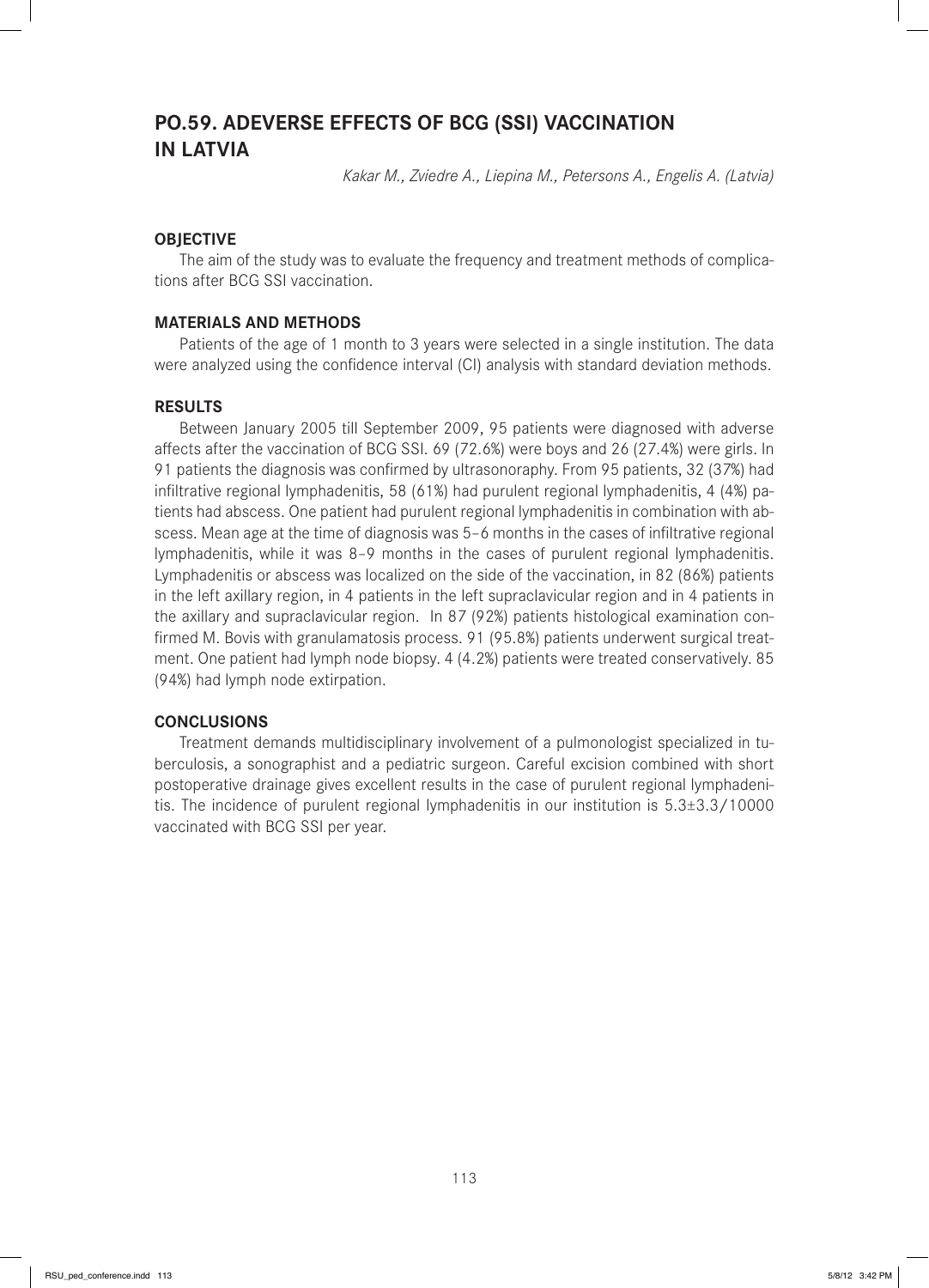# **PO.60. SPLENIC ROLE IN THE HOST DEFENSE PROCESS AFTER THE CHALLENGE WITH** *STREPTOCOCCUS PNEUMONIAE* **IN RATS**

*Volrats O., Pilmane M., Petersons A. (Latvia)*

## **INTRODUCTION**

We investigated the role of the spleen in the host defense after the challenge with Streptococcus pneumoniae in Wistar rats.

### **MATERIALS AND METHODS**

Animals that were divided into 4 groups underwent splenectomy (SPR), partial splenectomy (PSR) and sham operation (SOR). Healthy rats constituted the control group (CGR). 10 weeks later the rats were challenged with 10<sup>6</sup>/ml Streptococcus pneumoniae intravenously. In all rat parenchymatous organs there were detected interleukin-10 (IL-10), tumor necrosis factor α; (TNFα;), human β; defensin-2 (Hβ; D-2) containing cells and apoptosis. Kaplan–Meier and Mann Whitney statistical analysis methods were used.

### **RESULTS**

Survival after Streptococcus pneumoniae challenge was longer in SOR (1.3 days), but mortality was higher in the SPR group (100%).

In splenic tissue the amount of Hβ; D-2, IL-10 and TNFα; containing cells was statistically equal (p<0.01) and higher than in the other groups. The amount of IL-10 containing cells was higher in the SPR parenchymatous organs  $(p<0.001)$ , in the PSR and SOR groups it was similar (p=0.308) and in CGR it was lower (p<0.01). The amount of TNFα; containing cells was rather similar in PSR and SOR (p>0.05). The highest amounts of Hβ; D-2 containing cells were observed in CGR (p<0.001). The highest amount of apoptotic cell was observed in the kidney of SPL, SOR and CGR.

#### **CONCLUSIONS**

Survival was higher in animals with the whole spleen. 1/3 of splenic tissues cannot fully protect animals from Streptococcus pneumoniae sepsis. Partial splenectomy and Streptococcus pneumoniae sepsis do not influence the relative amounts of Hβ; D-2, IL-10 and TNFα; in splenic tissue.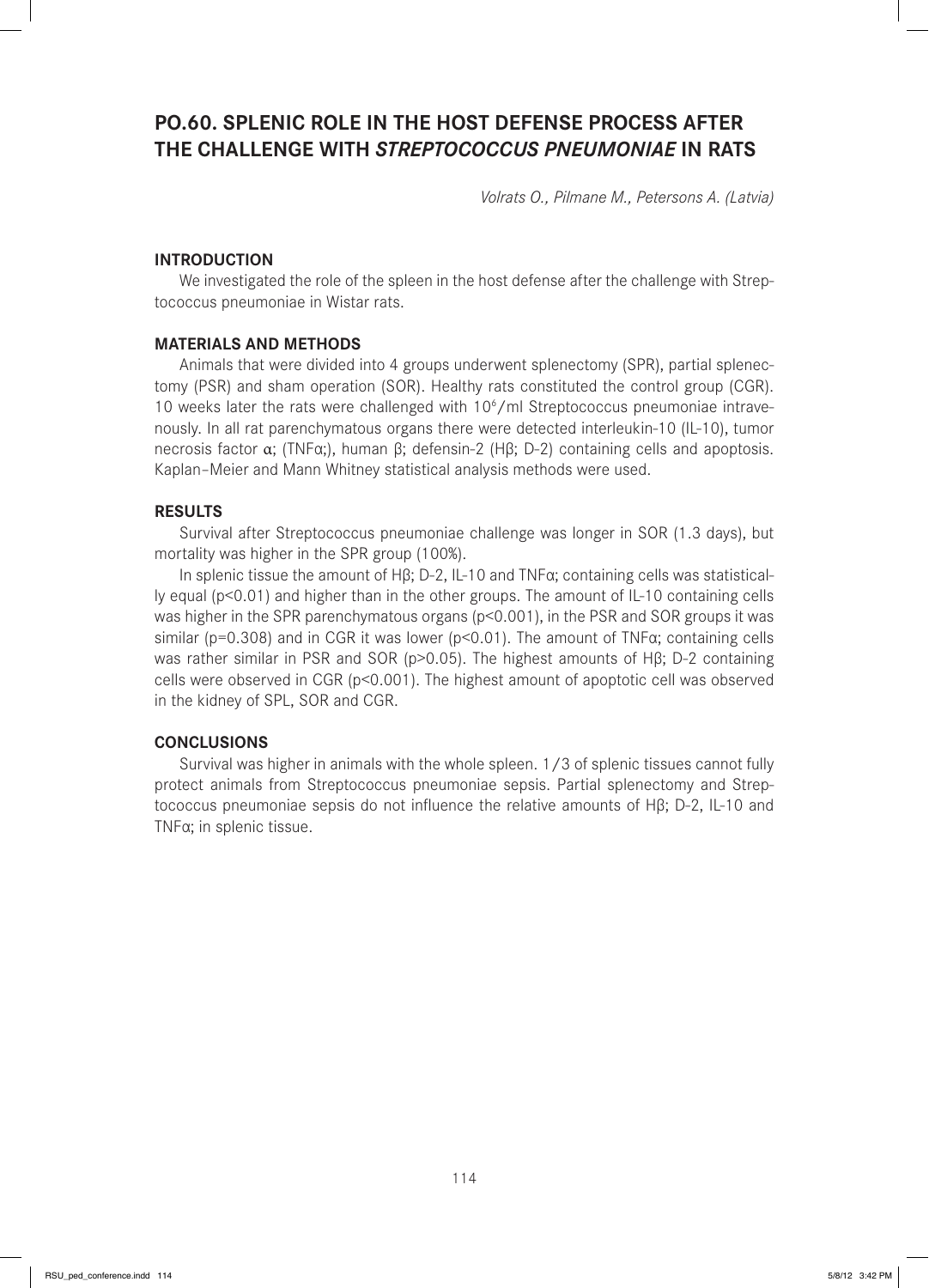# **PO.61. A METHOD FOR EXPERIMENTAL MODELLING OF PANCREAS TRAUMAS FOR WISTAR RATS**

*Zarembo E., Mikitins A., Antonovica L., Petla J., Petersons A. (Latvia)*

# **INTRODUCTION**

The incidence of pancreas traumas (PT) is low (0.4/ 100 000), they comprise only 1–3% of the abdominal traumas; however, lethality in case of PT remains unchangingly high (12– 73%). In case of PT among children the opportunities to accumulate clinical experience are very limited. These conditions determine the necessity of new research and do not let avoid the use of laboratory animal models. The existing experimental models of PT are technically complex, not always easily repeatable; the opportunities to model the degree of pancreas damage are very limited.

## **OBJECTIVE**

To develop a technically simple, easily repeatable method for experimental modelling of PT of various degrees of severity for Wistar rats.

### **MATERIALS AND METHODS**

Under general anaesthesia 50 experimental animals – Wistar male rats (220–250 g) – underwent upper middle laparotomy (2 cm) and by applying transillumination of pancreas tissues and 10 x optical magnification there were made damages of pancreas tissues of various severity using standardized Crile clamps (Aesculap BH 167 R). Group 1–10 rats had their pancreas tissues squeezed for 10 sec. without tissue rapture, Group 2 – 10 rats had their tissues squeezed for 10 sec. between 2 Crile clamps damaging tissues without damaging the pancreas duct, in Group 3–13 rats had their tissues squeezed for 10 sec. damaging tissues with damaging the pancreas duct, in Group 4–17 rats had their tissues squeezed for 10–20 sec. between 2 Crile clamps making full cross-damage of pancreas. 24 h and 72 h after creating PT samples of blood serum were taken from the surviving animals to examine cytokines. The animals were killed after 72 h. Autopsy was performed on all animals taking tissues for immune-histological examination.

### **RESULTS**

Up to 72 h in Group 1 no animals died, in Group 2 one animal died, in Group 3 four animals died, in Group 4 eight animals died. The features of pancreatitis – edema, haemorrhages, hemorrhagic exudation - were identified in the autopsy of all animals. The animals having a damage of the pancreas duct or cross-damage of pancreas often have extensive steatonecroses, pancreonecroses. Approximately 30% of the models with damaged pancreas tissues (more in Group 3 and Group 4) needed bipolar coagulation for haemostasis. Coagulation was needed rarer in the group with cross-damage of pancreas under longer exposition of the clamp.

### **CONCLUSIONS**

The method with putting Crile clamps under general anaesthesia is to be applied for creation of PT in Wistar rats and it lets modelling of various degrees of PT severity.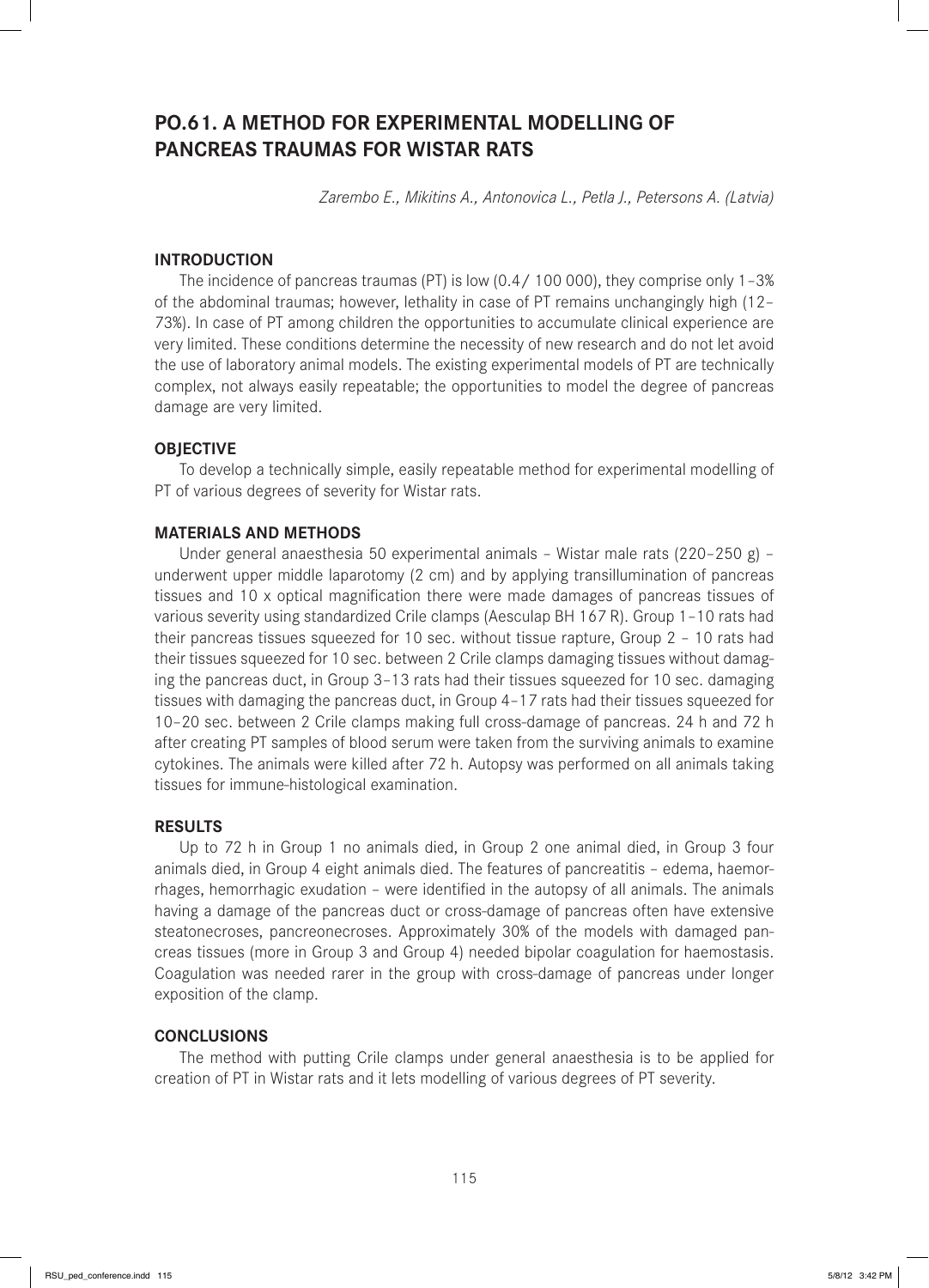# **PO.62. UNILATERAL IN-PLEURAL ANALGESIA AFTER HYDRONEPHROSIS SURGERY IN CHILDREN**

*Albokrinov A., Pereyaslov A. (Ukraine)*

## **ABSTRACT**

Adequate postoperative (PO) analgesia is the cornerstone for an uncomplicated PO period. Use of epidural block (EB) in this patient category is not absolutely safe and may lead to complications related to anesthesia itself. Thus, optimization of PO analgesia in children remains the matter of discussion. Mechanism of action of interpleural block (IPB) consists of diffusion of local anesthetic (LA) solution through parietal pleura to intercostal and splanchnic nerves.

Overall 33 pediatric patients were randomized into EB group (n=11), IPB group (n=12) and Conventional group ( $n=10$ ). The groups did not differ by age, sex and weight. In the EB, IPB and Conventional groups children were anesthetized with sevoflurane (low flow or minimal flow mode), fentanyl and atracurium. In the EB group epidural catheter was inserted between Th12 and L1 spinous processes after induction of anesthesia. Bupivacaine 0.25% 0.5 ml/kg was administered after the test dose and infusion of bupivacaine 0.25% 0.4 mg/kg\*hour was started. Epidural infusion lasted for 2 PO days. In the IPB group epidural catheter was inserted into the pleural space after induction of anesthesia. Our experience tells that interpleural LA must be more concentrated to show its analgesic action. So Bupivacaine 0.375% 0.5 ml/kg was administered after the test dose and infusion of bupivacaine 0.375% 0.4 mg/kg\*hour was started. Rescue morphine injections (0.1 mg/ kg s.c.) were administered for severe pain (VAS > 4) in the EB and IPB groups. Children of the Conventional group received morphine 20 mcg/kg\*hour and ketoprofen 3 mg/kg\*day. Intraoperative (IO) doses of fentanyl were significantly lower in the EB and IPB groups than in the Conventional group.

Regional techniques show significantly better quality of PO analgesia in comparison with intravenous morphine and ketoprofen. Efficacy of IPB in PO analgesia is comparable with efficacy of EB. IPB is an effective method of PO analgesia after urologic surgery in children.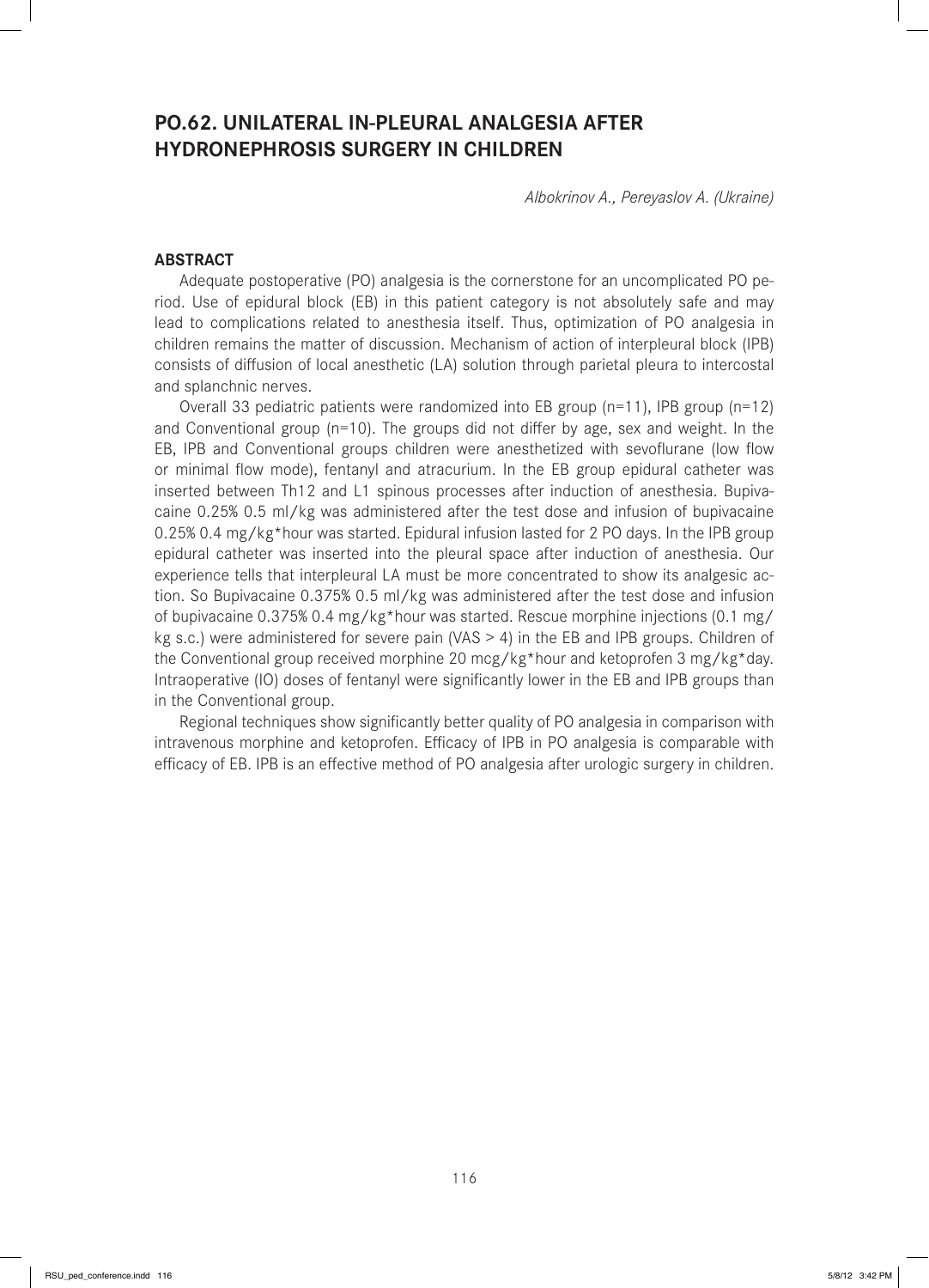# **NO.1. IMPLEMENTATION OF CLINICAL INFORMATION SYSTEM IN THE PEDIATRIC INTENSIVE CARE**

*Alita Kuzuma, Inita Sture-Sturina (Latvia)*

## **INTRODUCTION**

Clinical Information Systems (CIS) are mandatory in intensive Care Unit in response to the growing amount of data to be processed, the turnover of the patients and the necessity for reliability and review processes. Dedicated ICU bedside data collection systems have proven to be valuable and accurate tools for nursing documentation, data collection, and onscreen display of patient information.

### **MATERIALS AND METHODS**

Implementation process of CIS started in spring 2011 when the local network consisting of 11 Care Vue (Philips Healthcare) monitors, patient workstations with flat screen monitors, servers, infusion management devices and printers were installed at our PICU. A group of advanced end-users was formed and started their training sessions, led by Philips Healthcare Intelli Vue Clinical Information Portfolio (ICIP) implementation team. Later the advanced users were appointed trainers for the rest of the ICU personnel and system configuration according to the local requirements. The configuration, initial testing and custom development activities were carried out parallelly during 2011.

### **RESULTS**

CIS Intelli Vue Clinical Information Portfolio (Philips Healthcare) was introduced in our unit in August 2011. Till the end of the year 2011 ICIP was used for care of 264 patients. Each nurse can handle the information using ICIP, even those, who had basic knowledge of PC. The system is accessible at every bed through panel PCs and at desks or office through desktop PCs. To support quality management and control, ICIP provides scores such as SAPS II, TISS 28, and the Glasgow Coma Scale. These scores are calculated automatically from parameters in the routine documentation.

### **CONCLUSIONS**

CIS facilitate the handling of large amounts of data and allow for efficient data retrieval; care of the critically ill patient. Benefits of CIS with automated data capture from ICU devices demonstrate a reduction in the nursing workload, too.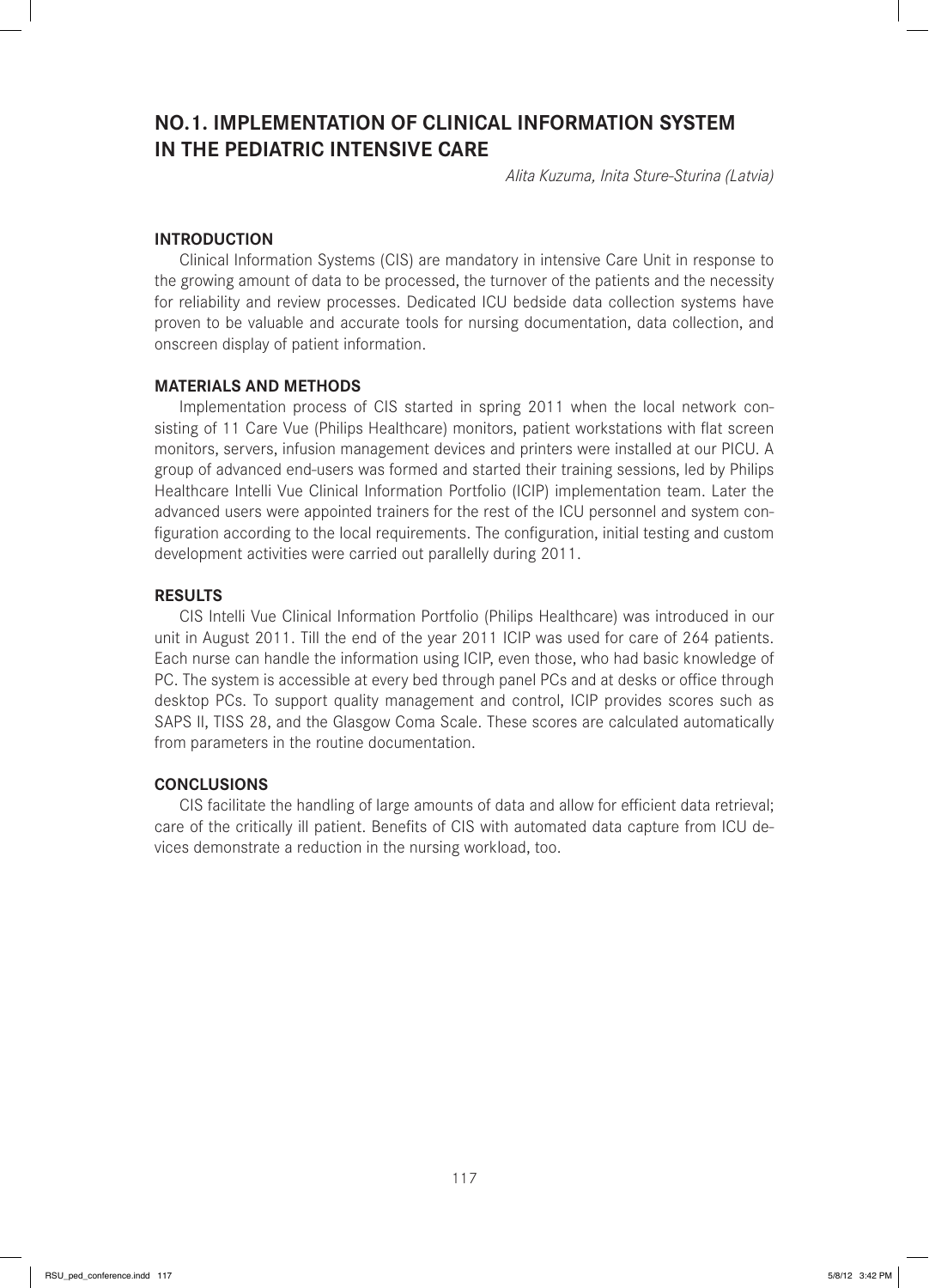# **NO.2. PREPARATION OF THE PATIENTAND FAMILY FOR OPERATION**

*Triin Kaldoja, Lagle Ostrovski (Estonia)*

## **INTRODUCTION**

Undergoing an operation causes anxiety, if not fear, in every child and his/her family members. It has been proved that children who have had good preoperative preparation, including both psychological and physical preparation, appropriate for their age, experience less fear and are more cooperative. Preparation starts at home by using the Information Sheet, which introduces the hospital setting and procedures, lists the items to be taken along, and provides the contact data of the department.

In hospital, staff members prepare the child for operation, cooperating with him/her and the parents. Good teamwork ensures conveying of the necessary information to the child and the family, as well as a prompt performance of procedures.

### **OBJECTIVE**

To describe preparation of the child and his/her family for operation in the Department of Paediatric Surgery of Tartu University Hospital.

### **CONCLUSIONS**

Based on the literature data and experience, the presence of a parent is particularly important throughout the whole process, i.e. before the operation, taking the child to the operation room and at recovery. Accompanied by the parent, children who are well prepared for the operation are calmer and more cooperative with the staff. All this ensures better recovery of the patient in the postoperative period.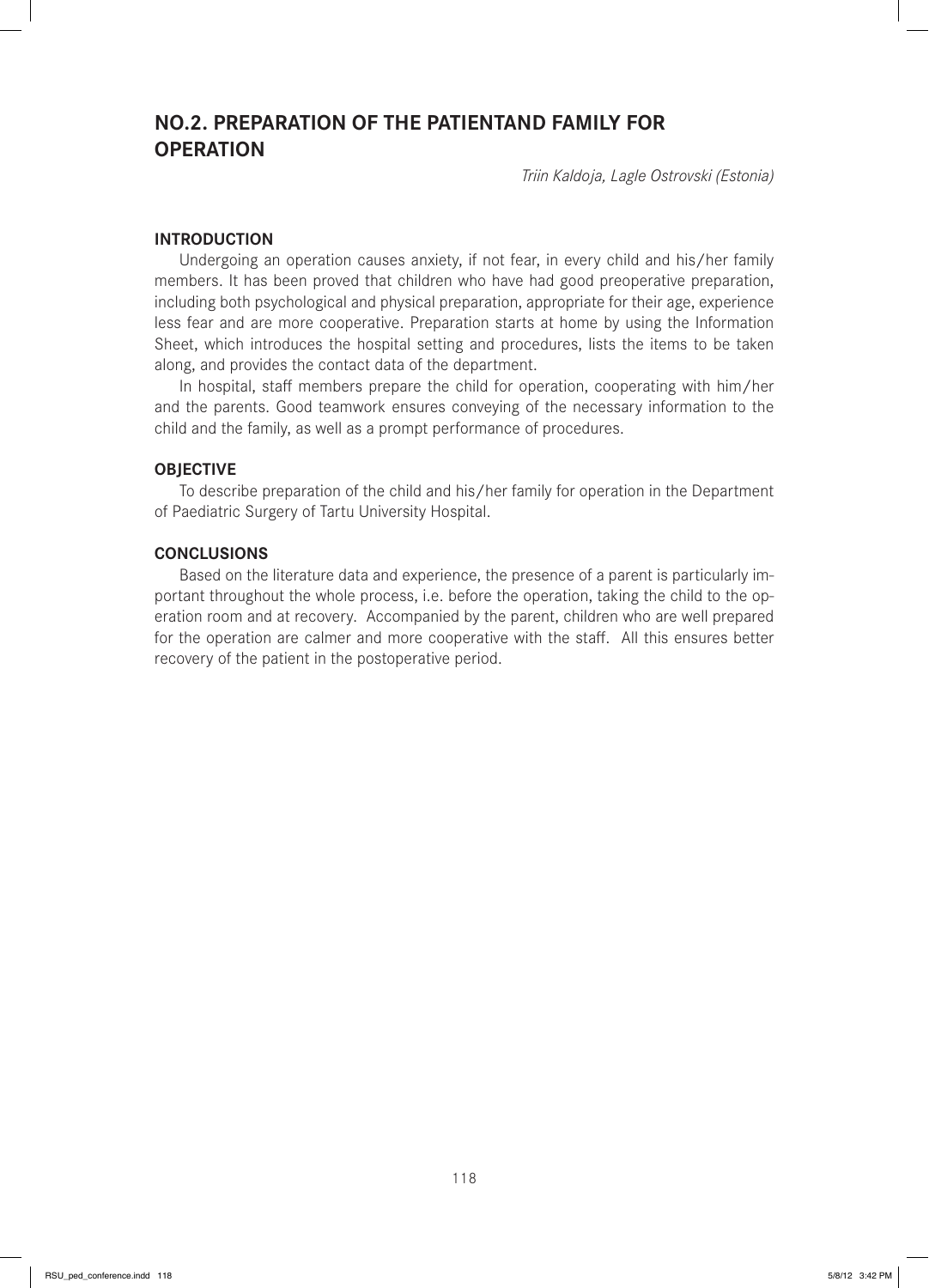# **NO.3. SPECIFIC ASPECTS OF PERIOPERATIVE CARE FOR DELAYED ANASTOMOSIS IN ESOPHAGEAL ATRESIA**

*Kristina Zarina (Latvia)*

## **INTRODUCTION**

Specific aspects of the perioperative care for delayed anastomosis in esophageal atresia are important and significant, because esophageal atresia is the most common congenital malformation of the esophagus. The perioperative care for delayed anastomosis in esophageal atresia is the totality of medical maneuvers prior to, during and after the surgery. The first delayed anastomosis of esophageal atresia in Latvia was successfully performed in November 2011.

## **OBJECTIVE**

To review publications related to specific aspects of perioperative care for delayed anastomosis in esophageal atresia, complications, treatment results and to present the first case of delayed anastomosis in esophageal atresia.

## **CASE REPORT**

Patient – a girl, born at 38 weeks gestation with the body weight 2.210 kg. The diagnosis identified at the time of birth – esophageal atresia of the type isolated esophageal atresia. Kader's gastrostomy was made under general endotracheal anesthesia. At the age of 5 months the patient underwent left-sided thoracotomy by separating the upper and the lower end of the esophagus forming end-to-end anastomosis with moderate retraction of esophageal segments. The postoperative course, however, was associated with severe complications.

## **CONCLUSIONS**

To perform a delayed esophageal anastomosis in an esophagus without fistula the nurses, neonatologists, pediatric surgeons, including parents of the patient, must continuously work as a team. As a result the quality of life of the patient and his/her family improves significantly. The integrity of the esophagus was achieved by using the girl's s own esophagus that ensured it – the preserved upper oral end of the esophagus. Success of surgical correction was determined by preventing the development of aspiration pneumonia, airway care, rational antibacterial therapy, parenteral and enteral nutrition and cooperation of the pediatric surgeons, nurses and parents.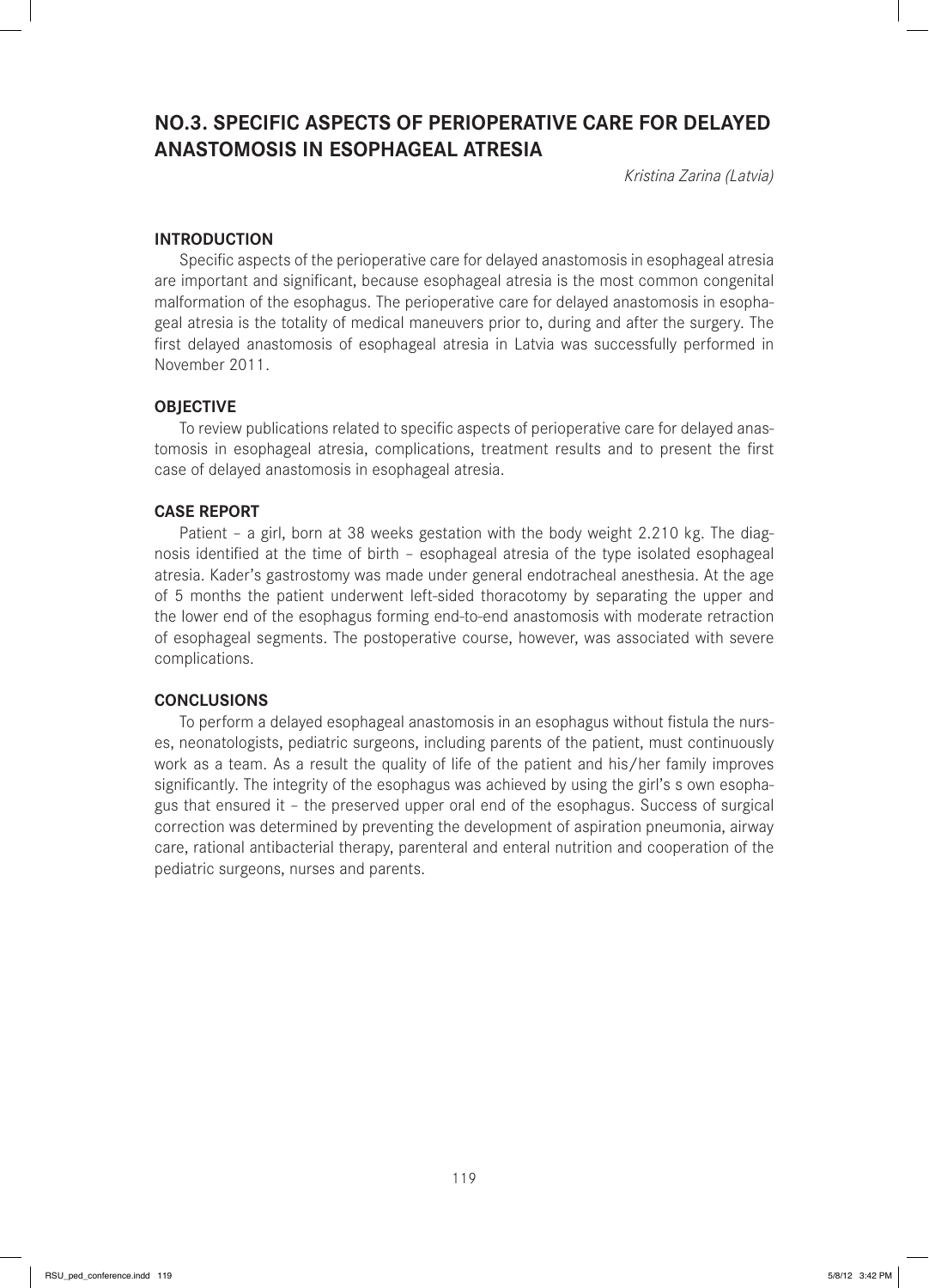# **NO.4. AWARENESS ABOUT ACID AND FOLIC ACID PROPHYLAXIS IN ESTONIA**

*Sire-Liis Haljaste, Kristi Soovik, Natalia Pavlova, Anna Paal (Estonia)*

# **ABSTRACT**

Folic acid has an important role in the development of the fetal nervous system, because the deficiency of folic acid during pregnancy may cause neural tube defects for the baby. The most common of these is known as spina bifida.

Still every year there are born children with folic acid deficiency-related congenital abnormalities in Estonia. Hereby the awareness about the importance of folic acid during pregnancy is still low.

The goal of the Estonian Spina Bifida and Hydrocephalus Society is awareness raising about folic acid in Estonia and the target audience is young women as future mothers.

For now, the first educational materials about folic acid prophylaxis have been worked out. In addition, AS BALSNACK has started to manufacture four kinds of flakes for breakfast, enriched with folic acid. It is the first time in the Eastern European countries when food enrichment with folic acid has taken place.

#### **RESULTS**

February 29 is the World Rare Disease Day, and 2012 is declared the Spina Bifida and Hydrocephalus Awareness Year. Therefore the MANGO GIRL campaign will take place, starting to label folic acid enriched products.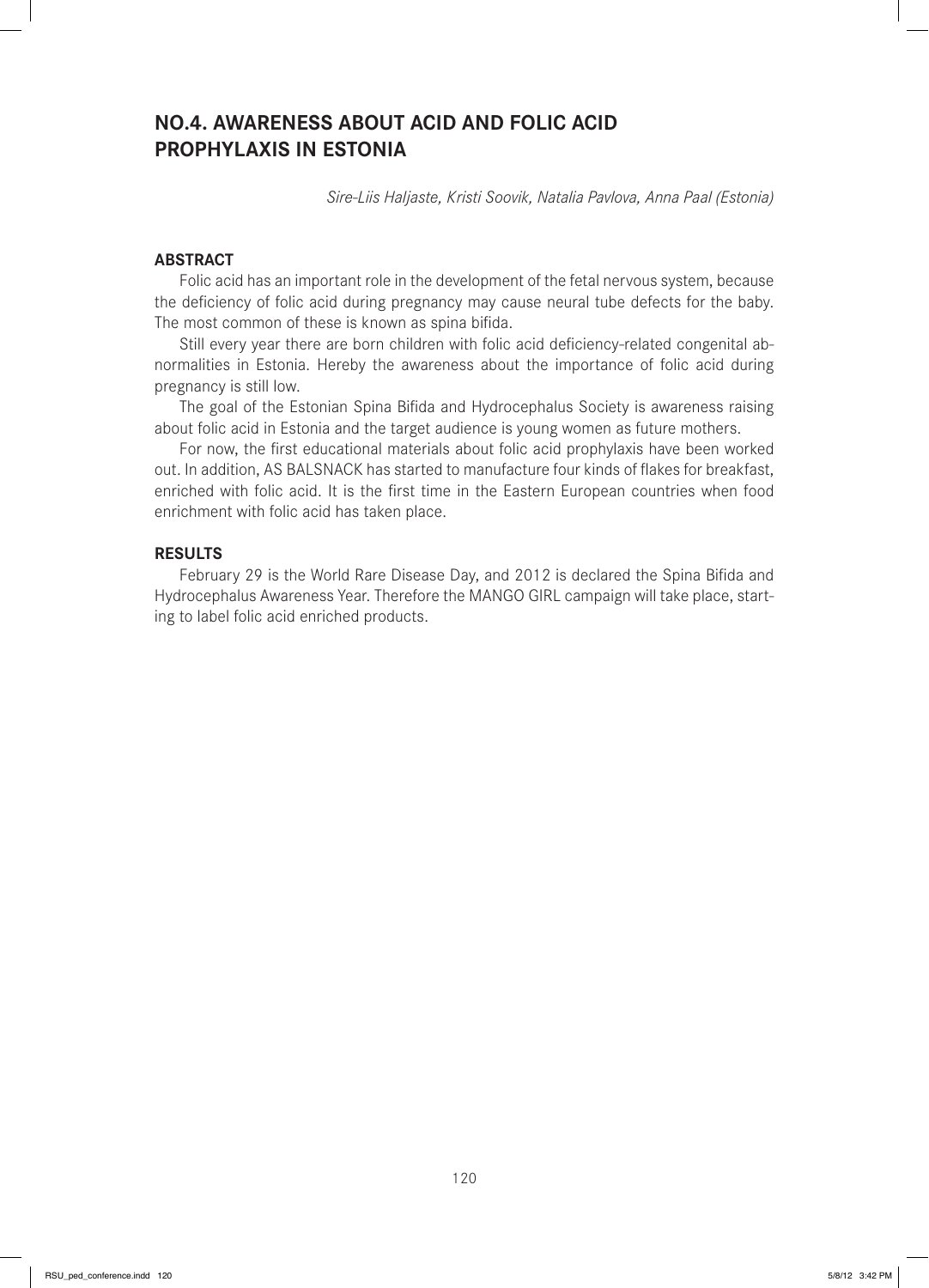# **NO.5. TRAUMA PATIENTS ATTENDANCE IN THE EMERGENCY DEPARTMENT AND THE NATURE OF THEIR CARE**

*Laila Kudrjavceva (Latvia)*

### **INTRODUCTION**

According to the data of the United Nations Children's Fund (UNICEF) and the World Health Organisation (WHO) Latvia still ranks first in the European Union regarding the number of trauma patients. Each year, an average of 18 000–20 000 children need emergency medical assistance and approximately 10% is hospitalized for further examination and treatment. The main reasons of children traumatism: curiosity, ignorance, unsafe environment, insufficient adult control of the child and seeing to his/her needs at a particular time period.

### **OBJECTIVE**

To explore common injuries in children during the last four years, as well as deal with the nature of nursing in the medical emergency, while attending injured patients.

## **MATERIALS AND METHODS**

Documentation analysis

#### **RESULTS**

Studying the injury registers of emergency medical assistance units, it was found out that in the year 2008 there were 19 846 children seeking treatment due to injury, while in 2009 – 18 859 children, in 2010 - 18 794 children and in 2011 - 19 144 children, including patients with acute injury, as well as patients revisiting the emergency medical department. Nurses who work with injured children are well-versed in their work, they are able to quickly deal with any emergency situation, when each second is valuable.

### **CONCLUSIONS**

1. Over the last four years the number of children who had visited the emergency department for medical help due to injury has not changed.

2. Common injuries in children, who have sought assistance of medical emergency during the last four years, are the result of falls from a height, bruises, burns, fractures, bites of various animals, as well as the car injuries and abuse.

3. Nurse's work in an emergency department requires adequate, rational and rapid action in emergency situations, based on knowledge and team work.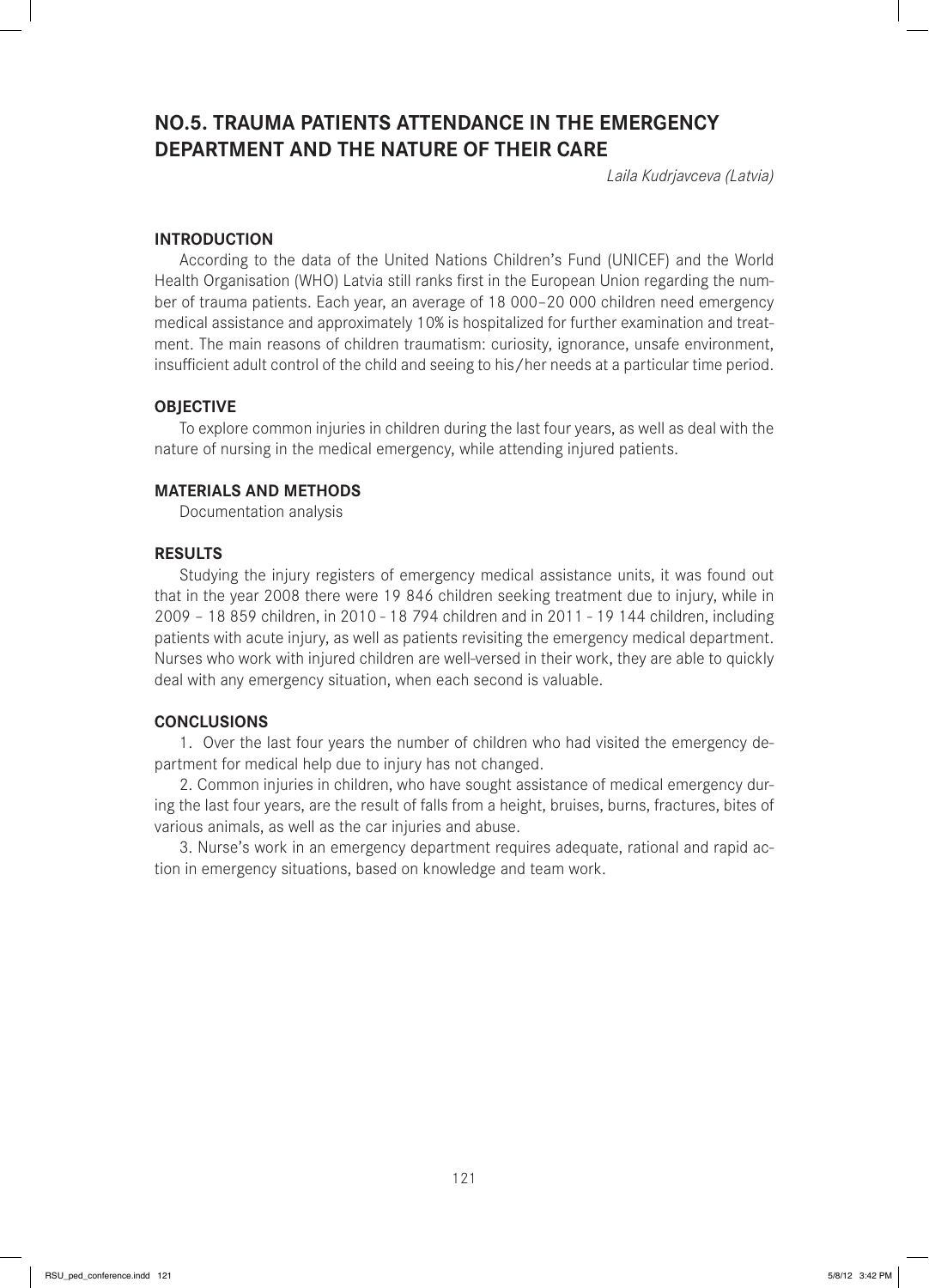# **NO.6. THE ROLE OF PARENTS' KNOWLEDGE OF ESOPHAGEAL BURNS CAUSING HAZARDS FOR CHILDREN**

*Indra Subaca (Latvia)*

## **INTRODUCTION**

Chemical burns are caused by chemicals when in contact with the organism. The main risk group is children under 5 years of age, who are left without adult control. Mostly, the traumatized locations are the throat, esophagus and stomach mucosa, severe cases of damage may be irreversible, causing the child's disability. The most common chemical agents are the following: 70% acetic acid, 9% table vinegar, grains of potassium permanganate, chlorine-containing solutions (laundry bleach), sodium or potassium lye.

## **OBJECTIVE**

The objective is to identify parents' knowledge about risk factors that cause esophageal burns.

## **MATERIALS AND METHODS**

The quantitative research method – survey – was applied in the study. The data were analyzed using descriptive and conclusive statistical methods.The survey covered 100 respondents.

## **RESULTS**

In assessing the age of respondents, it was found out that 53% of the parents were younger than 30 years, in 65% of the cases the families had more than one child. Most parents use a variety of daily chemical products (85% - dishwashers, 74% - disinfectants, etc.). Only 35% of the parents store household chemicals safely away from children. Only 30% of the parents focus on the safety of packaging when buying household chemicals. 82.5% of the parents do not pay attention to hazardous markings on the package when buying household chemicals, 47.5% of the parents approve of vinegar essence sales ban, but 75% still use the essence at home, 27.5% of who keep it within the reach of children. In 62.5% of the cases the parents store combustibles away from children. 75% of the parents believe that the situation when a child swallows a chemical is very dangerous, 90% of them call an ambulance in that case. 95% of the parents admit that their children had never swallowed dangerous substances. 42,5% of the parents evaluate their knowledge about exposure to hazardous substances as poor. 82.5% would like to obtain such information from additional leaflets (47.5%), television (45%) and the internet (40%), etc.

## **CONCLUSIONS**

- 1. Parents underestimate the dangers that threaten their child at home environment, because only 35% of them store household chemical substances in a dedicated, safe place.
- 2. 47.5% of the parents consider appropriate the ban to sell vinegar essence at food stores, but 75% of the respondents still do not understand the dangers of vinegar essence and still use it at home.
- 3. When using combustibles, parents are able to provide a safe environment for their children, as 62.5% after their use place them in a safe place.
- 4. 30% of the parents are guided by the security warnings on the package when buying household chemical products.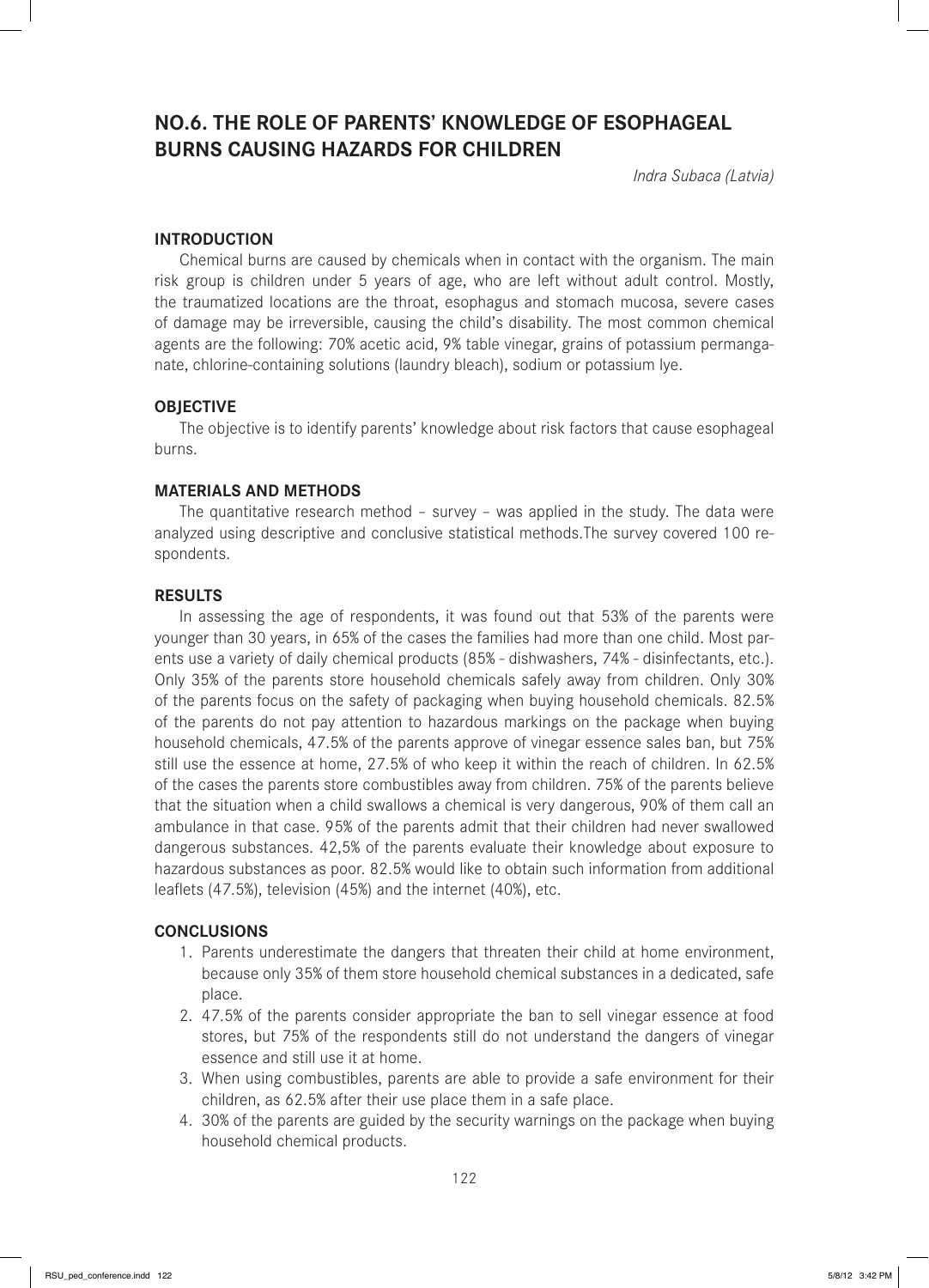- 5. 82.5% of the parents do not pay attention to the dangerous goods labels when buying household chemical products.
- 6. 90% of the parents will turn for help to medical professionals in case of emergency.
- 7. Most of the parents (82.5%) would like to obtain information on hazardous substances, despite the fact that 57.7% had sufficient information about it.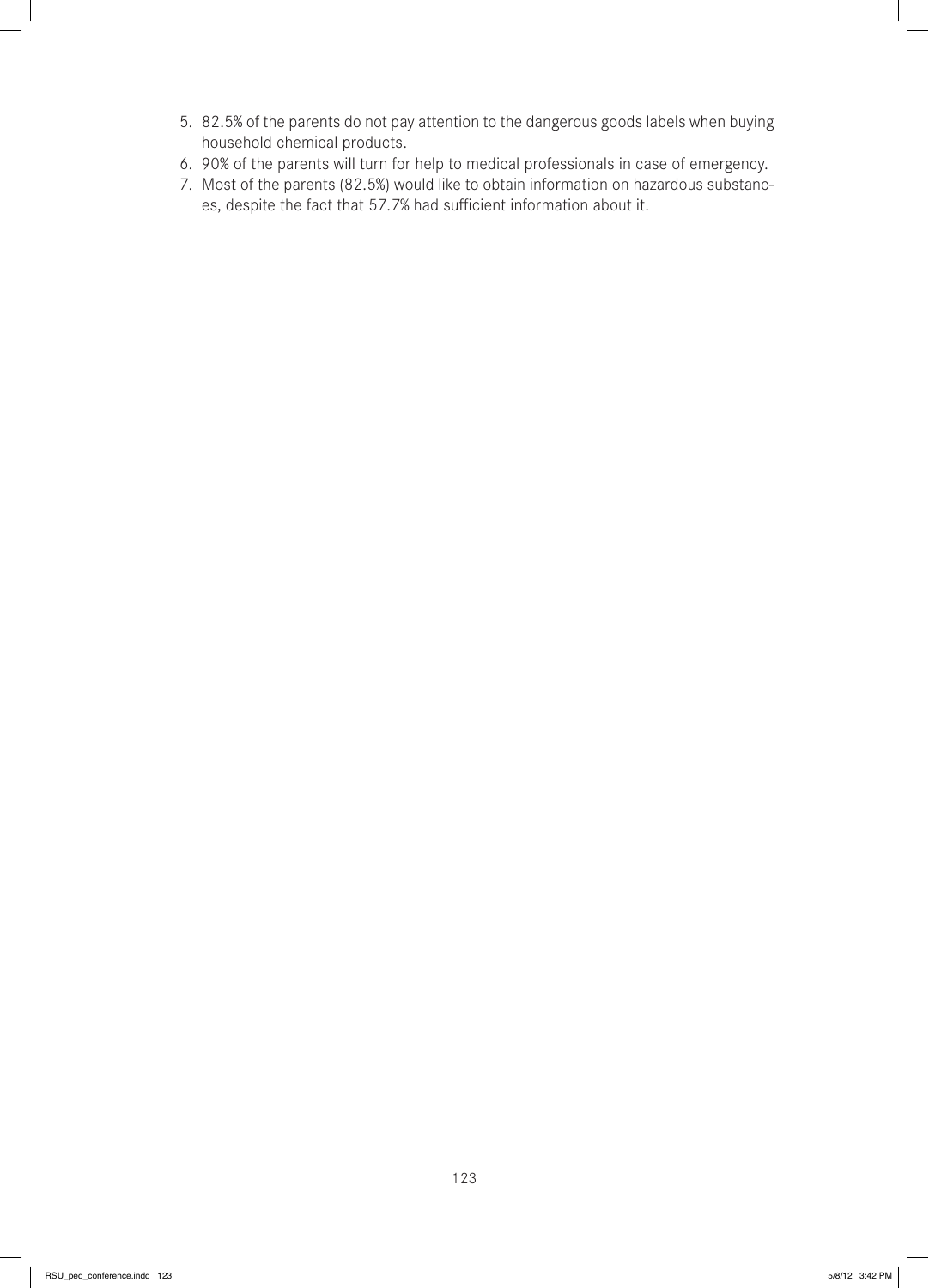# **NO.7. ELECTRONIC CASE RECORD IN NURSING**

*Larissa Jaguson, Jelena Gerasjova (Estonia)*

## **INTRODUCTION**

In 2002 the list and forms of documents certifying provision of health services and the order of documenting health care services were adopted by a regulation of the Ministry of Social Affairs of Estonia, specifying the requirements for the set of nursing documents. The set of nursing documents certifies provision of nursing care, which consists of the following parts: anamnesis, nursing plan, follow-up of the patient's state, treatment plan and epicrisis. Until 2009 all forms of the nursing documentation were on a paper carrier. However, the delivery of documents about the patient's health to the next care provider was often unsatisfactorily delayed or did not reach the addressee.

## **OBJECTIVE**

To describe the possibilities of application of the electronic case record in nursing care.

### **CONCLUSIONS**

It is an innovative and comprehensive system which is convenient to use. The flexible system of rights allows setting up an individual desktop for each user together with the functionality and with a set of menus, corresponding to the work task. This will significantly improve the availability of information, which will in its turn create good prerequisites for the treatment of patients.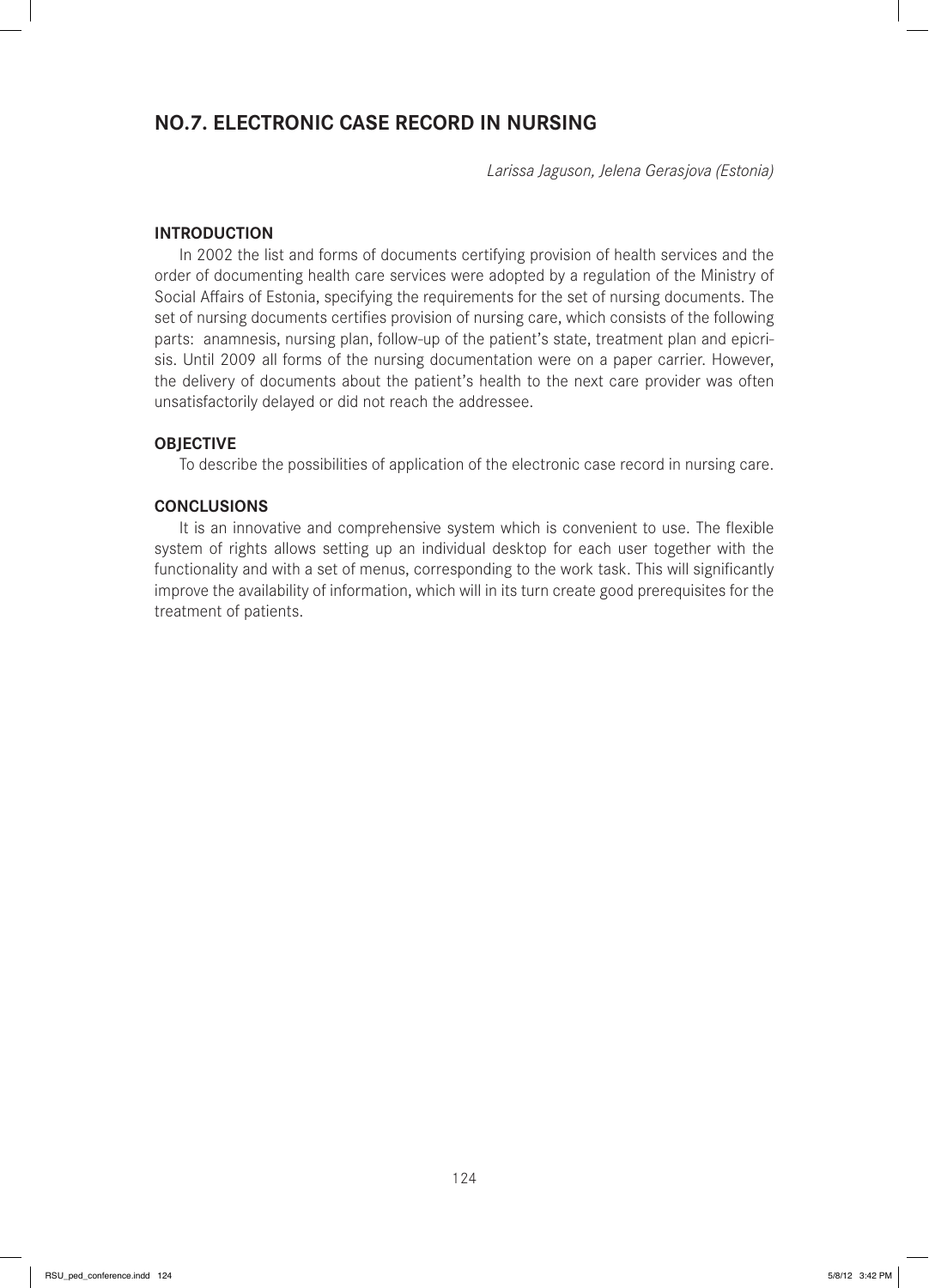# **NO.8. IMPORTANCE OF NURSES AND PARENTS COOPERATION IN THE CARE OF PATIENTS BEFORE AND AFTER HYPOSPADIA SURGERY**

*Agnese Starka (Latvia)*

### **INTRODUCTION**

Hypospadia is the most common genital malformation in children. The majority of hypospadias are found in boys at birth, but only in rare cases also in girls. Incidence of hypospadia is 1/300 infants. Each year up to 50 children undergo surgery for hypospadia correction.

### **OBJECTIVE**

To evaluate the parents' knowledge and skills in caring for children before and after hypospadia surgery. To clarify the nurse's role in communication and cooperation with parents in the preoperative care for hypospadia correction.

### **MATERIALS AND METHODS**

12 nurses and 12 parents, involved in the preoperative care for hypospadia correction, were interviewed. A questionaire was developed and distributed between the respondents.

#### **RESULTS**

The nurses consider that the most important feature is cooperation with the patient's parents. The parents' role is high as they have constant care of their child. Some believe other factors to be of importance: the patient's treatment – epidural analgesia and urinary bladder catheter, reducing the pain – and the outcome of the operation. According to the results of the study, the average age of the children was 17 months. In most cases – eight out of twelve respondents – knew about the limitations associated with the operation outcome. Nine respondents were aware of a urine-collection bag located below the bed and secured with special clips.

### **CONCLUSIONS**

General information suggests that the parental knowledge of child care after hypospadias operation is sufficient, but it is not applied in practice. Similarly, the study allows us to conclude that the leading role in caring belongs to the nurse, her communication abilities while cooperating with the patient and his/her parents, as well as educating them.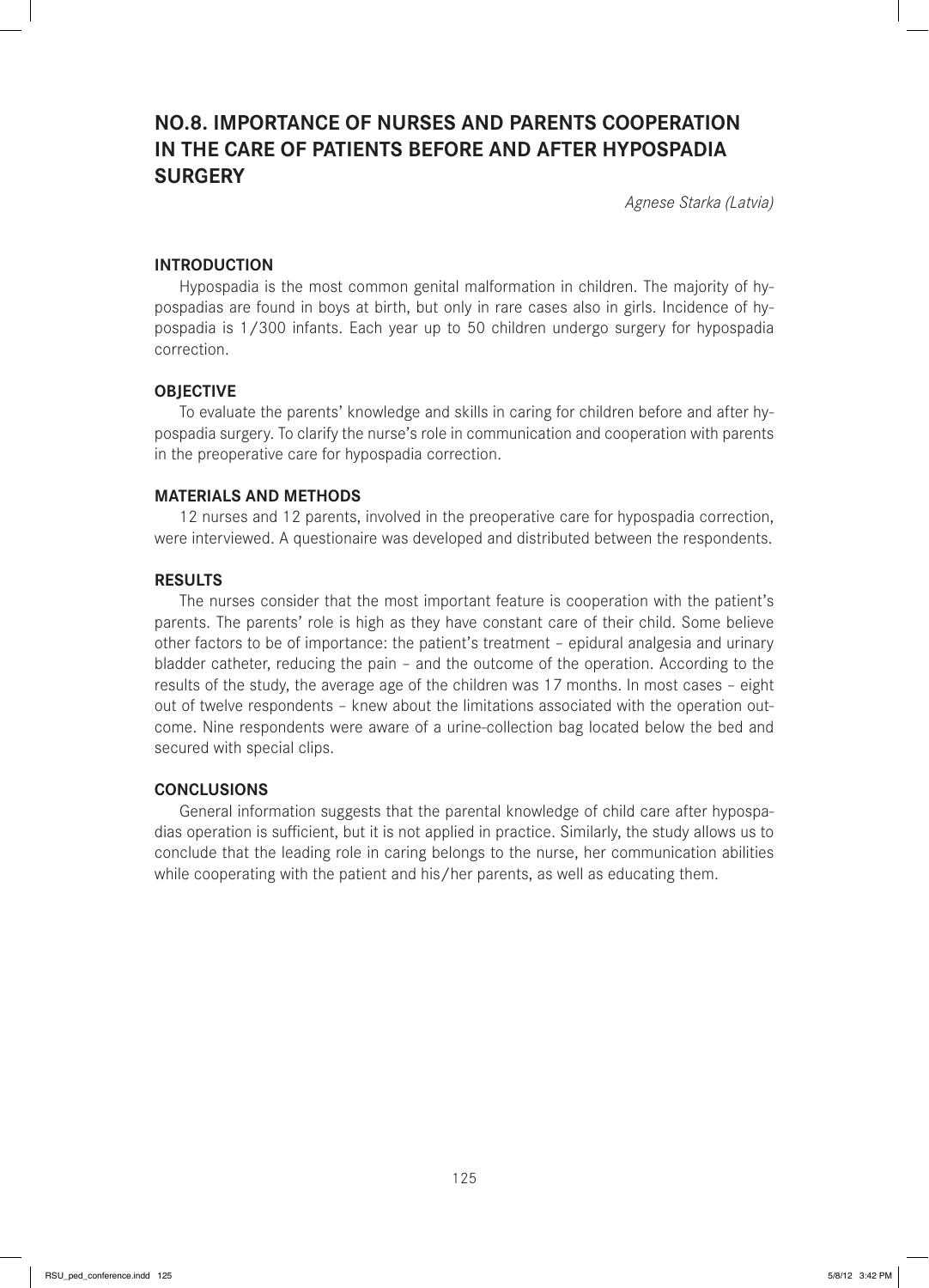# **NO.9. CARE OF BURN TRAUMA INJURIES IN CHILDREN**

*Aija Lielnora (Latvia)*

## **ABSTRACT**

Every year a large number of children suffer from burn injuries. In the University Children`s Hospital of Latvia each year more than 300 children with burn injuries are treated. The way of obtaining the injury differs a lot with the age of the child. School-age children mostly acquire burns because of reckless handling of flammable substances or reckless handling of fireworks or electrical equipment due to the easy availability of both petrol and fireworks. At this age they are more interested in learning something new than in the consequences. However, children under school age, especially young children, get trauma mostly due to parental negligence. The main reason for injuries is unsafe environment in the first years of life at home where the child spends most of his/her time, so making it safe contributes to child's safety. However, the environment that is safe for adults is not always a safe environment for a small child. Assessing the patient's condition at the time of burn injury does not include only the primary or the secondary inspection of the wound and the assessment of vital signs but as well as of the airways, circulatory and respiratory and other systems. Burn injury treatment includes not only the wound dressing, but also maintenance and stabilization of metabolic and hemodynamic systems. It is important to maintain a metabolic balance with sufficient diet rich in protein. Treatment of patients with burn injuries is long, expensive and very specific, involving many medical fields. Cooperation of parents with the health care personnel is of importance for ensuring health care of the child.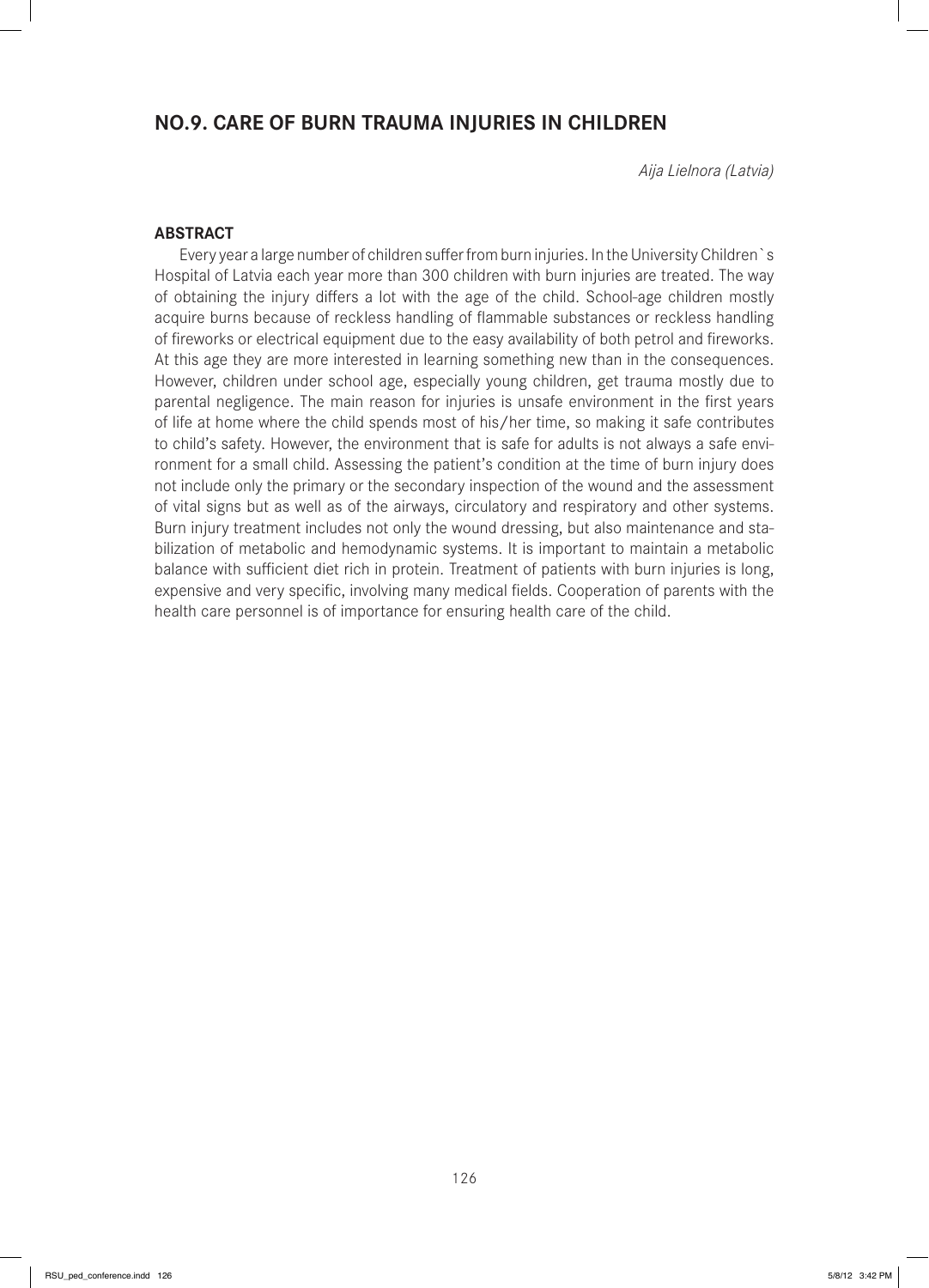# **NO.10. NEONATAL NECROTIZING ENTEROCOLITIS**

*Olita Lase (Latvia)*

## **INTRODUCTION**

Necrotising enterocolitis (NEC) is one of the most serious conditions occurring in the neonatal period, most commonly affecting premature infants. This condition is characterised by essential early diagnosis and urgent surgical intervention, followed by a complicated post-operative period.

## **OBJECTIVE**

To analyse the incidence, management and outcomes of necrotising enterocolitis in the Neonatology Unit of the Children's Clinical University Hospital, Riga. Compare the initial presentation with the management undertaken. To outline the management of necrotising enterocolitis in the post-operative period.

## **MATERIALS AND METHODS**

Analysis was undertaken of 157 case histories, occurring between the years 2000–2009, and diagnosing necrotising enterocolitis. The stoma management protocol was refined.

#### **RESULTS**

In the past 10 years, there have been 157 cases of necrotising enterocolitis in the neonatology unit at the Children's Clinical University Hospital, 38% of which resulted in death. 49 of the cases have been infants with the birth weight less than 1000 grams. 51 cases received surgical intervention, of which 34 required a stoma.

### **CONCLUSIONS**

The nurse, recognizing the first signs of necrotising enterocolitis, promotes earlier diagnosing. Careful nursing observations, correct assessment and management of post laparoscopy and stoma creation have a positive impact upon the outcome.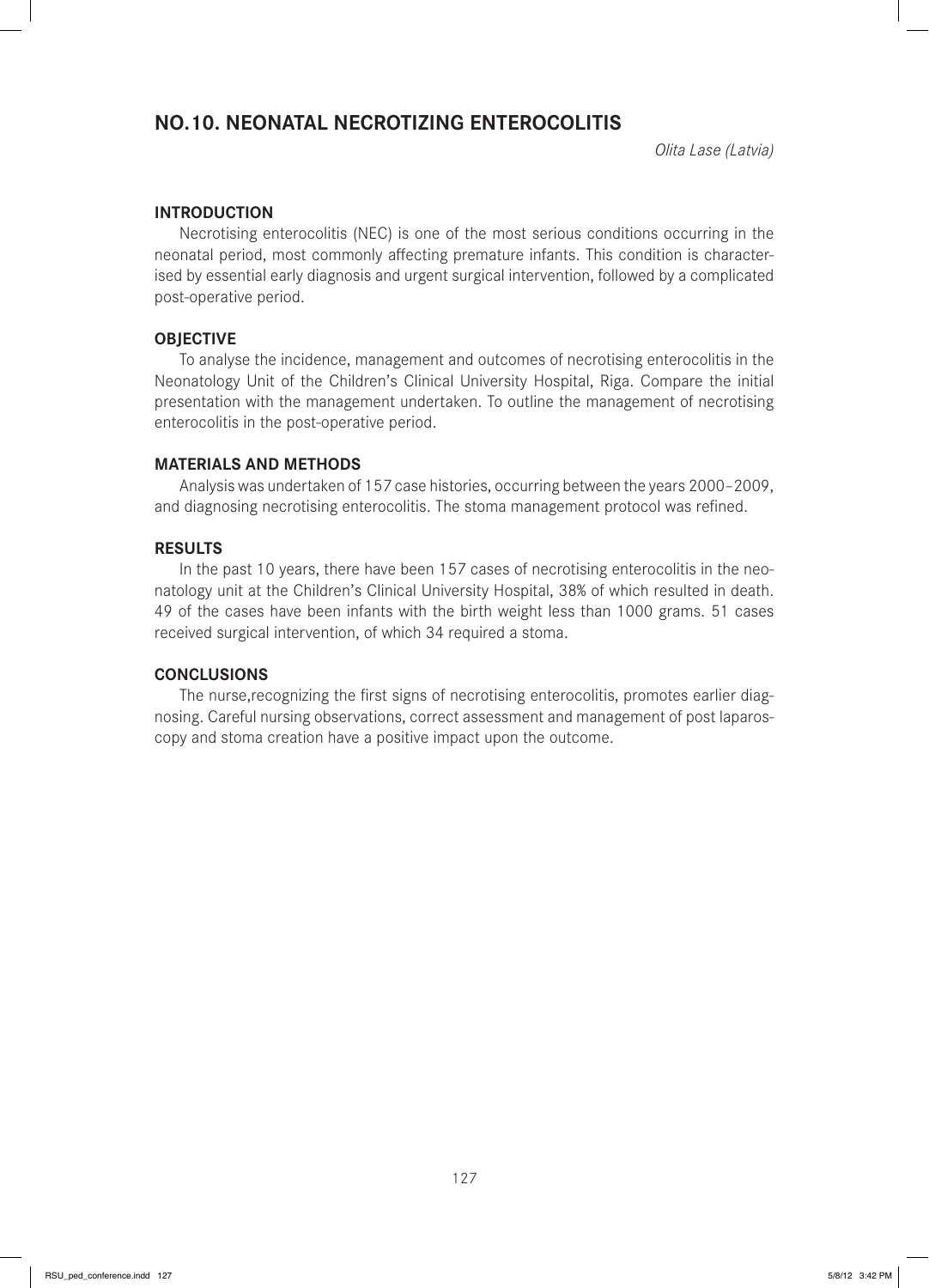# **NO.11. PECULIARITIES OF PATIENT CARE IN CHILDREN'S NURSING PRACTICE AFTER EXTREMITY BONE FRACTURES**

*Inese Gredzena (Latvia)*

## **ABSTRACT**

Bone fracture is a disruption of bone continuity. They break if the applied external force exceeds the strength of the bone. According to the WHO statistics, Latvia ranks one of the first in the traumatic injuries.

There are certain considerations that nurses have to follow while providing care for patients with extremity fractures. Disregarding the fracture classification it is very important to assess the patient's current condition and provide adequate first aid. The nurse has to remember that the patient suffers from pain that is dangerously unpleasant, distressing subjective feeling.

The most important signs of the bone fractures are pain, deformation, edema and hematoma, shortening of the extremity, functional disturbances. The primary goal of the nurse in such situations is to calm down the patient, manage traumatic shock, evaluate the pain intensity, administer the prescribed medicine and to follow up the condition of the broken extremity (temperature, colour, sensitivity).

The main problems that arise while providing care for patients with extremity fractures are related with pain management, deficiency of patients' self-care and disturbances of their movements. Patients seeking medical help are expecting from nurses individual approach and qualitative care. Nurse can promote health improvement by giving advice and educating patients. Knowledge about the care peculiarities will help nurses to provide qualitative patient care as well as facilitate faster recovering of the patients' physical independence and their return to active life.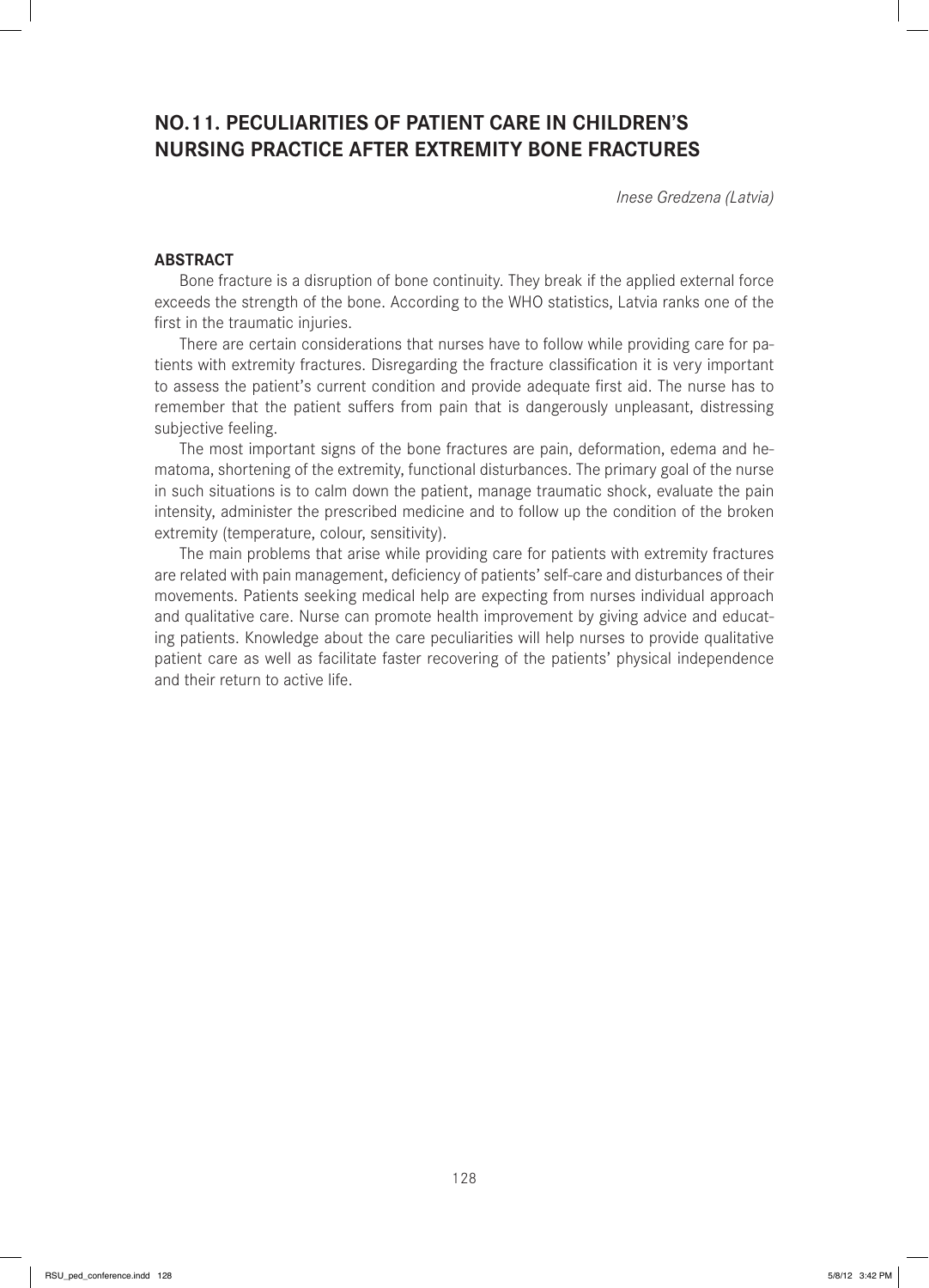# **NO.12. NURSING CARE ON A PATIENT WITH GASTROSTOMA**

*Julia Potkina, Lydia Epelbaum (Estonia)*

### **ABSTRACT**

This report attempts to give answers to the following questions: how can enteral nutrition be carried out through the use of gastroenteric tubes? what varieties of the tubes are in existence? what do they look like? how are they established? what are they used for? As a rule, the tubes are established surgically, a nursing process is realized by the medical staff or members of family domiciliary. It is important to correctly estimate to what extent the child and the family members are ready to accept information and learn how to take care of a gastrostoma. Items of care of the tube and the skin around a stoma are described in layman's terms. Caring for the gastrostoma prevents entering of microorganisms which induce an infection; signs of the infection and means of avoidance of the infection are described in the report. Upon a use of the gastroenteric tubes, it is important to give a correct estimation whether the tube functions normally, what peculiarities should be paid attention to in order to understand that the tube is faulty. Intercourse of the medical staff with the child and the family members is very important. In the report there is complete information on how malfunctions can be removed in case of the problems related to the use of gastroenteric tubes.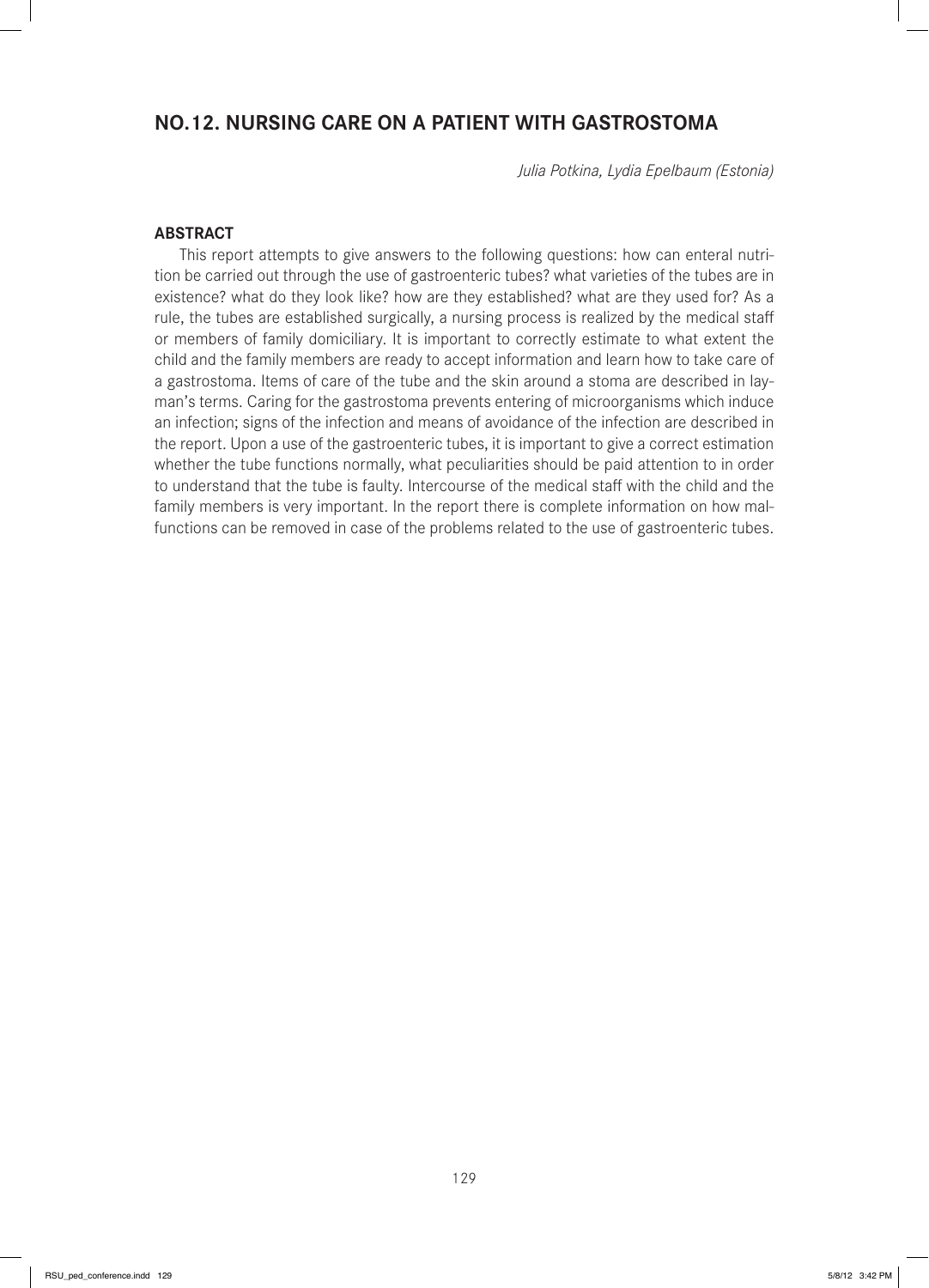# **N0.13. SPECIFIC CARE OF CHILDREN AFTER TRAUMATIC PANCREATIC INJURY**

*Sandra Narnicka, Inga Markova (Latvia)*

### **ABSTRACT**

Up to 10% of children with a blunt abdominal trauma have pancreatic injuries and the frequency of these injuries tends to rise. Handlebar injury is the most frequent mechanism causing severe pancreatic injury.

The children with pancreatic injuries need individual care depending on the status of hemodynamic, extent of the injury, existence of associated injuries and experience of the institution.

Children having such injuries should be concentrated in a specialized department that can provide high quality care and permanent monitoring.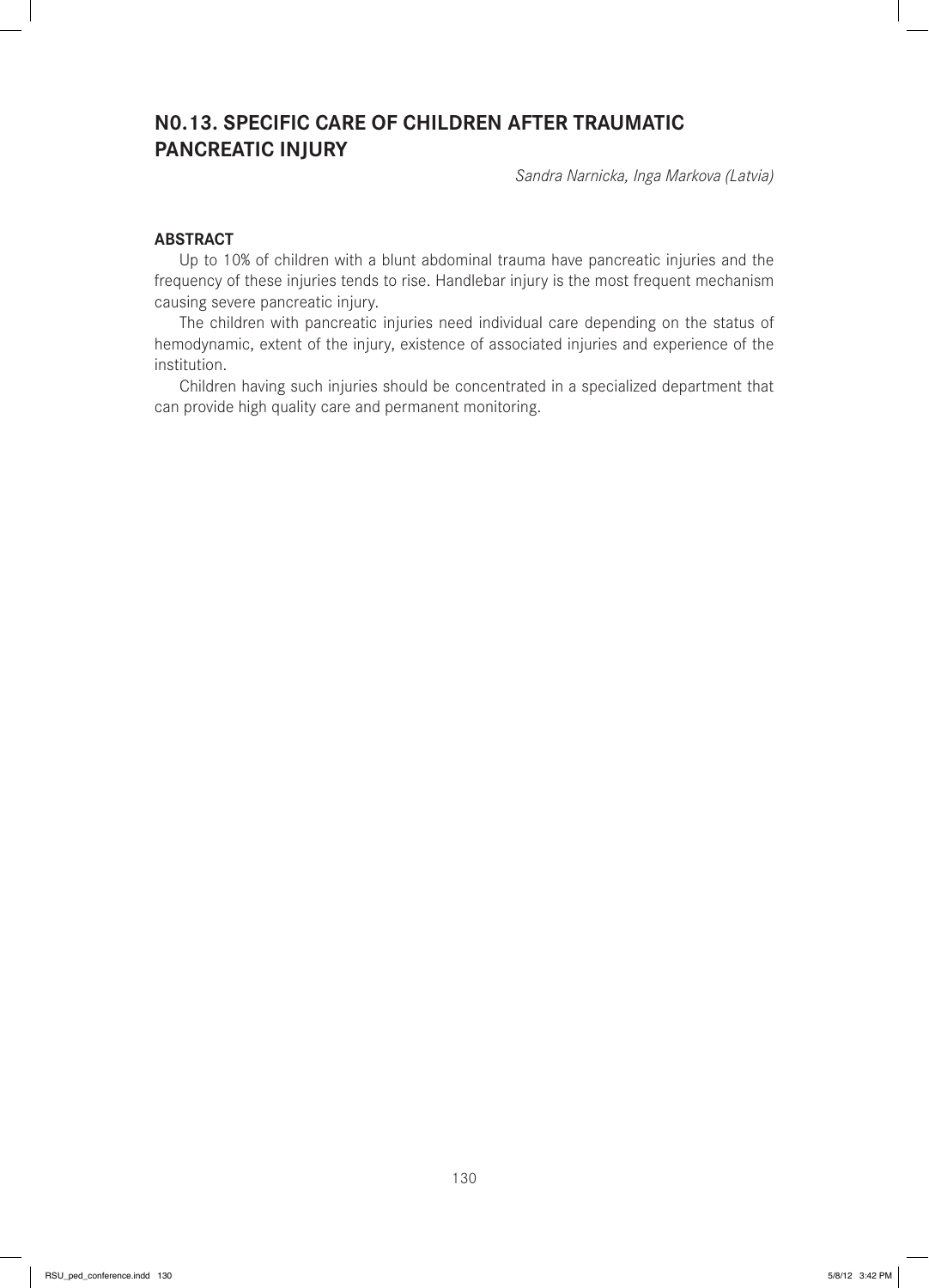# **NO.14. NURSING OF THE HYDROCEPHALUS PATIENT WITH EXTERNAL LIQUOR DRAINAGE**

*Lydia Epelbaum, Kristi Soovik, Erge Ois, Ann Paal (Estonia)*

# **INTRODUCTION**

One of the treatment methods of hypertensive hydrocephalus is external drainage of cerebrospinal fluid. Cerebrospinal fluid is an excellent medium for microbes. Therefore external drainage of cerebrospinal fluid is used only as a temporary treatment method in emergency cases, and for as short time as possible.

## **OBJECTIVE**

To introduce the main principles of nursing in patients with external drainage of cerebrospinal fluid.

## **CONCLUSIONS**

Strict adherence to the aseptic and antiseptic techniques in nursing a patient with external drainage of the cerebrospinal fluid helps to reduce the risk of shunt infection considerably.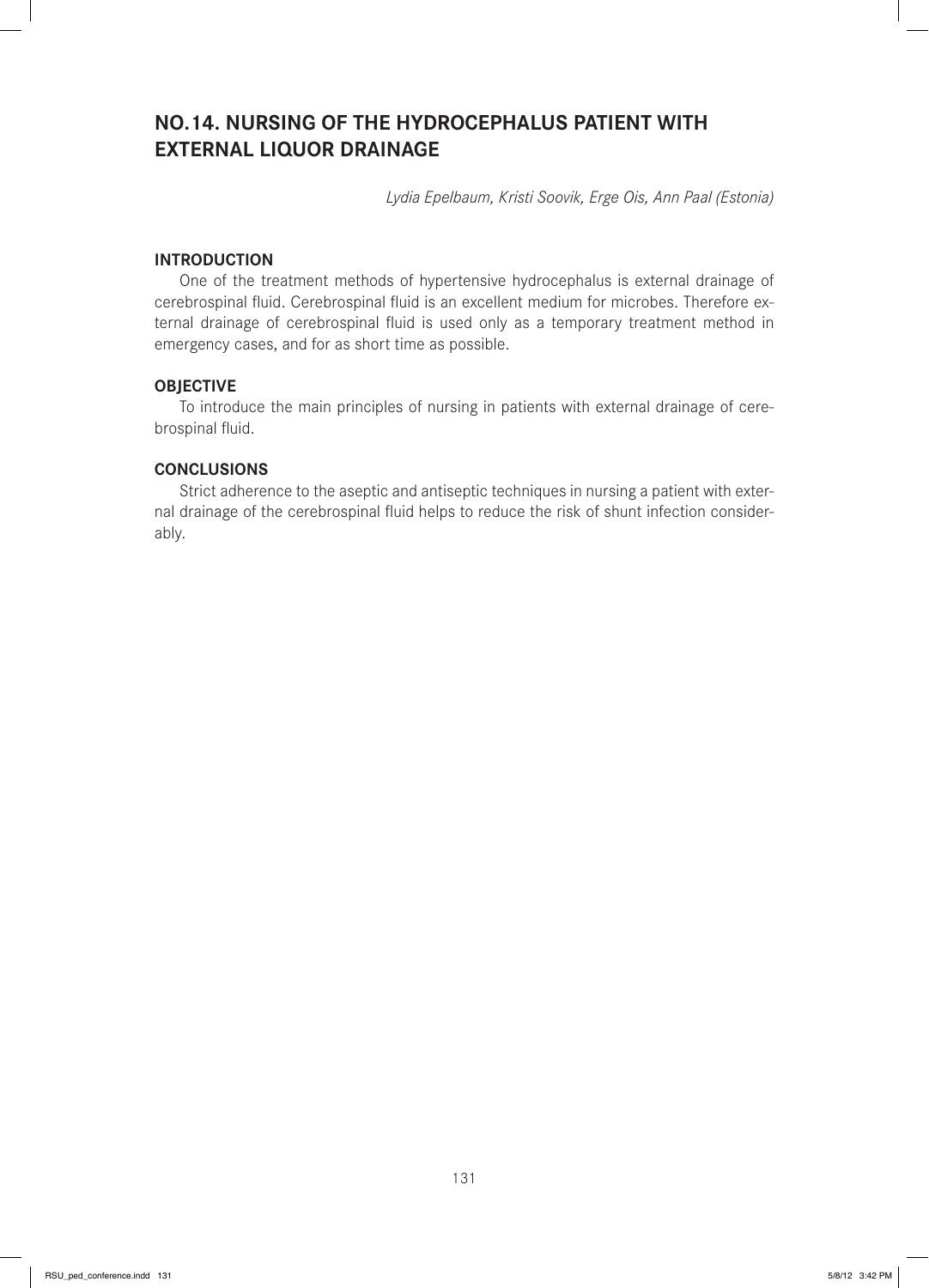# **NO.15. TRANSCULTURAL CONCEPT IN NURSING CARE**

*Sanita Krankale (Latvia)*

# **INTRODUCTION**

Over the last 20–30 years the world has seen new trends in society now talking about globalization and migration processes. racial confusion and cultural diversity. Society begins to recognize and respect each person's unique value, rooted in his/her cultural traditions. The health care subject is a patient, an entity with its own values and needs, based in the appropriate culture and its traditions. The term culture has many explanations, and its use is extensive and versatile as well, e.g.

- culture as heritage, as a set of symbols and the relationship of culture and civilization;
- culture of dialogue;
- culture and the value system;
- culture and art.

It proceeds that culture is a versatile concept that everyone understands and interprets differently and there is no one particular definition of this term. In 1950, the anthropologist Madeleine Leininger, nursing professor in the USA, came up with the transcultural care theory. Dr. Leininger drew attention to the fact that human health or sickness is highly influenced by culture and cultural experience.

# **OBJECTIVE**

To find out potential problems in transcultural nursing practice.

# **MATERIALS AND METHODS**

The theory focuses on:

- comparative trials of different cultures and subcultures;
- emphasis of cultural expression, caring and traditions, the concept of care, health and illness values, beliefs and behavior patterns. Summarizing what has been stated above, the knowledge of and interest in patient's cultural values, beliefs and life style is required from the care provider to ensure professional and integrated care process. The main goal of transcultural care is to respect the patient in being able to learn about other cultures and religions, and to provide appropriate care.

Transcultural care theory is based on the following fundamental assumptions: care is a universal phenomenon, it does not alter its form of expression - care exists in all cultures, but the treatment methods and forms may vary, e.g. some cultures may provide care only to immediate family members, only women - relatives, only the patient's sex or represented only by specially trained people, etc. Understanding of "good care" is based on cultural values and cultural backgrounds, so that the care in the given situation, an assessment resulting from the cultural groups in the environment may not match with the assessment of the situation arising from the observer on the sidelines. Nursing is a care process, where difficulties and misunderstandings between the patient and the care provider sometimes can come up because of their different cultural peculiarities and behavior. However, today, when one of the major tasks of transcultural nursing is to provide culturally competent health care to the people with many different cultural backgrounds, the care provider must be a skilled and knowing professional operation instead of acetabuloplasty.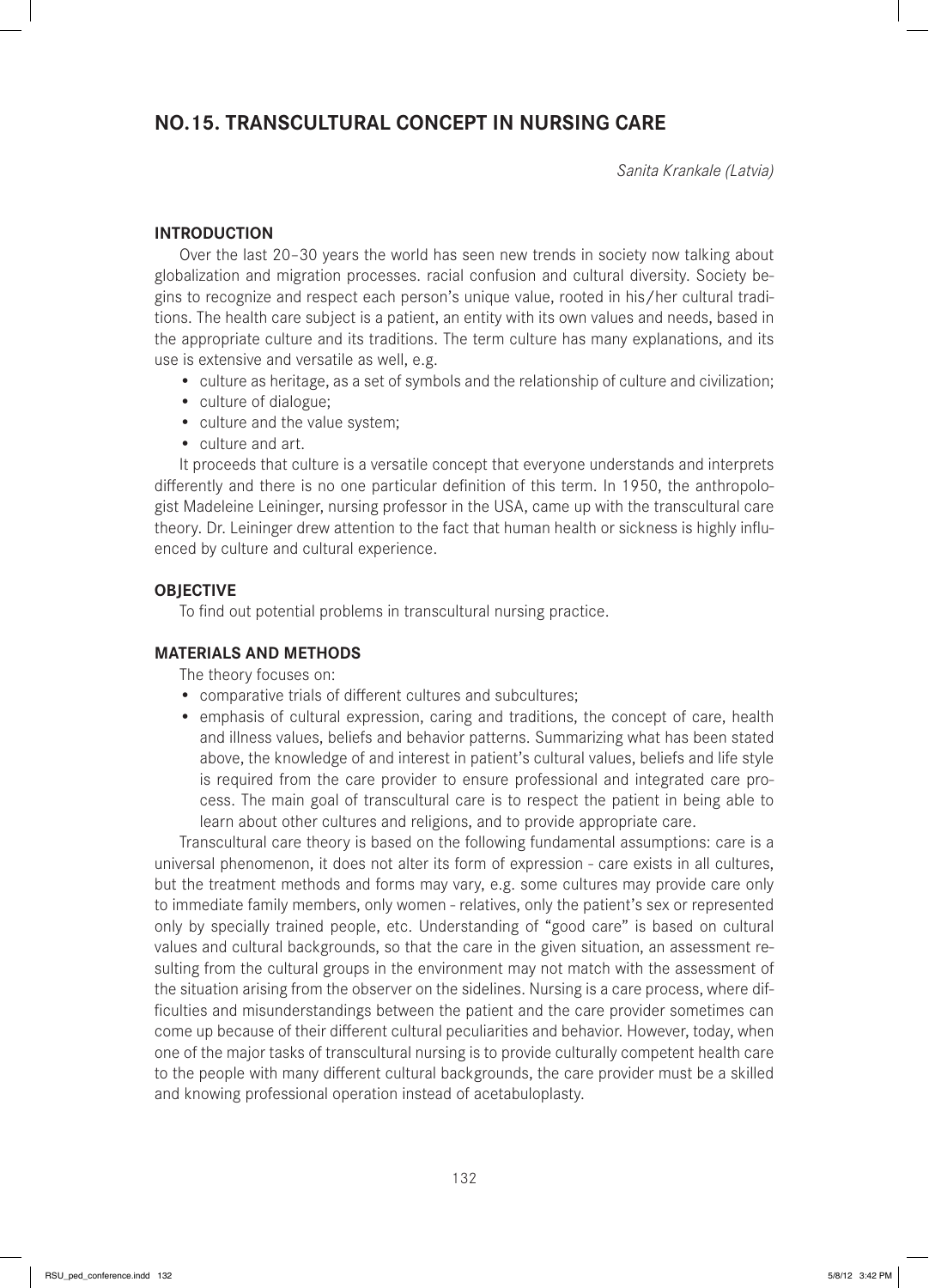# **NO.16. WOUND CARE DOCUMENTATION**

*Marina Fenin (Estonia)*

## **INTRODUCTION**

Wound care is continuously improving in connection with the introduction of new and more effective means. However, at the same time, it is difficult to describe the issues related to wound care as the working experience of nurses and their ability to assess wounds are different. Considering this, there arose a need for the development of a uniform system for documenting wound care, which would give a clear overview of the provided wound care and of the factors influencing it. In 2008, the Wound/Wound Care Sheet was introduced in TU Hospital, the completion of which is based on the guidelines on prevention and management of bedsores.

## **OBJECTIVE**

To describe wound care documentation in the Department of Paediatric Surgery of Tartu University Hospital

## **CONCLUSIONS**

The Department of Paediatric Surgery has adopted the Wound Care Sheet for describing burn wounds. In the course of work there arose a need to introduce the drawing of the human body in the front view and is the back view to better identify the site and extent of wounds. Proceeding from this, it was decided to use the Wound Care Sheet for documenting all burn wounds. Improvements in wound care documentation allow us to economise both on human and material resources. Owing to progress in the means of care, it is not needed any more to dress wounds every day. Documentation of wound care on a standard basis has made information about patient care uniform and continuous. The present documentation is less time consuming for the nurse than the earlier one. In addition, more focus is placed on analgesia and patient education. The described upgrading is rewarding both for the patient and the staff.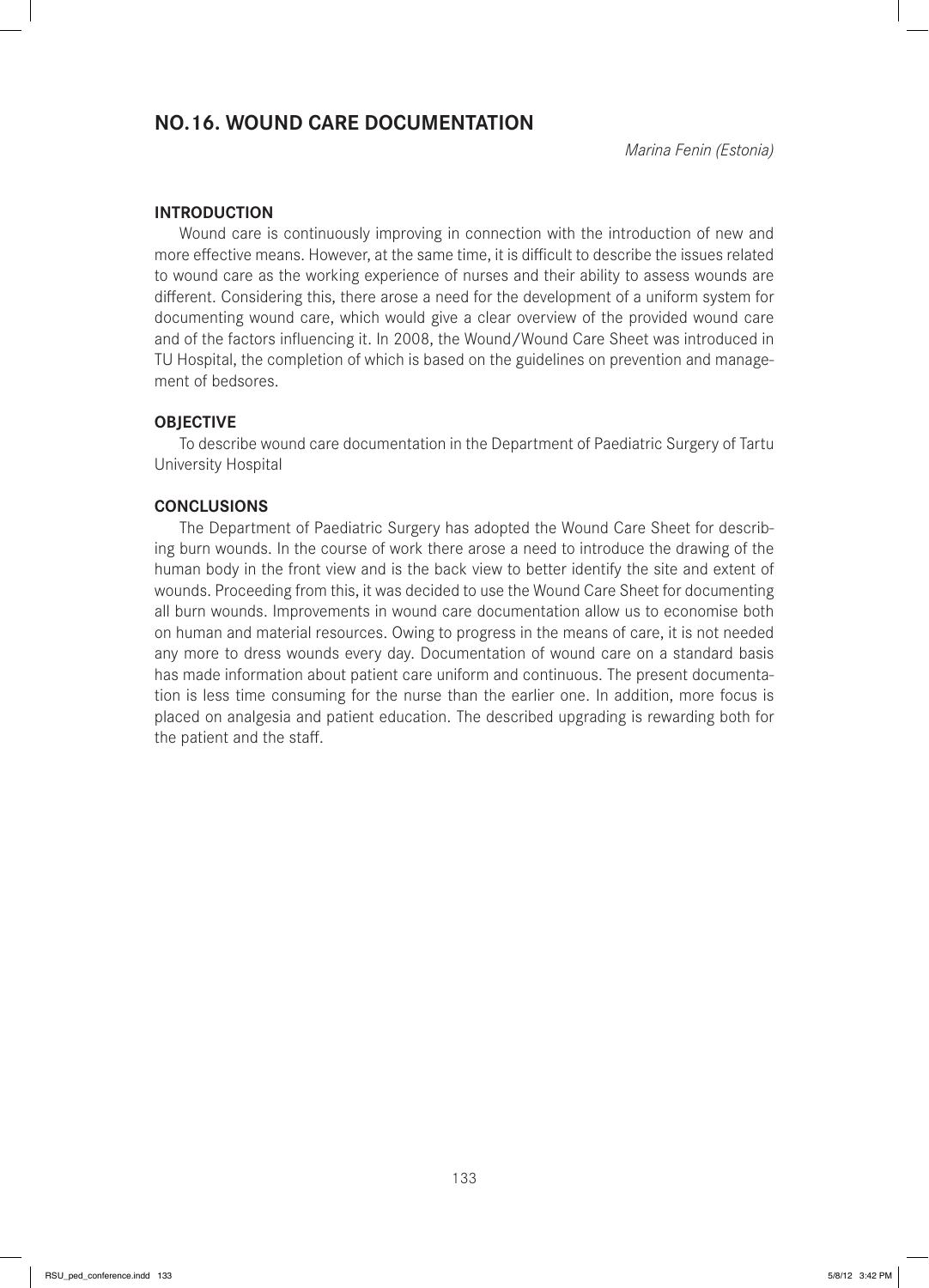# **NO.17. TWO METHODS OF TREATMENT OF SEVERE HEAD TRAUMA**

*Arta Barzdina, Arnita Tomina, Inita Sture–Sturina (Latvia)*

## **INTRODUCTION**

Retrospective research consists of two different approaches to the treatment of children with serious traumatic brain injury (TBI). The research includes comparison between the periods (01.01.2001–01.01.2004) of treatment with the traditional method (guidelines issued by the USA Brain Trauma Foundation (BTF)) and the treatment used in the Children's Clinical University Hospital PICU, where patients with serious TBI had been treated by using the adopted Lund Concept (LC) starting with January 2004.

## **OBJECTIVE**

To compare the two methods of treatment.

### **MATERIALS AND METHODS**

The 1st group consisted of 60 patients (2001–2004), who were treated according to the USA BTF guidelines, the 2nd group consisted of 50 patients (2004–2008), treated by LC, with serious TBI and politrauma (prevailing TBI) ranging from 3 months to 18 years of age and having the Glasgow coma scale (GCS) within the range of 3–8 points. All 110 patients had pathologic findings on initial computed tomography; they were in PICU for no less than 72 hours and all were on mechanical ventilation (MV).

## **RESULTS**

After discharge the average Glasgow outcome scale (GOS) for the 1st group was 3–4 (points), MV 5.8 days, PICU stay 8.3 (3–27) days, average hospitalization time 39.6 (16– 111). The results of the 2nd group after discharge: average GOS was 4–5, MV 4.7 days (2–14 days), PICU stay 7.7 days (3–12), hospitalization days- 36.4 (15–55) on average.

### **CONCLUSIONS**

The 2nd group, including children with serous TBI and treated by using the adopted Lund concept, showed better results: shorter MV 5.8 vs 4.7 days (average); shorter PICU stay 8.3 vs 7.7 days (average); shorter hospitalization time 39.6 vs 36.4 days (average); better the GOS scale result (3–4 vs 4–5 points) after discharge.